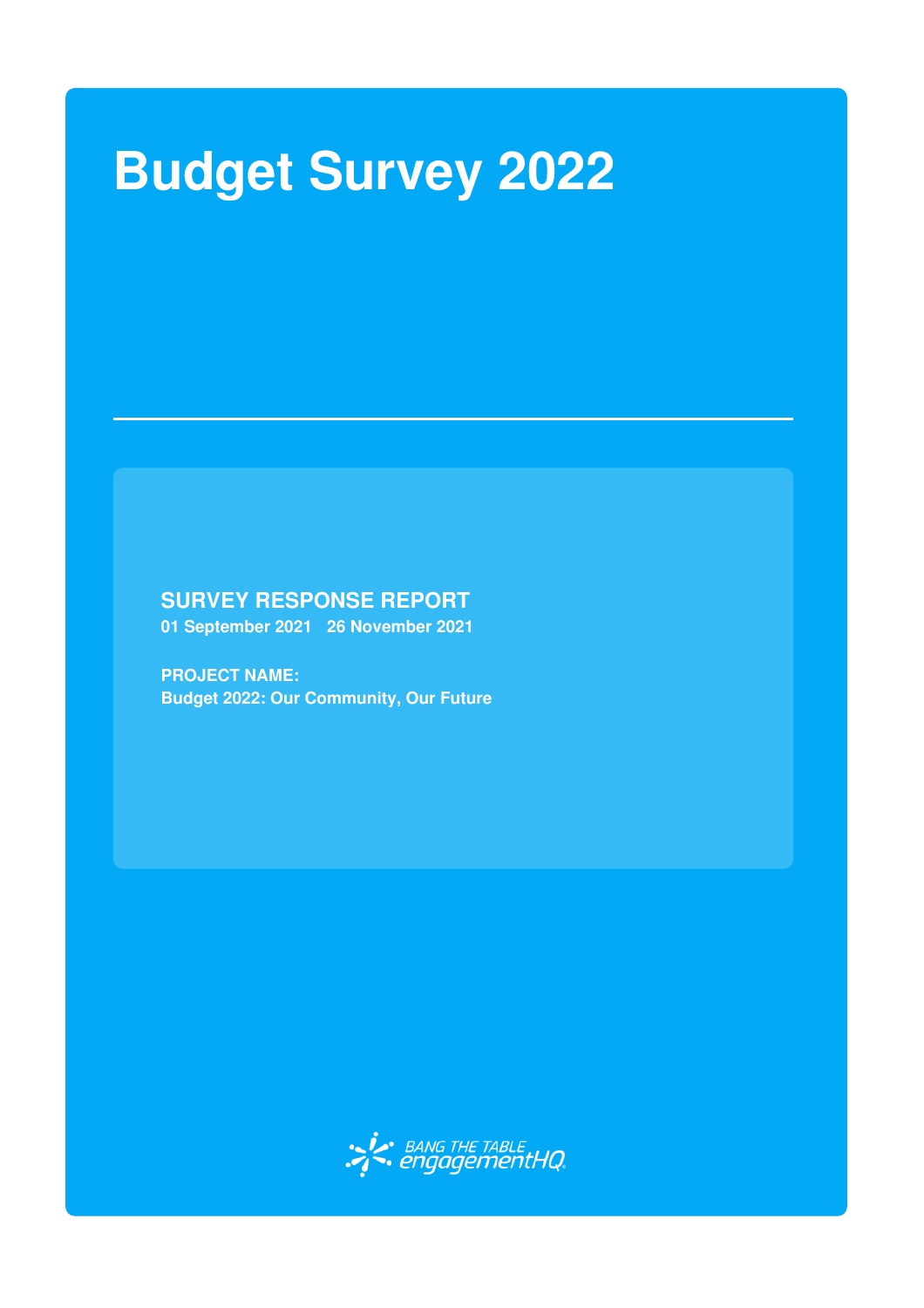# SURVEY QUESTIONS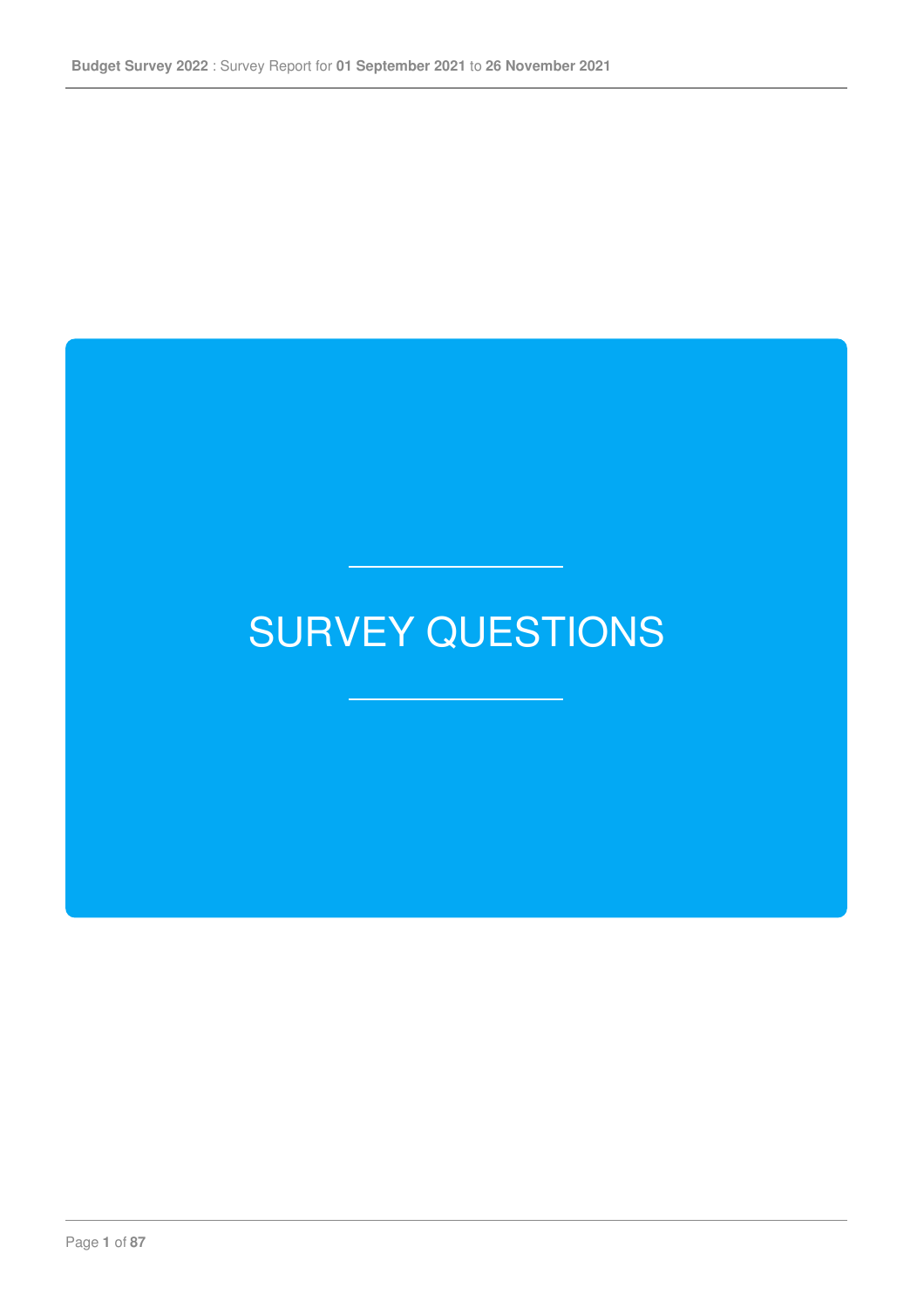**Q1 Property taxes are the primary way to pay for services provided by the Municipality, and with inflation each year an increase in taxes would be required just to maintain services at current levels. Which of the following options do you prefer?**



### **Question options**

Increase taxes to expand and enhance services

 $\bigcirc$  Increase taxes to modernize and maintain services

- Cut services to maintain the current level of taxes **Cult Services to reduce taxes**
- Increase user fees for programs used by residents **None of the above**

 *Mandatory Question (203 response(s)) Question type: Checkbox Question*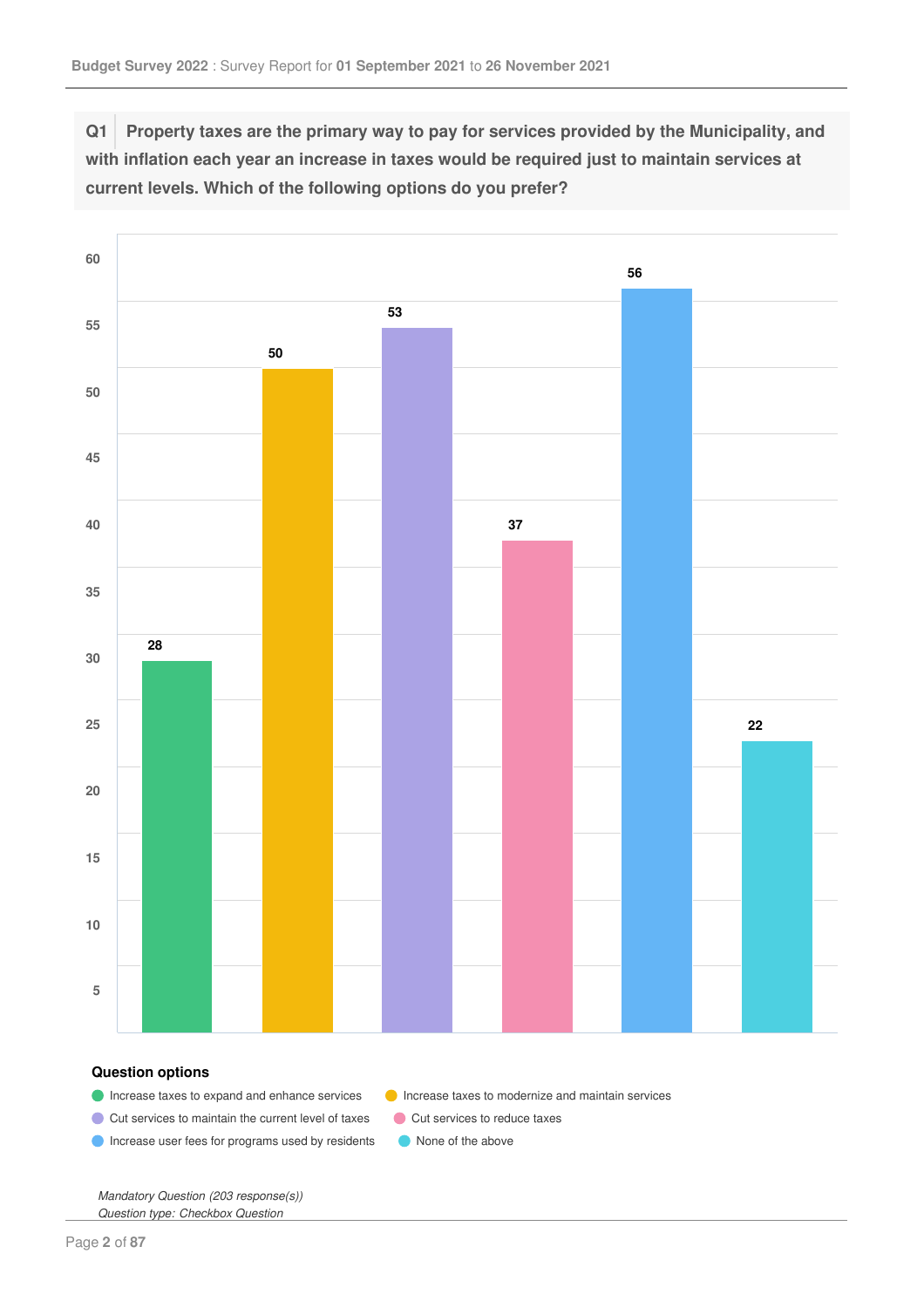*yp*

### **Q2 Please provide your comment.**

| Screen Name Redacted<br>10/27/2021 10:25 AM | Inflationary factor leads to either increasing taxes to maintain or cut<br>services to keep taxes down. I understand inflation and support<br>maintaining current service levels rather than looking to cut.                                                                                                                                                     |
|---------------------------------------------|------------------------------------------------------------------------------------------------------------------------------------------------------------------------------------------------------------------------------------------------------------------------------------------------------------------------------------------------------------------|
| Screen Name Redacted<br>10/27/2021 11:23 AM | If traditional services aren't able to be provided to a community<br>because of a disaster, taxes should not be increased for that<br>community. Yes - additional supports are being provided, but<br>residents are already under increased costs to access things their<br>community used to provide. Reserves should be used for once in a<br>lifetime issues. |
| Screen Name Redacted<br>10/27/2021 12:00 PM | Chatham Kent should focus on delievering the basic services<br>required as priority. So much effort is spent and wasted by<br>administration chasing dreams. Put the ice hockey arena and other                                                                                                                                                                  |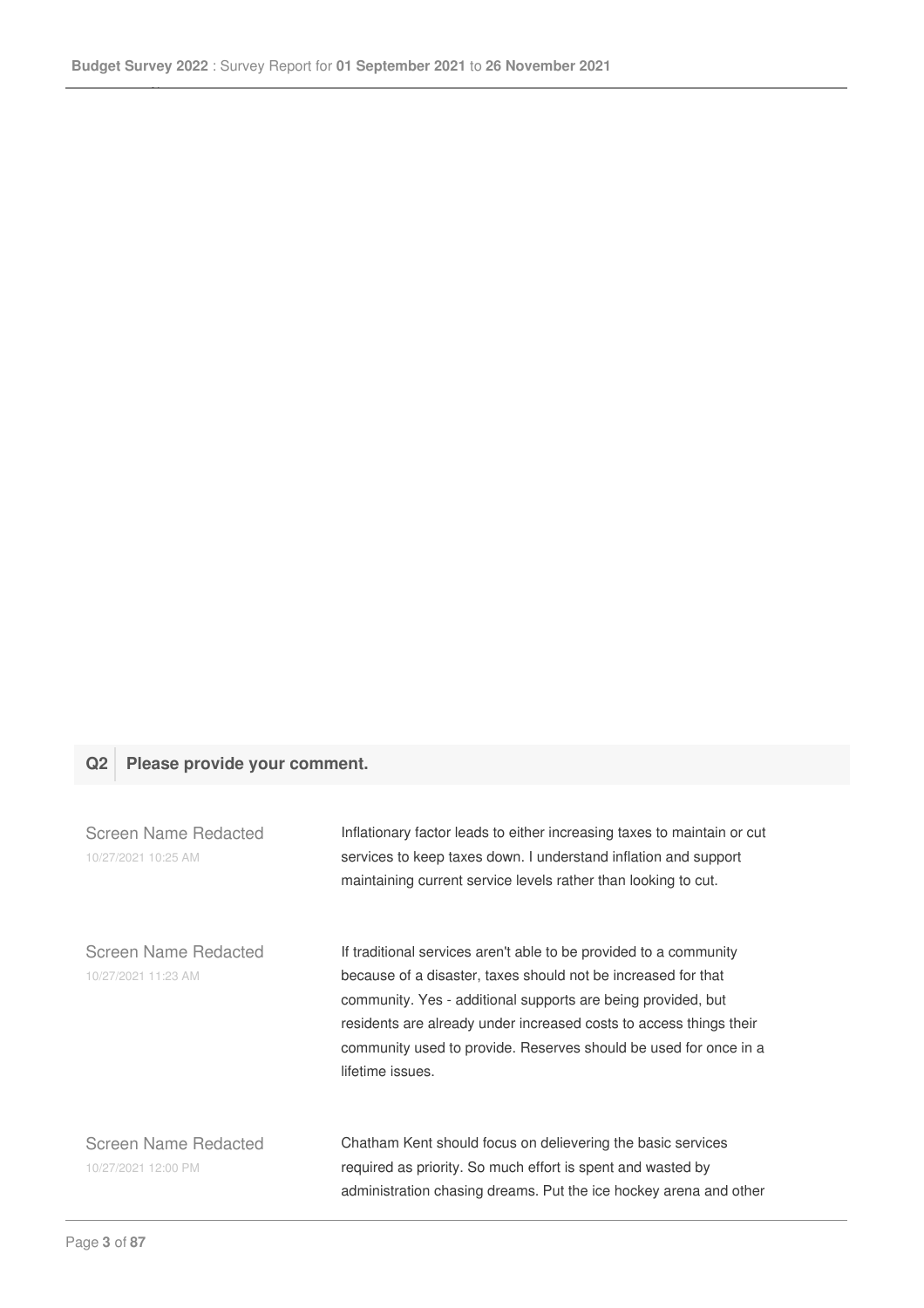|                                                    | nice to haves away and spend the resources on effeciently<br>delievering services.                                                                                                                                                                                                                                                                                                 |  |  |  |  |
|----------------------------------------------------|------------------------------------------------------------------------------------------------------------------------------------------------------------------------------------------------------------------------------------------------------------------------------------------------------------------------------------------------------------------------------------|--|--|--|--|
| <b>Screen Name Redacted</b><br>10/27/2021 01:51 PM | More taxes to pay for the things we need collectively. Not user fee<br>increases.                                                                                                                                                                                                                                                                                                  |  |  |  |  |
| <b>Screen Name Redacted</b><br>10/27/2021 02:53 PM | Taxes are too high as it is. Looking to move out of this municipality<br>as a result                                                                                                                                                                                                                                                                                               |  |  |  |  |
| <b>Screen Name Redacted</b><br>10/27/2021 06:03 PM | My property taxes are as high as a city with many extra services. I<br>cant understand how my taxes are 3000 yet I have no sewers on<br>my street no fire hydrant. I asked chatham kent to come put more<br>signs up on my street as it's a one way and tons of cars drive the<br>wrong way, it's been 6 months and noone has came or gotten back<br>to me.                        |  |  |  |  |
| Screen Name Redacted<br>10/27/2021 07:27 PM        | Cut police services budget and fire all police and hire low cost<br>officers.                                                                                                                                                                                                                                                                                                      |  |  |  |  |
| <b>Screen Name Redacted</b><br>10/27/2021 06:57 PM | Every year we as tax payers see an increase in out property taxes<br>due to inflation and employees get increase in wages.I for one<br>have not seen a increase in my wages in years but am paying<br>more in taxes to enrich the lifes of municipal workers. Since a great<br>number of employees have been working from home maybe there<br>should be a decrease in their wages. |  |  |  |  |
| Screen Name Redacted<br>10/27/2021 06:58 PM        | We must look after our services and increase them for a better<br>community.                                                                                                                                                                                                                                                                                                       |  |  |  |  |
| Screen Name Redacted<br>10/27/2021 08:12 PM        | I'm sick and tired of people saying "CUT CUT CUT!" Life is about<br>growing, not shrinking. We sure don't need a new arena, but let's<br>put a splashpad and a toboggan hill in every town.                                                                                                                                                                                        |  |  |  |  |
| <b>Screen Name Redacted</b><br>10/27/2021 08:16 PM | There needs to be a review of which things are 'must do' versus<br>'nice to do'; as taxpayers, we should not have to keep<br>programs/facilities operating if they've outlived their usefulness.                                                                                                                                                                                   |  |  |  |  |
| <b>Screen Name Redacted</b>                        | taxes are increasing faster than most people's income. it's time to                                                                                                                                                                                                                                                                                                                |  |  |  |  |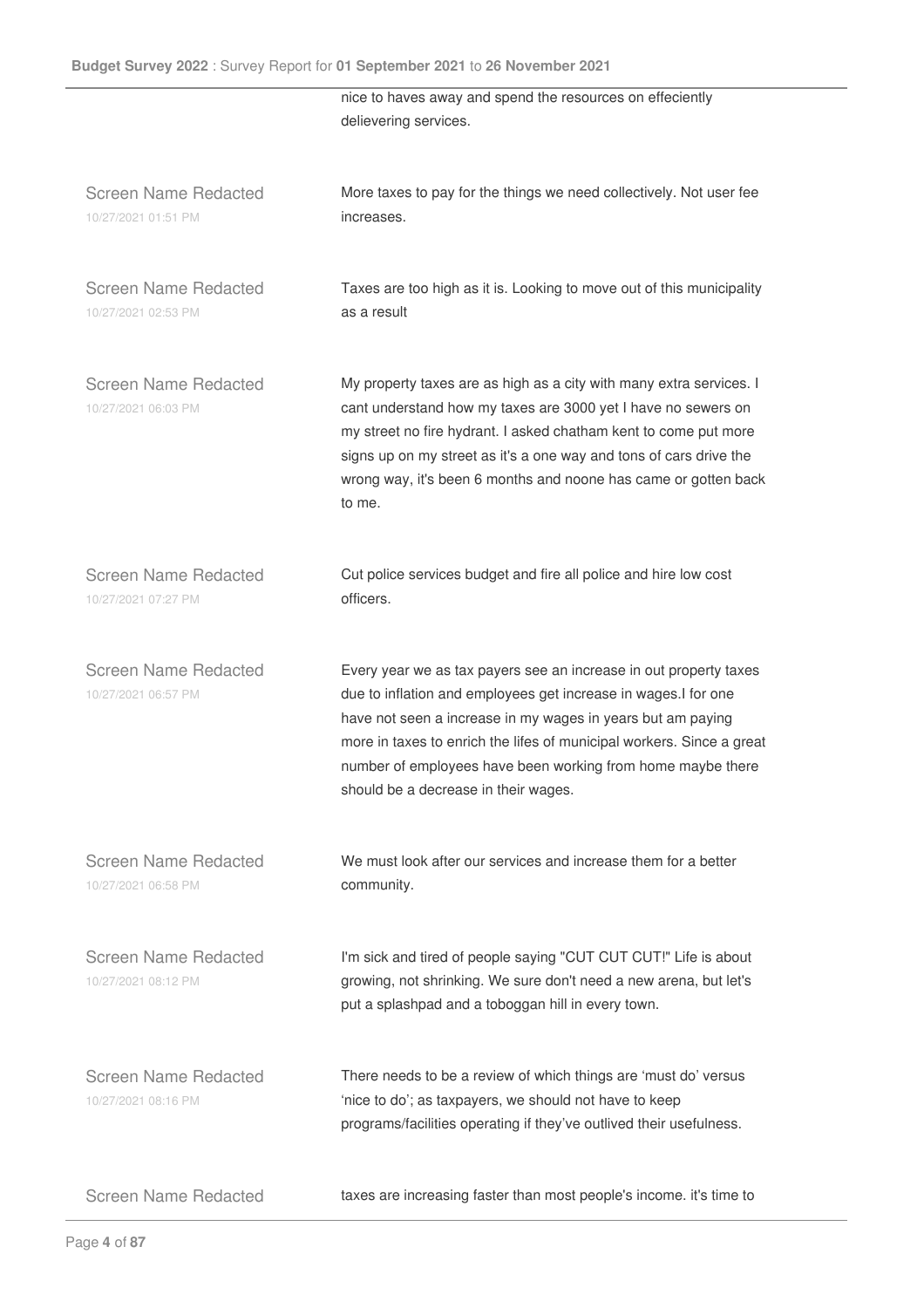| 10/27/2021 09:34 PM                                | hold the line tight.                                                                                                                                                                                                                                                                                                                                                                                                                                                                                                                                                                                                                                                                                             |
|----------------------------------------------------|------------------------------------------------------------------------------------------------------------------------------------------------------------------------------------------------------------------------------------------------------------------------------------------------------------------------------------------------------------------------------------------------------------------------------------------------------------------------------------------------------------------------------------------------------------------------------------------------------------------------------------------------------------------------------------------------------------------|
| Screen Name Redacted<br>10/27/2021 10:01 PM        | With the amount of new construction in CK for residential home<br>and the increase in property values, revenue should be at all time<br>high for property taxes. When a home changed hands through a<br>sale of a property property taxes increase significantly, especially<br>over the past 12-18 months.                                                                                                                                                                                                                                                                                                                                                                                                      |
| Screen Name Redacted<br>10/28/2021 03:37 AM        | I own a house in ridgetown, and honestly I find the leaf vacuum<br>something that's not necessary. It really just makes people take<br>their leaves on to the road or take them to the end of their lawn<br>and sit there blowing all over the streets for weeks before being<br>picked up                                                                                                                                                                                                                                                                                                                                                                                                                       |
| Screen Name Redacted<br>10/28/2021 07:34 AM        | Inflation has been minimal for YEARS until this year yet C-K has<br>always raised our taxes! C-K has massively paid down debt over<br>the years, a very good thing, and should easily be able to reduce<br>that and keep our taxes unchanged! C-K tax base has grown<br>massively over the years in areas that require little to no extra<br>services from the municipality, read wind turbines, empty factories<br>being filled, serviced industrial land being sold! Yet C-K can't<br>provide us with ONE zero tax increase! I get far better service for<br>far less taxes on my Lambton County properties! Cut the fat, keep<br>my taxes unchanged or LOWERED. In other words, do your jobs<br>as council!!! |
| Screen Name Redacted<br>10/28/2021 07:45 AM        | Taxes could be cut and services maintained if some of<br>management were reduced.                                                                                                                                                                                                                                                                                                                                                                                                                                                                                                                                                                                                                                |
| <b>Screen Name Redacted</b><br>10/28/2021 09:33 AM | I hope the tax increase this year is actually a decrease after such a<br>large increase last year. What is non-essential should be looked at<br>to verify it's needed and if needed can it be done a different less<br>costly way. Example where service has increased but probably<br>new service level is not required: in 8 years living at this address<br>street cleaning was 1-2 times a year, since COVID it seems to be<br>monthly in summmer!                                                                                                                                                                                                                                                           |
| <b>Screen Name Redacted</b><br>10/28/2021 09:46 AM | Let's make sure tax dollars go to ALL communities and not directly<br>to Chatham itself. Chatham receives the most funding by far, and<br>smaller communities need the upgrades to feel like they are 'part of<br>the municipality'                                                                                                                                                                                                                                                                                                                                                                                                                                                                              |

 $\overline{\phantom{a}}$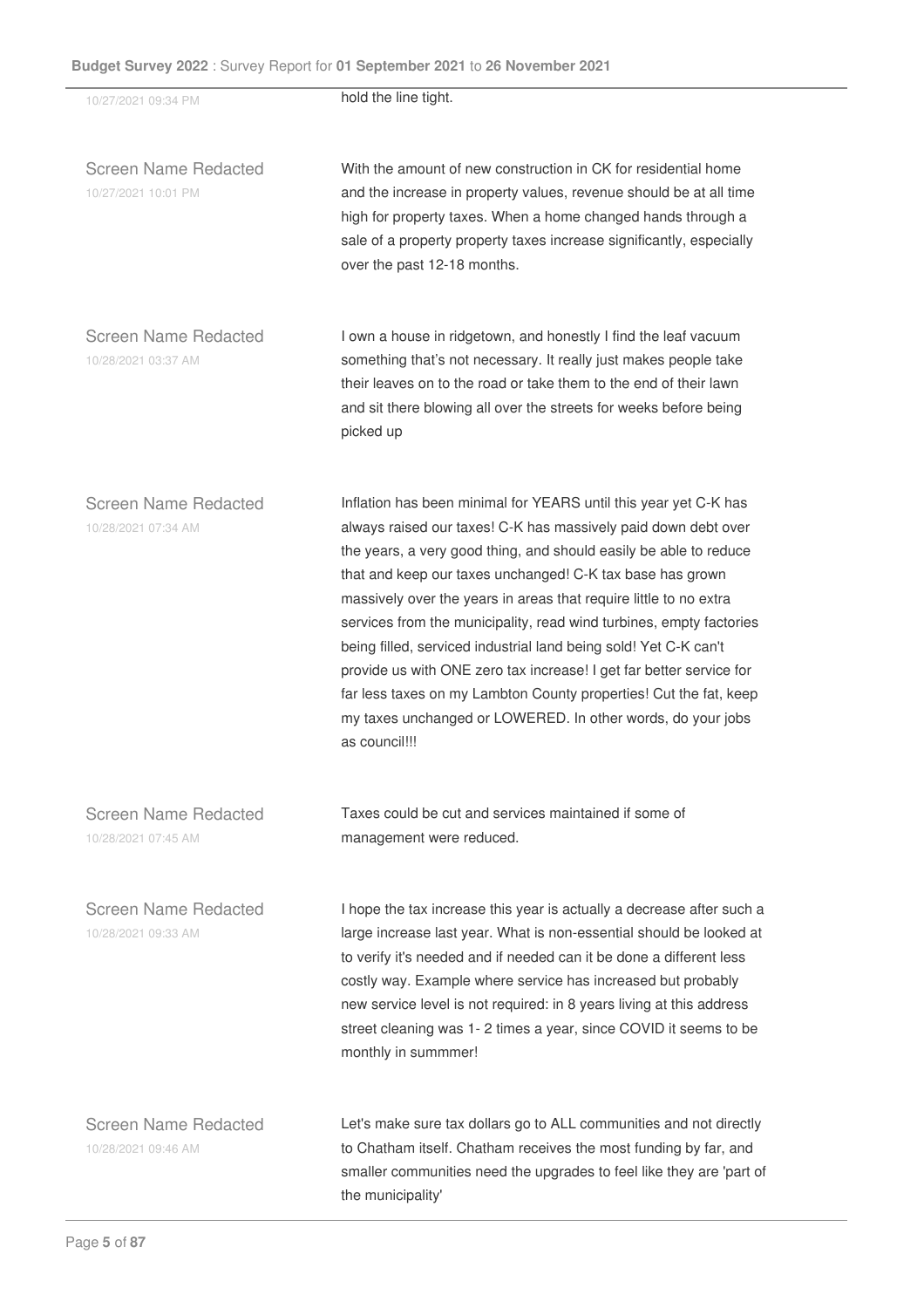| <b>Screen Name Redacted</b><br>10/28/2021 10:07 AM | Every year this council scaremongers the citizens that if we don't<br>raise taxes, we will have to cut services. Why not start by reducing<br>the number of employees? Cities all around Chatham have kept<br>the increase at or near 0% and they still have all their services.<br>This council continues to increase taxes on the households but<br>also continue to give the farmers and commercial owners a break.<br>Start by restoring the tax break given to farmers a few years ago<br>(and that break was promised to end several years ago) and quit<br>punishing the homeowners. |
|----------------------------------------------------|---------------------------------------------------------------------------------------------------------------------------------------------------------------------------------------------------------------------------------------------------------------------------------------------------------------------------------------------------------------------------------------------------------------------------------------------------------------------------------------------------------------------------------------------------------------------------------------------|
| <b>Screen Name Redacted</b><br>10/28/2021 10:11 AM | Our tax costs are already outrageous. there should be a 5% cut<br>followed by a 5 year freeze. Wages are not increasing at the same<br>rate as CK taxes.                                                                                                                                                                                                                                                                                                                                                                                                                                    |
| <b>Screen Name Redacted</b><br>10/28/2021 10:13 AM | I would be willing to have a moderate increase in taxes in order to<br>maintain and improve services. However, efficiency should also be<br>pursued. Some things could be done better. I recently saw 5<br>people with 2 trucks take 30 minutes to clear a drain. This could<br>have been done in less than 5 minutes by 1 person. (I know<br>because I have personally done the same to the drain in front of<br>our house.)                                                                                                                                                               |
| <b>Screen Name Redacted</b><br>10/28/2021 10:17 AM | A good chunk of the programs and services offered by the<br>municipality are sometimes pointless and apply to maybe 5% of<br>our population. Unless the program is beneficial to everyone, let's<br>not waste money for the sake of wasting it's                                                                                                                                                                                                                                                                                                                                            |
| <b>Screen Name Redacted</b><br>10/28/2021 11:03 AM | As you very well know, the cost of everything from housing and<br>fuel to food, is rising, wages have not been rising at the same<br>pace, some departments think they are owed an increase each<br>year, we have all heard that old saying "if we don't spend it all, we<br>won't get it next time" The citizens of Chatham-Kent are not their<br>personal ATM and we depend on you to learn a new word, NO.                                                                                                                                                                               |
| Screen Name Redacted<br>10/28/2021 11:13 AM        | My taxes are already too high, especially considering you do little if<br>anything to help Wallaceburg                                                                                                                                                                                                                                                                                                                                                                                                                                                                                      |
| <b>Screen Name Redacted</b>                        | Time to start laying off public works staff we have way to many                                                                                                                                                                                                                                                                                                                                                                                                                                                                                                                             |

10/28/2021 11:14 AM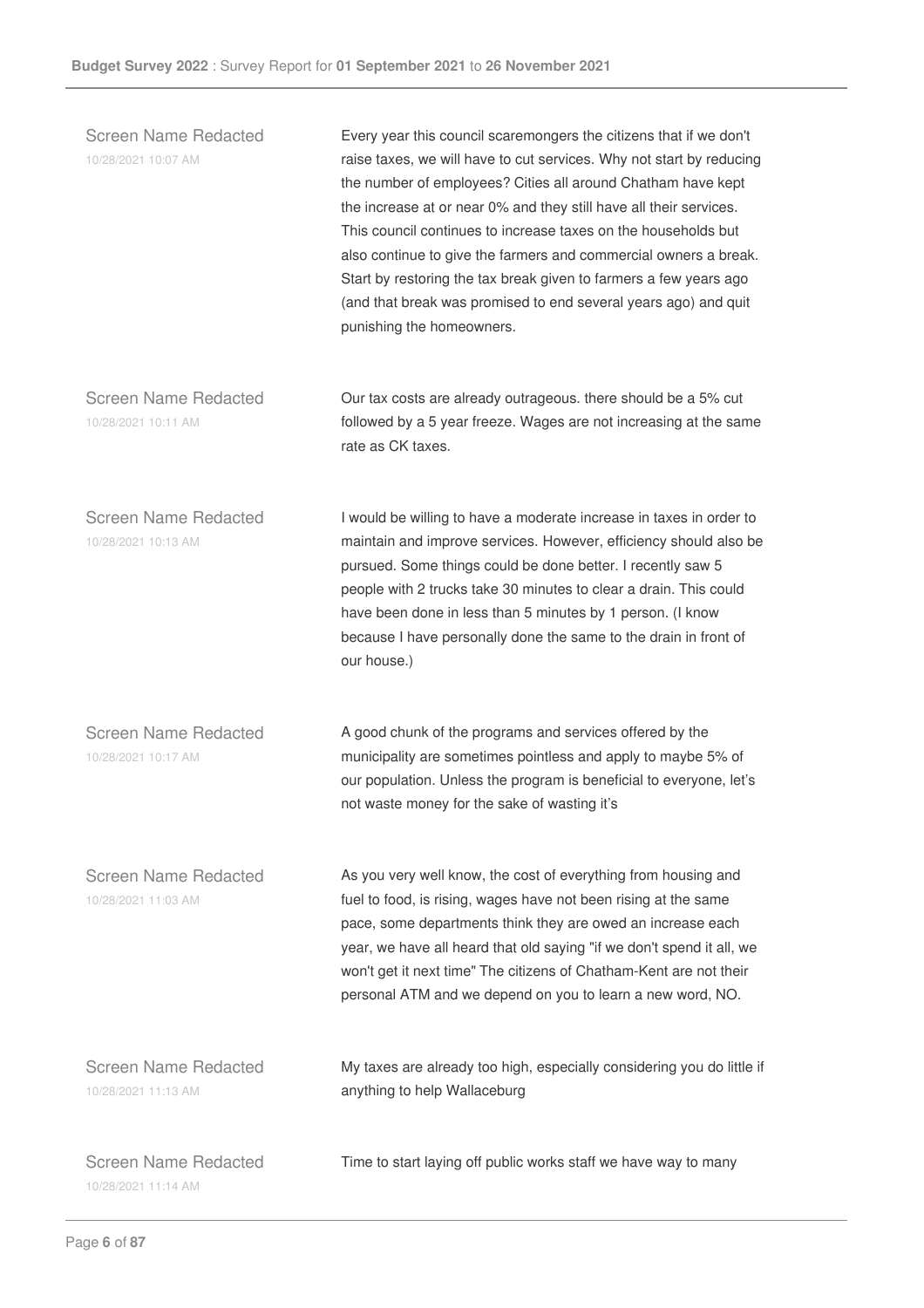| <b>Screen Name Redacted</b><br>10/28/2021 12:45 PM | We need Chatham-Kent to be a place that attracts new people and<br>keeps them staying here. We need enhanced service levels to do<br>this.                                                                                                                                                                                                                                                                                                                                                                                                                                                                                    |  |  |  |
|----------------------------------------------------|-------------------------------------------------------------------------------------------------------------------------------------------------------------------------------------------------------------------------------------------------------------------------------------------------------------------------------------------------------------------------------------------------------------------------------------------------------------------------------------------------------------------------------------------------------------------------------------------------------------------------------|--|--|--|
| <b>Screen Name Redacted</b><br>10/28/2021 04:12 PM | Seniors just can't pay property taxes these days! Interest rates are<br>nil and inflation is rampant! Enough is enough.                                                                                                                                                                                                                                                                                                                                                                                                                                                                                                       |  |  |  |
| Screen Name Redacted<br>10/28/2021 06:53 PM        | Do you look at the average income / how many seniors on a fixed<br>income                                                                                                                                                                                                                                                                                                                                                                                                                                                                                                                                                     |  |  |  |
| Screen Name Redacted<br>10/28/2021 07:25 PM        | It's time for reorganization way to many employees for what is<br>done                                                                                                                                                                                                                                                                                                                                                                                                                                                                                                                                                        |  |  |  |
| Screen Name Redacted<br>10/28/2021 08:43 PM        | We need to address the housing crisis.                                                                                                                                                                                                                                                                                                                                                                                                                                                                                                                                                                                        |  |  |  |
| <b>Screen Name Redacted</b><br>10/28/2021 10:34 PM | Every other industry is being forced to do better with the same<br>amount of revenue. The municipality needs to find efficiencies as<br>well. It will be very interesting to see the results of the<br>employee.study. I also feel the pay level for employees is on the<br>VERY high side compared to other employers in the area. Perhaps<br>red circling and holding wage levels needs to be consideredunion<br>contracts or not!                                                                                                                                                                                          |  |  |  |
| <b>Screen Name Redacted</b><br>10/29/2021 07:03 AM | Increase user fees but with supports for low income families.                                                                                                                                                                                                                                                                                                                                                                                                                                                                                                                                                                 |  |  |  |
| <b>Screen Name Redacted</b><br>10/29/2021 07:53 PM | I am not interested in paying for programs that I do not use. Let the<br>people using them pay for them through user fees                                                                                                                                                                                                                                                                                                                                                                                                                                                                                                     |  |  |  |
| <b>Screen Name Redacted</b><br>10/30/2021 03:36 AM | 12 years ago when I moved into my house, my property taxes<br>were approx 3k. Now they are almost 4.5k. That's like a 50 percent<br>increase in just over a decade. This is getting rediculous. And as if<br>home ownership isn't already a huge obstacle for the average<br>person add rapidly increasing tax rates to the mix. Perhaps<br>property taxes should be different for rentals. To help cool the<br>housing market CK can create a two class system. Raise taxes on<br>real estate investments so your citizens can actually afford homes.<br>What I see is government that has failed to keep up with the times. |  |  |  |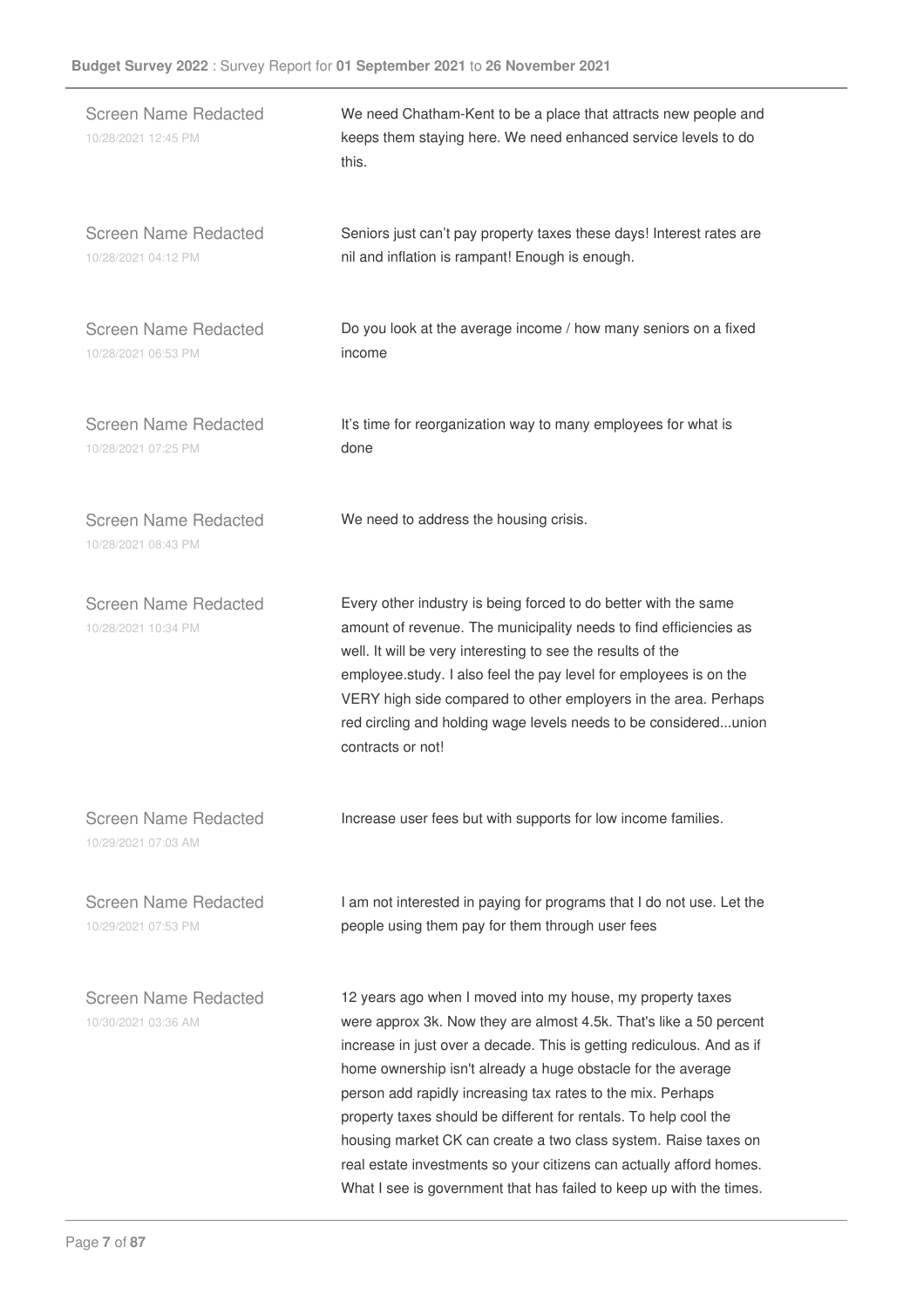| Screen Name Redacted<br>10/30/2021 11:39 AM        | The taxes on my home are incredibly high compared to<br>neighboring counties and communities outside chatham kent.<br>Combining all the communities and areas in chatham kent was<br>suppose to reduce taxes-but once everything was under one roof<br>and one governing group the initial savings was short lived>and<br>taxes have significantly shot up.                                                                                                                                                                                                                                                                                                                   |
|----------------------------------------------------|-------------------------------------------------------------------------------------------------------------------------------------------------------------------------------------------------------------------------------------------------------------------------------------------------------------------------------------------------------------------------------------------------------------------------------------------------------------------------------------------------------------------------------------------------------------------------------------------------------------------------------------------------------------------------------|
| Screen Name Redacted<br>10/30/2021 01:45 PM        | 85 percent of all taxation goes to the high salaries and benefits of<br>the public sector, not one public service worker lost one day of pay<br>during the pandemic, we were one of a very few municipalities that<br>had a tax increase last year during the pandemic. No more!                                                                                                                                                                                                                                                                                                                                                                                              |
| <b>Screen Name Redacted</b><br>10/30/2021 05:33 PM | When on a fixed income how can we afford increase when our<br>income stays they same. Seriously I am paying more for taxes then<br>a new house on water.                                                                                                                                                                                                                                                                                                                                                                                                                                                                                                                      |
| <b>Screen Name Redacted</b><br>11/01/2021 08:39 AM | We are taxed at a very high rate as compared to many<br>municipalities. Greater effort in REAL efficiencies needs to be<br>taken to maintain our services while NOT INCREASING TAXES<br>every year.                                                                                                                                                                                                                                                                                                                                                                                                                                                                           |
| Screen Name Redacted<br>11/03/2021 07:49 PM        | With all the new homes and commercial properties being built,<br>shouldn't the increased revenue from the municipalities growth<br>offset any tax increase.                                                                                                                                                                                                                                                                                                                                                                                                                                                                                                                   |
| <b>Screen Name Redacted</b><br>11/04/2021 09:34 AM | If user fees are increased, ensure that there are subsidies etc for<br>those on ODSP, or considered low income.                                                                                                                                                                                                                                                                                                                                                                                                                                                                                                                                                               |
| <b>Screen Name Redacted</b><br>11/04/2021 09:26 PM | Chatham-Kent has one of the highest property taxes in the<br>province, but similar services to other areas. It is unsustainable to<br>think that property taxes can increase every year as this will be out<br>of budget for many residents. I would like to see careful<br>consideration given to where tax dollars may be saved while still<br>maintaining the same level or slightly reduced levels of existing<br>services (ex. considering whether a replacement staff member is<br>needed when an existing staff member retires, considering whether<br>the newest and best equipment provides a greater benefit than<br>cost to the municipality and residents, etc.). |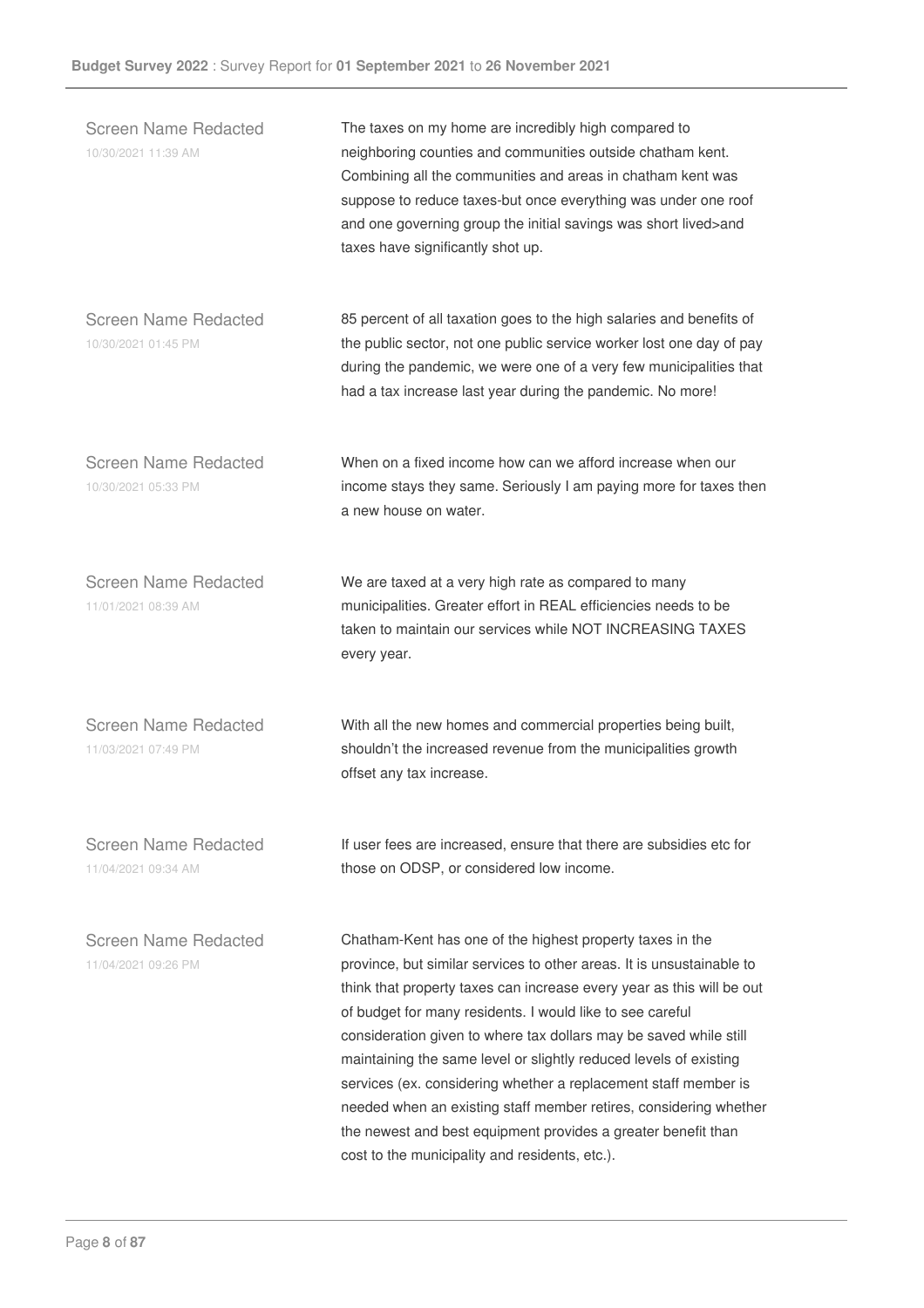| <b>Screen Name Redacted</b><br>11/05/2021 01:16 PM | "Increase user fees for programs used by residents" should read<br>"Increase user fees for programs used by those that use that<br>program" does not seem fair to those that do not or can not use a<br>particular program.                                                                                                                                                                                                                                                                                                                                                                                                                                                                                              |  |  |  |  |
|----------------------------------------------------|--------------------------------------------------------------------------------------------------------------------------------------------------------------------------------------------------------------------------------------------------------------------------------------------------------------------------------------------------------------------------------------------------------------------------------------------------------------------------------------------------------------------------------------------------------------------------------------------------------------------------------------------------------------------------------------------------------------------------|--|--|--|--|
| Screen Name Redacted<br>11/05/2021 01:34 PM        | We live in the Ellis Park/Lancefield Place area of Chatham-Kent.<br>The streets are in some of the worst conditions ever where they<br>have more cracks in them than pavement. There are so many<br>weeds growing all throughout the streets that you could use a lawn<br>mower to maintain them. Try riding your bike on these streets and<br>one could end up being treated by a physiotherapist for the<br>damage caused to their back. Riding in your vehicle is no better --<br>reminds me of days past bouncing up and down on a wagon.<br>Surely our taxes could be directed to our subdivision. We don't<br>have any sidewalks either but any improvement in our streets<br>would most certainly be appreciated. |  |  |  |  |
| <b>Screen Name Redacted</b>                        | I think there may be services we can do without but other needs                                                                                                                                                                                                                                                                                                                                                                                                                                                                                                                                                                                                                                                          |  |  |  |  |
| 11/06/2021 10:17 AM                                | we need to invest in ie) affordable housing.                                                                                                                                                                                                                                                                                                                                                                                                                                                                                                                                                                                                                                                                             |  |  |  |  |
| Screen Name Redacted<br>11/07/2021 11:27 AM        | if fees are increased for anything the money should be spent<br>wisely. Refurbishing an existing unused building for the homeless<br>would be much more cost effective than paying hotel fees. Bus<br>passes are a one time user fee for each ride. Could there not be a<br>day bus pass for people who are going many places in one day<br>instead of them paying a fee every time they get on the bus for that<br>day.                                                                                                                                                                                                                                                                                                 |  |  |  |  |
| <b>Screen Name Redacted</b>                        | Riverview Gardens, our municipally run LTC home needs                                                                                                                                                                                                                                                                                                                                                                                                                                                                                                                                                                                                                                                                    |  |  |  |  |
| 11/07/2021 06:23 PM                                | renovations, and staffing increases                                                                                                                                                                                                                                                                                                                                                                                                                                                                                                                                                                                                                                                                                      |  |  |  |  |
| Screen Name Redacted                               | Property values are already overassessed; time to Privatize                                                                                                                                                                                                                                                                                                                                                                                                                                                                                                                                                                                                                                                              |  |  |  |  |
| 11/08/2021 09:12 AM                                | Employees and cut services.                                                                                                                                                                                                                                                                                                                                                                                                                                                                                                                                                                                                                                                                                              |  |  |  |  |
| Screen Name Redacted<br>11/08/2021 08:37 PM        | Continuous evaluation of current level of services to ensure there is<br>not room for innovative efficiencies or new models for doing<br>business.                                                                                                                                                                                                                                                                                                                                                                                                                                                                                                                                                                       |  |  |  |  |
| Screen Name Redacted                               | I own property in Wheatley. I do not agree with increasing taxes                                                                                                                                                                                                                                                                                                                                                                                                                                                                                                                                                                                                                                                         |  |  |  |  |
| 11/09/2021 11:15 AM                                | now when I'm not able to access my property.                                                                                                                                                                                                                                                                                                                                                                                                                                                                                                                                                                                                                                                                             |  |  |  |  |

 $\sim$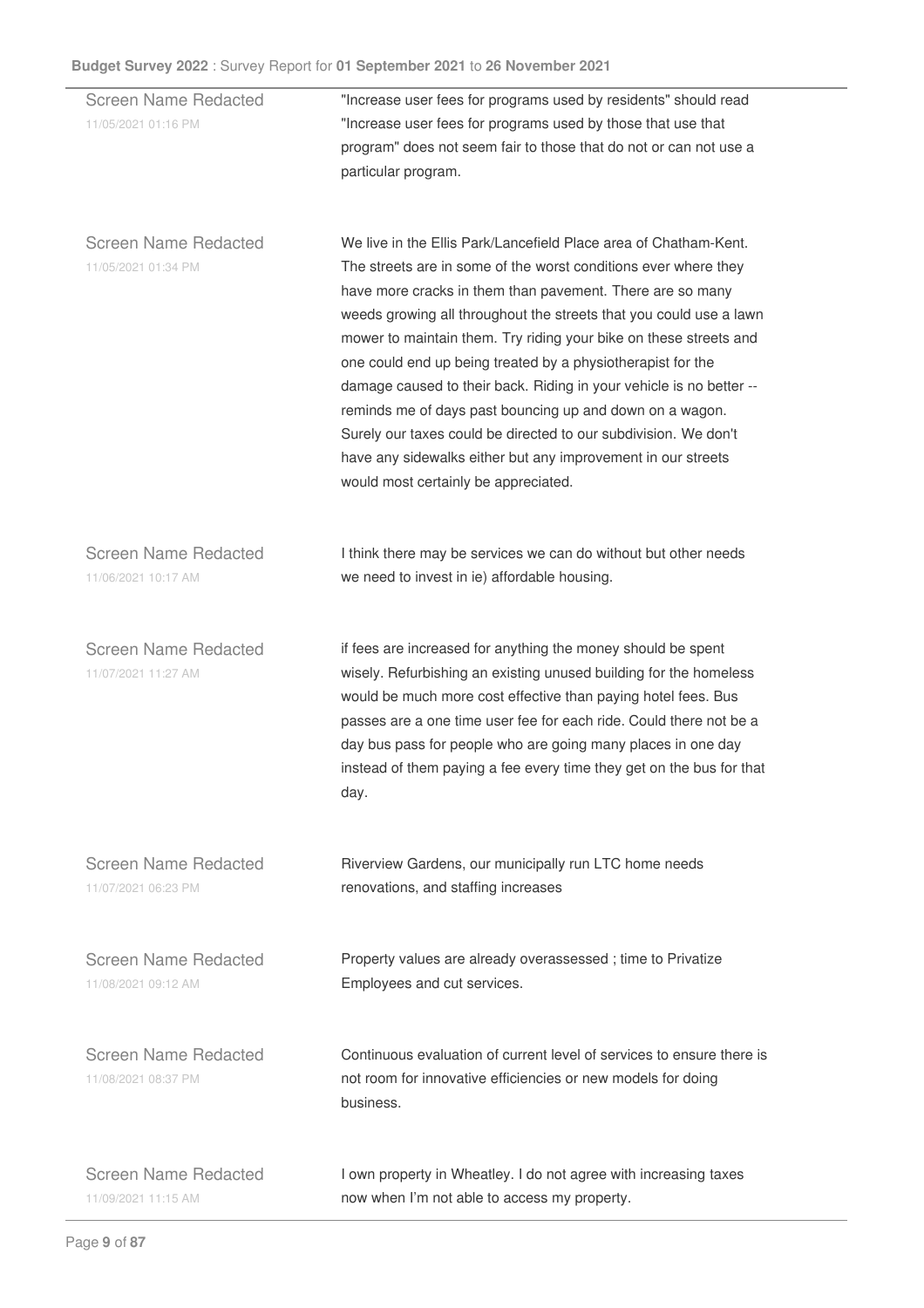| <b>Screen Name Redacted</b><br>11/09/2021 12:02 PM | We do not have the population/tax base to support 11 arenas and<br>11 library branches. Council needs to make the hard decisions that<br>they've put off for literally years. Close Bothwell arena and<br>Highgate Library for starters.                                                                                                                        |
|----------------------------------------------------|-----------------------------------------------------------------------------------------------------------------------------------------------------------------------------------------------------------------------------------------------------------------------------------------------------------------------------------------------------------------|
| Screen Name Redacted<br>11/09/2021 04:21 PM        | With unknown inflation rates, costs, that are potentially coming up<br>, best to cur some services, people are just going to have the cash<br>to participate regardless The basics of life are the unknown at<br>the moment.                                                                                                                                    |
| <b>Screen Name Redacted</b><br>11/10/2021 01:47 PM | Garbage and recycling for all chatham kent not just city                                                                                                                                                                                                                                                                                                        |
| <b>Screen Name Redacted</b><br>11/10/2021 05:52 PM | There should be a significant review of the services provided by<br>CK. As an example, why is Economic Development spending<br>money on advertising sales for privately held property (e.g Park<br>Ave and Sass Road, former Navistar property) . CK should not be<br>performing real estate services.                                                          |
| <b>Screen Name Redacted</b><br>11/11/2021 09:47 AM | Your statements are not necessarily true. There are government<br>programs and services that could be taken advantage of. There<br>has been bad decisions in spending. For example: rebuilding a<br>bridge that residents didn't need or want. Helping with tax relief for<br>the former Navistar plant.                                                        |
| Screen Name Redacted<br>11/12/2021 06:19 AM        | We need increased recreational opportunities. Many of our<br>playgrounds and facilities are dated. When you travel to<br>surrounding communities and see their beautiful facilities it makes<br>you wonder why we have next to nothing. Where are the indoor<br>basketball and soccer fields? Large playgrounds? Indoor track?<br>Something more than an arena. |
| Screen Name Redacted<br>11/12/2021 10:55 AM        | Inflation is high and expected to rise and stay high through 2022<br>making everything more expensive for the tax payer. Please do<br>what you can to minimize increases. This is not the time to be<br>adding new services and new spending to pay for unnecessary<br>projects.                                                                                |
| <b>Screen Name Redacted</b>                        | We're trying to grow Chatham-Kent into a modern, competitive                                                                                                                                                                                                                                                                                                    |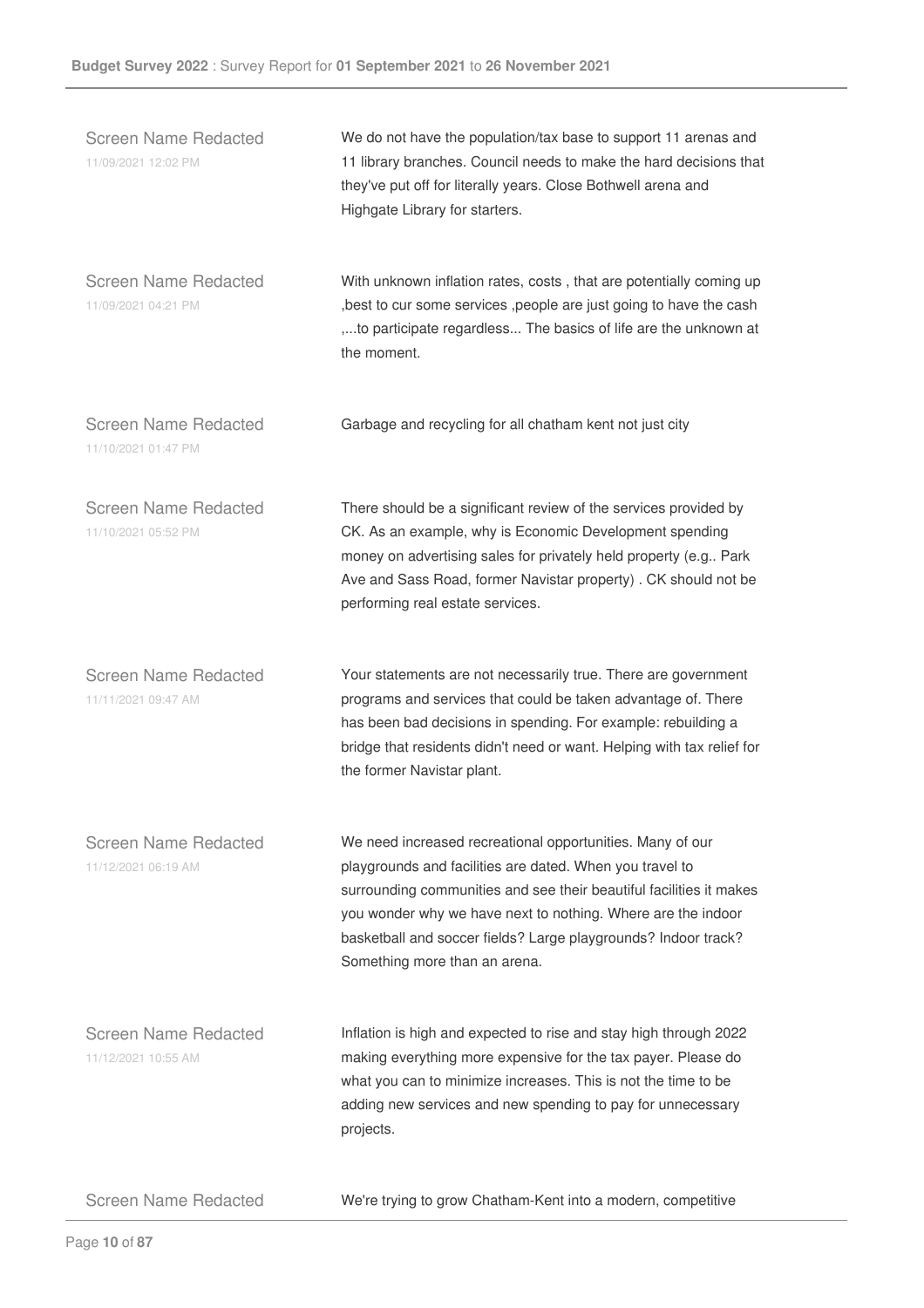| 11/12/2021 11:20 AM                                | municipality. That doesn't come free.                                                                                                                                                                                                                                                                                                                                                                                                                                                                                                                                                                                                                                                          |
|----------------------------------------------------|------------------------------------------------------------------------------------------------------------------------------------------------------------------------------------------------------------------------------------------------------------------------------------------------------------------------------------------------------------------------------------------------------------------------------------------------------------------------------------------------------------------------------------------------------------------------------------------------------------------------------------------------------------------------------------------------|
| Screen Name Redacted<br>11/12/2021 05:56 PM        | It seems like money is spent frivolously.                                                                                                                                                                                                                                                                                                                                                                                                                                                                                                                                                                                                                                                      |
| <b>Screen Name Redacted</b><br>11/13/2021 05:01 AM | Not necessarily cut services but review what each municipality has<br>available to them and maybe cut out some - I.e roadside leaf<br>pickup this is not available to all communities in CK should it be<br>available to all or should it just be a cut service?                                                                                                                                                                                                                                                                                                                                                                                                                               |
| Screen Name Redacted<br>11/13/2021 11:17 AM        | Zero salary increases to employees earning over \$120,000 per<br>year. Roll back the top wages (over \$150,000) by 10%. Under<br>used services can be cut back. Move existing staff as required to<br>fill jobs, very few new hires.                                                                                                                                                                                                                                                                                                                                                                                                                                                           |
| <b>Screen Name Redacted</b><br>11/13/2021 03:14 PM | ANOTHER WAY TO CUT EXPENSES ON YOUR END IS STOP<br>LETTING YOUR EMPLOYEES USE OUR CITY VEHICLES FOR<br>THERE OWN USE TO SAVE THEM GAS \$ AS IT IS 150/LITRE                                                                                                                                                                                                                                                                                                                                                                                                                                                                                                                                    |
| <b>Screen Name Redacted</b><br>11/14/2021 05:23 PM | Council is given millions of dollars by tax payers every year, yet our<br>taxex go up every year. You do not need to cut services to reduce<br>taxes, just cut down on the amount of projects performed every<br>year.                                                                                                                                                                                                                                                                                                                                                                                                                                                                         |
| Screen Name Redacted<br>11/14/2021 11:47 PM        | We always hear that C-K lost it's industrial base well that is more<br>than made it back from the residential, commercial, and industrial<br>building boom. New homes that I consider modest are paying<br>\$5,000/yr in taxes. The developer pays much of the infrastructure<br>costs. If this building boom isn't enough to prevent a tax increase,<br>then nothing is. I am happy with the services I receive but would be<br>willing to accept less services to prevent tax increases. Re-assess<br>greenhouses. The amount of taxes these gargantuan complexes<br>pay is a fraction of industrial and other commercial compared to<br>what they are worth and what revenue they generate. |
| <b>Screen Name Redacted</b><br>11/23/2021 09:06 AM | Inflation increases need to be offset with tax increases most of the<br>time or else we will get less services.                                                                                                                                                                                                                                                                                                                                                                                                                                                                                                                                                                                |
| <b>Screen Name Redacted</b>                        | Current inflation rate is ~5% in Ontario. An increase to everyone's                                                                                                                                                                                                                                                                                                                                                                                                                                                                                                                                                                                                                            |

11/23/2021 10:48 AM

11/23/2021 10:48 AM **property taxes of this level to keep up with it will hurt a lot of**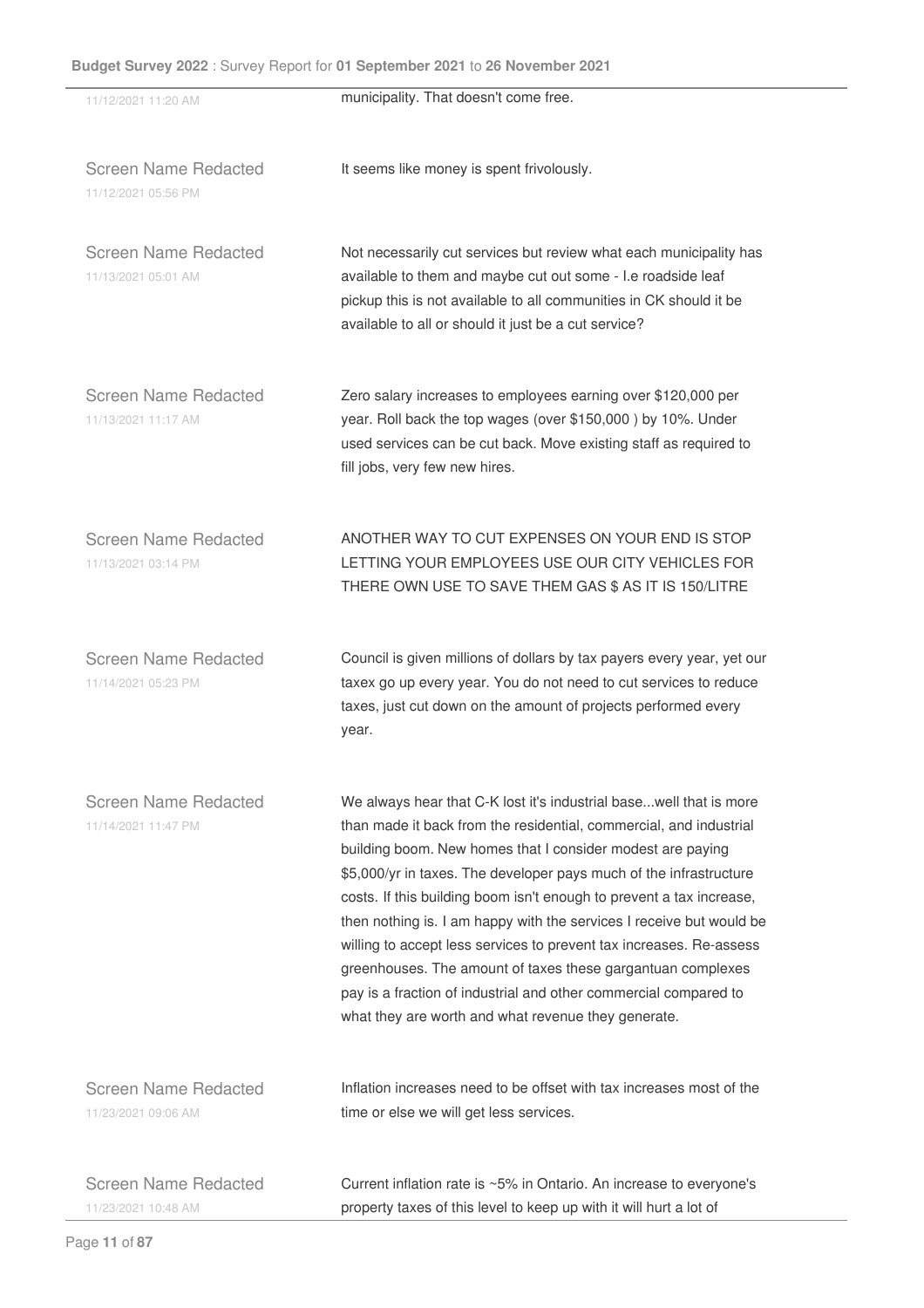| Screen Name Redacted                        | I would need further info. Would maintain and modernize reduce                                                                                                                                                                                                                                                                                                                      |
|---------------------------------------------|-------------------------------------------------------------------------------------------------------------------------------------------------------------------------------------------------------------------------------------------------------------------------------------------------------------------------------------------------------------------------------------|
| 11/23/2021 01:22 PM                         | jobs? Reduce a perso-person conversation?                                                                                                                                                                                                                                                                                                                                           |
| Screen Name Redacted<br>11/24/2021 12:37 AM | Council needs to consider the benefit of the entire community of<br>CK when making decisions on large projects. There are a lot of<br>infrastructure assets in Chatham-Kent that are underutilized and<br>cost millions in maintenance or upgrade costs. We need to divest<br>of these assets, even if it means that a few residents need to adapt<br>to a bit of an inconvenience. |

 **Optional question** (67 response(s), 136 skipped)  **Question type:** Essay Question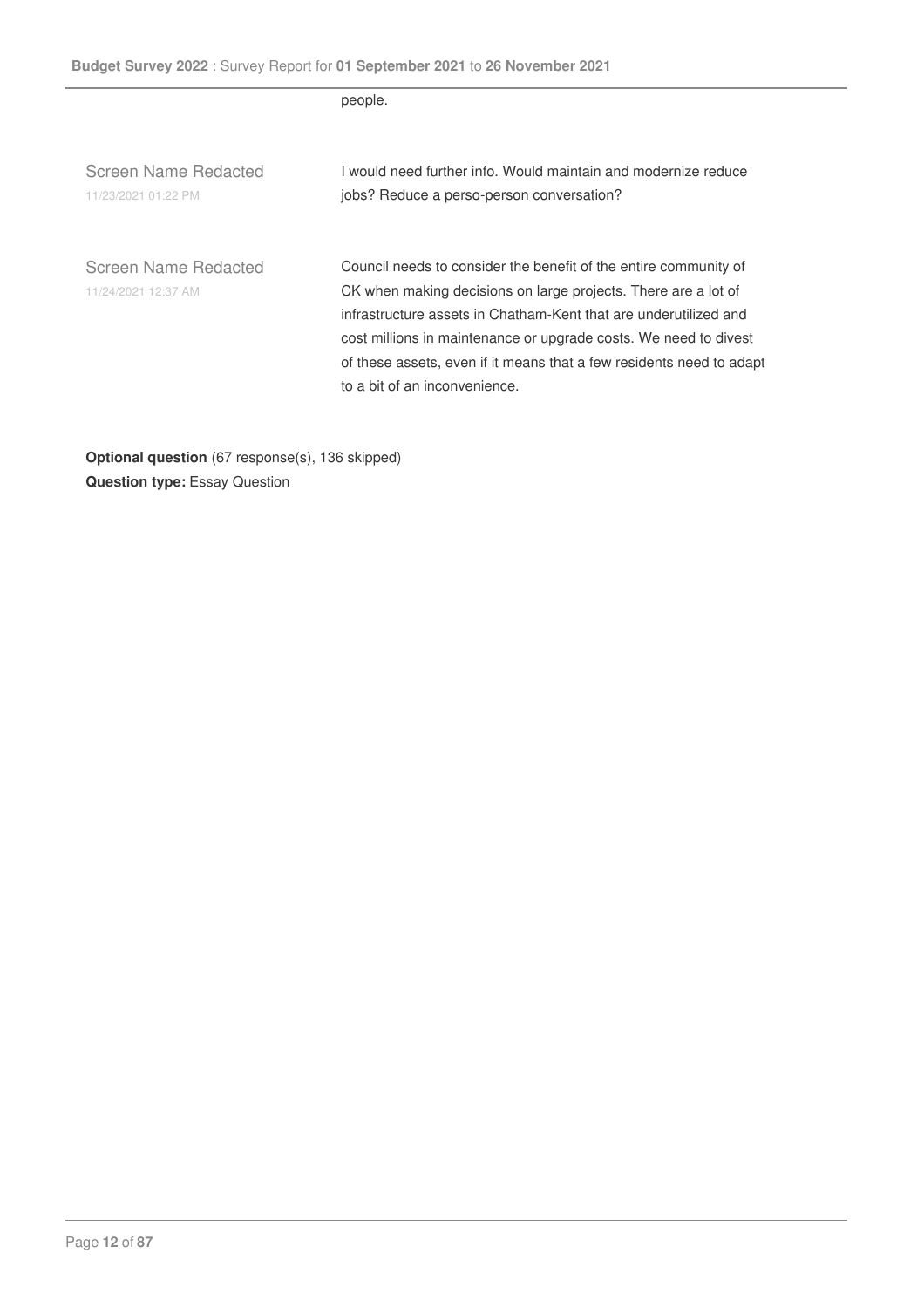**Q3 The following services currently receive funding from user fees. Please identify for each service whether or not you would support an increase in user fees to reduce reliance on property taxes.**



 *Optional question (202 response(s), 1 skipped) Question type: Likert Question*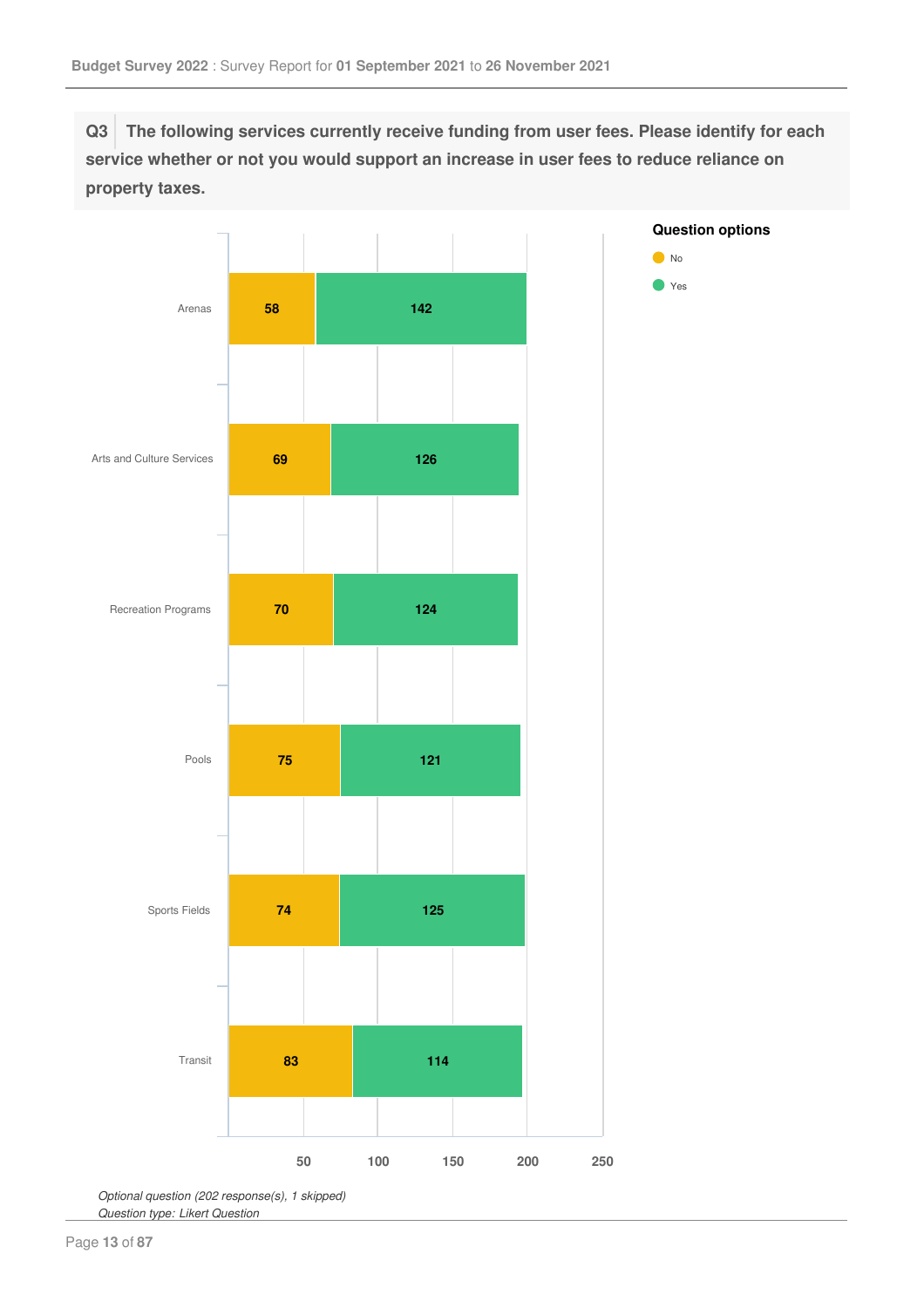*yp*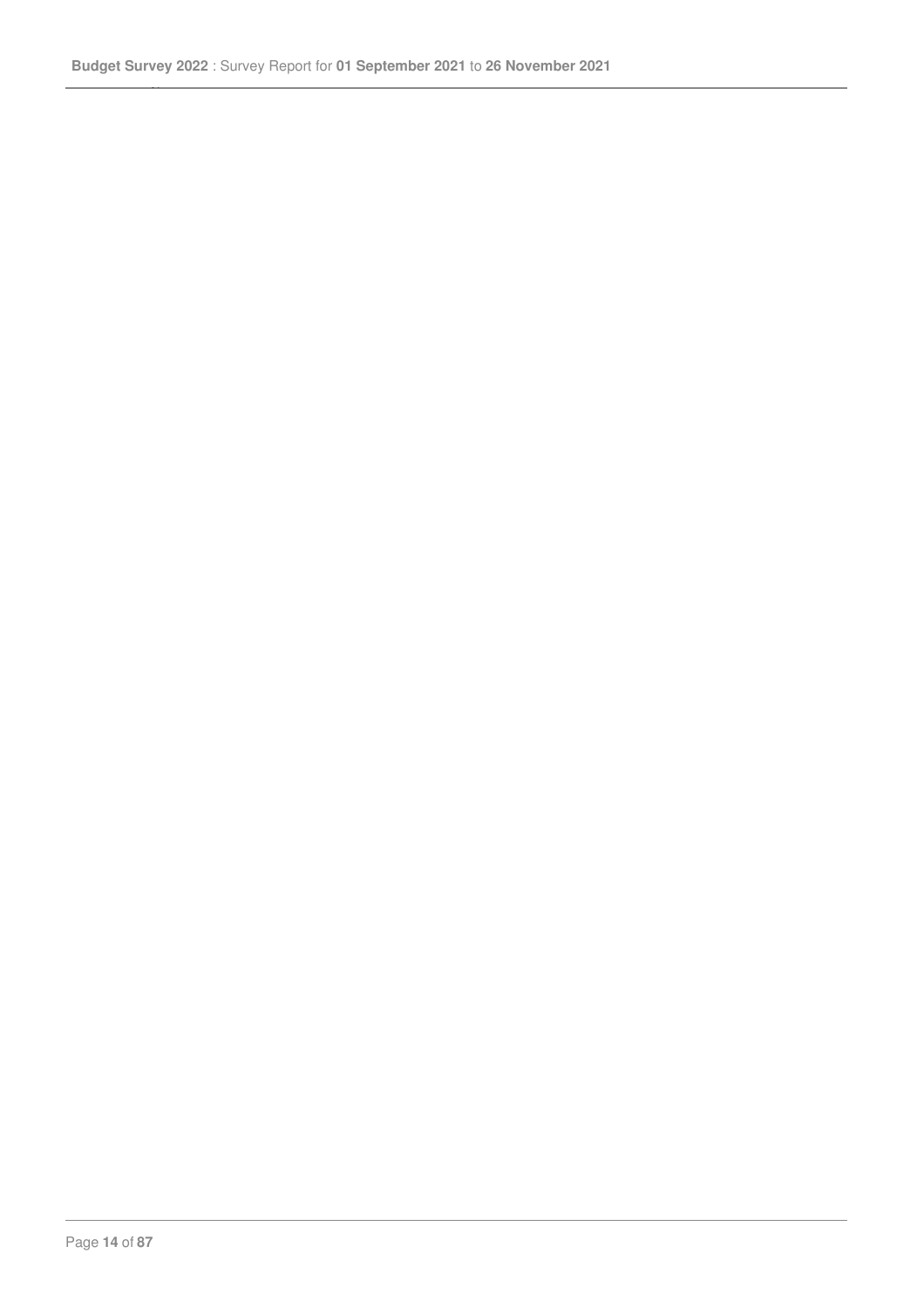**Q3 The following services currently receive funding from user fees. Please identify for each service whether or not you would support an increase in user fees to reduce reliance on property taxes.**

**Arenas**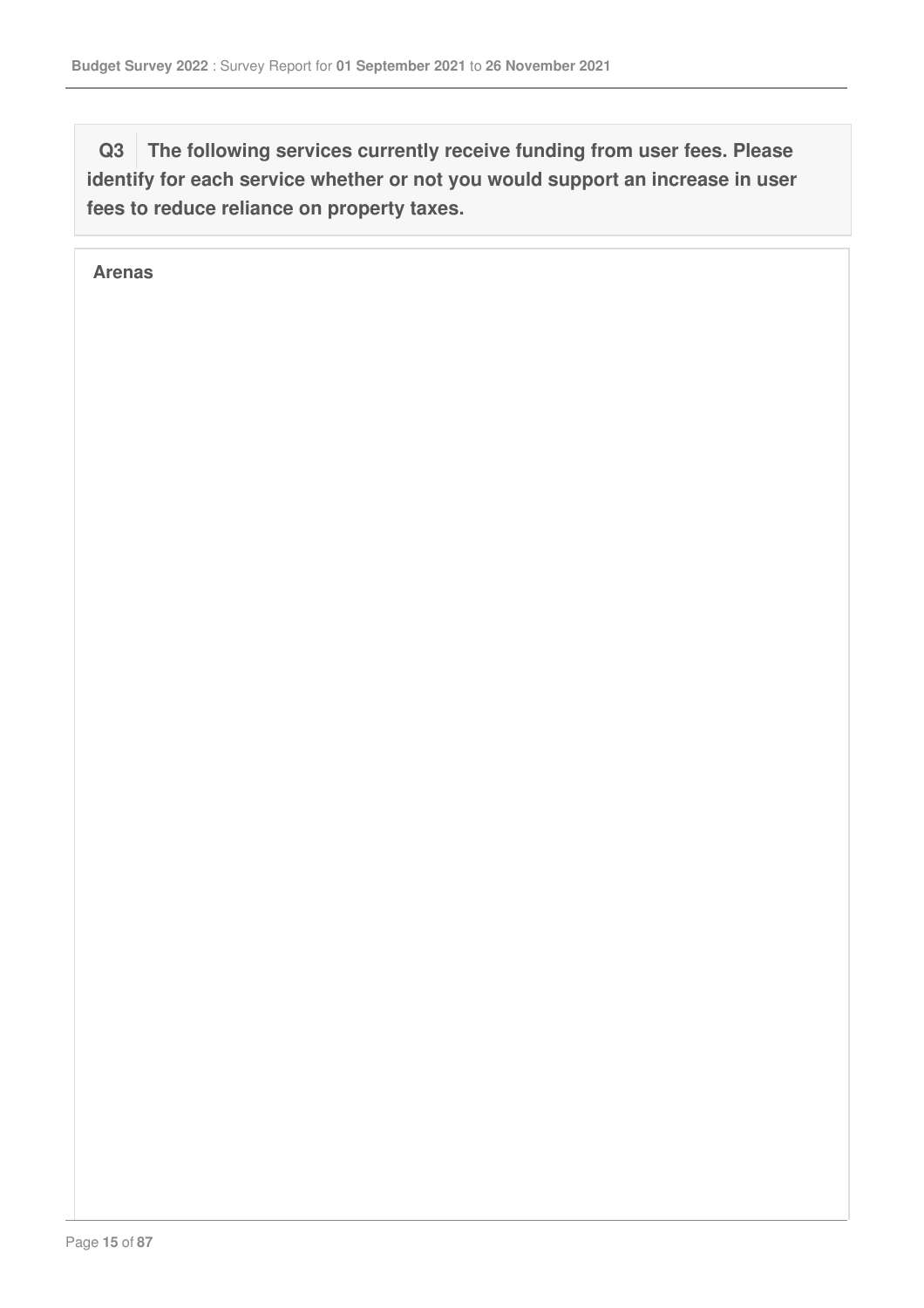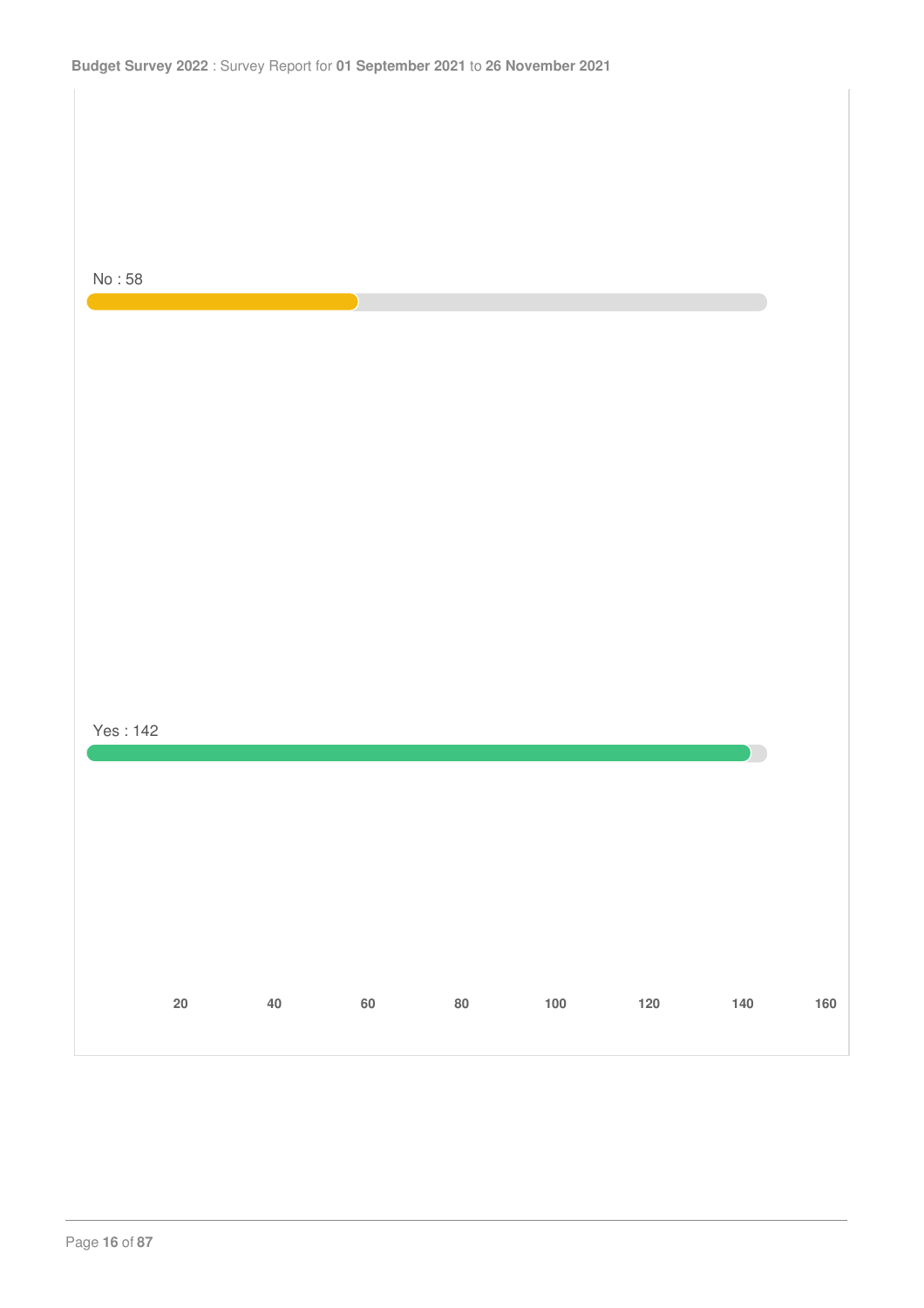|          | <b>Arts and Culture Services</b> |        |    |            |         |         |         |
|----------|----------------------------------|--------|----|------------|---------|---------|---------|
|          |                                  |        |    |            |         |         |         |
|          |                                  |        |    |            |         |         |         |
| No:69    |                                  |        |    |            |         |         |         |
|          |                                  |        |    |            |         |         |         |
|          |                                  |        |    |            |         |         |         |
|          |                                  |        |    |            |         |         |         |
|          |                                  |        |    |            |         |         |         |
|          |                                  |        |    |            |         |         |         |
|          |                                  |        |    |            |         |         |         |
|          |                                  |        |    |            |         |         |         |
|          |                                  |        |    |            |         |         |         |
| Yes: 126 |                                  |        |    |            |         |         |         |
|          |                                  |        |    |            |         |         |         |
|          |                                  |        |    |            |         |         |         |
|          |                                  |        |    |            |         |         |         |
|          |                                  |        |    |            |         |         |         |
|          |                                  |        |    |            |         |         |         |
|          | ${\bf 20}$                       | $40\,$ | 60 | ${\bf 80}$ | $100\,$ | $120\,$ | $140\,$ |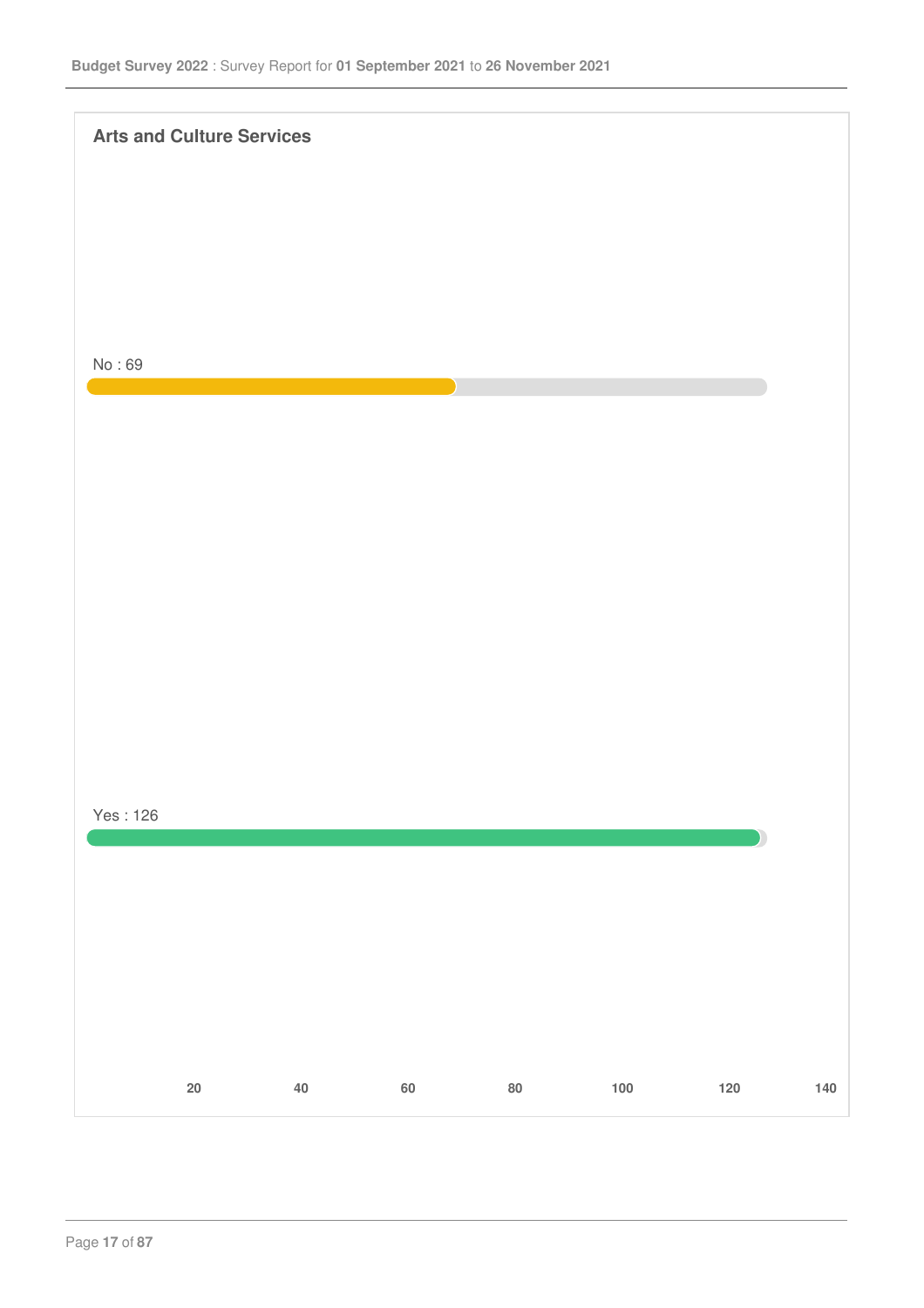| <b>Recreation Programs</b> |        |        |        |            |        |            |            |        |         |       |         |     |       |
|----------------------------|--------|--------|--------|------------|--------|------------|------------|--------|---------|-------|---------|-----|-------|
|                            |        |        |        |            |        |            |            |        |         |       |         |     |       |
|                            |        |        |        |            |        |            |            |        |         |       |         |     |       |
|                            |        |        |        |            |        |            |            |        |         |       |         |     |       |
| No:70                      |        |        |        |            |        |            |            |        |         |       |         |     |       |
|                            |        |        |        |            |        |            |            |        |         |       |         |     |       |
|                            |        |        |        |            |        |            |            |        |         |       |         |     |       |
|                            |        |        |        |            |        |            |            |        |         |       |         |     |       |
|                            |        |        |        |            |        |            |            |        |         |       |         |     |       |
|                            |        |        |        |            |        |            |            |        |         |       |         |     |       |
|                            |        |        |        |            |        |            |            |        |         |       |         |     |       |
| Yes: 124                   |        |        |        |            |        |            |            |        |         |       |         |     |       |
|                            |        |        |        |            |        |            |            |        |         |       |         |     |       |
|                            |        |        |        |            |        |            |            |        |         |       |         |     |       |
|                            |        |        |        |            |        |            |            |        |         |       |         |     |       |
| $10\,$                     | $20\,$ | $30\,$ | $40\,$ | ${\bf 50}$ | $60\,$ | ${\bf 70}$ | ${\bf 80}$ | $90\,$ | $100\,$ | $110$ | $120\,$ | 130 | $140$ |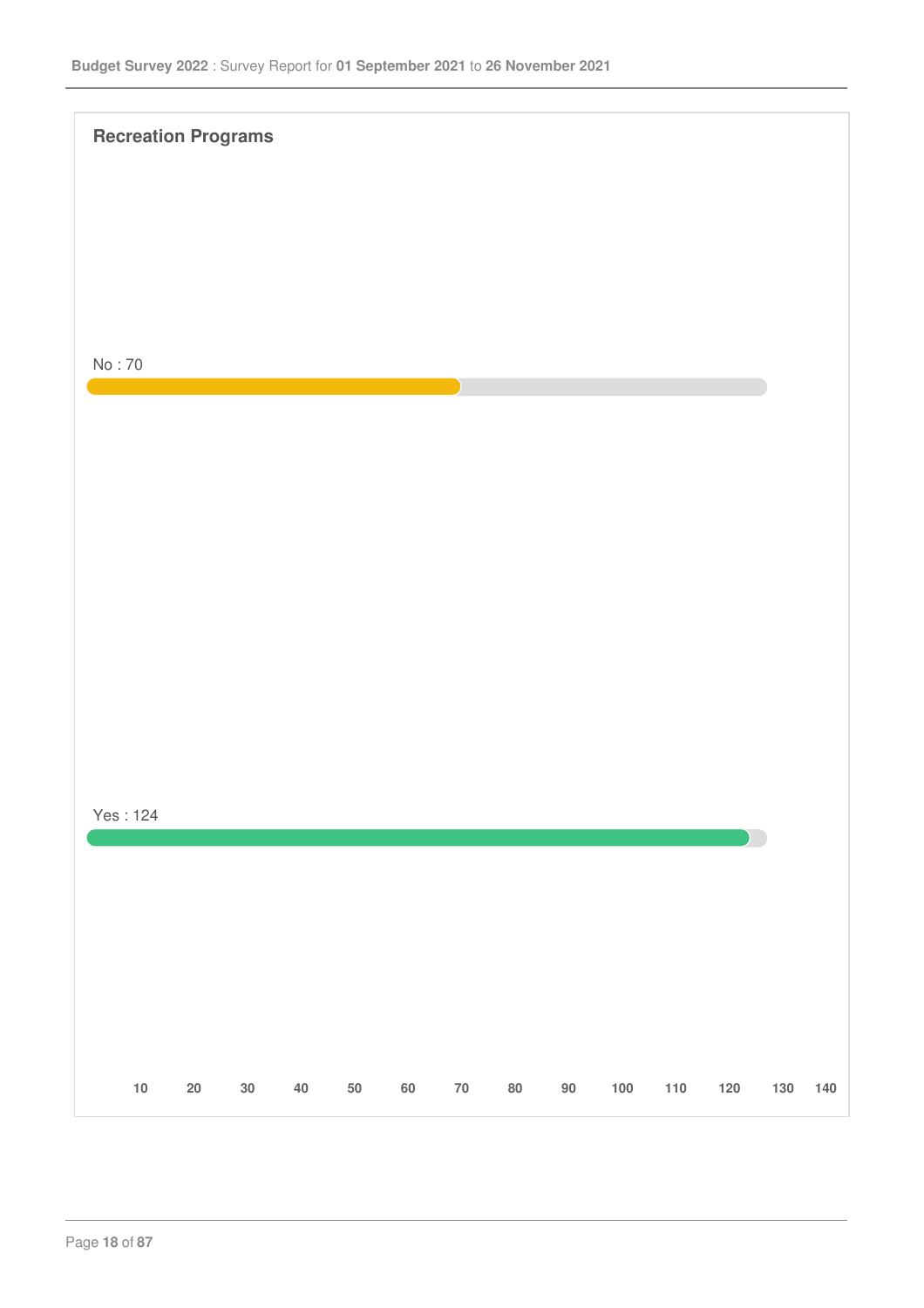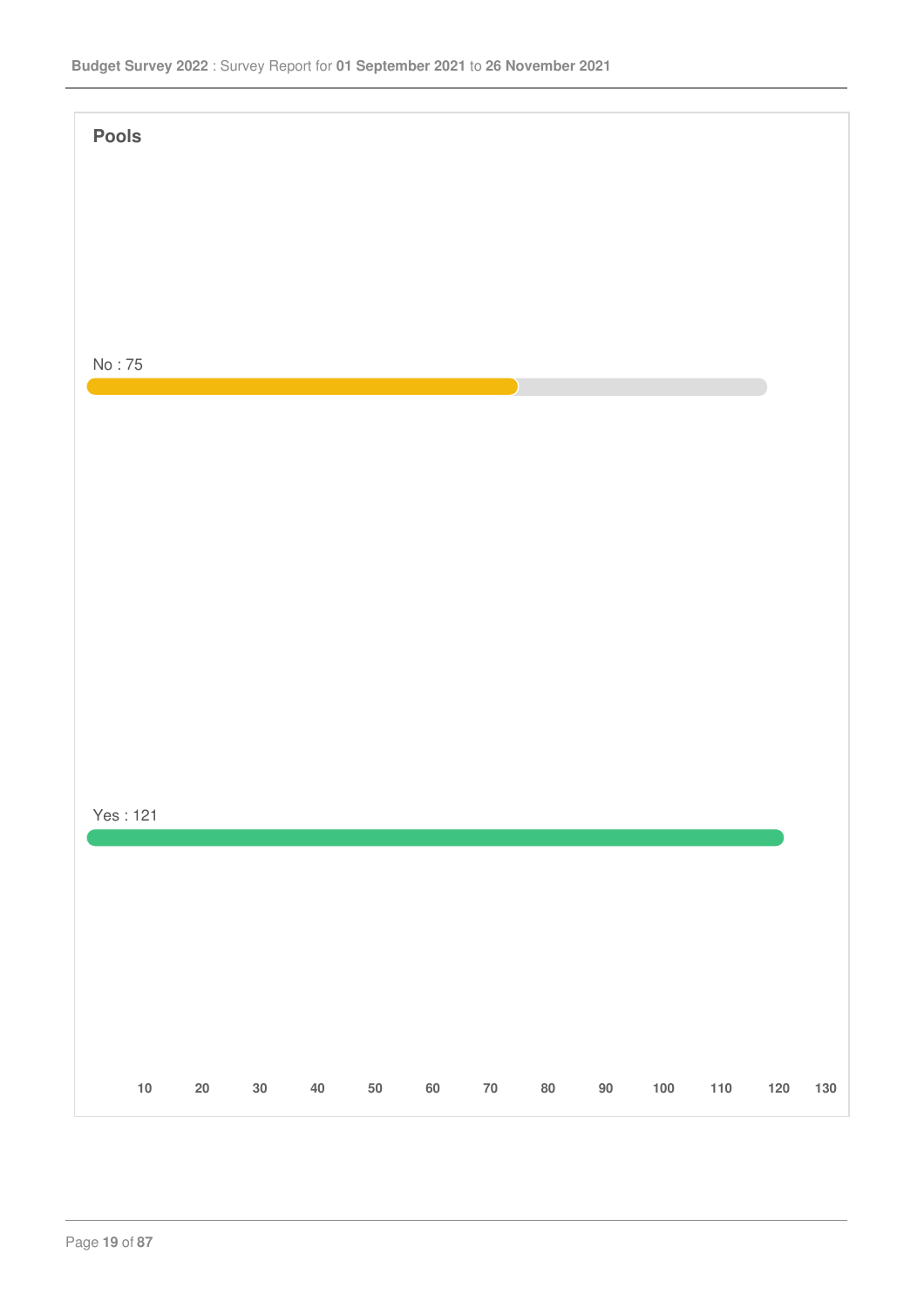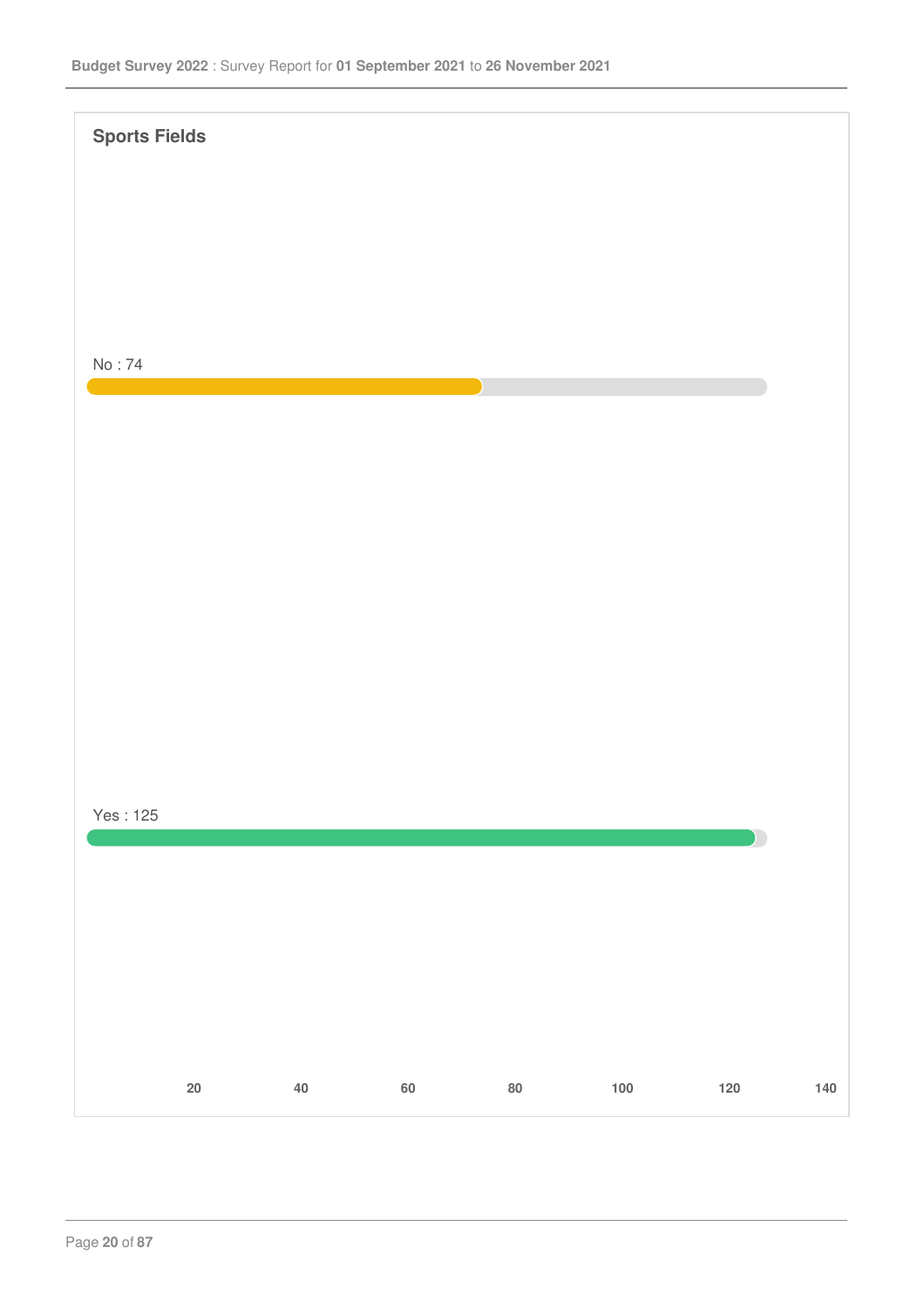

 **Q4 Please provide your comment.**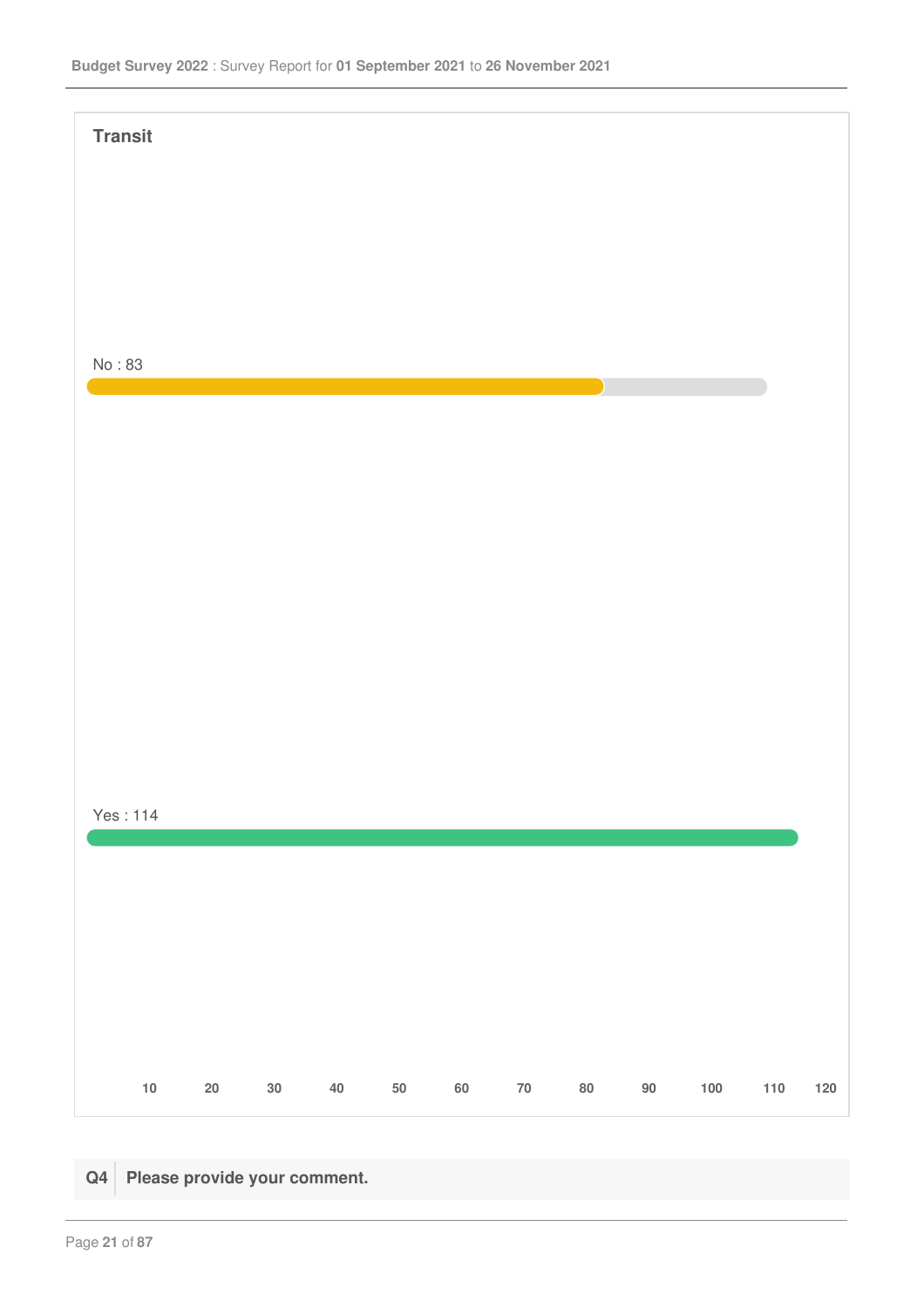| <b>Screen Name Redacted</b><br>10/27/2021 09:59 AM | This issue isn't a yes or no answer. Access to municipal recreation<br>opportunities should be universal but if the services are not what<br>the community is looking for or only serves a small subset (eg<br>those who want to and can afford to play hockey) then I think user<br>fees should be increased. Plus it is all relative, I do not have a<br>good perspective of what the current fees are. |
|----------------------------------------------------|-----------------------------------------------------------------------------------------------------------------------------------------------------------------------------------------------------------------------------------------------------------------------------------------------------------------------------------------------------------------------------------------------------------|
| <b>Screen Name Redacted</b><br>10/27/2021 10:25 AM | i do not support increasing user fees in these areas even though I<br>do not use some of these services. Providing these services are<br>important to ensuring a healthy and vibrant community that creates<br>a cascading affect to everyone that lives here.                                                                                                                                            |
| <b>Screen Name Redacted</b><br>10/27/2021 11:23 AM | Sports fields and the library are the only services I access and I<br>would be happy to pay more for both. Please consider a separate<br>fundraising campaign for the library - I would love to contribute<br>directly.                                                                                                                                                                                   |
| <b>Screen Name Redacted</b><br>10/27/2021 12:00 PM | People in Chatham played squash, when the Wheels closed a<br>private citizen built a squash club to play in. This was<br>accomplished without the municipality. Why we are building<br>pickleball courts is beyond me. The local curling clubs and golf<br>courses exist within the community without municipal money.<br>Arenas should be held to the same standard 100% funded from<br>user fees.       |
| <b>Screen Name Redacted</b><br>10/27/2021 01:51 PM | Raises collective taxes for all. Equity.                                                                                                                                                                                                                                                                                                                                                                  |
| <b>Screen Name Redacted</b><br>10/27/2021 02:53 PM | Needs vs. Wants                                                                                                                                                                                                                                                                                                                                                                                           |
| <b>Screen Name Redacted</b><br>10/27/2021 05:30 PM | If you use the service you should pay for service, not the rest of the<br>tax payers that may not use the service.                                                                                                                                                                                                                                                                                        |
| <b>Screen Name Redacted</b><br>10/27/2021 08:12 PM | There's nothing wrong with user fees, even if they don't recover the<br>full cost of the experience. It reminds people that nothing in life is<br>free.                                                                                                                                                                                                                                                   |
| <b>Screen Name Redacted</b>                        | Everyone should pay a user fee to access the programs/facilities                                                                                                                                                                                                                                                                                                                                          |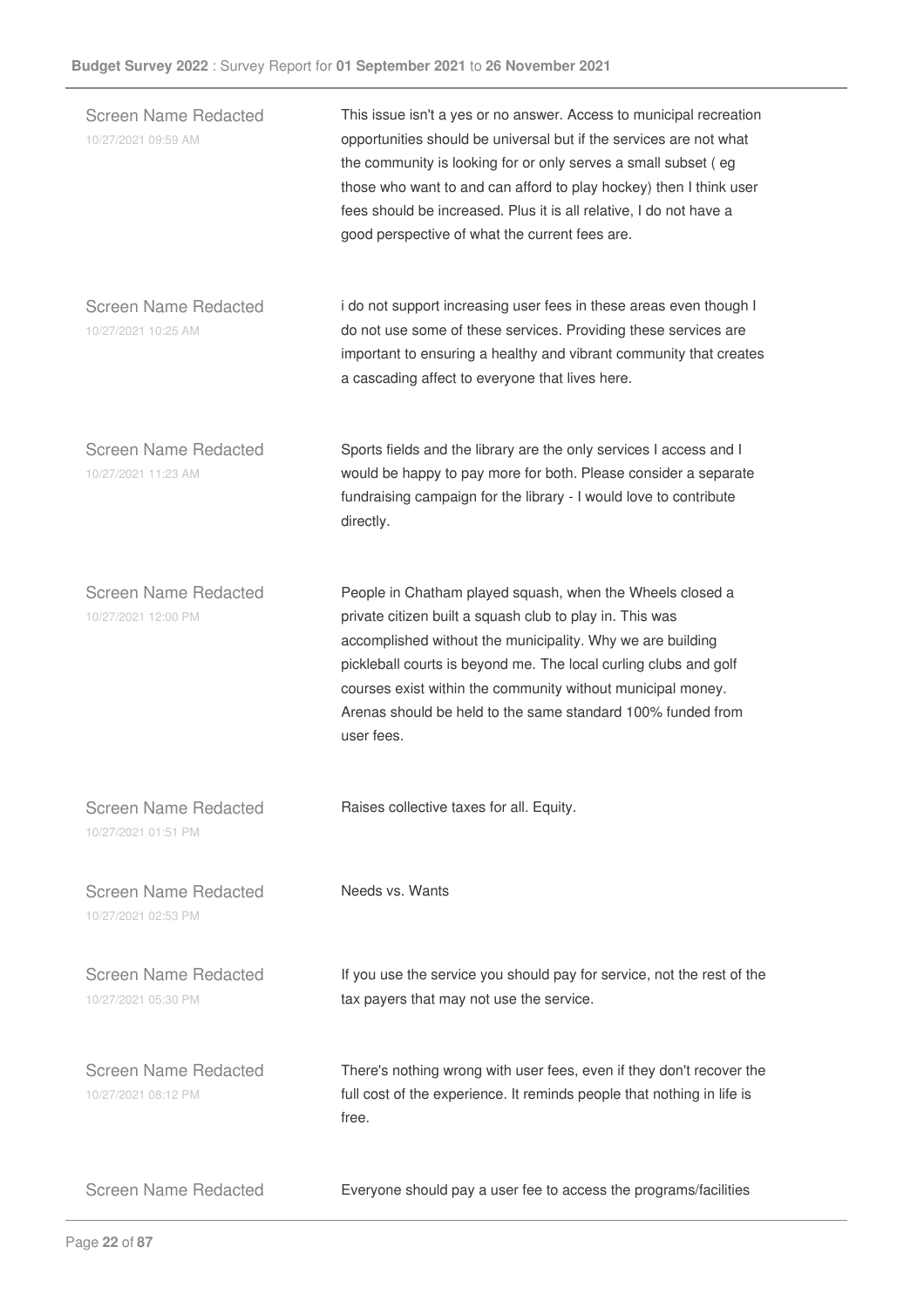| 10/27/2021 08:16 PM                                | they use. If taxes are reduced, they would have more money<br>available to use as they see fit. Without user fees we're all paying<br>for things that are often underutilized. If there aren't enough people<br>to keep something going, then it's time to let it go. As well, if<br>people pay membership/user fees they perhaps feel more<br>connected to the program/facility and will do what's necessary to<br>allow it to remain viable. |
|----------------------------------------------------|------------------------------------------------------------------------------------------------------------------------------------------------------------------------------------------------------------------------------------------------------------------------------------------------------------------------------------------------------------------------------------------------------------------------------------------------|
| Screen Name Redacted<br>10/28/2021 07:21 AM        | Increased fees just mean reduced access to lower income people,<br>and no, I am not one of them.                                                                                                                                                                                                                                                                                                                                               |
| Screen Name Redacted<br>10/28/2021 07:34 AM        | User pay!                                                                                                                                                                                                                                                                                                                                                                                                                                      |
| Screen Name Redacted<br>10/28/2021 07:45 AM        | The people who use the services should be the funders. And why<br>should people pay for services they are not allowed to use<br>because of ridiculous mandates.                                                                                                                                                                                                                                                                                |
| <b>Screen Name Redacted</b><br>10/28/2021 09:33 AM | User should pay a good portion of costs just like they would have<br>to in private enterprise. There's no free lunch.                                                                                                                                                                                                                                                                                                                          |
| Screen Name Redacted<br>10/28/2021 09:46 AM        | Again, as long as the funding goes to other communities and not<br>Chatham only, that would be the best approach.                                                                                                                                                                                                                                                                                                                              |
| <b>Screen Name Redacted</b><br>10/28/2021 09:52 AM | We have a huge transportation issue.                                                                                                                                                                                                                                                                                                                                                                                                           |
| <b>Screen Name Redacted</b><br>10/28/2021 11:03 AM | I'm not sure if parks are included in sports fields, but baseball<br>diamonds and soccer fields should be maintained without an<br>increase in user fees                                                                                                                                                                                                                                                                                       |
| Screen Name Redacted<br>10/28/2021 11:13 AM        | Increasing user fees would likely result in less users of these<br>services.                                                                                                                                                                                                                                                                                                                                                                   |
| Screen Name Redacted<br>10/28/2021 04:12 PM        | Let the people who use these facilities pay more rather than people<br>who will never use these facilities. Sports are not essential!                                                                                                                                                                                                                                                                                                          |
| <b>Screen Name Redacted</b>                        | Arts and culture in CK is desperately under valued and under                                                                                                                                                                                                                                                                                                                                                                                   |

 $\sim$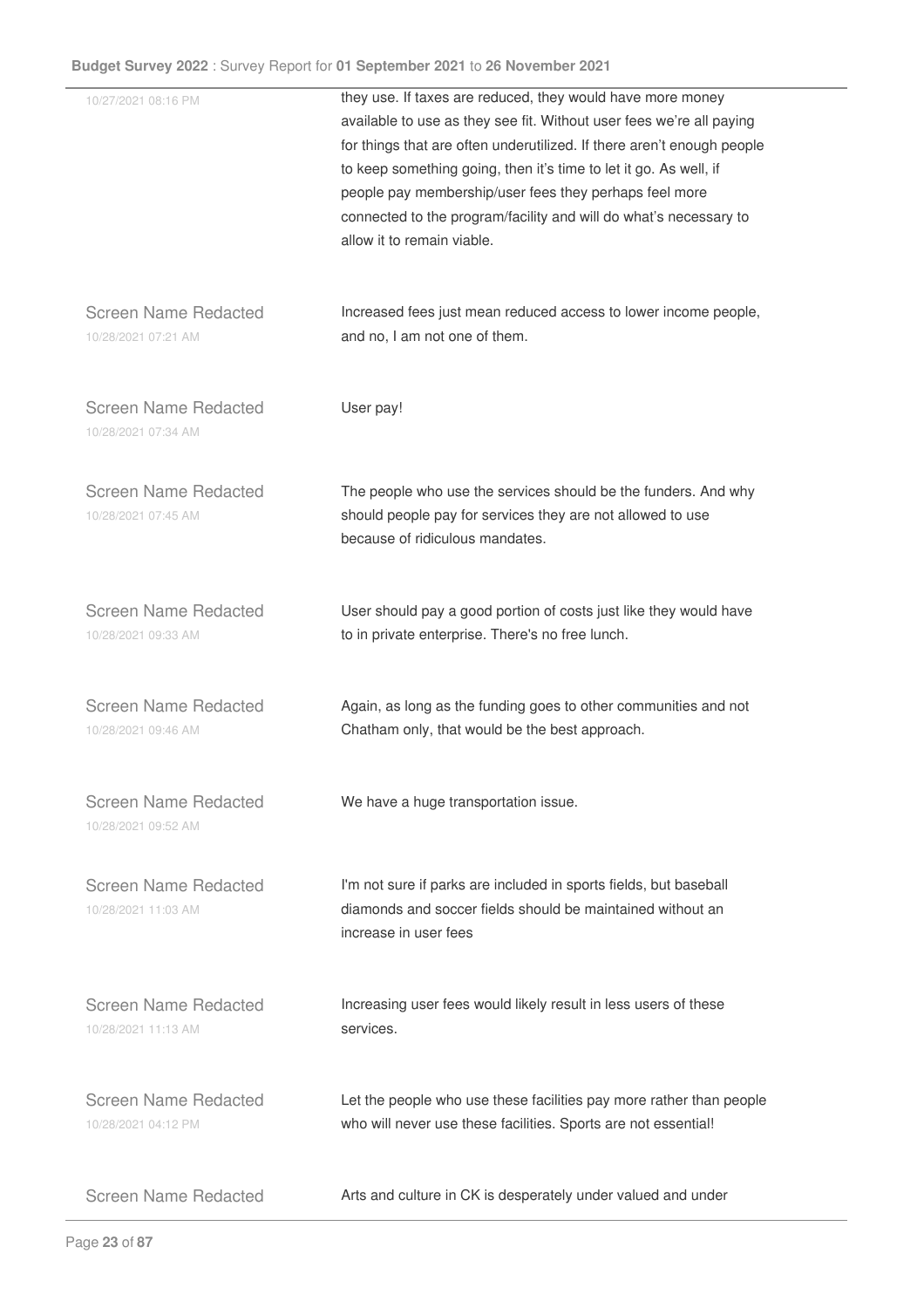| 10/28/2021 09:21 PM                                | served. Not everybody plays hockey. But since so many do, let<br>them subsidize their hobbies more fairly while the city actually pays<br>attention to the things that make a place appealing for those<br>considering a move here.                                                                                                               |
|----------------------------------------------------|---------------------------------------------------------------------------------------------------------------------------------------------------------------------------------------------------------------------------------------------------------------------------------------------------------------------------------------------------|
| <b>Screen Name Redacted</b><br>10/28/2021 10:34 PM | I am very opposed to raising fees for any child based activities.<br>There are many in our area who are not able to afford to enroll<br>children in extra-curricular activies due to cost restraints. An<br>increase in fees would sadly alienate even more.                                                                                      |
| <b>Screen Name Redacted</b><br>10/29/2021 08:12 AM | We need recreational facilities to increase the health of our<br>residents.                                                                                                                                                                                                                                                                       |
| <b>Screen Name Redacted</b><br>10/30/2021 03:36 AM | By raising property taxes you create an economic inequality making<br>home ownership increasingly more difficult because minimum wage<br>has failed to keep up with inflation. Also, It makes more sense that<br>user fees increase especially because not everyone uses those<br>services so why should they be expected to pay to maitian them. |
| <b>Screen Name Redacted</b><br>10/30/2021 05:33 PM | In rural areas we don't have access with any of those services<br>without driving miles. Why should I pay for Capital theater that I<br>never use or any other service                                                                                                                                                                            |
| <b>Screen Name Redacted</b><br>10/31/2021 01:30 PM | Although having access to services helps the wellness of our<br>community, people can only afford so many increases (and not all<br>of us get pay raises based on inflation to handle this increase in<br>property taxes). User-fees (that are reasonable) allow for persons<br>accessing those services to then pay -per-service                 |
| <b>Screen Name Redacted</b><br>11/01/2021 08:39 AM | A modest adjustment to user fees and less waste of time open with<br>no service being used.                                                                                                                                                                                                                                                       |
| <b>Screen Name Redacted</b><br>11/01/2021 09:30 AM | I think increasing user fees could make services that are used only<br>by a portion of people, self sustaining.                                                                                                                                                                                                                                   |
| <b>Screen Name Redacted</b><br>11/04/2021 09:26 PM | I agree that property taxes should fund some of the programs<br>indicated above as there is a collective 'good' that comes from<br>offering such programs. However, I also think that a user fee is<br>necessary so that those benefiting from these items pay into the                                                                           |

 $\sim$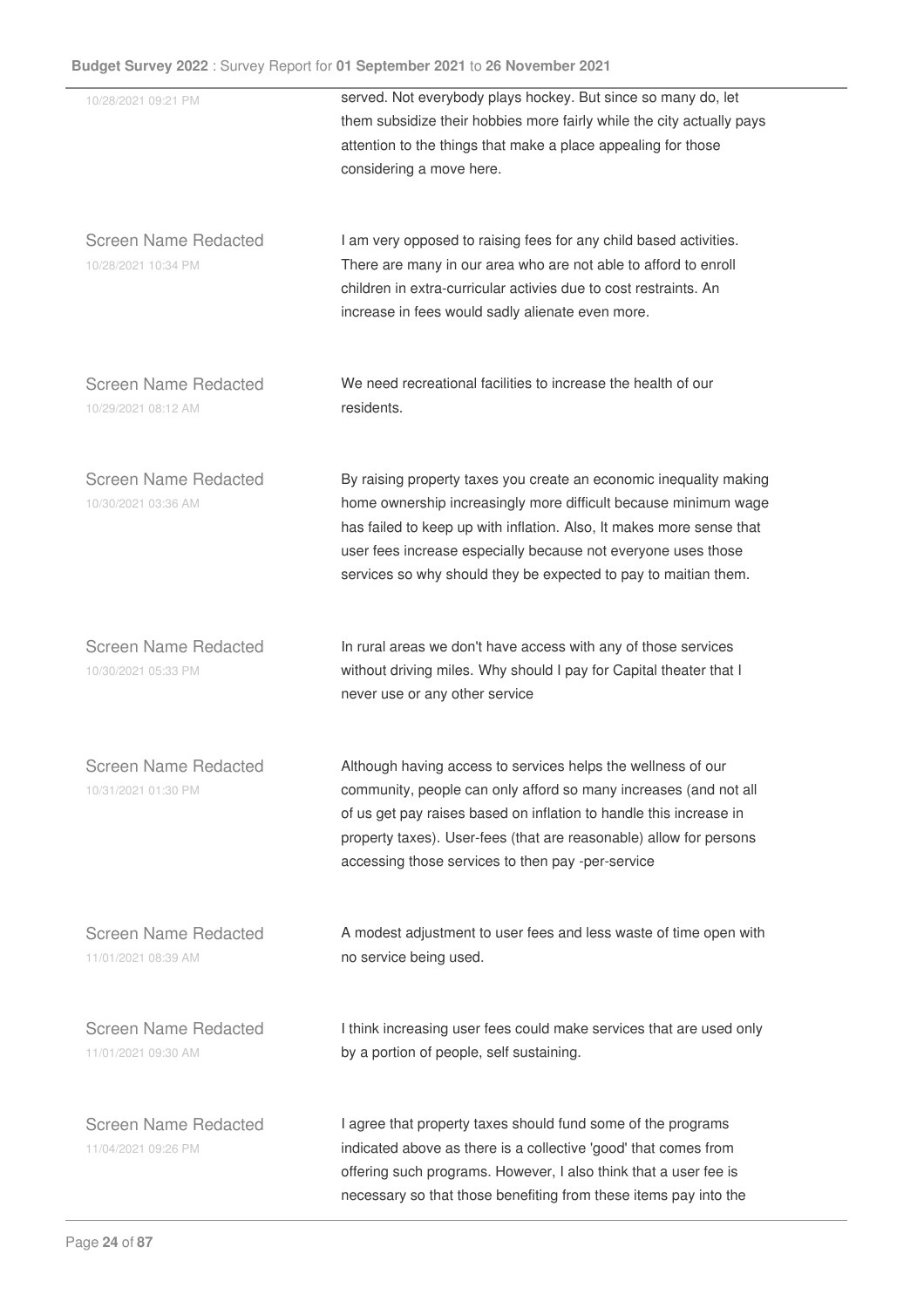|                                                    | services being offered more so than residents paying into these<br>services who do not use the programs.                                                                                                                                                                                                                                                                                                                                                                   |
|----------------------------------------------------|----------------------------------------------------------------------------------------------------------------------------------------------------------------------------------------------------------------------------------------------------------------------------------------------------------------------------------------------------------------------------------------------------------------------------------------------------------------------------|
| Screen Name Redacted<br>11/06/2021 10:17 AM        | Arenas are for the rich primarily so users could pay a bit more. We<br>also have too many arenas. They aren't all fully used and everyone<br>going is driving so they don't need to have in every town. Maybe<br>they or the land could be repurposed in some areas so they still<br>provide space and value to the community.                                                                                                                                             |
| <b>Screen Name Redacted</b><br>11/08/2021 08:37 PM | I think there is room to increase the user fees a small percentage. I<br>am not sure what impact this would have on the overall property<br>tax increase.                                                                                                                                                                                                                                                                                                                  |
| <b>Screen Name Redacted</b><br>11/09/2021 11:15 AM | Citizens who want these services should have to pay for them.<br>Funds to subsidize fees should come from the province or the<br>federal government- CK can't afford it. It can barely afford to<br>replace and maintain infrastructure like roads and sewers after<br>increasing taxes.                                                                                                                                                                                   |
| <b>Screen Name Redacted</b><br>11/09/2021 12:02 PM | JumpStart and ALL for Kids cover the costs of recreation/arts<br>programs for children. These are 'optional' services run by the<br>municipality. Transit, however, is not optional for most users. Their<br>livelihoods depend on it. Do NOT raise user fees for transit users.                                                                                                                                                                                           |
| <b>Screen Name Redacted</b><br>11/09/2021 04:21 PM | Maintain recreationaleveryone needs transit at some point.<br>Increase user fees for recreational.                                                                                                                                                                                                                                                                                                                                                                         |
| Screen Name Redacted<br>11/10/2021 09:33 AM        | Most of Chatham-Kent properties have been bought by landlords<br>increasing fees only benefits the landlord that have multiple<br>properties and hurts the people who can barely afford recreational<br>activities as it is !                                                                                                                                                                                                                                              |
| Screen Name Redacted<br>11/10/2021 11:50 AM        | With current data it's shown Chatham Kent still remains a very<br>unhealthy community. As cancer rates are sky high as well as<br>obesity it's time we start looking at healthy ways to get CK<br>residents more active. Having our Chatham arenas outdated but<br>left unused due to higher rates not just in Chatham Kent but from<br>around these things could change for more use as well as more<br>money being brought in from adding programs. Transit currently is |

getting better from the programs like ck transit but with more jobs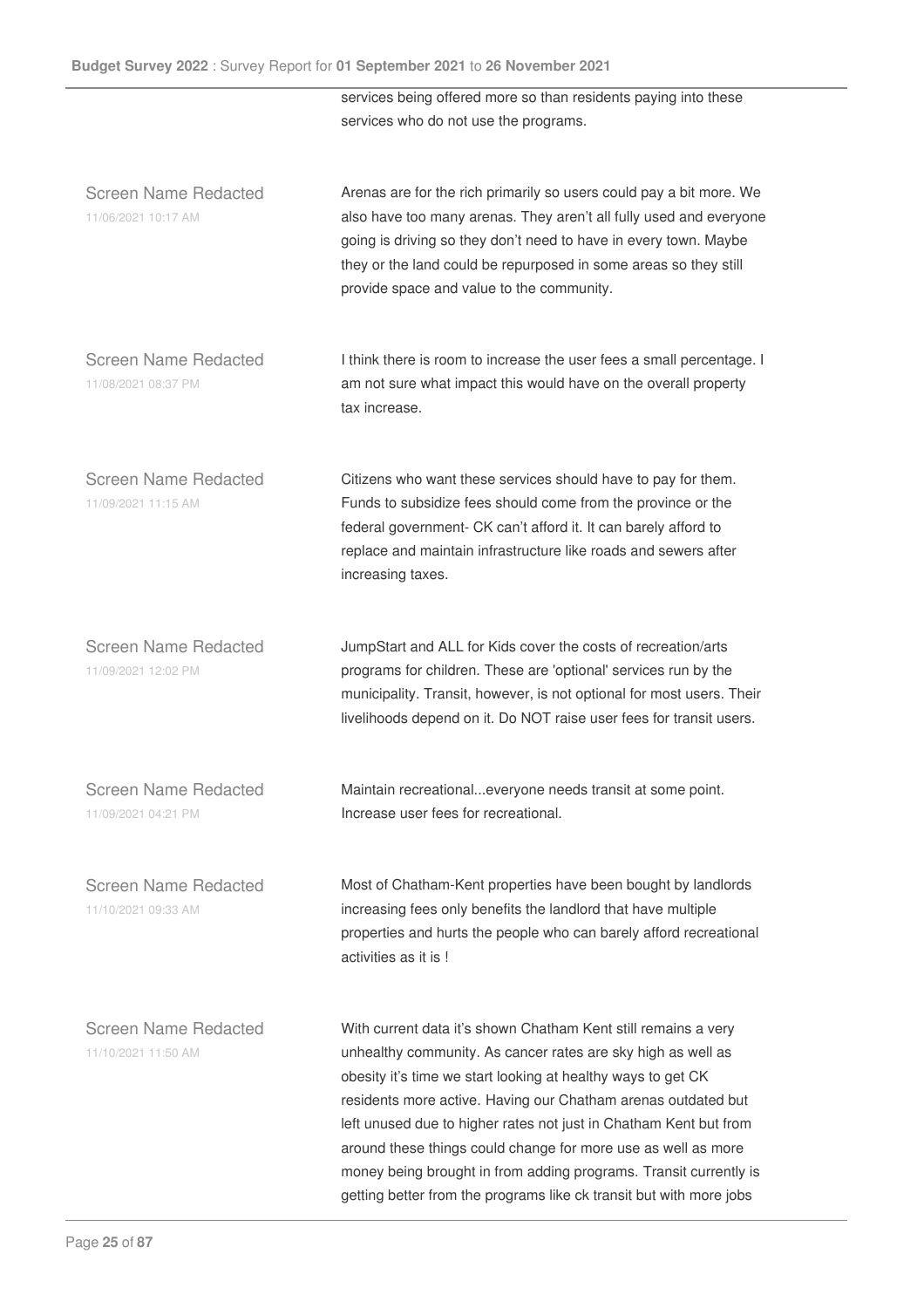|                                                    | more people can use these assets we currently waste like arenas.<br>Imagine having put effort in something like a OHL sized arena.<br>Twin pad with multi uses for different sports, gyms, venues for<br>things like concerts. It's bring money in. But with investing like this<br>it's going to create jobs and opportunities to have as stated above<br>with transit more use. Chatham Kent and it's thinking has always<br>been behind and it's wasting tax dollars. You mind as well cut<br>everything and keep the citizens happy with saving. |
|----------------------------------------------------|------------------------------------------------------------------------------------------------------------------------------------------------------------------------------------------------------------------------------------------------------------------------------------------------------------------------------------------------------------------------------------------------------------------------------------------------------------------------------------------------------------------------------------------------------|
| Screen Name Redacted<br>11/12/2021 06:19 AM        | We need more than arenas. Not every recreational opportunity<br>should be ice based.                                                                                                                                                                                                                                                                                                                                                                                                                                                                 |
| Screen Name Redacted<br>11/12/2021 10:55 AM        | Most of the above programs are used by middle and upper classes<br>who can afford to pay more if they deem them necessary.<br>Programs for the working poor such as transit should be subsidised<br>by the wealthy.                                                                                                                                                                                                                                                                                                                                  |
| Screen Name Redacted<br>11/12/2021 05:56 PM        | Have some lower fees for low income people if it can be done<br>accurately.                                                                                                                                                                                                                                                                                                                                                                                                                                                                          |
| Screen Name Redacted<br>11/13/2021 11:17 AM        | Transit we have bus service 4 times a day 6 days a week with very<br>few riders. This has been going on for many years? There has to<br>be a better way.                                                                                                                                                                                                                                                                                                                                                                                             |
| <b>Screen Name Redacted</b><br>11/14/2021 11:47 PM | Arenas are expensive to maintain. If people use them they should<br>expect to pay. I've personally never set foot in a C-K arena and<br>don't want a tax increase because of them.                                                                                                                                                                                                                                                                                                                                                                   |
| <b>Screen Name Redacted</b><br>11/23/2021 09:06 AM | Transit fees seem to be lower in Chatham-Kent than other cities I<br>have traveled. A small increase would seem manageable.                                                                                                                                                                                                                                                                                                                                                                                                                          |
| Screen Name Redacted<br>11/23/2021 10:48 AM        | These programs are nice, but on a personal level I know very few<br>people who actually use them. Fees should increase for those who<br>use them, not the majority who do not.                                                                                                                                                                                                                                                                                                                                                                       |
| <b>Screen Name Redacted</b><br>11/23/2021 01:22 PM | Increased user fees will reduce usage making it even more difficult<br>to justify money spent for updates/maintenance.                                                                                                                                                                                                                                                                                                                                                                                                                               |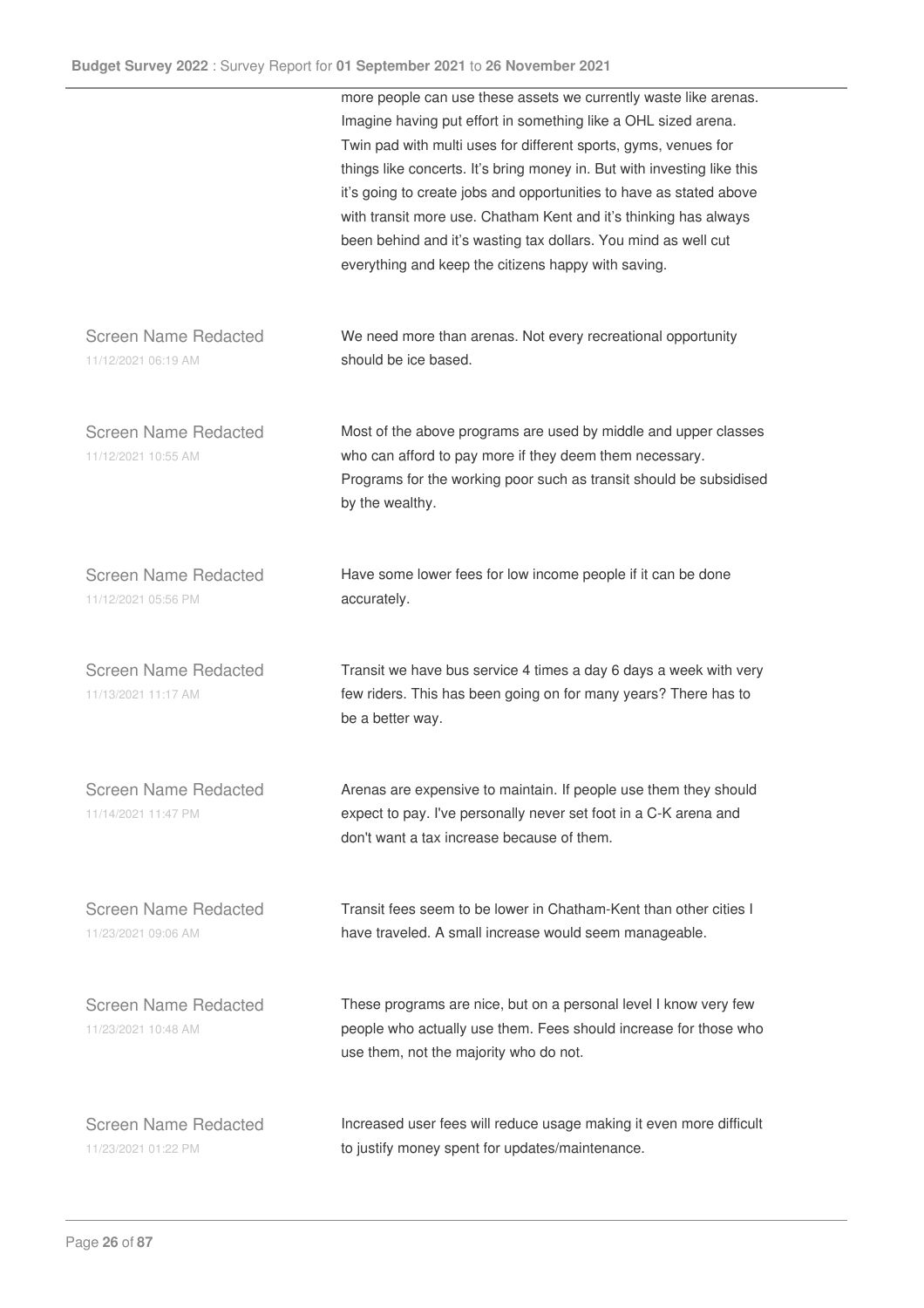**Optional question** (42 response(s), 161 skipped)  **Question type:** Essay Question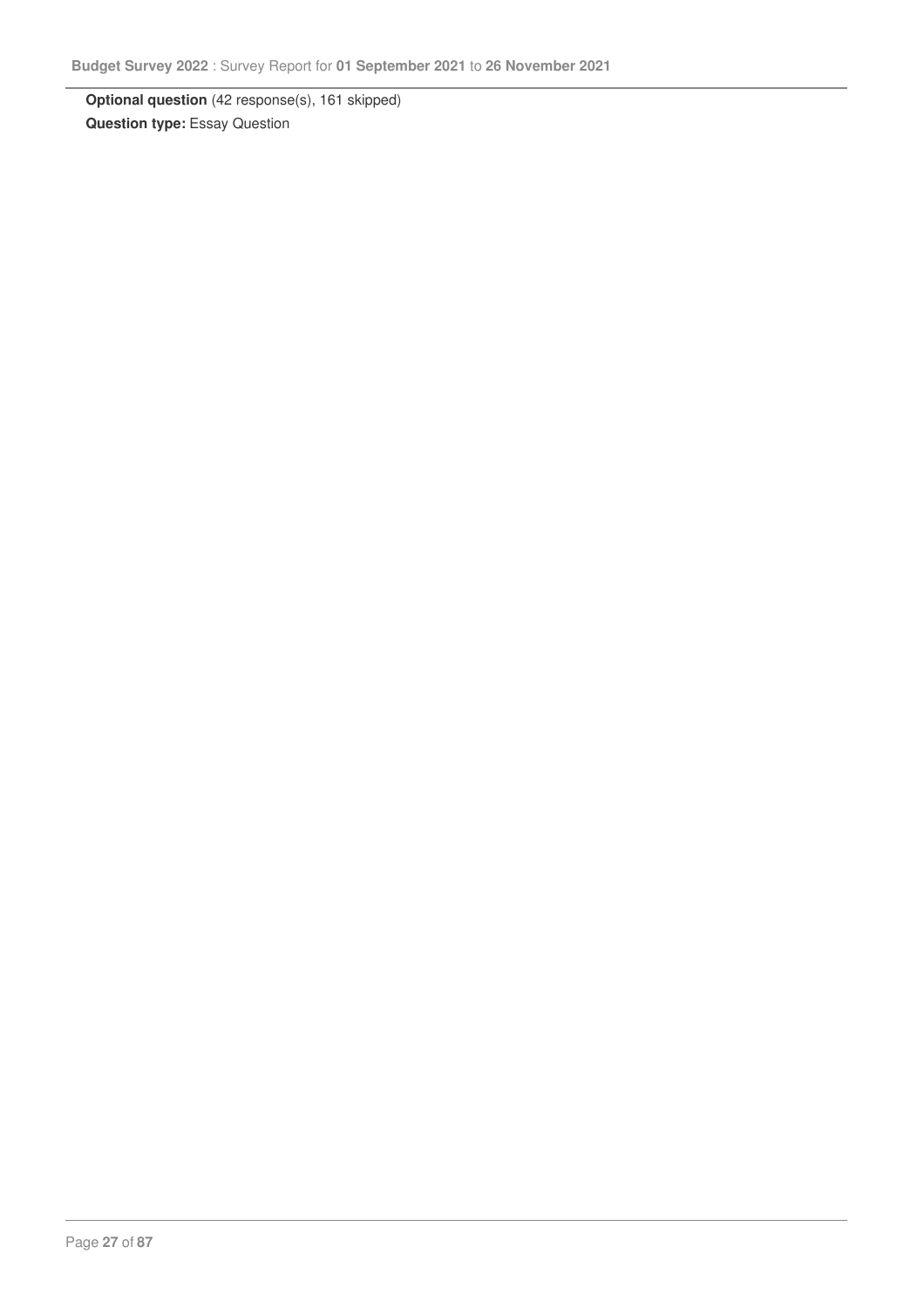**Q5 Parks and trails have seen a huge increase in usage during the pandemic as residents look for outdoor recreation. As the recovery continues and we return to a more normal state will you continue to use our outdoor spaces?**



Page **28** of **87**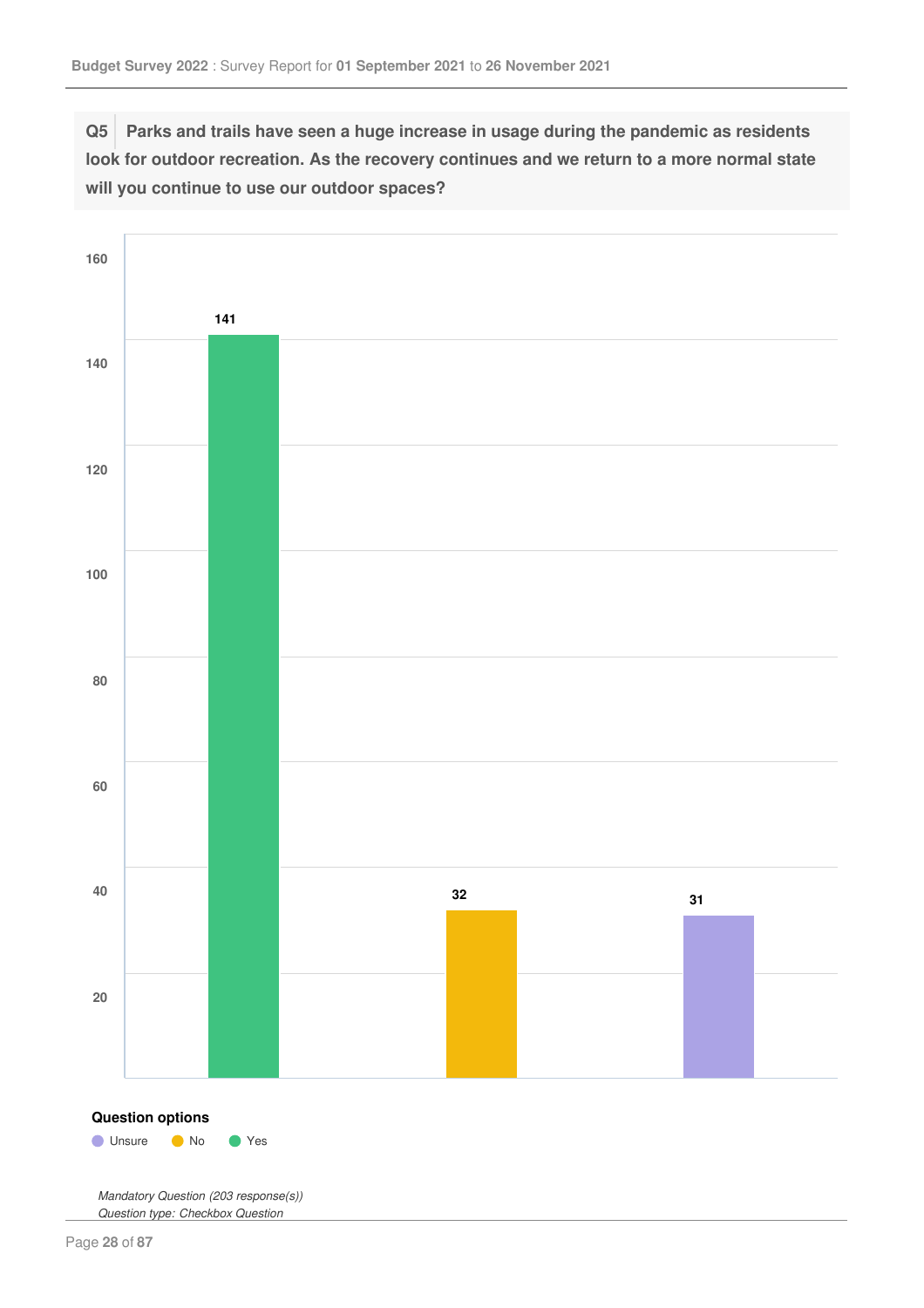# **Q7 Please leave your comment.**

*yp*

| <b>Screen Name Redacted</b><br>10/27/2021 10:25 AM | One area that I would like to see increase in service levels is in<br>trails, bike paths, etc.                                                                                                                                                                                                                    |
|----------------------------------------------------|-------------------------------------------------------------------------------------------------------------------------------------------------------------------------------------------------------------------------------------------------------------------------------------------------------------------|
| <b>Screen Name Redacted</b><br>10/27/2021 12:00 PM | Most of the outdoor spaces are being used by Chatham's large<br>population of drug users. These sites arent safe for families.                                                                                                                                                                                    |
| <b>Screen Name Redacted</b><br>10/27/2021 01:51 PM | More trails. Better maintenance. Increase taxes to support the<br>costs.                                                                                                                                                                                                                                          |
| <b>Screen Name Redacted</b><br>10/27/2021 02:53 PM | Very few trails in my community and are not well maintained.                                                                                                                                                                                                                                                      |
| <b>Screen Name Redacted</b><br>10/27/2021 07:27 PM | Parks must remain free.                                                                                                                                                                                                                                                                                           |
| Screen Name Redacted<br>10/27/2021 06:57 PM        | Trails in Chatham Kent are a good investment to the communities                                                                                                                                                                                                                                                   |
| <b>Screen Name Redacted</b><br>10/27/2021 08:16 PM | Some of the trails, such as Mud Creek, are beginning to get broken<br>up/uneven and should be repaved to alleviate someone<br>tripping/falling. At that time, the walking path should be made wider<br>as it's quite narrow for all the people walking their dog or riding a<br>bike, etc.                        |
| Screen Name Redacted<br>10/28/2021 07:34 AM        | User Pay!                                                                                                                                                                                                                                                                                                         |
| <b>Screen Name Redacted</b><br>10/28/2021 09:33 AM | Parks and trails are being used more but they look terrible, the<br>perception of residents and newcomers is that they are poorly<br>maintained. It's the same as the phrase " if the tray for an airplane<br>seat is dirty they don't do engine maintenance". To be attractive<br>Chatham-Kent has to look good. |
| <b>Screen Name Redacted</b>                        | My use has not fluctuated due to the pandemic, it will likely                                                                                                                                                                                                                                                     |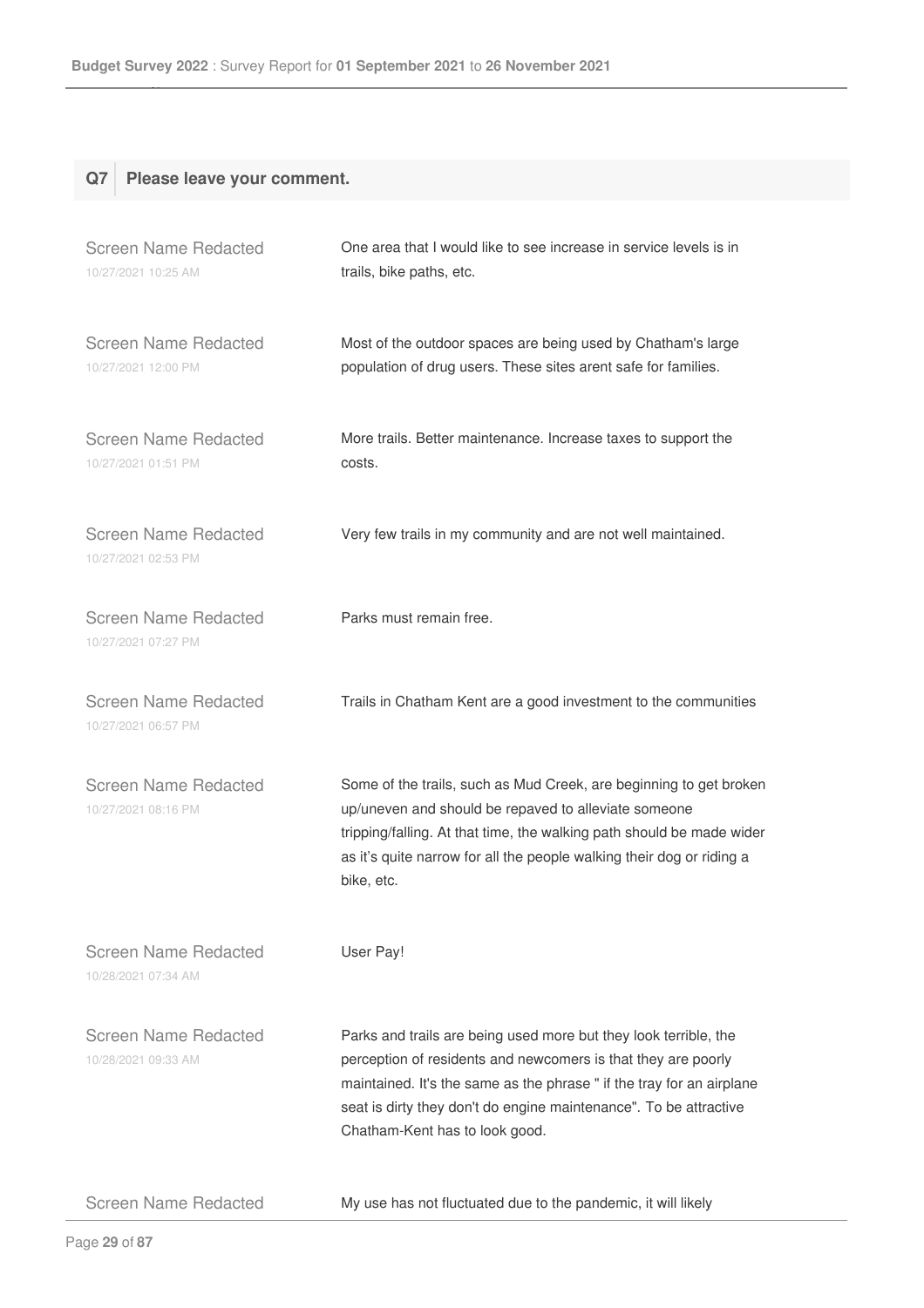| 10/28/2021 09:52 AM                                | maintain. I am not sure this question captures this.                                                                                                                                                                                                                          |
|----------------------------------------------------|-------------------------------------------------------------------------------------------------------------------------------------------------------------------------------------------------------------------------------------------------------------------------------|
| Screen Name Redacted<br>10/28/2021 10:13 AM        | We love the local trails.                                                                                                                                                                                                                                                     |
| Screen Name Redacted<br>10/28/2021 11:13 AM        | I don't use any of the parks or trails                                                                                                                                                                                                                                        |
| Screen Name Redacted<br>10/28/2021 12:45 PM        | I don't really use outdoor spaces.                                                                                                                                                                                                                                            |
| Screen Name Redacted<br>10/28/2021 09:21 PM        | We must protect, honour and expand our green spaces. It is<br>imperative to our physical and mental health.                                                                                                                                                                   |
| <b>Screen Name Redacted</b><br>10/28/2021 11:13 PM | My usage would have barely changed, if at all                                                                                                                                                                                                                                 |
| Screen Name Redacted<br>10/30/2021 11:39 AM        | So happy the bike trail has been laid to Perry siding bridge and<br>back. Many more trails in wooded areas should be maintained and<br>well advertised in our CK area. See Stratford and Goderich areas<br>of how this has been achieved.                                     |
| <b>Screen Name Redacted</b><br>10/31/2021 01:30 PM | We have lived outside of Chatham and the places we chose were<br>always those that had access to nature. The critical importance of<br>having parks, trails and bicycle lanes CANNOT be emphasized<br>enough for physical and mental health and wellness of our<br>community. |
| <b>Screen Name Redacted</b><br>11/04/2021 09:42 AM | Increase the number of walking trails and connect the cycling lanes<br>on east and west McNaughton so cyclist can safely get across the<br>city.                                                                                                                              |
| <b>Screen Name Redacted</b><br>11/04/2021 11:14 AM | Can't use them, to much back pain to walk any distance but taxed<br>as if I do.                                                                                                                                                                                               |
| <b>Screen Name Redacted</b><br>11/05/2021 01:16 PM | I use the sidewalks for exercise and to get outside. We do have a<br>beautiful city to view. I would like to see more attention given to<br>our water front (Thames river) as it has been neglectedlong<br>grass, banks washed out and not maintained, graffiti, garbage.     |

 $\overline{\phantom{a}}$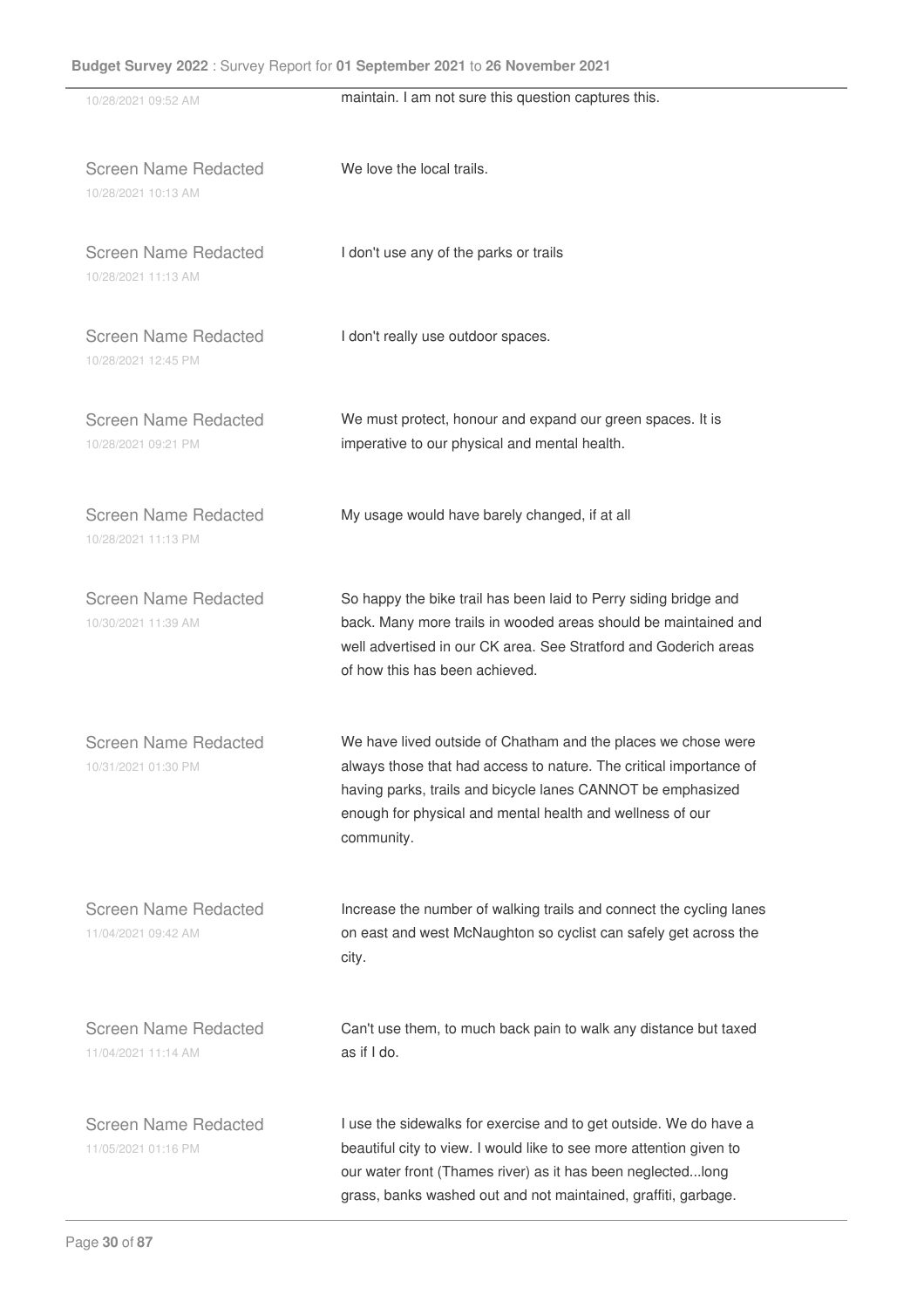| <b>Screen Name Redacted</b><br>11/06/2021 10:17 AM | I'm grateful for our bike lanes trails and parks and hope we keep<br>these up and growing.                                                                                                                                                                                  |
|----------------------------------------------------|-----------------------------------------------------------------------------------------------------------------------------------------------------------------------------------------------------------------------------------------------------------------------------|
| <b>Screen Name Redacted</b><br>11/08/2021 08:37 PM | I will continue to use and enjoy the trails in C-K but as well will<br>encourage others to do the same. C-K residents will hopefully<br>continue to increase their outdoor physical activity levels to<br>promote their health especially with our human health statistics. |
| <b>Screen Name Redacted</b><br>11/09/2021 06:49 PM | I live in a rural area and do not use outdoor spaces very often                                                                                                                                                                                                             |
| <b>Screen Name Redacted</b><br>11/11/2021 09:47 AM | I would like to see more care and maintenance for the trails.                                                                                                                                                                                                               |
| Screen Name Redacted<br>11/12/2021 06:19 AM        | Please add large interactive playgrounds to these outdoor spaces.                                                                                                                                                                                                           |
| <b>Screen Name Redacted</b><br>11/12/2021 10:55 AM | My wife and I have always made good use of the parks and we<br>have noticed the increase brought on by the pandemic. I hope they<br>continue to be appreciated by the public at large. The bike path<br>around the river was a great addition.                              |
| <b>Screen Name Redacted</b><br>11/12/2021 11:20 AM | Despite our geographical size, Chatham-Kent is woefully lacking in<br>trails and other public outdoor lifestyle opportunities. We need to<br>increase this.                                                                                                                 |
| <b>Screen Name Redacted</b><br>11/12/2021 05:56 PM | Thanks for the river loop bike trail!                                                                                                                                                                                                                                       |
| <b>Screen Name Redacted</b><br>11/13/2021 11:17 AM | Cut back the amount of grass cut along these trails. Cut one meter<br>on each side of walking path.                                                                                                                                                                         |
| Screen Name Redacted<br>11/23/2021 09:06 AM        | Having safe places to walk or bike is very important to me.                                                                                                                                                                                                                 |
| Screen Name Redacted<br>11/23/2021 10:48 AM        | There is a lack of trails within the city. Rather than pave a road<br>shoulder out to Prairie siding on both sides of the road and river,<br>perhaps some trails within the city would be of more use. Could                                                                |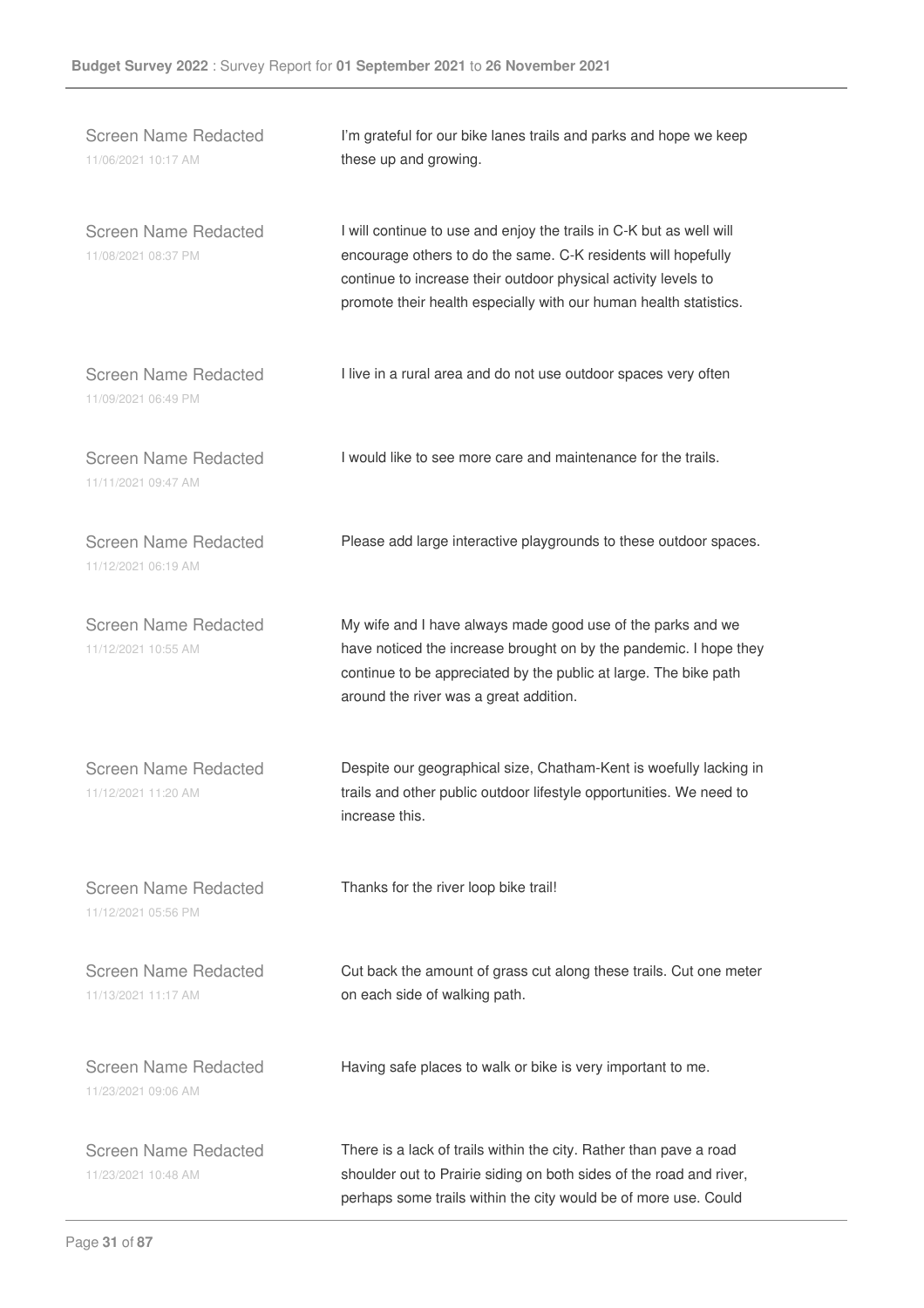look at expanding trails along mud Creek to the east or Brown drain east of Victoria. Im not sure of the status of the Victoria road widening but that will be a disappointing result if the road isnt at least widened to accommodate a bike lane.

 **Optional question** (31 response(s), 172 skipped)  **Question type:** Essay Question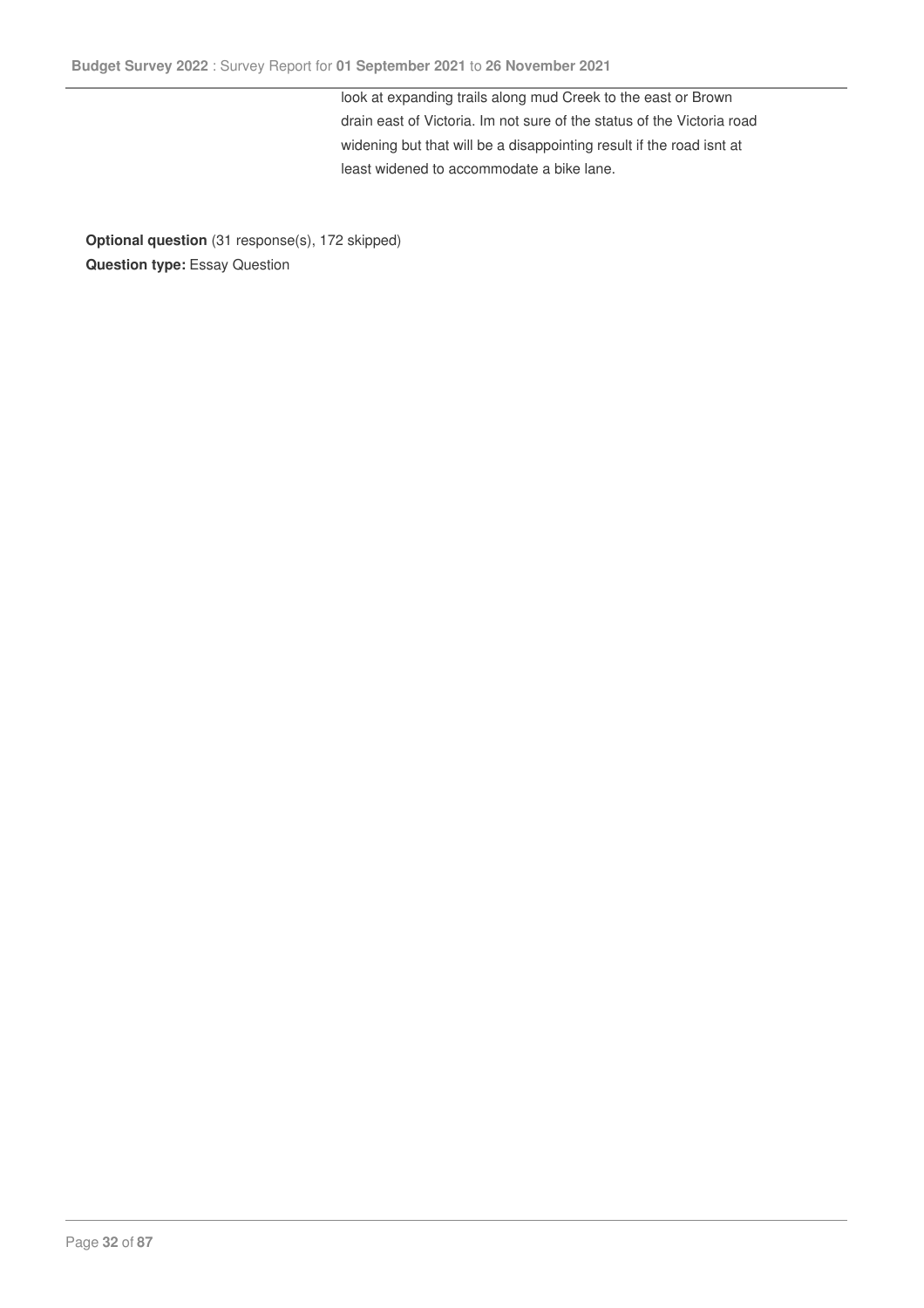

 *Mandatory Question (203 response(s)) Question type: Checkbox Question*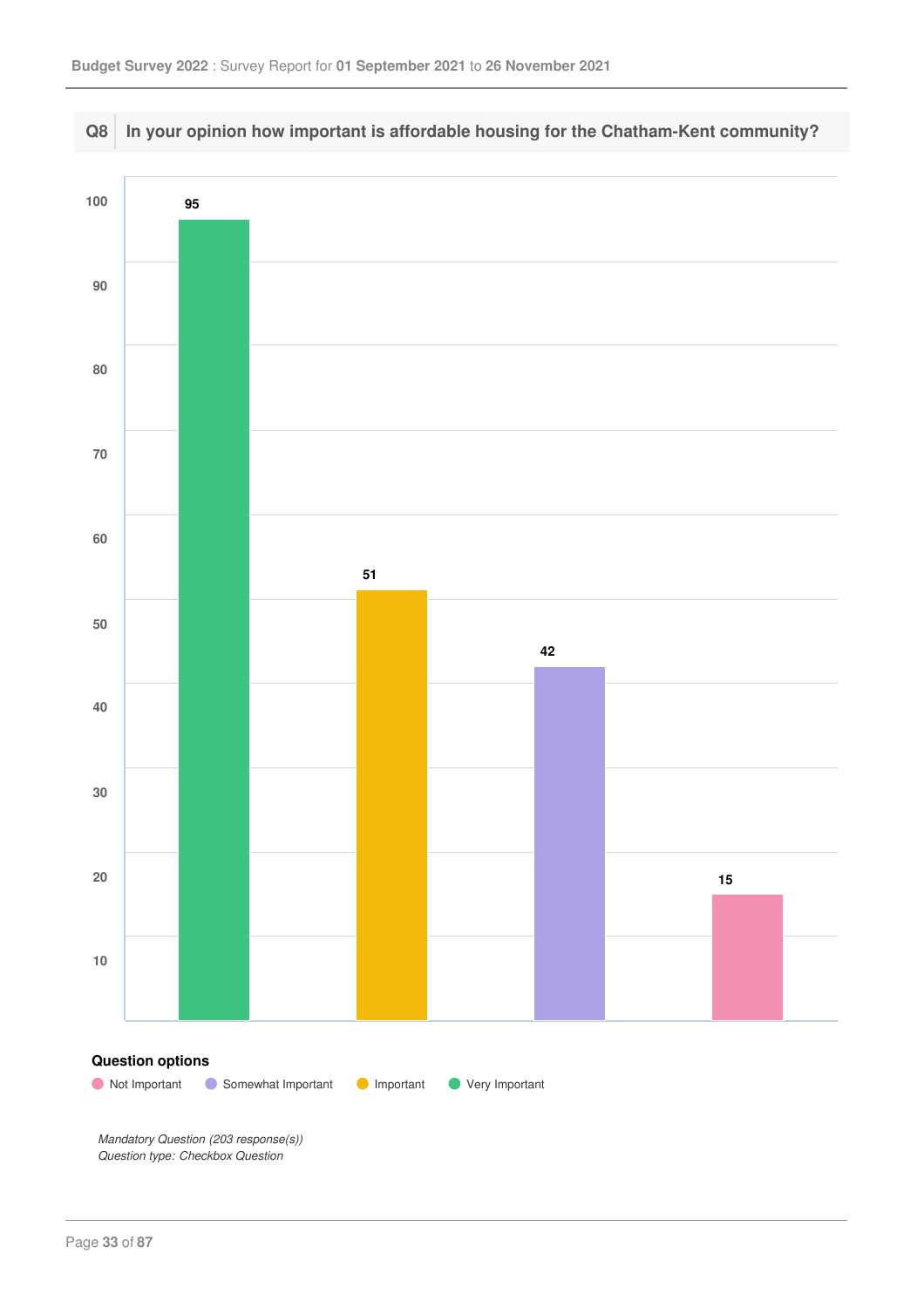# **Q9 Please leave your comment.**

| <b>Screen Name Redacted</b><br>10/27/2021 09:59 AM | Council has policies that support affordable housing, please make<br>decisions using the policies that you have approved. That is, stop<br>putting up barriers to building housing. You created good policies,<br>use them.                                              |
|----------------------------------------------------|--------------------------------------------------------------------------------------------------------------------------------------------------------------------------------------------------------------------------------------------------------------------------|
| <b>Screen Name Redacted</b><br>10/27/2021 12:00 PM | Why use tax dollars, collected from net positive contributors to<br>society to build housing to attract people who are Net negative<br>contributors?                                                                                                                     |
| <b>Screen Name Redacted</b><br>10/27/2021 01:51 PM | More rental homes, geared-to-income properties and affordable<br>housing for all CK residents.                                                                                                                                                                           |
| <b>Screen Name Redacted</b><br>10/27/2021 02:53 PM | Who even gets an inflationary pay increase anymore? CK<br>continues to overburden the taxpayer.                                                                                                                                                                          |
| <b>Screen Name Redacted</b><br>10/27/2021 06:03 PM | There is a 10 year wait list in london, a 5 year waitlist in st thomas.<br>Our wait list is not even close to that so much so people are<br>moving from larger areas just for the cheap rent. There should be a<br>minimum time you've lived in ck before your eligible. |
| <b>Screen Name Redacted</b><br>10/27/2021 06:27 PM | Rent prices are out of control. Let's please not forget our many<br>families and seniors who are on fixed incomes. There are no<br>safe/clean apartments or retirement homes that are truly affordable<br>in C-K. It is heartbreaking.                                   |
| <b>Screen Name Redacted</b><br>10/27/2021 07:27 PM | Affordable housing does not exist in chatham and needs to be<br>created.                                                                                                                                                                                                 |
| Screen Name Redacted<br>10/27/2021 06:57 PM        | We need to keep in mind that rents are the major concern but also<br>nees to remember we can not just having the people actually<br>working and paying property taxes to be the one covering the cost<br>for everyone else                                               |
| <b>Screen Name Redacted</b><br>10/27/2021 06:58 PM | Low income housing means the municipality must be funding it. No<br>Way.                                                                                                                                                                                                 |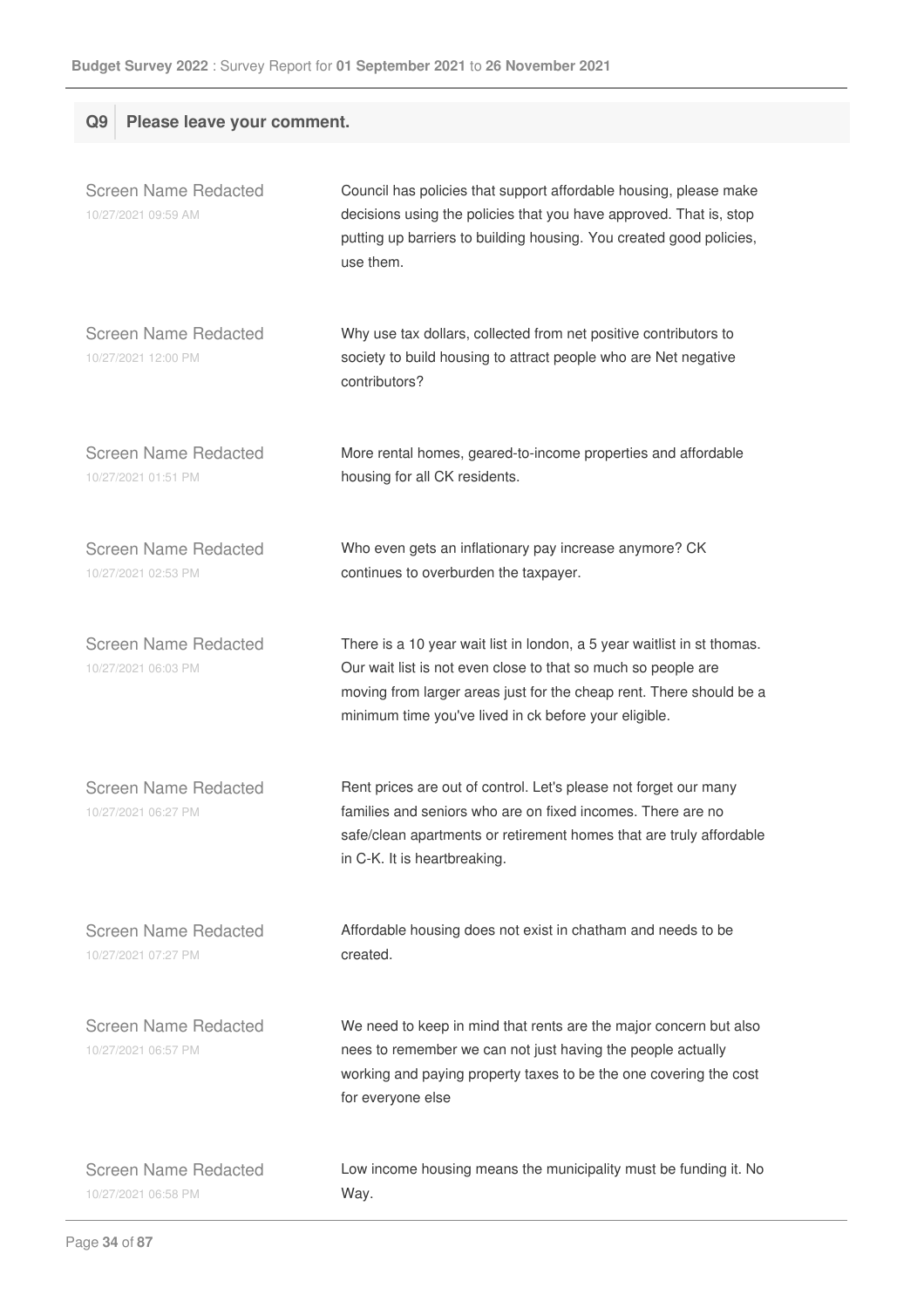| <b>Screen Name Redacted</b><br>10/27/2021 08:12 PM | Affordable housing should be transitionary, not a permanent<br>lifetime option.                                                                                                                                                                                                                           |
|----------------------------------------------------|-----------------------------------------------------------------------------------------------------------------------------------------------------------------------------------------------------------------------------------------------------------------------------------------------------------|
| <b>Screen Name Redacted</b><br>10/28/2021 08:24 AM | I and my partner make a combined \$180 salary and we cannot<br>even afford to buy a home (our first home) in Chatham-Kent. This<br>is obsurd. I grew up here and I can't even afford to buy or go in on<br>these bidding wars  it's ridiculous.                                                           |
| <b>Screen Name Redacted</b><br>10/28/2021 09:52 AM | Housing is an important factors in many other issues that our<br>community faces. We need to take intersectional approaches to<br>resolving these issues at a system level.                                                                                                                               |
| <b>Screen Name Redacted</b><br>10/28/2021 11:03 AM | There needs to be checks and balances to ensure "affordable"<br>housing" is not being abused by anyone who is fully capable of<br>earning a living.                                                                                                                                                       |
| Screen Name Redacted<br>10/28/2021 11:13 AM        | Important, provided these properties are kept up and don't turn into<br>slums with drug dealers.                                                                                                                                                                                                          |
| Screen Name Redacted<br>10/28/2021 06:53 PM        | who is going to pay for the affordable housing ME? I worked hard<br>and paid my own way                                                                                                                                                                                                                   |
| <b>Screen Name Redacted</b><br>10/28/2021 10:34 PM | The numbers of homeless has dramatically increased. High amd<br>raising property taxes have a very real impact on this statistic!                                                                                                                                                                         |
| Screen Name Redacted<br>10/28/2021 11:13 PM        | CK needs more lower to middle income housing options                                                                                                                                                                                                                                                      |
| <b>Screen Name Redacted</b><br>10/29/2021 07:03 AM | We need more housing options such as garage apartments, tiny<br>homes in back yards. We need to ease restrictions and red tape.<br>More municipal housing as well. Right now, rents have soared<br>along with house sales. I honestly don't know how many low<br>income families will be able to survive. |
| <b>Screen Name Redacted</b><br>10/29/2021 07:53 PM | CK has lost alot of higher paying jobs over ymthe years which are<br>being replaced by minimum wage or slightly higher wages (call<br>centres etc)                                                                                                                                                        |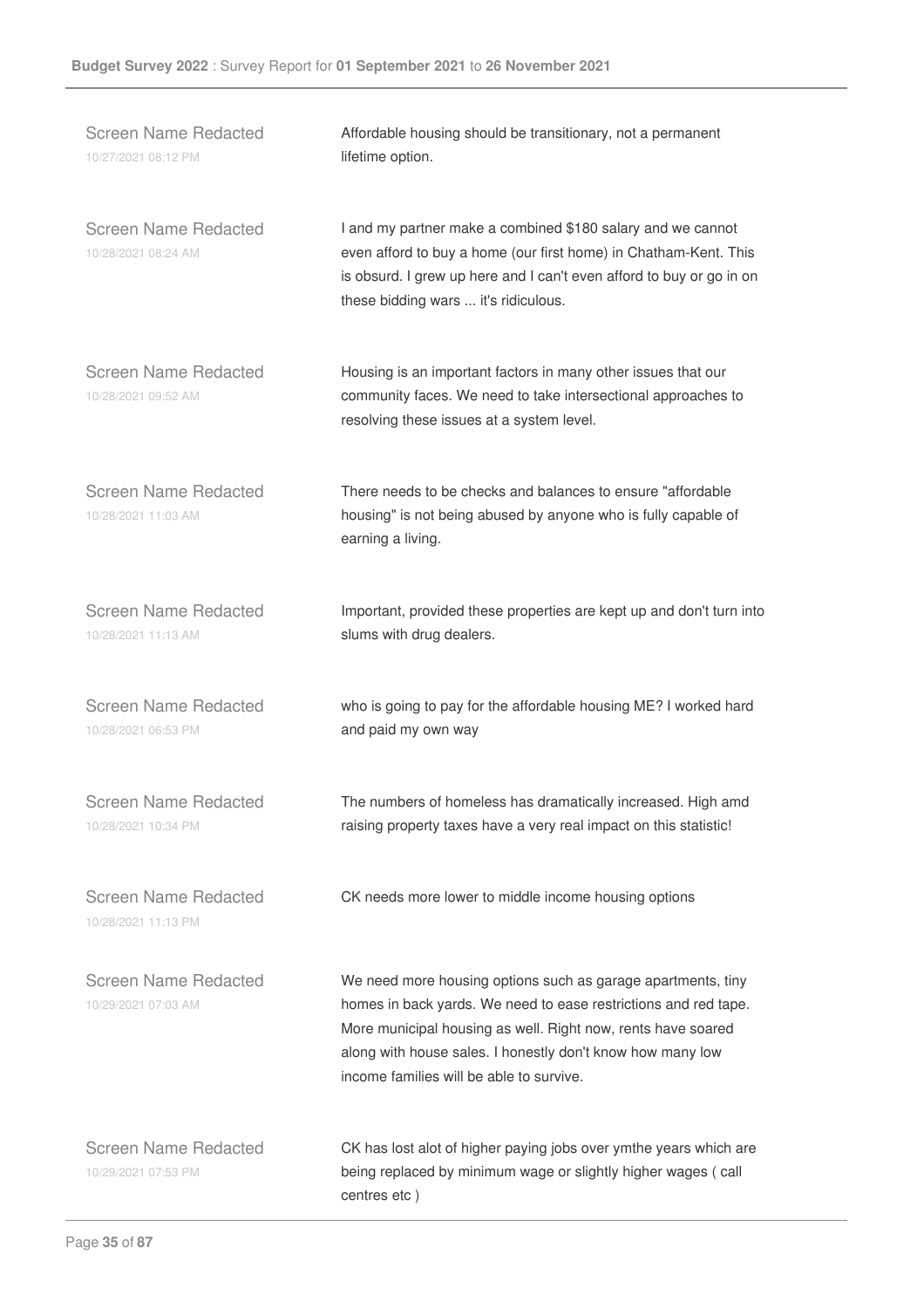| <b>Screen Name Redacted</b><br>10/30/2021 03:36 AM | The Meadows was supposed to be the solution to affordable<br>housing in CK. Instead the homes were allowed to be bought by<br>outside investors and rented out which caused an increase in<br>demand that could not be met Thus driving the prices up. There<br>should be bylaws in place to prevent this from happening. There<br>should be areas specifically zoned for rental and residential<br>neighborhoods shouldn't be one of those areas.                                                                                                                                                                                                                                                                                                                                                                                                                      |
|----------------------------------------------------|-------------------------------------------------------------------------------------------------------------------------------------------------------------------------------------------------------------------------------------------------------------------------------------------------------------------------------------------------------------------------------------------------------------------------------------------------------------------------------------------------------------------------------------------------------------------------------------------------------------------------------------------------------------------------------------------------------------------------------------------------------------------------------------------------------------------------------------------------------------------------|
| Screen Name Redacted<br>10/30/2021 01:45 PM        | There is far too much social housing as it is, it forces those of us<br>who struggle to stay in our own houses, with high taxation, to<br>subsidize other people. The extremely generous Canada child<br>benefit should be recognized as income for people who want social<br>housing. It's not fair.                                                                                                                                                                                                                                                                                                                                                                                                                                                                                                                                                                   |
| <b>Screen Name Redacted</b><br>11/01/2021 08:39 AM | The concept of Affordable housing is misleading. Homes over<br>\$200,000 are NOT Affordable for minimum Wage families. Greater<br>emphasis on bring White collar work and higher wages to CK is<br>KEY! PAY LIVING WAGE as a minimum Wage.                                                                                                                                                                                                                                                                                                                                                                                                                                                                                                                                                                                                                              |
| <b>Screen Name Redacted</b><br>11/01/2021 09:30 AM | Our aim as a municipality is to attract young families that will build a<br>life and careers in our community. The current housing has created<br>a situation where home buyers are mostly retirees, foreign<br>investors and homeowners looking to upgrade their homes.<br>Building smaller more affordable homes can help us attract the<br>young people who will help grow our economy and attract<br>business.                                                                                                                                                                                                                                                                                                                                                                                                                                                      |
| <b>Screen Name Redacted</b><br>11/04/2021 09:26 PM | Housing prices in the community have skyrocketed in the past<br>year, with selling prices increasing over last year in excess of 30%<br>in a large number of cases, per the CK Association of Realtors. Not<br>only is purchasing a first time home or any home in the Municipality<br>further out of reach for first time buyers, it's out of reach for existing<br>residents. The high cost of buying coupled with the high cost of<br>renting is only going to see people leave the Municipality for<br>somewhere that they can afford to live. At current rates, both<br>renting and buying, it is difficult or straight up unaffordable to pay<br>for housing, utilities and food, not to mention other necessities. It's<br>very disheartening to have housing, such a basic need, be so out<br>of reach for so many and to see little to no plan in place by the |

 Municipality to address this. We don't need subsidies or grants for luxury apartments, condos or homes. We need to encourage affordable (< \$300,000 for building and <\$1,000/month for renting)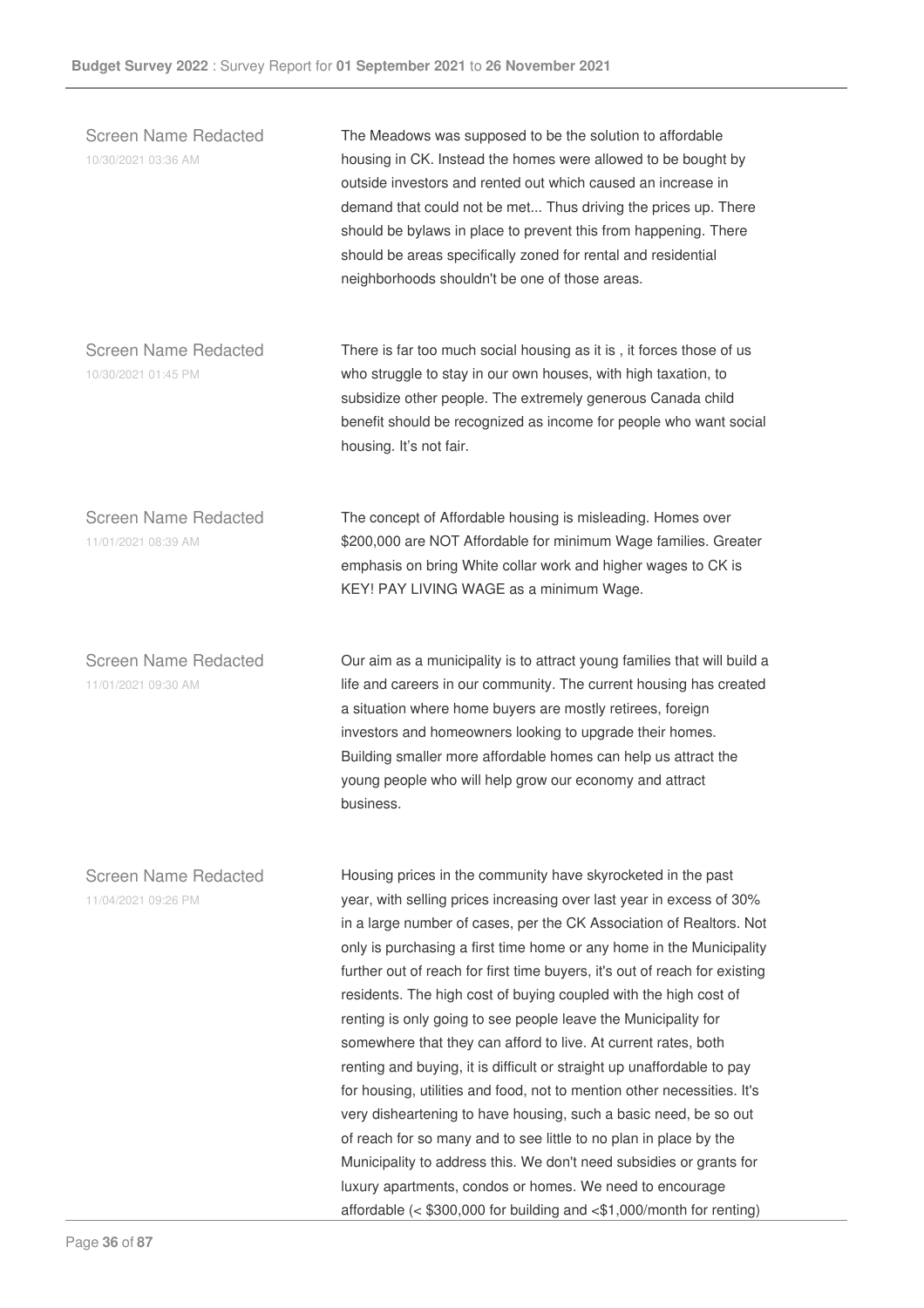|                                                    | and realistic housing options in this community (tiny homes serve a<br>very niche market; they are not a solution for people with families<br>or those who are looking to start a family).                                                                                                        |
|----------------------------------------------------|---------------------------------------------------------------------------------------------------------------------------------------------------------------------------------------------------------------------------------------------------------------------------------------------------|
| <b>Screen Name Redacted</b><br>11/06/2021 10:17 AM | There is no almost no affordable housing available in CK. Please<br>invest. Young people and workers that are needed to fill entry level<br>jobs need a place to live. So do low income seniors.                                                                                                  |
| Screen Name Redacted<br>11/06/2021 10:41 AM        | CK needs more affordable housing as well as supportive housing<br>for those with mental health issues                                                                                                                                                                                             |
| Screen Name Redacted<br>11/08/2021 08:37 PM        | Lots of reasons- Few Factors includeSocial determinants of<br>health include affordable housing, issue of inflation post pandemic,<br>C-K's high rate of homeless, recruitment to community,list can<br>go on                                                                                     |
| <b>Screen Name Redacted</b><br>11/09/2021 10:25 AM | You need to stop the large cities from busing the homeless to our<br>city                                                                                                                                                                                                                         |
| Screen Name Redacted<br>11/09/2021 11:15 AM        | Affordable housing must be throughout CK not just in Chatham. I<br>only support this if affordable housing is available throughout CK,<br>specifically in smaller towns outside of Chatham.                                                                                                       |
| <b>Screen Name Redacted</b><br>11/09/2021 04:21 PM | Price freezes for rent.                                                                                                                                                                                                                                                                           |
| <b>Screen Name Redacted</b><br>11/09/2021 09:59 PM | Council needs to invest in housing for the homeless and poor of<br>CK. It's disgusting that little is being done to solve this problem.<br>When will council act??                                                                                                                                |
| Screen Name Redacted<br>11/10/2021 09:33 AM        | We need affordable housing for everyone wheather it's a rental or<br>owned properties. We need to stop allowing people from outside<br>communities from buying up ck properties and renting them at<br>astronomical prices. Home sales should be reserved for people<br>who live and work in ck ! |
| <b>Screen Name Redacted</b><br>11/10/2021 11:50 AM | As previously described Chatham-Kent has always been behind.<br>Saving citizens tax dollars might increase investors to come in and                                                                                                                                                               |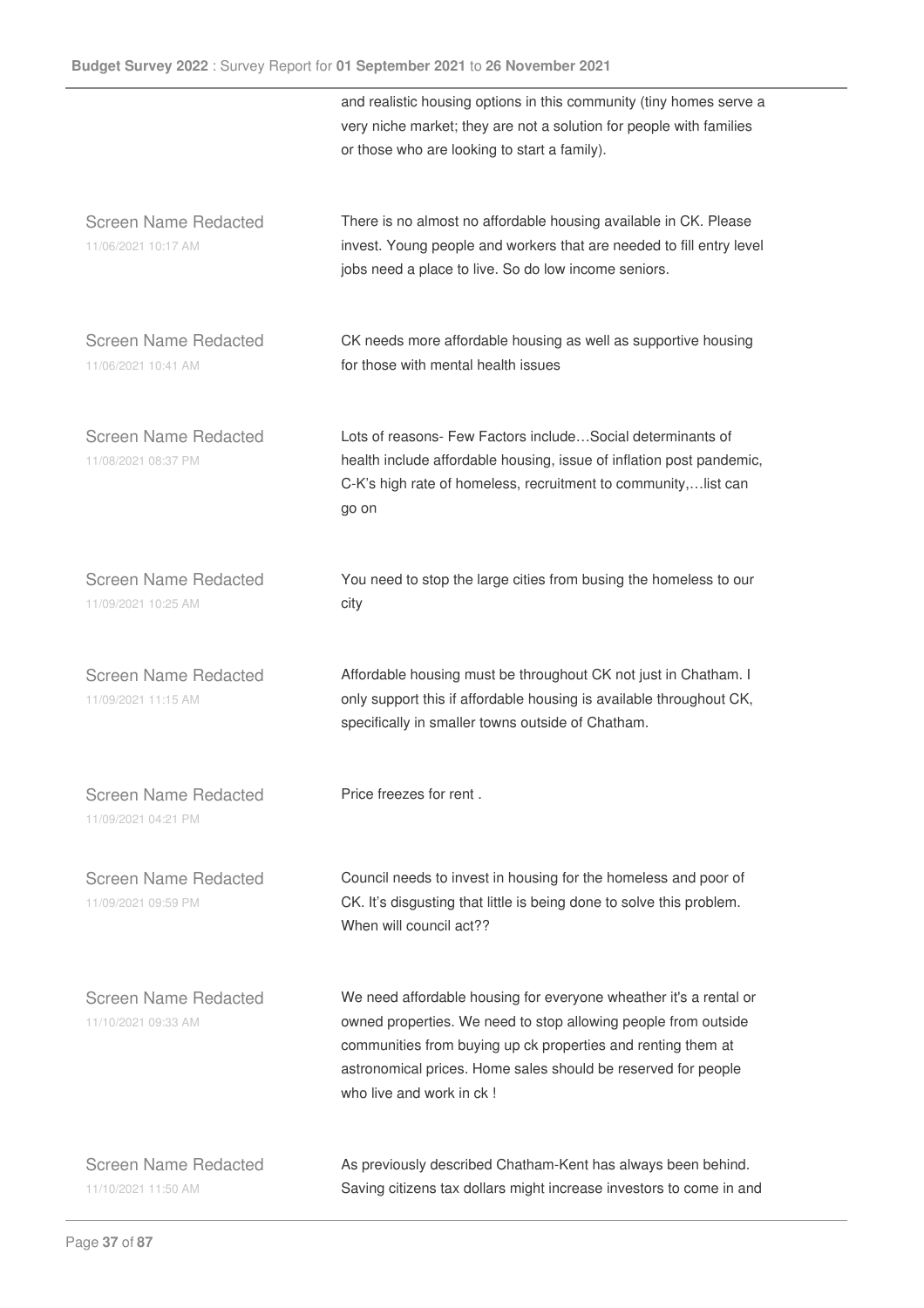|                                                    | renovate old buildings for different uses. But everything else it's<br>wasteful with what's been proven by the municipality.                                                                                                                                          |
|----------------------------------------------------|-----------------------------------------------------------------------------------------------------------------------------------------------------------------------------------------------------------------------------------------------------------------------|
| Screen Name Redacted<br>11/10/2021 05:07 PM        | With the price of houses or even trying to rent a one-bedroom<br>apartment it is merely impossible for any young people starting out<br>to get anywhere.                                                                                                              |
| <b>Screen Name Redacted</b><br>11/10/2021 05:52 PM | Affordable housing should be the responsibility of the Province, not<br>local municipalities.                                                                                                                                                                         |
| <b>Screen Name Redacted</b><br>11/11/2021 10:34 AM | Chatham Kent is the worst Municipality for affordable housing!                                                                                                                                                                                                        |
| <b>Screen Name Redacted</b><br>11/12/2021 10:55 AM | Not everyone is as fortunate and lucky as I am to have thr<br>standard of living i do. Housing geared to income is important as<br>long as it is not abused.                                                                                                          |
| <b>Screen Name Redacted</b><br>11/14/2021 05:23 PM | By increasing taxes every year you are also creating more un-<br>affordable housing, raising rents, thus overall putting more people<br>on the streets to live and increasing the amount of people visiting<br>food banks.                                            |
| <b>Screen Name Redacted</b><br>11/23/2021 10:48 AM | The housing problem is a larger issue than just Chatham Kent. Tax<br>the landlords and people buying investment properties (many who<br>don't even live in this community) who are causing the problem -<br>not the majority of us who aren't getting rich off of it. |
| <b>Screen Name Redacted</b><br>11/23/2021 01:22 PM | This makes me so sad that this is a question.                                                                                                                                                                                                                         |

 **Optional question** (40 response(s), 163 skipped)  **Question type:** Essay Question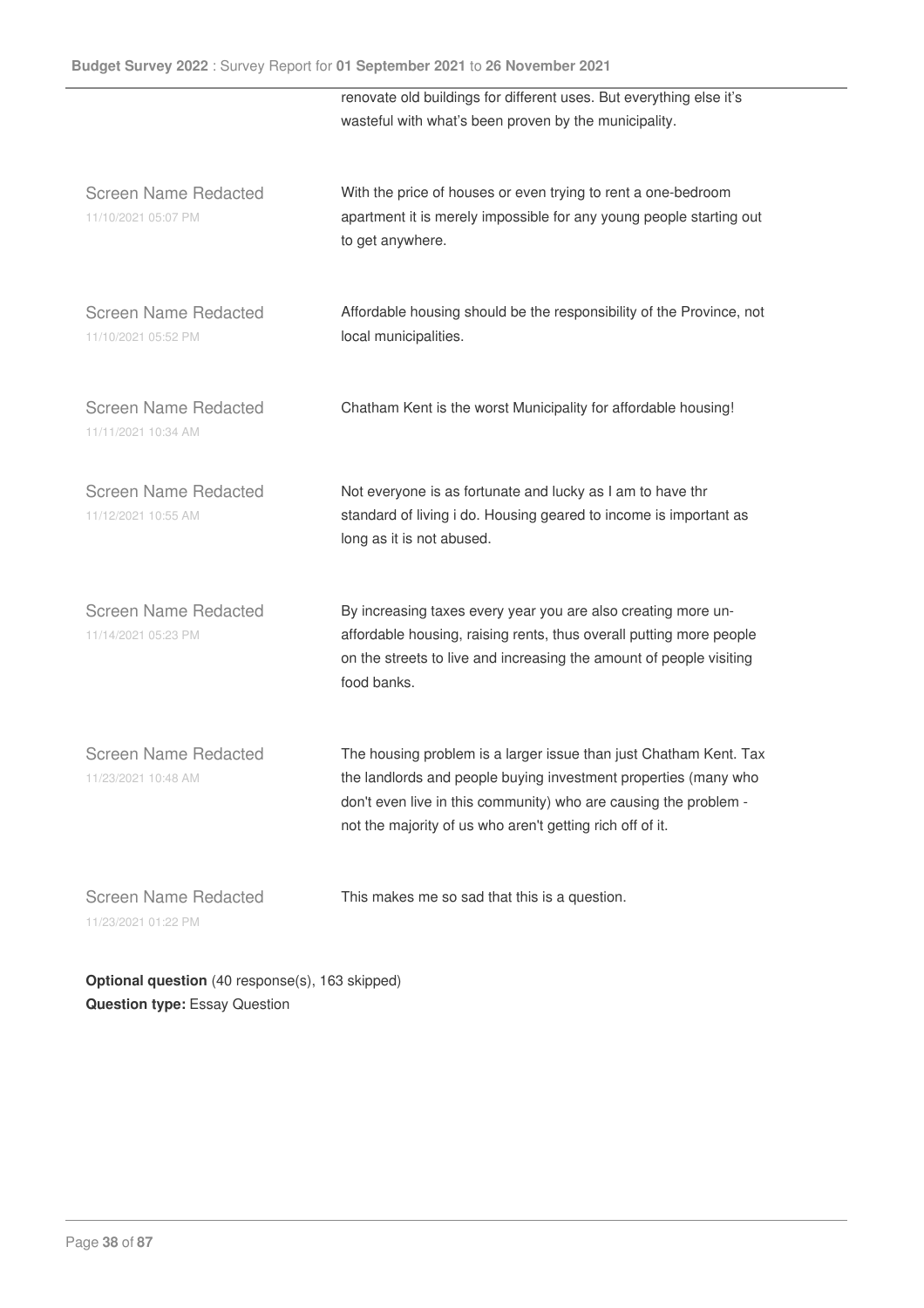



### **Question options**

Do not increase affordable housing options from current service level **Definition** Increase affordable housing options slightly

Increase affordable housing options moderately  $\bullet$  Increase affordable housing options significantly

 *Mandatory Question (203 response(s)) Question type: Checkbox Question*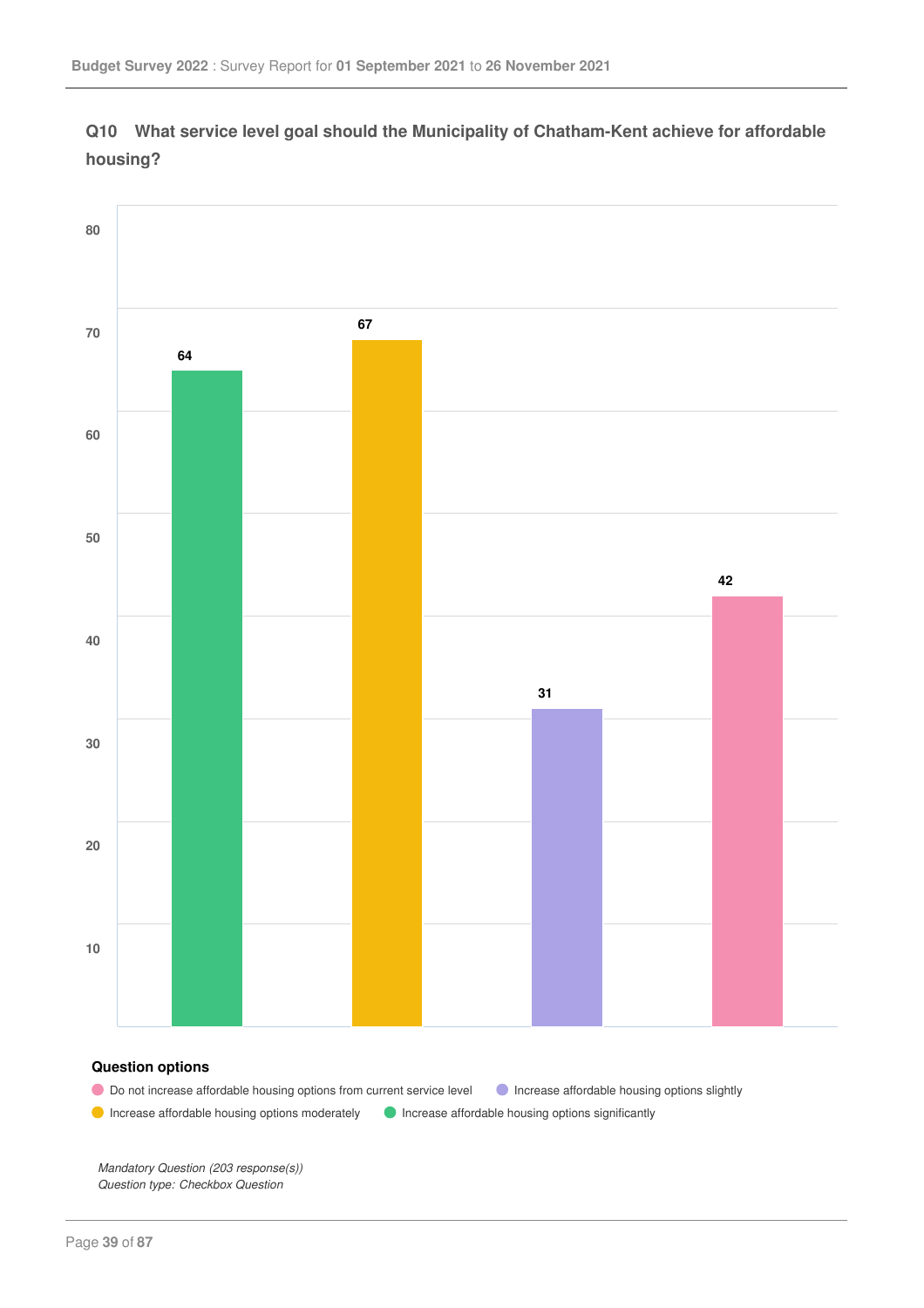# **Q11 Please leave your comment.**

| <b>Screen Name Redacted</b><br>10/27/2021 11:23 AM | I would support policy changes that allow private funding to more<br>easily increase the amount of rental stock/smaller homes available<br>in the community. For example, we have a large lot and have<br>considered adding a second unit. Building permit fees should be<br>decreased to promote increases in urban density like this.              |
|----------------------------------------------------|------------------------------------------------------------------------------------------------------------------------------------------------------------------------------------------------------------------------------------------------------------------------------------------------------------------------------------------------------|
| <b>Screen Name Redacted</b><br>10/27/2021 12:00 PM | I see the option to decrease isnt even on the table. Biased?                                                                                                                                                                                                                                                                                         |
| <b>Screen Name Redacted</b><br>10/27/2021 01:51 PM | Lots of people still in need.                                                                                                                                                                                                                                                                                                                        |
| <b>Screen Name Redacted</b><br>10/27/2021 02:53 PM | We can't afford it!                                                                                                                                                                                                                                                                                                                                  |
| <b>Screen Name Redacted</b><br>10/27/2021 06:38 PM | All for helping young people achieve a decent affordable place to<br>live, again for a limited time. Give them time to save money to buy<br>a house on their own, by subsidizing their housing, but if they are<br>not doing that than charge them full market value. I should not<br>have to subsidize someone who isn't going to help them selves. |
| <b>Screen Name Redacted</b><br>10/27/2021 07:27 PM | Affordable housing does not exist in chatham and needs to be<br>created.                                                                                                                                                                                                                                                                             |
| <b>Screen Name Redacted</b><br>10/27/2021 06:57 PM | In my opinion the municipality does do enough to help                                                                                                                                                                                                                                                                                                |
| <b>Screen Name Redacted</b><br>10/27/2021 08:16 PM | This should be left to private business owners/entrepreneurs,<br>Chatham-Kent can be at the table and can approve planning<br>considerations, but The Municipality shouldn't be funding affordable<br>housing.                                                                                                                                       |
| <b>Screen Name Redacted</b><br>10/27/2021 09:34 PM | must be done in a way to help those most in need.                                                                                                                                                                                                                                                                                                    |
| <b>Screen Name Redacted</b>                        | Increasing supply significantly now is a great investment for the                                                                                                                                                                                                                                                                                    |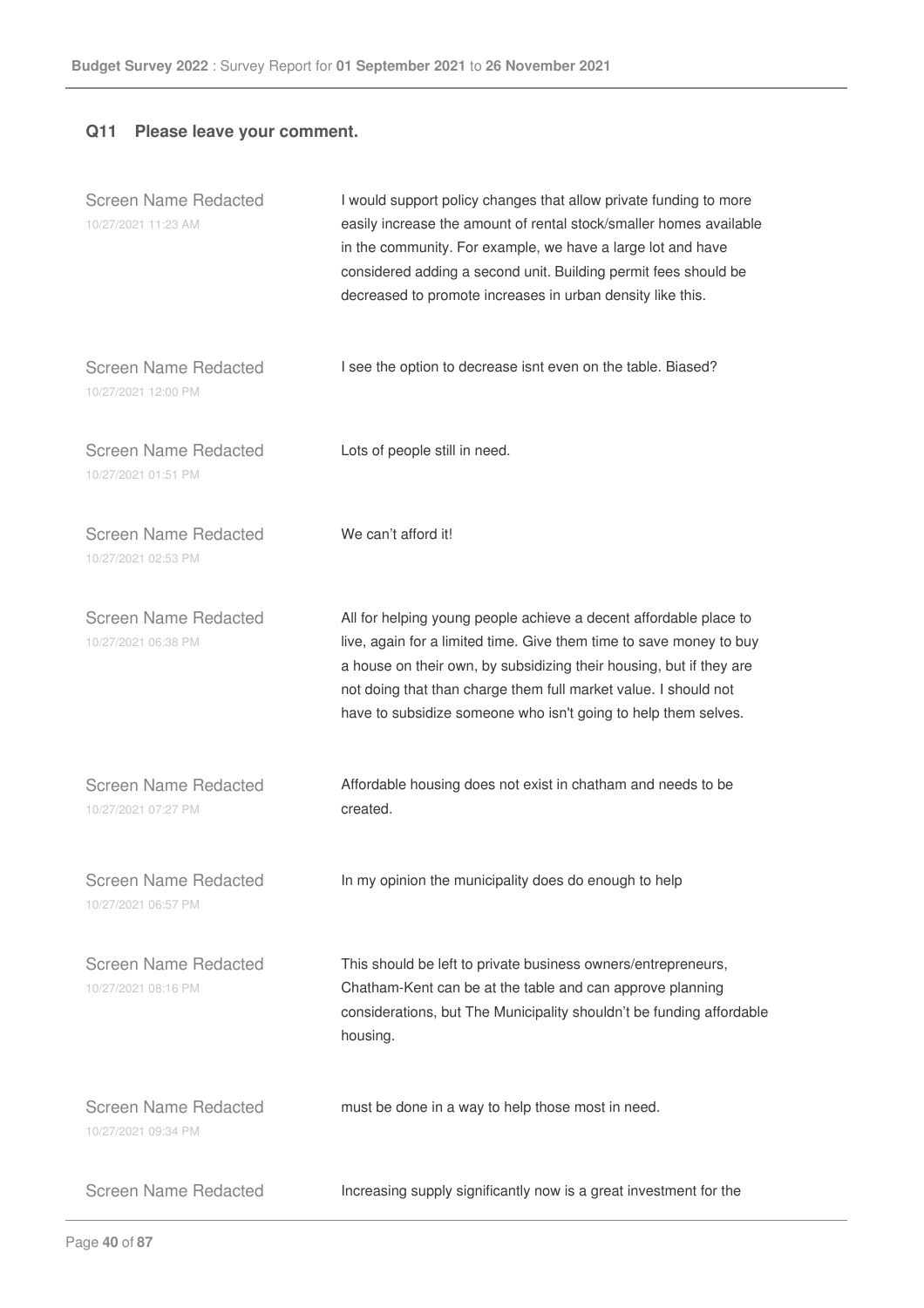| 10/28/2021 09:52 AM                                | future of the community.                                                                                                                                                                                                                                                                       |
|----------------------------------------------------|------------------------------------------------------------------------------------------------------------------------------------------------------------------------------------------------------------------------------------------------------------------------------------------------|
| Screen Name Redacted<br>10/28/2021 10:11 AM        | provide incentives for Private builds related to decreased rates in<br>rent. Eg. 10 years tax free max rent 1br \$750 2br 900.                                                                                                                                                                 |
| Screen Name Redacted<br>10/28/2021 04:20 PM        | Fats track development and the supply will reduce prices make it<br>easier to build and develop                                                                                                                                                                                                |
| <b>Screen Name Redacted</b><br>10/28/2021 08:43 PM | This is just a piece of a bigger system.                                                                                                                                                                                                                                                       |
| <b>Screen Name Redacted</b><br>10/30/2021 03:36 AM | The average cost of a home in Chatham is rediculous. There is<br>barely anything here where our citizens are making enough money<br>to be able to afford homes here.                                                                                                                           |
| <b>Screen Name Redacted</b><br>10/30/2021 01:45 PM | There is far too much social housing as it is.                                                                                                                                                                                                                                                 |
| Screen Name Redacted<br>11/01/2021 08:39 AM        | People need to be taught how to save - Training programs for low<br>income people on how to enter the housing market is needed.                                                                                                                                                                |
| Screen Name Redacted<br>11/06/2021 10:17 AM        | Housing is the only way to end homelessness.                                                                                                                                                                                                                                                   |
| <b>Screen Name Redacted</b><br>11/10/2021 01:47 PM | Young people can't afford to pay the high price for rent                                                                                                                                                                                                                                       |
| Screen Name Redacted<br>11/12/2021 11:20 AM        | We spent an absolutely insane amount of money on affordable<br>housing. Between the salaries of the municipal department to<br>manage it, the properties themselves, the taxes it's enough.                                                                                                    |
| Screen Name Redacted<br>11/13/2021 05:01 AM        | With the rate of homelessness in CK if people could afford a place<br>to live they potentially would then be able to get a job. If you don't<br>have a means of contact, an address or ability to keep personal<br>hygiene a priority how can we expect employers to hire these<br>individuals |
| <b>Screen Name Redacted</b>                        | See above - add a sales tax to income or investment properties.                                                                                                                                                                                                                                |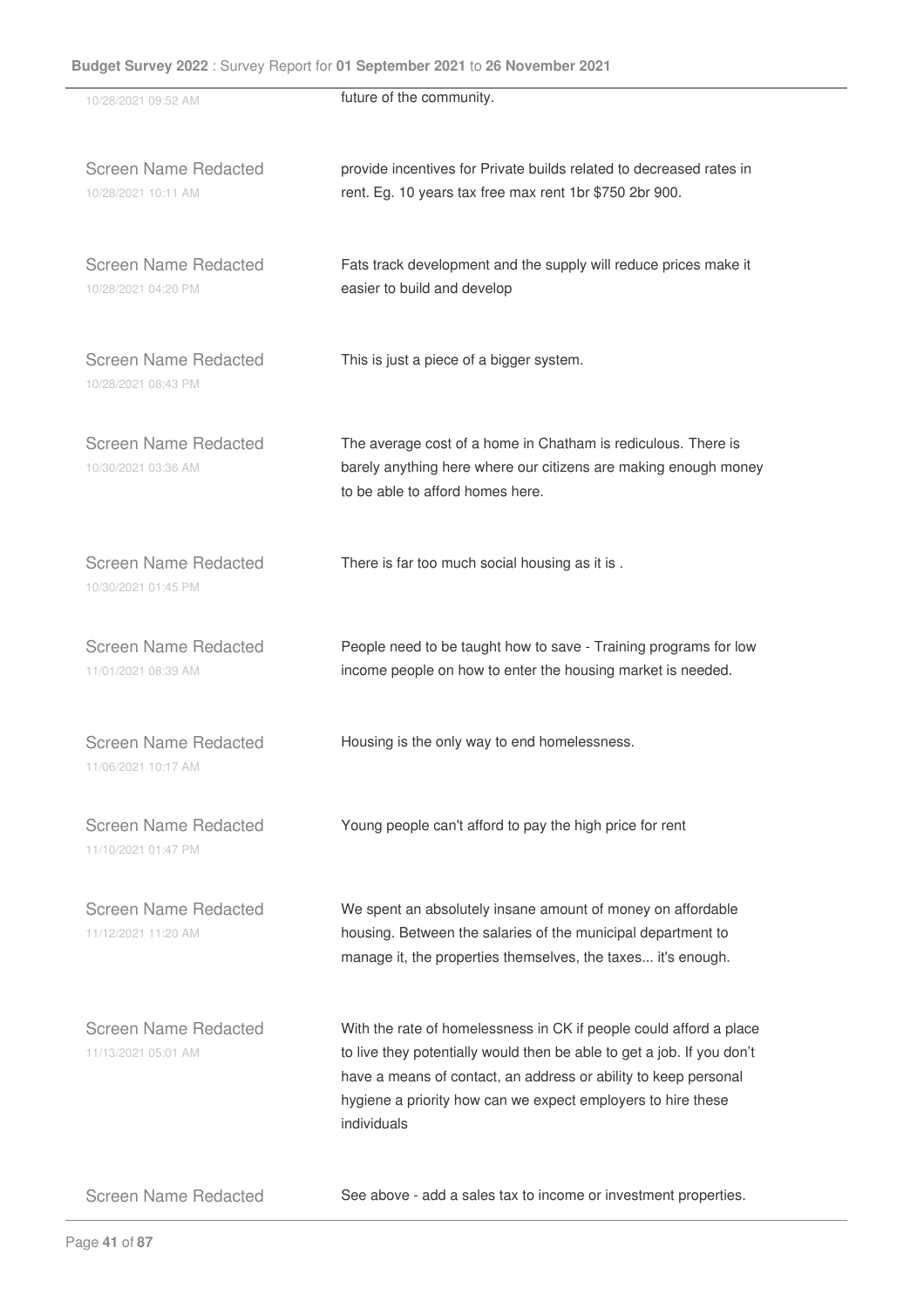11/23/2021 10:48 AM

 **Optional question** (21 response(s), 182 skipped)  **Question type:** Essay Question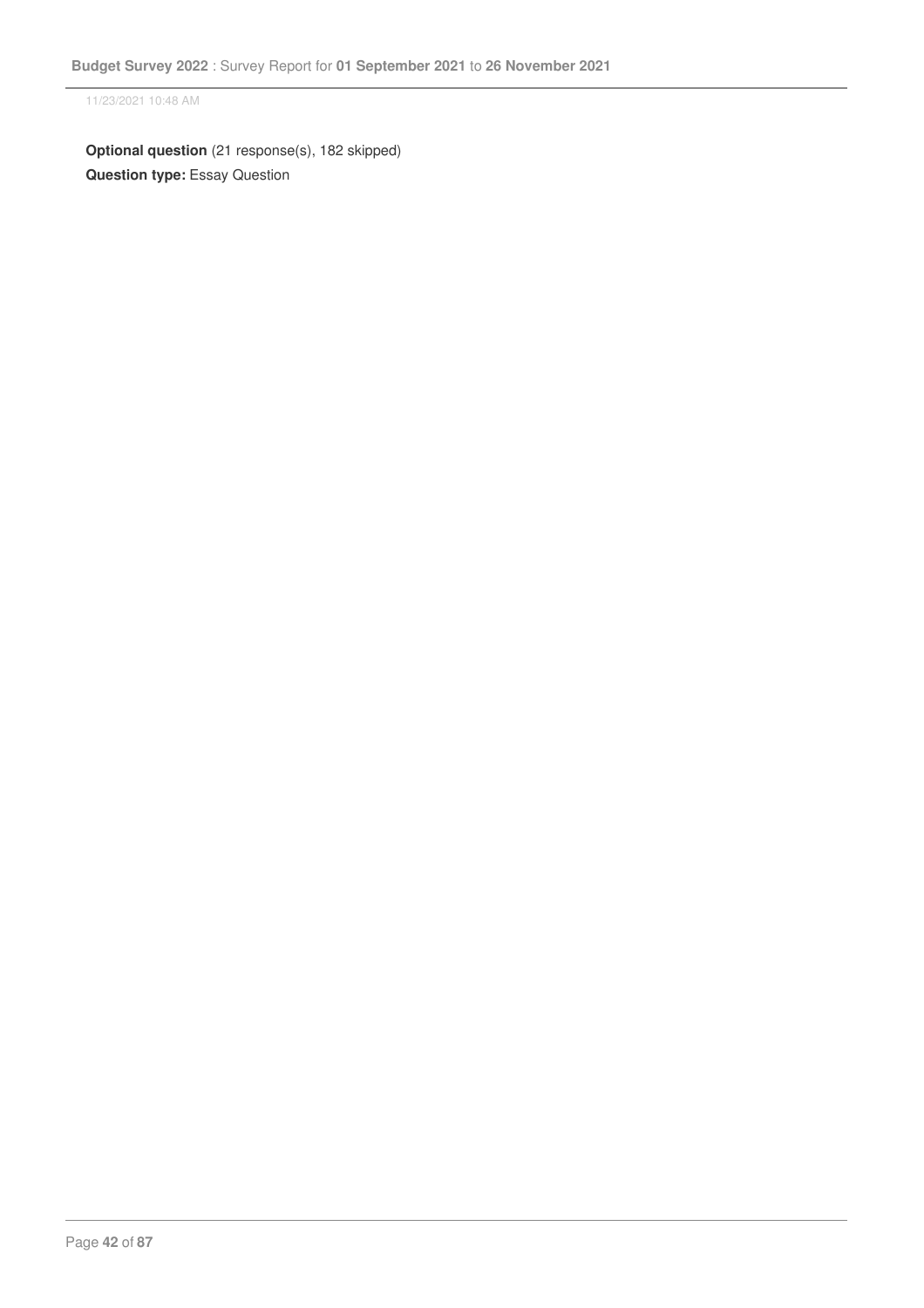# **Q12 What amount of taxation increase (if any) would you support in order to provide more affordable housing options for the Municipality of Chatham-Kent?**



### **Question options**

- \$0, I do not support an increase of taxation to increase affordable housing options
- \$10 annual increase to my current taxation level to increase affordable housing options
- \$20 annual increase to my current taxation level to increase affordable housing options
- **\$30 annual increase to my current taxation level to increase affordable housing options**

 *Mandatory Question (203 response(s)) Question type: Checkbox Question*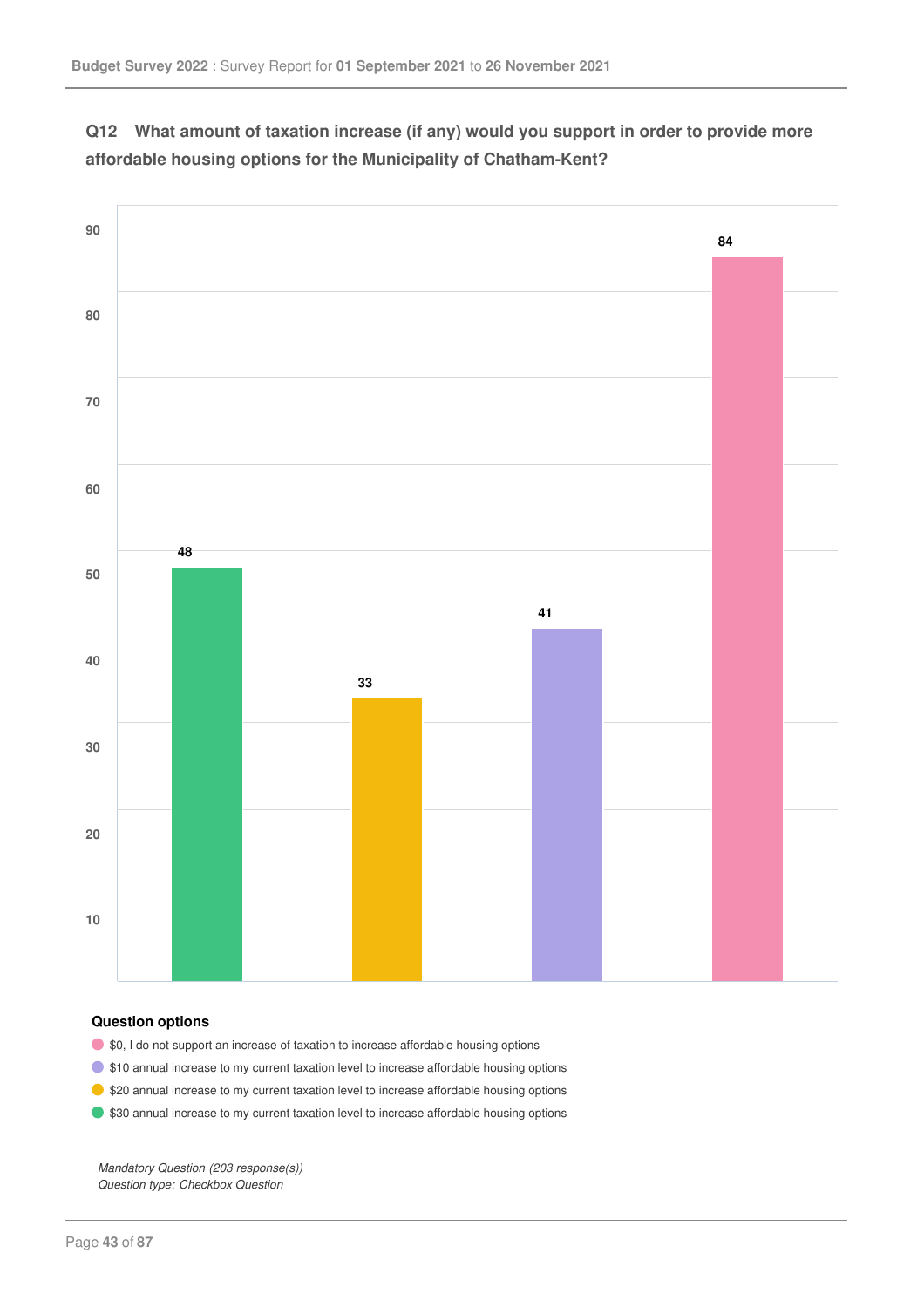# **Q13 Please leave your comment.**

| Screen Name Redacted<br>10/27/2021 09:59 AM        | I don't have enough information to make an informed decision to<br>answer question #14. What impact would \$30 have? What impact<br>would \$10 have? What do you define as 'affordable'? I support<br>providing more options that allow everyone in CK to have safe and<br>adequate housing. Housing is a human right.                                                                                                                       |
|----------------------------------------------------|----------------------------------------------------------------------------------------------------------------------------------------------------------------------------------------------------------------------------------------------------------------------------------------------------------------------------------------------------------------------------------------------------------------------------------------------|
| <b>Screen Name Redacted</b><br>10/27/2021 12:00 PM | Why don't those people who suggest increasing taxes for<br>affordable homes, instead just take a family in? Those who want to<br>contribute can, those who don't won't have to.                                                                                                                                                                                                                                                              |
| <b>Screen Name Redacted</b><br>10/27/2021 01:51 PM | Even more if that's helpful.                                                                                                                                                                                                                                                                                                                                                                                                                 |
| <b>Screen Name Redacted</b><br>10/27/2021 02:30 PM | Funding I given from casino however taxes keep going up.                                                                                                                                                                                                                                                                                                                                                                                     |
| <b>Screen Name Redacted</b><br>10/27/2021 02:53 PM | Every service increase comes with a price tag. Who can afford<br>more? Efforts to attract more businesses to share the burden<br>would be time well spent.                                                                                                                                                                                                                                                                                   |
| <b>Screen Name Redacted</b><br>10/27/2021 06:38 PM | Again I'm all for helping someone down on their luck, but helping<br>them to have a place to live should come at a price. Employment<br>has to come with it. If they aren't going to work with taxpayer's<br>help, let them starve. I'm not talking about people with mental<br>health issues because that is everyone responsibility, or single<br>people with children, I'm talking about those single people who are<br>healthy and able. |
| Screen Name Redacted<br>10/27/2021 07:27 PM        | \$50 a year would be better                                                                                                                                                                                                                                                                                                                                                                                                                  |
| <b>Screen Name Redacted</b><br>10/27/2021 08:12 PM | \$30/year is insignificant to the point of being a joke.                                                                                                                                                                                                                                                                                                                                                                                     |
| <b>Screen Name Redacted</b><br>10/27/2021 08:16 PM | As noted above, this is not something taxpayers should be funding.                                                                                                                                                                                                                                                                                                                                                                           |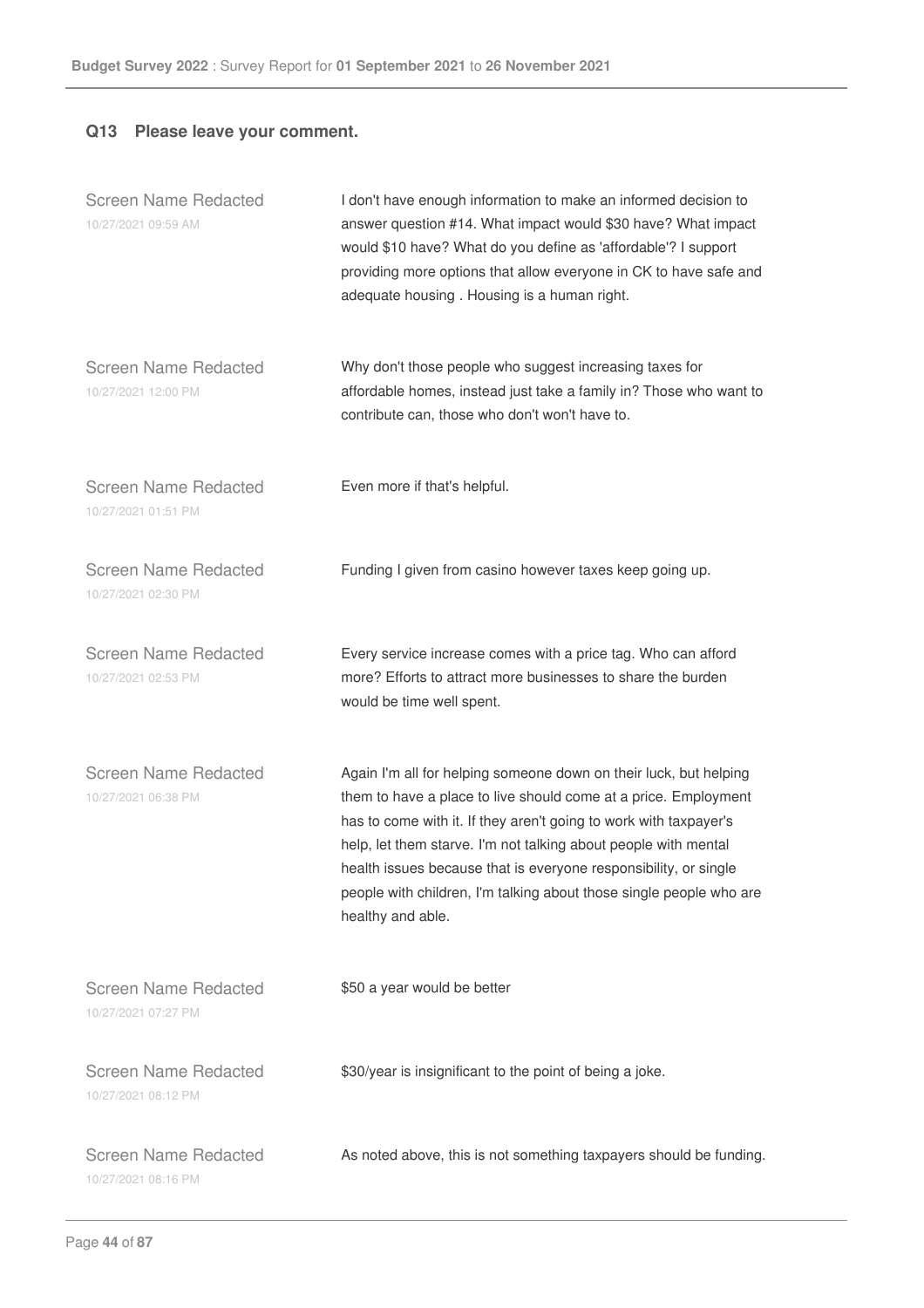| <b>Screen Name Redacted</b> | I would support an increase if council does their job and          |
|-----------------------------|--------------------------------------------------------------------|
| 10/28/2021 07:34 AM         | controls/cuts funding elsewhere!                                   |
|                             |                                                                    |
|                             |                                                                    |
|                             |                                                                    |
| <b>Screen Name Redacted</b> | There are many other places money can be found. Such as            |
| 10/28/2021 07:45 AM         | reducing top heavy management                                      |
|                             |                                                                    |
|                             |                                                                    |
| Screen Name Redacted        | When new or improved services are required savings in other        |
| 10/28/2021 09:33 AM         | areas must be sought. Given the amount of change in our world in   |
|                             |                                                                    |
|                             | the last 10 years there are better ways of doing things and as a   |
|                             | result of change some things should be stopped.                    |
|                             |                                                                    |
|                             |                                                                    |
| <b>Screen Name Redacted</b> | Perhaps provide a gradient based on property value. Higher         |
| 10/28/2021 09:52 AM         | property values, pay more. Or investment properties could also pay |
|                             | more.                                                              |
|                             |                                                                    |
|                             |                                                                    |
|                             |                                                                    |
| <b>Screen Name Redacted</b> | Province should be funding.                                        |
| 10/28/2021 10:48 AM         |                                                                    |
|                             |                                                                    |
|                             |                                                                    |
| <b>Screen Name Redacted</b> | Once again - My taxes are already too high. I have yet to see any  |
| 10/28/2021 11:13 AM         | major improvements here in Wallaceburg in the nine years I've      |
|                             | lived here.                                                        |
|                             |                                                                    |
|                             |                                                                    |
| <b>Screen Name Redacted</b> | It's time to cut staff                                             |
| 10/28/2021 11:14 AM         |                                                                    |
|                             |                                                                    |
|                             |                                                                    |
| Screen Name Redacted        | Affordable Housing continues to be a big issue for CK. Council     |
| 10/28/2021 12:45 PM         | needs to invest heavily in this area. It will help support single  |
|                             | parents, seniors, and lower income families and therefore benefit  |
|                             | CK as a whole.                                                     |
|                             |                                                                    |
|                             |                                                                    |
| Screen Name Redacted        | Tax's are to high already                                          |
| 10/28/2021 04:20 PM         |                                                                    |
|                             |                                                                    |
|                             |                                                                    |
| Screen Name Redacted        | Let's get real we need to quit overspending it's that simple       |
| 10/28/2021 07:25 PM         |                                                                    |
|                             |                                                                    |
|                             |                                                                    |
| Screen Name Redacted        | Reduce the police budget and there won't have to be any increase.  |
| 10/28/2021 09:21 PM         |                                                                    |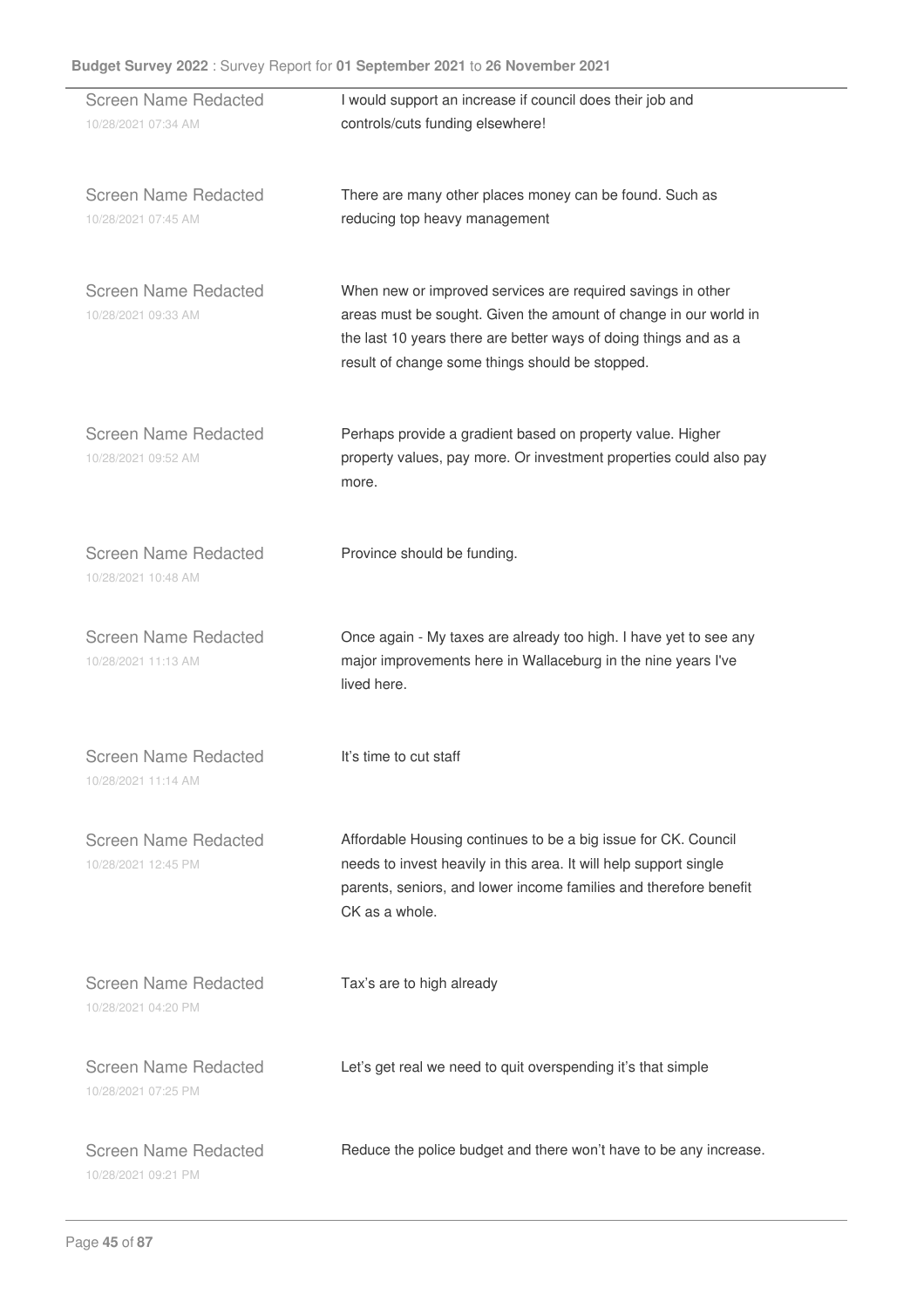| <b>Screen Name Redacted</b><br>10/28/2021 10:34 PM | It is imperative to focus on needs rather than wants. Housing is a<br>need and new hires such as inclusive and equity managers is a<br>want and huge waste of tax payers dollars                                                                             |
|----------------------------------------------------|--------------------------------------------------------------------------------------------------------------------------------------------------------------------------------------------------------------------------------------------------------------|
| Screen Name Redacted<br>10/29/2021 07:53 PM        | These should be built or renovated buildings put up by private<br>companiesCK receives the taxes on these properties                                                                                                                                         |
| <b>Screen Name Redacted</b><br>10/30/2021 03:36 AM | I'm not sure why it would cost tax payers money to create<br>affordable housing. Like if bylaws were created to reduce outside<br>demand the price of housing would go down. Less demand and<br>more supply equals affordable housing. This is economics 101 |
| <b>Screen Name Redacted</b><br>10/30/2021 01:45 PM | Again, it is not fair to force property owners to subsidize others.                                                                                                                                                                                          |
| <b>Screen Name Redacted</b><br>11/01/2021 09:30 AM | Rather than try to solve the housing issue as a government<br>agency, I think we would better served enticing the free market to<br>provide solutions.                                                                                                       |
| <b>Screen Name Redacted</b><br>11/03/2021 07:49 PM | Grants and community engagement should be involved to<br>purchase, then rent to own for the tenants                                                                                                                                                          |
| <b>Screen Name Redacted</b><br>11/08/2021 06:17 PM | If we're all going pay more for affordable housing, let's make sure<br>the increase doesn't go to administrative costs but, rather to<br>provide housing.                                                                                                    |
| Screen Name Redacted<br>11/09/2021 11:15 AM        | How much housing is provided for \$10 per month. Hard to answer<br>this question.                                                                                                                                                                            |
| Screen Name Redacted<br>11/09/2021 04:21 PM        | Fixed income residents cannot afford any increases .hard enough<br>paying for the basics of life and just trying to sustain what is<br>necessary.                                                                                                            |
| <b>Screen Name Redacted</b><br>11/09/2021 06:49 PM | More funding should be provided from higher levels of government                                                                                                                                                                                             |
| <b>Screen Name Redacted</b><br>11/11/2021 09:47 AM | Why would there be a rate increase? Again there are government<br>programs available to help offset taxes.                                                                                                                                                   |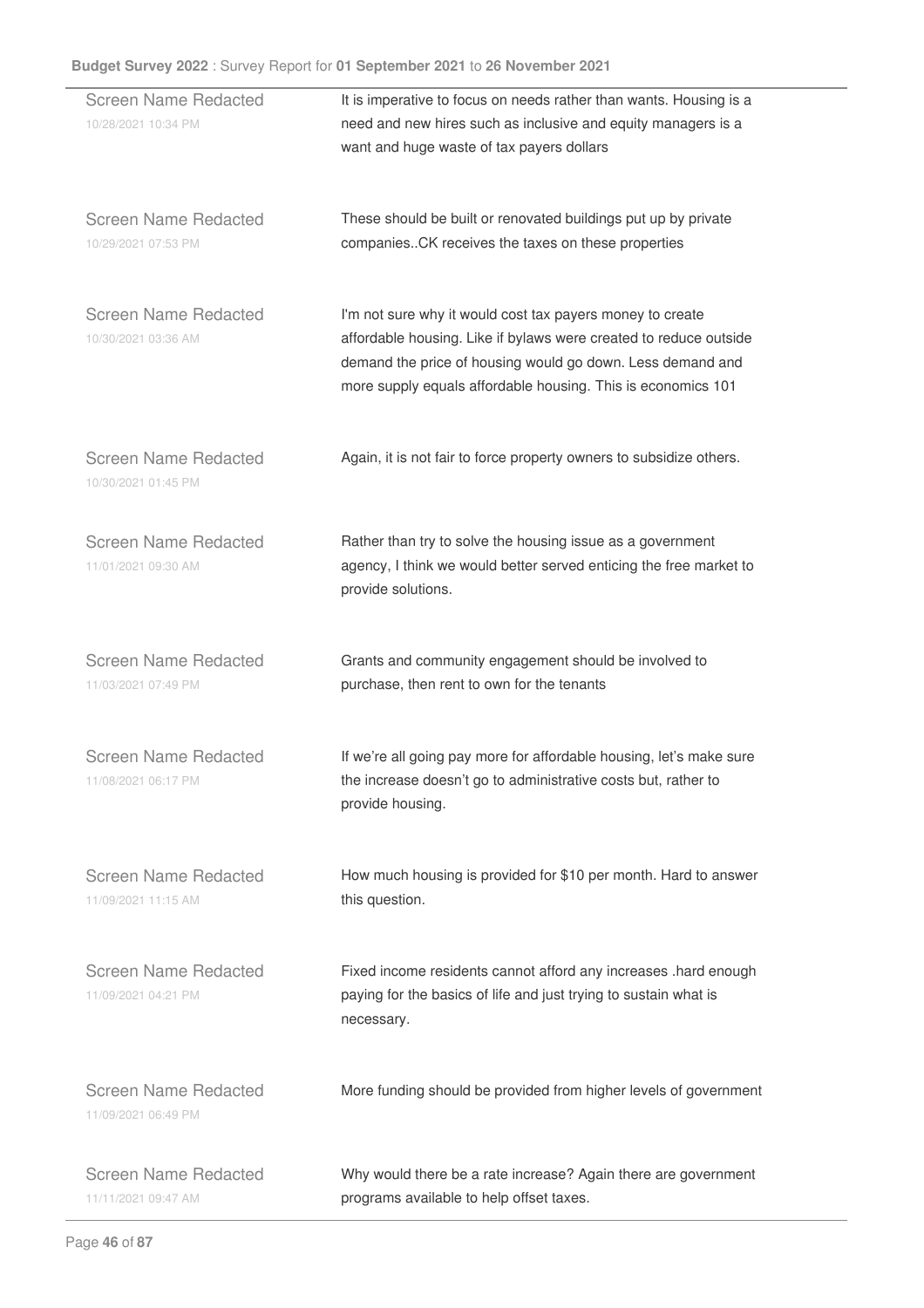Screen Name Redacted

Screen Name Redacted See above. This will not solve the issue.

11/23/2021 10:48 AM

Screen Name Redacted

Screen Name Redacted **I'd want to know how my 30.00 annually helps.** 

11/23/2021 01:22 PM

 **Optional question** (33 response(s), 170 skipped)  **Question type:** Essay Question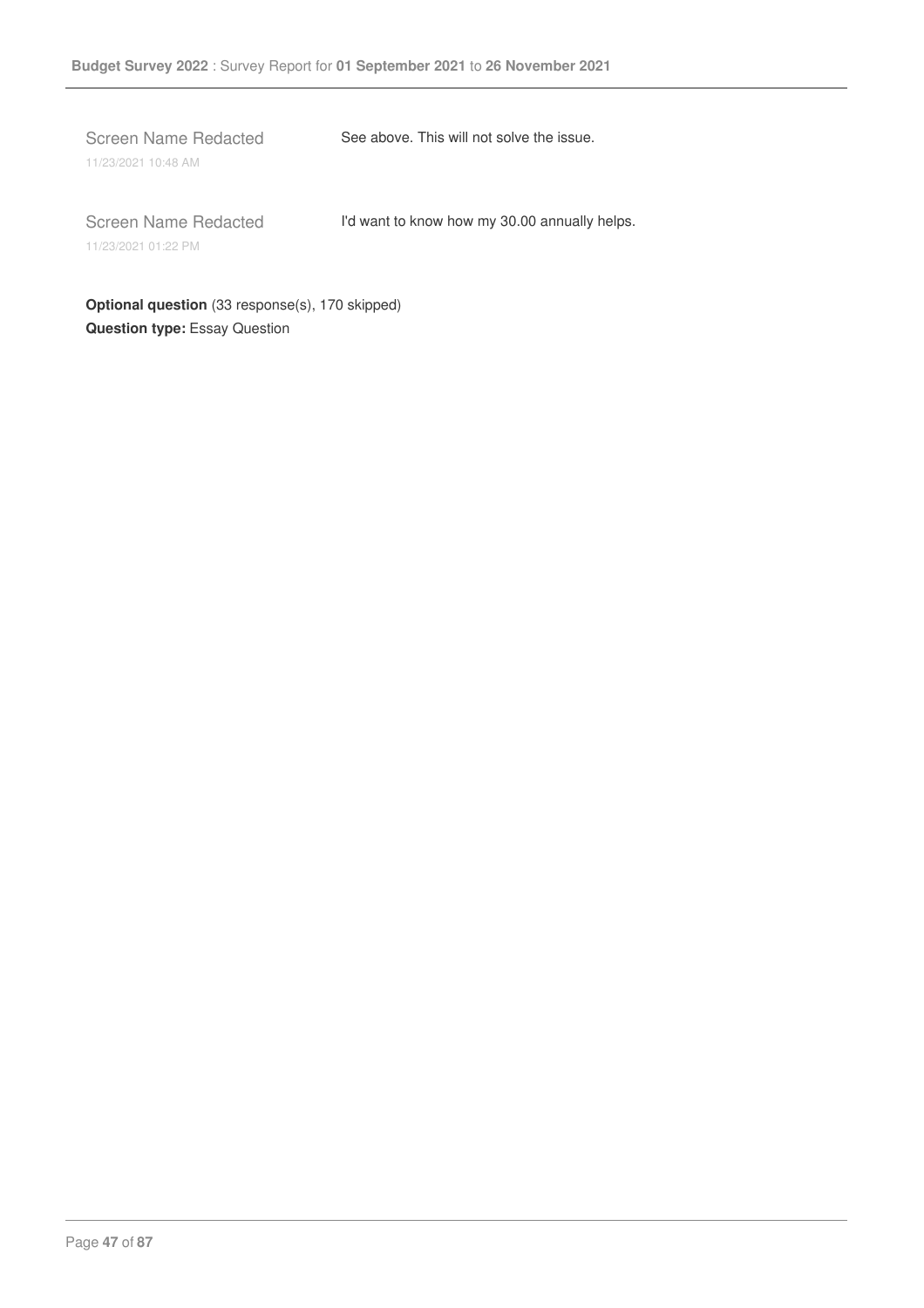**average assessment) to help more people experiencing homelessness become safely housed? Q14 Funding for homelessness prevention services (temporary shelter services, rent arrears, placement into long term housing etc.) comes mostly from provincial tax dollars. Given the increase in local homelessness since the onset of the pandemic (if there is a provincial funding shortfall) would you be willing to have your municipal taxes increase by up to 1% (\$31 on an** 

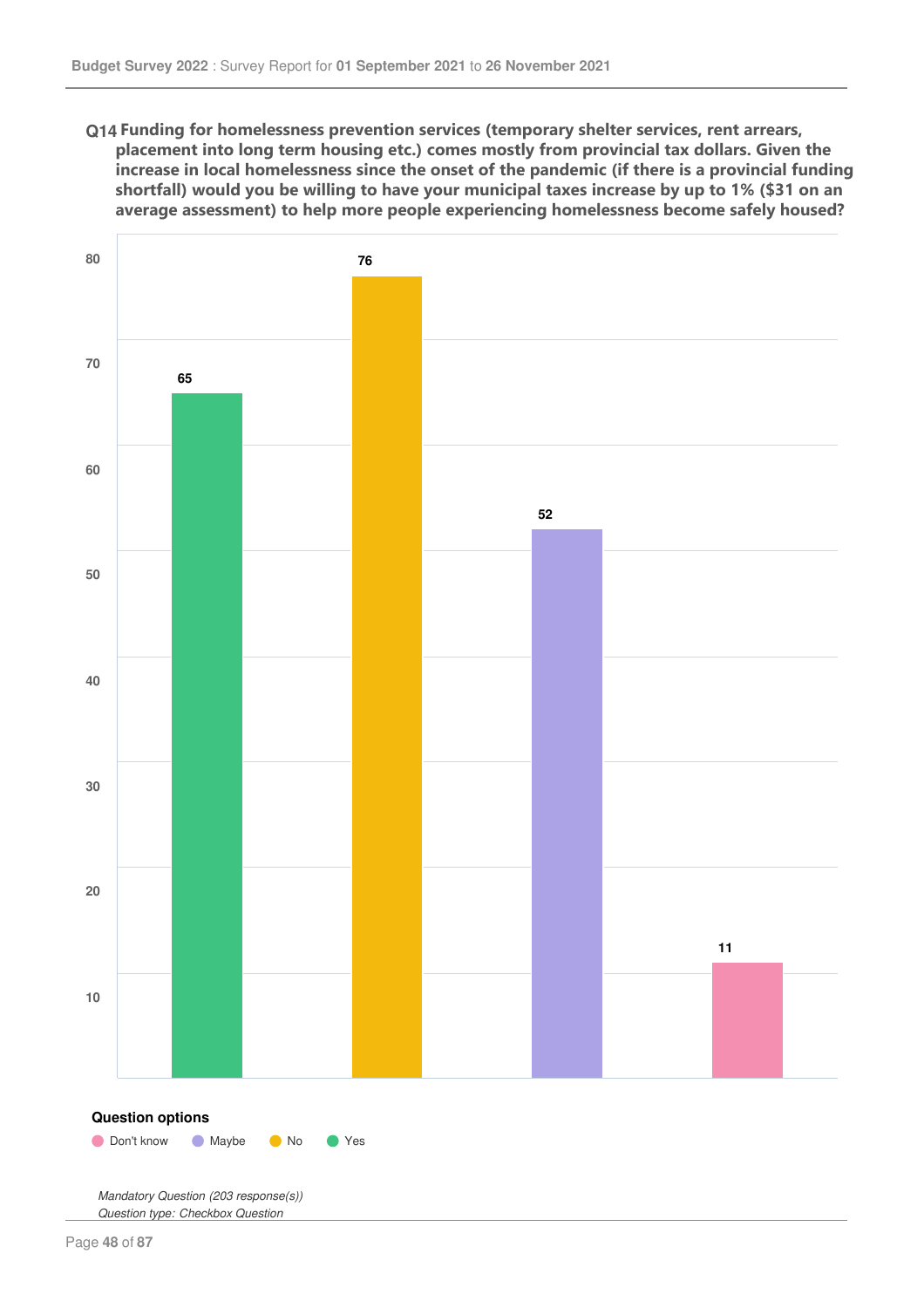# **Q15 Please leave your comment.**

*yp*

| <b>Screen Name Redacted</b><br>10/27/2021 09:59 AM | Support services need to accompany housing                                                                                                                                                                                                                                                                                                                                                       |
|----------------------------------------------------|--------------------------------------------------------------------------------------------------------------------------------------------------------------------------------------------------------------------------------------------------------------------------------------------------------------------------------------------------------------------------------------------------|
| <b>Screen Name Redacted</b><br>10/27/2021 12:00 PM | Life is hard. My life is hard, I have enough hands in my wallet. If<br>you want everybody in Chatham Kent to need thisnp program keep<br>taxing those who are just making it.                                                                                                                                                                                                                    |
| <b>Screen Name Redacted</b><br>10/27/2021 01:51 PM | Supplemental taxes to pay for the provincial shortfall.                                                                                                                                                                                                                                                                                                                                          |
| <b>Screen Name Redacted</b><br>10/27/2021 02:29 PM | The rumors are that people from outside of Chatham Kent are<br>setting up house here. Why should long-term taxpayers provide for<br>their shelter costs when they are not even residents and when they<br>no value to the municipality by setting up house here.                                                                                                                                 |
| <b>Screen Name Redacted</b><br>10/27/2021 02:30 PM | Keep raising my taxes I have minimum income now retired barely<br>making ends meet. Taxes in Ridgetown already higher then<br>Chatham and I don't understand why BS                                                                                                                                                                                                                              |
| <b>Screen Name Redacted</b><br>10/27/2021 05:30 PM | Maybe not as high as 1%. 0.5 or 0.25 ??                                                                                                                                                                                                                                                                                                                                                          |
| <b>Screen Name Redacted</b><br>10/27/2021 06:38 PM | I am all for helping someone who is down on their luck, cause it<br>can happen to any of us, but there is a limit. Offer them jobs that<br>we all hear there shortfalls for employers, give them housing at a<br>very small amount of rent till they can get back on their feet. If they<br>don't want to work, let them starve. Obviously only talking about<br>single adults with no children. |
| <b>Screen Name Redacted</b><br>10/27/2021 06:57 PM | They will stay homeless as long as we keep giving more, they need<br>support to get clean and stay clean (if addicted) or help to get a job<br>and keep a job. And I can say this as I was homeless when I was<br>17                                                                                                                                                                             |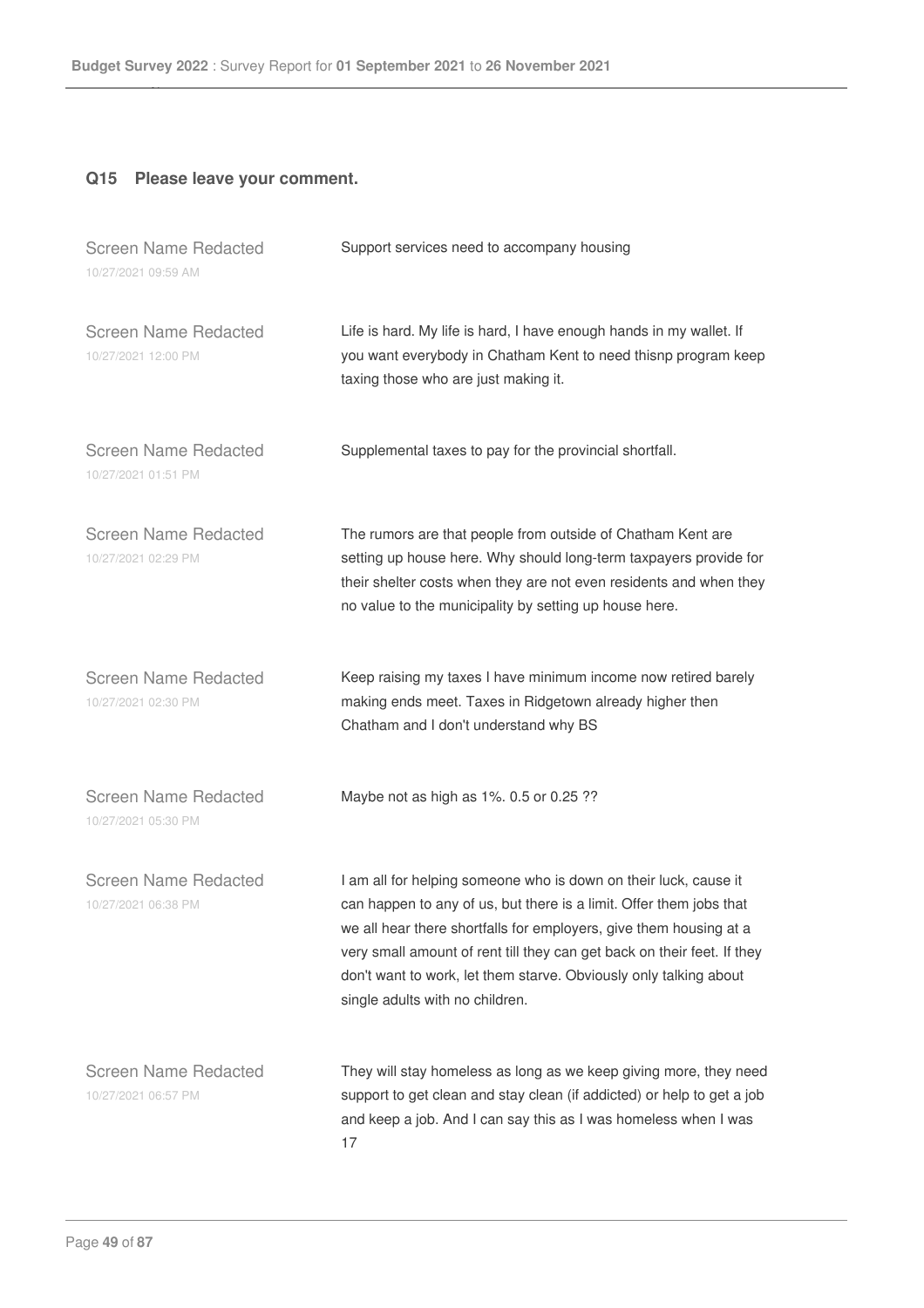| <b>Screen Name Redacted</b><br>10/27/2021 08:12 PM | Our homeless population are drug-addicted vermin. They will never<br>contribute anything to our community. We should close all<br>homeless shelters and give them a one-way ticket to anywhere<br>they want to go but here. This experiment has been an abject<br>failure.                                                                                                                                                                                                                                                                                                                                                                                                                                     |
|----------------------------------------------------|----------------------------------------------------------------------------------------------------------------------------------------------------------------------------------------------------------------------------------------------------------------------------------------------------------------------------------------------------------------------------------------------------------------------------------------------------------------------------------------------------------------------------------------------------------------------------------------------------------------------------------------------------------------------------------------------------------------|
| <b>Screen Name Redacted</b><br>10/27/2021 08:57 PM | Our tax rates are one of the highest in Ontario. It's good to help<br>homeless, but the federal government should be funding this.<br>Raising our property taxes can create more financial burden and<br>more homelessness. Our taxes are unfairly high in Chatham                                                                                                                                                                                                                                                                                                                                                                                                                                             |
| <b>Screen Name Redacted</b><br>10/28/2021 06:01 AM | There are lots of jobs, employers are having a hard time filling.<br>Have to people apply for them.                                                                                                                                                                                                                                                                                                                                                                                                                                                                                                                                                                                                            |
| Screen Name Redacted<br>10/28/2021 07:34 AM        | If people look after housing provided to them fine, if they don't kick<br>their butts out.                                                                                                                                                                                                                                                                                                                                                                                                                                                                                                                                                                                                                     |
| Screen Name Redacted<br>10/28/2021 08:48 AM        | Homeless shelters need to be near the services the people<br>experiencing homelessness are. Not in residential areas, some of<br>which are already in financially uncertain areas. The idea once<br>tabled to put the shelter in the Union Hall on Merritt was absolutely<br>ridiculous.<br>didn't suddenly become altruistic, but<br>someone from the Civic Centre though it was a great idea to put<br>the shelter across from an elementary school. Please be a bit more<br>creative, rather than take the first "sweet deal" from local shysters.<br>Homeless shelters have no business in residential areas, near<br>schools or near already fragile economic areas is clear poor<br>planning. Do better. |
| Screen Name Redacted<br>10/28/2021 09:46 AM        | I would much rather see policing services clean up the streets.<br>Driving to work every morning in Chatham you see multiple users<br>strung out walking the street. it is embarrassing.                                                                                                                                                                                                                                                                                                                                                                                                                                                                                                                       |
| <b>Screen Name Redacted</b><br>10/28/2021 09:52 AM | Is this an additional 1%? My fear is those who own, but due to the<br>pandemic, could be on the edge of losing their homes with<br>increasing prices. Again, not sure a gradient approach could be<br>better suited.                                                                                                                                                                                                                                                                                                                                                                                                                                                                                           |
| Screen Name Redacted<br>10/28/2021 10:04 AM        | If you start with affordable housing, homelessness may decrease                                                                                                                                                                                                                                                                                                                                                                                                                                                                                                                                                                                                                                                |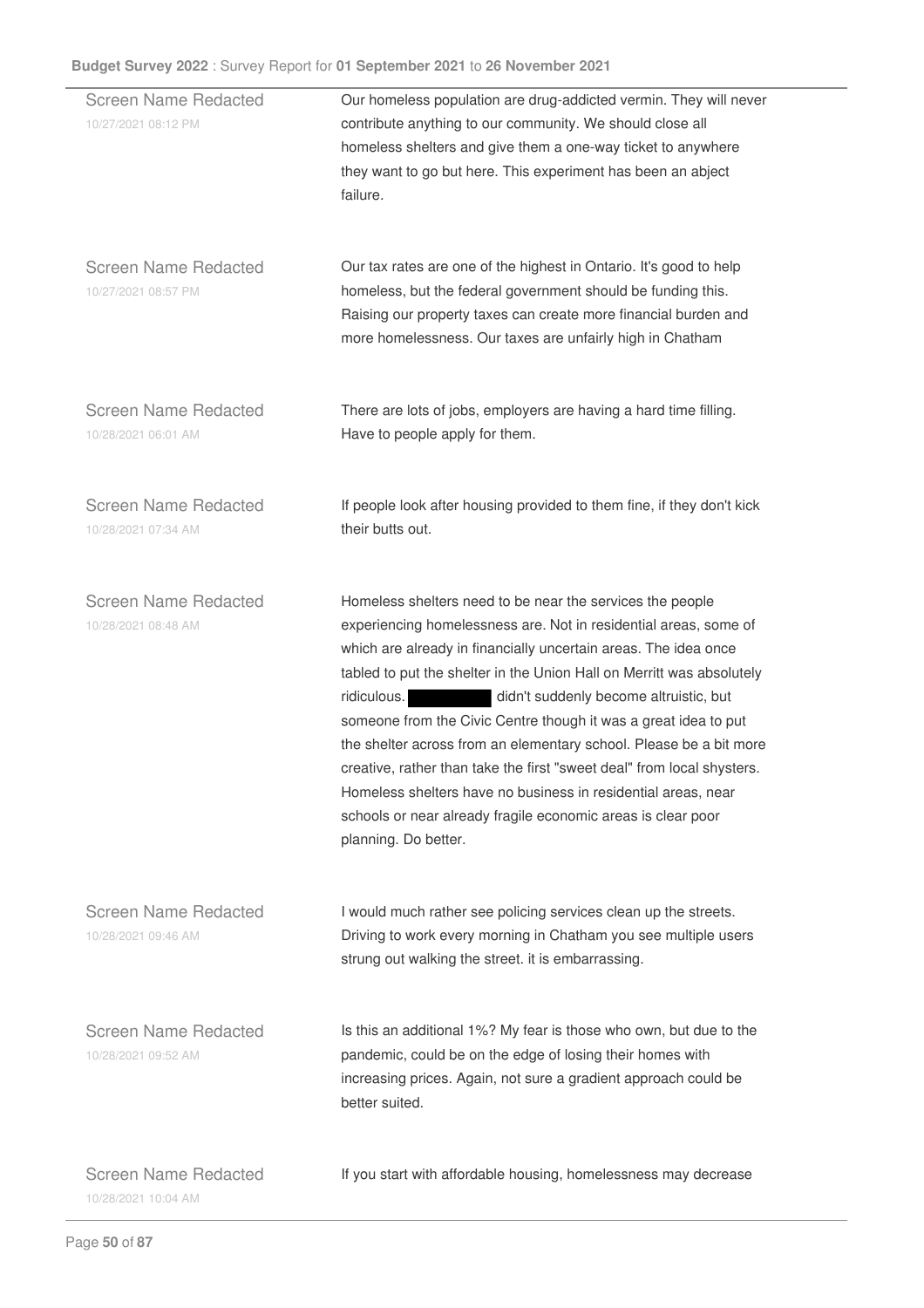| <b>Screen Name Redacted</b><br>10/28/2021 10:11 AM | Leave it to NGOs                                                                                                                                                                                                                                |
|----------------------------------------------------|-------------------------------------------------------------------------------------------------------------------------------------------------------------------------------------------------------------------------------------------------|
| <b>Screen Name Redacted</b>                        | Province should be funding this initiatives which are tightly                                                                                                                                                                                   |
| 10/28/2021 10:48 AM                                | connected to mental health and addiction.                                                                                                                                                                                                       |
| Screen Name Redacted<br>10/28/2021 11:03 AM        | Its plain to see that many of the homeless are drug addicts,<br>perhaps the police could focus more of their attention on solving<br>the growing drug problem instead of hiding on sidestreets waiting<br>for seat belt or speeding violations. |
| <b>Screen Name Redacted</b>                        | Why would anyone want their taxes increased? While a sad                                                                                                                                                                                        |
| 10/28/2021 11:13 AM                                | situation for those struggling, it's not my problem to fix.                                                                                                                                                                                     |
| <b>Screen Name Redacted</b>                        | I think more money needs to be spent on Mental Health and                                                                                                                                                                                       |
| 10/28/2021 12:45 PM                                | Addictions and this could help with homelessness issues                                                                                                                                                                                         |
| Screen Name Redacted                               | Mental stability seems to be questionable for many homeless. Let's                                                                                                                                                                              |
| 10/28/2021 04:12 PM                                | address that need first.                                                                                                                                                                                                                        |
| Screen Name Redacted                               | We have a social responsibility. This must accompany a letter to                                                                                                                                                                                |
| 10/28/2021 08:43 PM                                | higher government to invest in a rehabilitation Center.                                                                                                                                                                                         |
| <b>Screen Name Redacted</b>                        | see my last comment. we must protect our vulnerable citizens but                                                                                                                                                                                |
| 10/28/2021 09:21 PM                                | not by policing.                                                                                                                                                                                                                                |
| <b>Screen Name Redacted</b><br>10/29/2021 07:53 PM | There are lots of jobs out there & businesses in the service<br>industry are desperately looking for help. We need to stop paying<br>people to stay home!                                                                                       |
| <b>Screen Name Redacted</b><br>10/30/2021 09:51 AM | Homelessness prevention should come with mandatory drug<br>testing. There should also be hard limits set on the length of time<br>an individual receives support. This should be a crutch only, not a<br>long term life choice.                 |
| <b>Screen Name Redacted</b>                        | \$31 dollars here \$30 there soon we are up over \$100 extra in                                                                                                                                                                                 |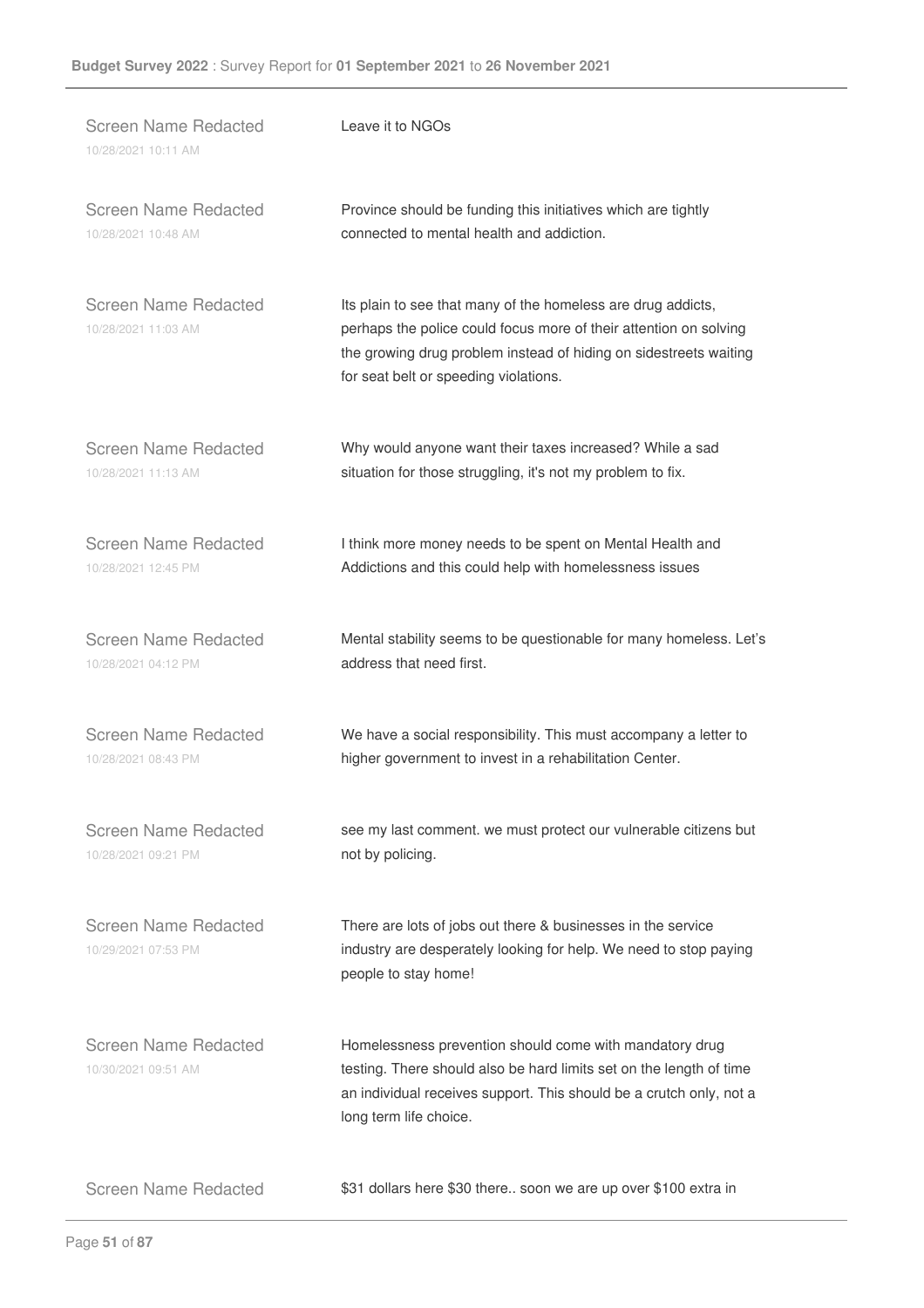| 10/30/2021 05:33 PM                                | taxes                                                                                                                                                                                                                                                                                                                                                                                                                                                                                                                                           |
|----------------------------------------------------|-------------------------------------------------------------------------------------------------------------------------------------------------------------------------------------------------------------------------------------------------------------------------------------------------------------------------------------------------------------------------------------------------------------------------------------------------------------------------------------------------------------------------------------------------|
| <b>Screen Name Redacted</b><br>10/31/2021 01:30 PM | homelessness has a mental health component to it, and it would<br>be reasonable to improve the systems of support there to help<br>prevent homelessness                                                                                                                                                                                                                                                                                                                                                                                         |
| <b>Screen Name Redacted</b><br>11/01/2021 08:39 AM | I strongly support affordable housing but it must be balanced with<br>job training and Not creating a Poverty system which draws people<br>to CK because of it. Bringing in the poor from other regions is not<br>helping CK.                                                                                                                                                                                                                                                                                                                   |
| <b>Screen Name Redacted</b><br>11/01/2021 09:30 AM | Housing the homeless in privately owned motels and apartments<br>may be of short term benefit, but the only way to affordably<br>address this situation in the long term is to build and operate our<br>own facilities. I would be supportive of increasing taxes to facilitate<br>the construction and operating of a municipally owned facility.                                                                                                                                                                                              |
| Screen Name Redacted<br>11/03/2021 07:49 PM        | Could the municipality organize 50/50 draws with the proceeds<br>going for community development?                                                                                                                                                                                                                                                                                                                                                                                                                                               |
| <b>Screen Name Redacted</b><br>11/04/2021 09:26 PM | The issue with this is that it's difficult to tell how the funds are being<br>used. Will they be used at ground level to actually build/create<br>more permanent housing spaces for local residents, or will they be<br>used to fund an administrative position in the housing department?<br>If you want to increase the taxes for this purpose, a clear plan is<br>needed to understand how the funds will be used. I support the<br>creation of more housing spaces, but I do not support the funding<br>of another administrative position. |
| <b>Screen Name Redacted</b><br>11/07/2021 11:27 AM | Refurbishing an existing unused building for the homeless would<br>be much more cost effective than paying hotel fees                                                                                                                                                                                                                                                                                                                                                                                                                           |
| Screen Name Redacted<br>11/08/2021 08:37 PM        | I understand the difficulties dealing with provincial shortfalls but the<br>gov't needs to be held accountable for their responsibilities.                                                                                                                                                                                                                                                                                                                                                                                                      |
| Screen Name Redacted<br>11/08/2021 10:42 PM        | More work needs to be done to understand why we have homeless<br>people and to fix the problem - subsidized salaries and rent?                                                                                                                                                                                                                                                                                                                                                                                                                  |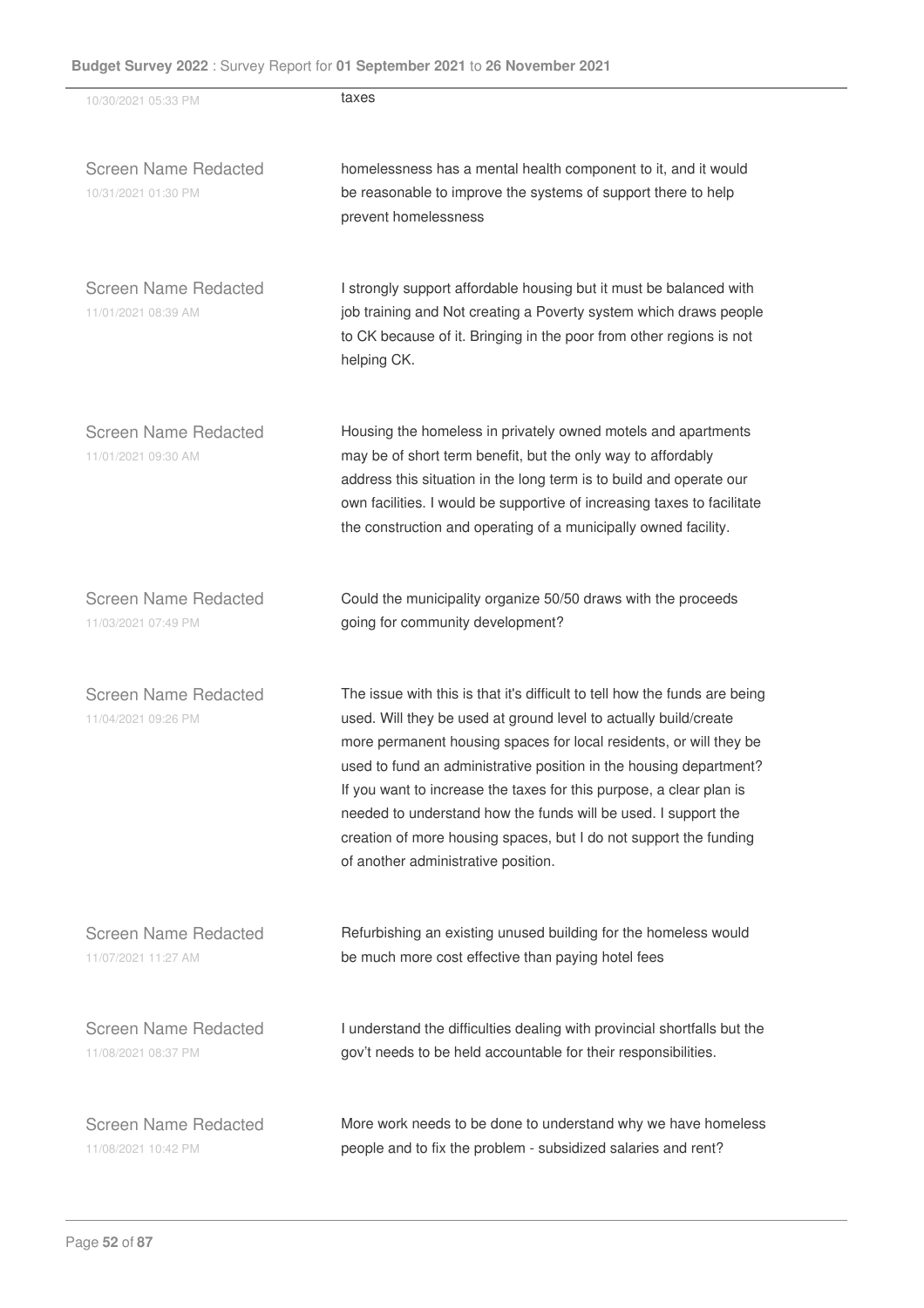| <b>Screen Name Redacted</b> | We should not be making up the provincial shortfall. Make the        |
|-----------------------------|----------------------------------------------------------------------|
| 11/09/2021 11:15 AM         | province pay.                                                        |
|                             |                                                                      |
|                             |                                                                      |
|                             |                                                                      |
| <b>Screen Name Redacted</b> | I would be more than willing to donate to a fund, when I could, but  |
| 11/09/2021 04:21 PM         | not a set amount added monthly to taxes.                             |
|                             |                                                                      |
|                             |                                                                      |
| Screen Name Redacted        | It's shocking that CK isn't already spending local money on helping  |
| 11/09/2021 09:59 PM         | our poor. It's not just an Ontario problem. Please do something.     |
|                             |                                                                      |
|                             |                                                                      |
| Screen Name Redacted        | Find the money else where                                            |
|                             |                                                                      |
| 11/10/2021 05:00 AM         |                                                                      |
|                             |                                                                      |
| <b>Screen Name Redacted</b> | We are already being taxed to death and to poverty and               |
| 11/10/2021 09:33 AM         | homelessness!                                                        |
|                             |                                                                      |
|                             |                                                                      |
|                             |                                                                      |
| <b>Screen Name Redacted</b> | With what's been rumoured about how buses of homeless people         |
| 11/10/2021 11:50 AM         | have been dropped off here should not be something the residents     |
|                             | taxes fix. That should be held accountable and to actually not make  |
|                             | the residents pay for others mistakes for bailouts                   |
|                             |                                                                      |
|                             |                                                                      |
| <b>Screen Name Redacted</b> | The Province should sufficiently fund and manage this portfolio.     |
| 11/10/2021 05:52 PM         |                                                                      |
|                             |                                                                      |
|                             |                                                                      |
| <b>Screen Name Redacted</b> | This should take priority and cuts to other areas may be necessary   |
| 11/12/2021 11:17 PM         | to make sustainable.                                                 |
|                             |                                                                      |
|                             |                                                                      |
| <b>Screen Name Redacted</b> |                                                                      |
|                             | Pay for it with current taxes collected. You do not need to increase |
| 11/14/2021 05:23 PM         | taxes. Work with what is normally collected and cut down on          |
|                             | projects. Would you rather see a family put into affordable housing  |
|                             | or see water and sewers put in for developers making millions and    |
|                             | home owners paying \$350,000 per house.                              |
|                             |                                                                      |
|                             |                                                                      |
| Screen Name Redacted        | Council should push the Province for the funding that is clearly     |
| 11/23/2021 09:06 AM         | needed.                                                              |
|                             |                                                                      |
|                             |                                                                      |
|                             |                                                                      |
| Screen Name Redacted        | I would want to see the municipality staff involved and setting      |
| 11/23/2021 01:22 PM         | examples of what the public can do to help keep this number at its   |
|                             | minimum.                                                             |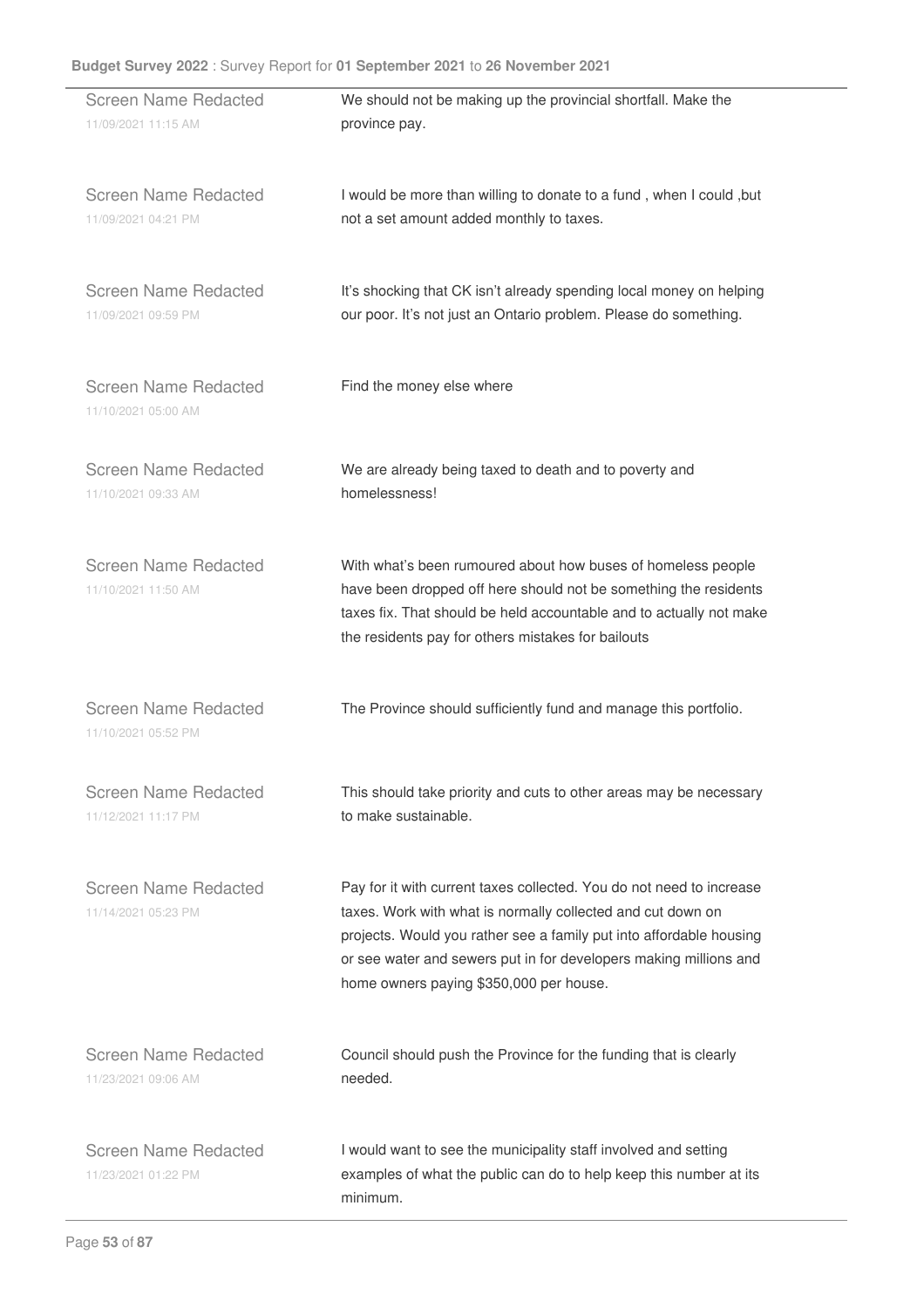**Optional question** (46 response(s), 157 skipped)  **Question type:** Essay Question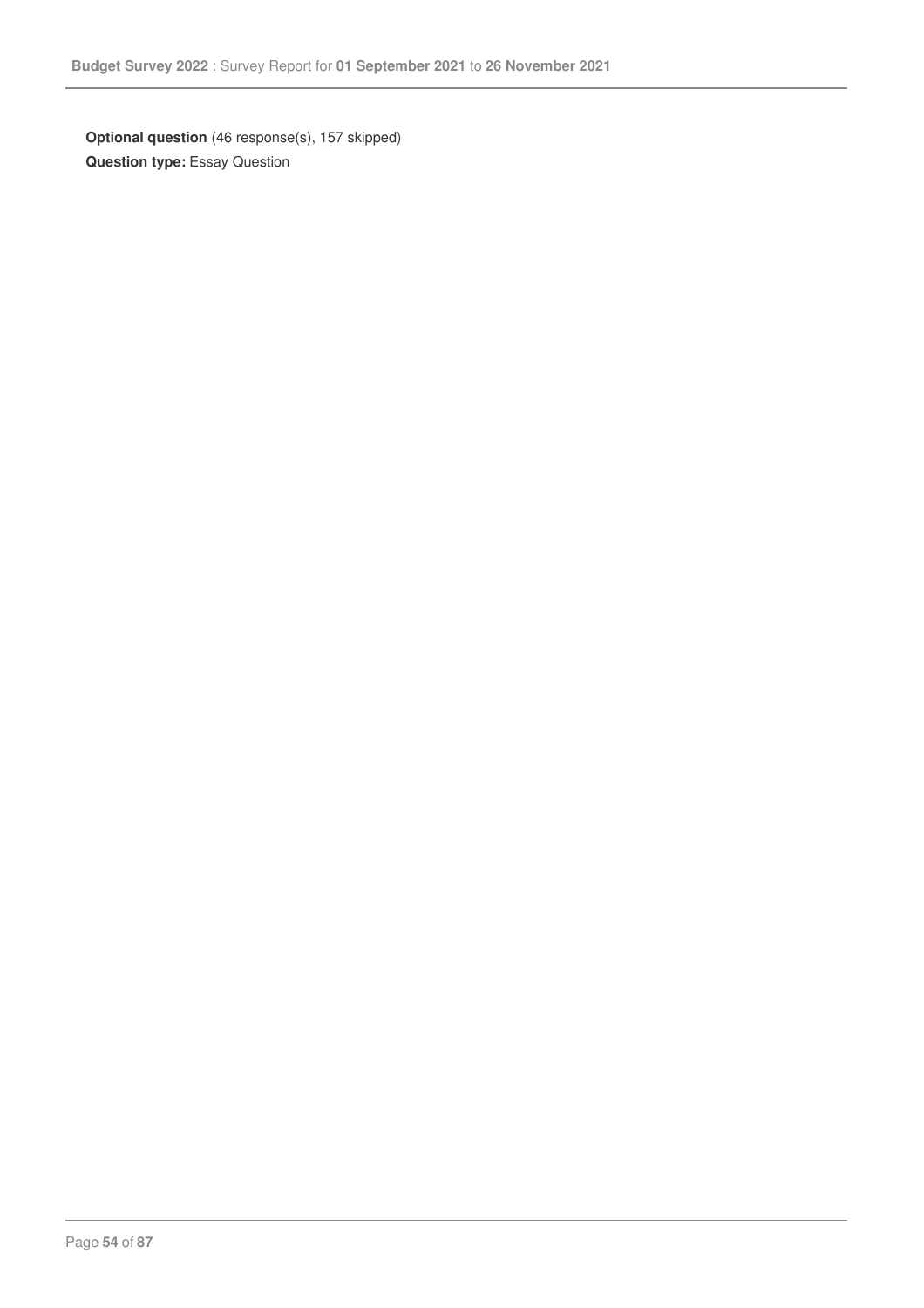**Kent housing infrastructure is maintained to an acceptable level? Q16 Currently there is one staff member assigned to maintain 102 two-story townhouses, 7 houses, 8 duplexes and 3 two-storey apartment buildings (totalling 223 units) in the Community of Wallaceburg. There is aging infrastructure, a steady increase in unit turnovers, and a significant increase in service requests in the Wallaceburg area. How important is it to you that Chatham-**



 *Mandatory Question (203 response(s)) Question type: Checkbox Question*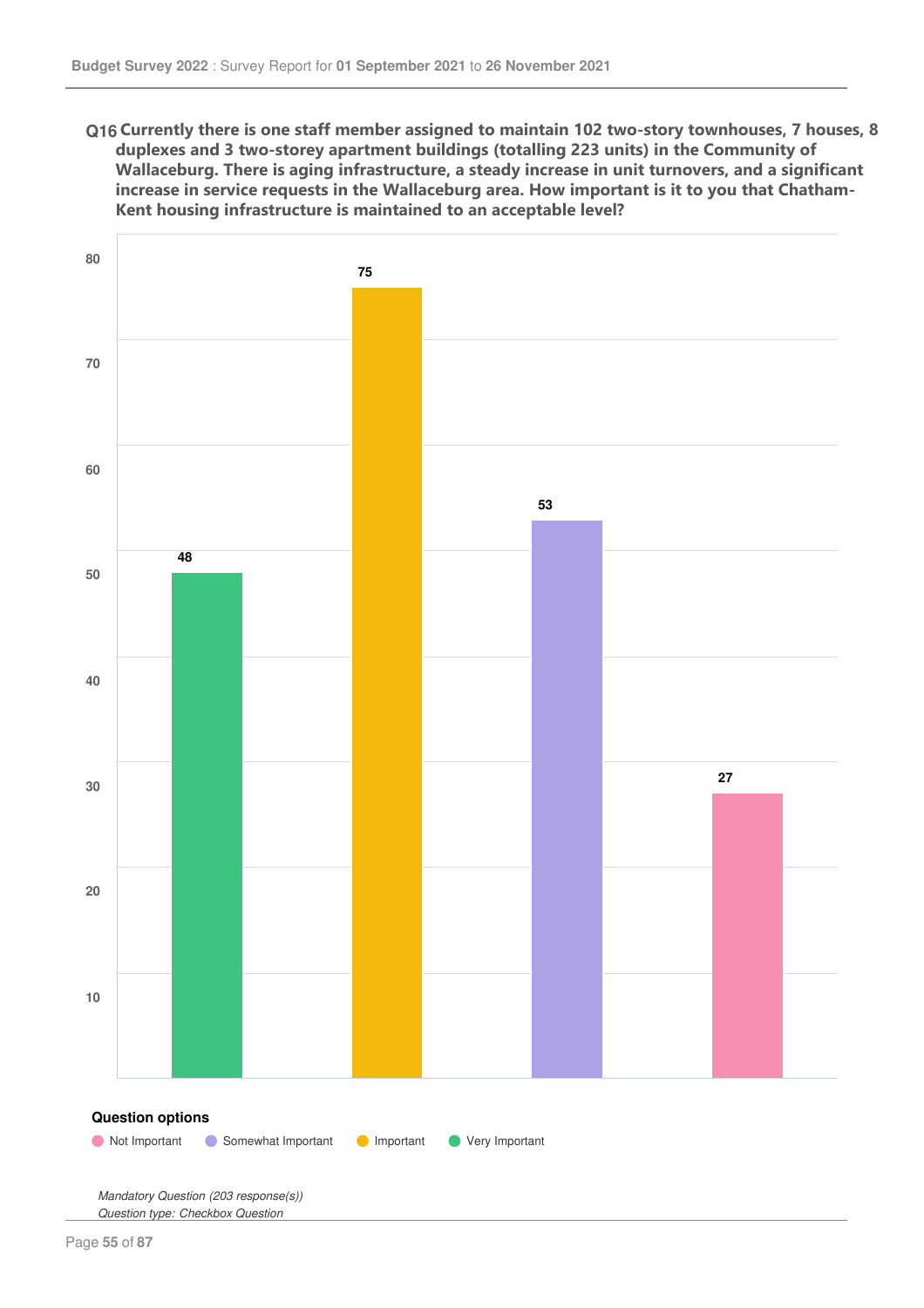# **Q17 Please leave your comment.**

*yp*

| <b>Screen Name Redacted</b><br>10/27/2021 10:25 AM | It is very important that we take care of our infrastructure and<br>continually support affordable housing in our community. Not only<br>current units but efforts to increase and add more units.                                                |
|----------------------------------------------------|---------------------------------------------------------------------------------------------------------------------------------------------------------------------------------------------------------------------------------------------------|
| <b>Screen Name Redacted</b><br>10/27/2021 11:23 AM | It is important to look after public property, but it is also important<br>that tenants take pride in their homes, leave them as they found<br>them or in better condition.                                                                       |
| <b>Screen Name Redacted</b><br>10/27/2021 12:00 PM | Its Wallaceburg, bulldoze it into the river and move on.                                                                                                                                                                                          |
| <b>Screen Name Redacted</b><br>10/27/2021 02:29 PM | The reality is infastructure and maintenance costs increase year<br>over year. The problem is this was never part of your planning.<br>Now you want to pass on costs to the taxpayer at astronomical<br>increases because poor planning was done. |
| <b>Screen Name Redacted</b><br>10/27/2021 05:30 PM | Question unclear. Are we talking social housing units?                                                                                                                                                                                            |
| <b>Screen Name Redacted</b><br>10/27/2021 06:57 PM | Don't let them get to the point of needing a kit of maintenance.<br>Ensue that the tenents has some pride in where the live.                                                                                                                      |
| <b>Screen Name Redacted</b><br>10/27/2021 08:16 PM | We need to get out of this aspect of municipal oversight; private<br>enterprise/volunteer groups could do a better job.                                                                                                                           |
| <b>Screen Name Redacted</b><br>10/28/2021 07:21 AM | If it is not maintained, then it will need replacing sooner, making the<br>issue worse. Maintain what we have.                                                                                                                                    |
| <b>Screen Name Redacted</b><br>10/28/2021 07:34 AM | Make them care for what is provided to them or kick them out!                                                                                                                                                                                     |
| <b>Screen Name Redacted</b><br>10/28/2021 09:33 AM | Maintenance is always important, maintain assets, don't wait until<br>they have to be replaced. In addition, residents should help with                                                                                                           |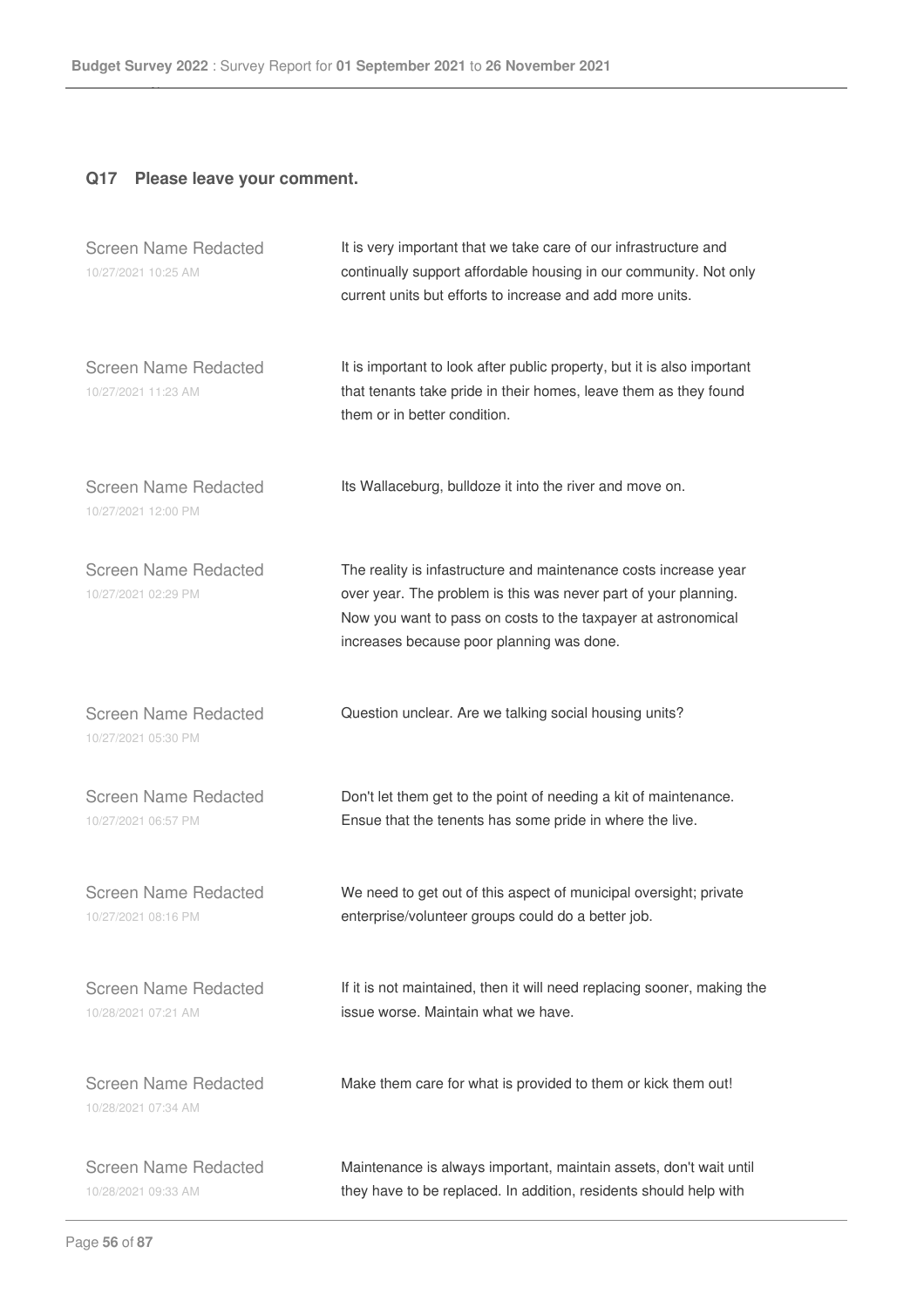|                                                    | doing minor repairs where special skills are not required.                                                                                                                                      |
|----------------------------------------------------|-------------------------------------------------------------------------------------------------------------------------------------------------------------------------------------------------|
| <b>Screen Name Redacted</b><br>10/28/2021 09:46 AM | clean up the streets. drug use in these communities are atrocious.                                                                                                                              |
| <b>Screen Name Redacted</b><br>10/28/2021 10:11 AM | Sell the properties and allow the private sector to maintain.                                                                                                                                   |
| Screen Name Redacted<br>10/28/2021 11:03 AM        | I agree its important to maintain the properties, it is also important<br>to ensure that damage to property by residents is charged back to<br>them.                                            |
| Screen Name Redacted<br>10/28/2021 11:13 AM        | The people living in these units should be responsible for some<br>upkeep as well                                                                                                               |
| Screen Name Redacted<br>10/28/2021 06:53 PM        | does anyone count the cost of Damage done tenants? I know first<br>hand that it is Criminal                                                                                                     |
| <b>Screen Name Redacted</b><br>10/28/2021 07:25 PM | Sounds like these people need to be made to work                                                                                                                                                |
| Screen Name Redacted<br>10/28/2021 08:43 PM        | It is important to meet our communities needs if they are<br>calculated.                                                                                                                        |
| Screen Name Redacted<br>10/28/2021 09:21 PM        | People deserve dignity in their housing. one person can definitely<br>not oversee all these properties-as has been proven.                                                                      |
| Screen Name Redacted<br>10/28/2021 10:34 PM        | Resources and dollars need to be focused in this area rather than<br>others of lesser importance such as wasting time and efforts and<br>dollars with surveys and hiring of outside consultants |
| Screen Name Redacted<br>10/29/2021 08:12 AM        | People in safe housing reduces our need for over priced policing,<br>plus children should do better at school with less stress in their<br>home life.                                           |
| Screen Name Redacted<br>10/29/2021 07:53 PM        | Why does the municipal own 706 social housing units? That's my<br>question to you.                                                                                                              |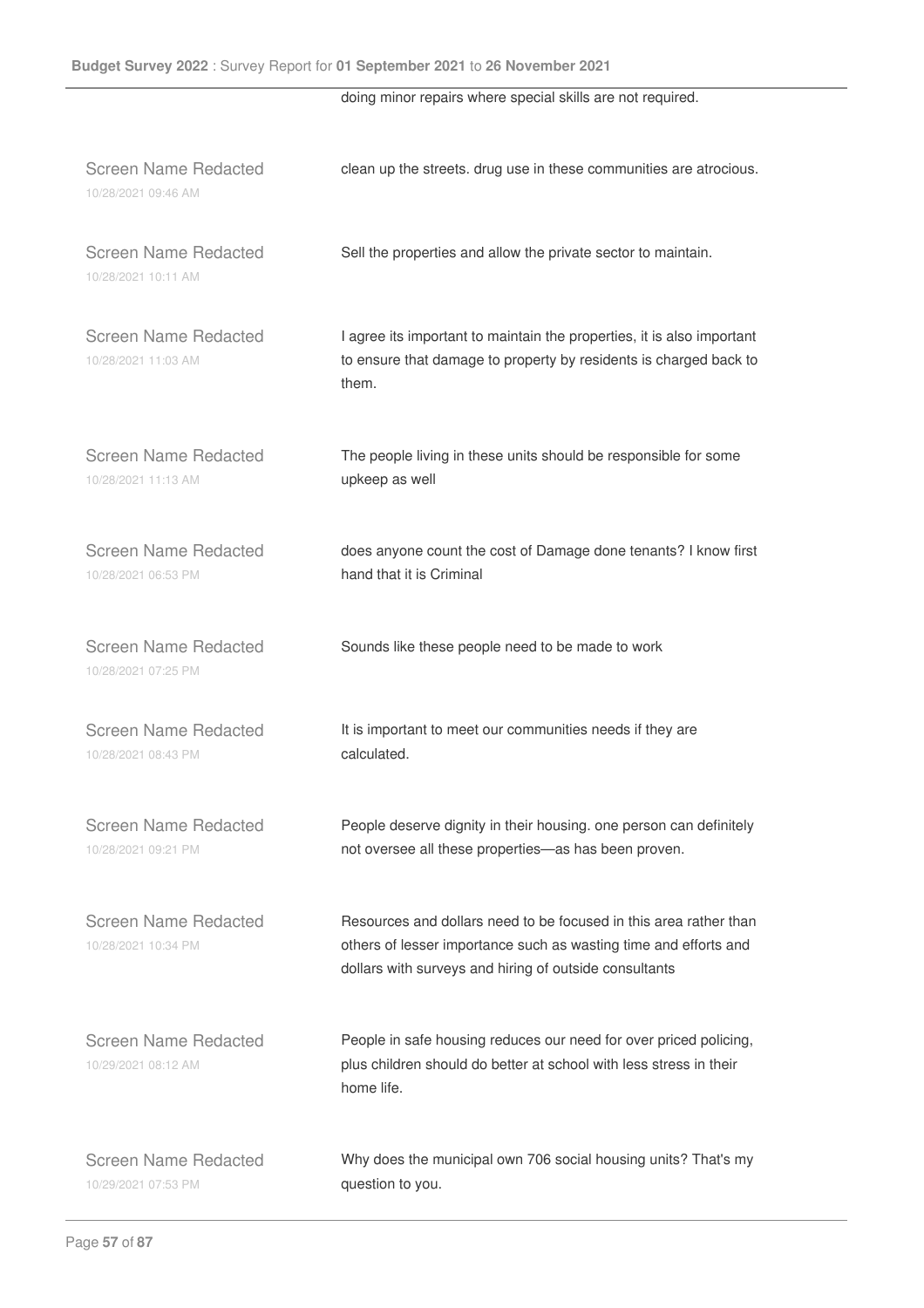| <b>Screen Name Redacted</b><br>10/30/2021 03:36 AM | I'm sure there are other municipality jobs that can be cut in order<br>to find money to add additional people to maintaining housing<br>infrastructure. So the question becomes how important is this issue<br>to city council.                                                                                                                                                                        |
|----------------------------------------------------|--------------------------------------------------------------------------------------------------------------------------------------------------------------------------------------------------------------------------------------------------------------------------------------------------------------------------------------------------------------------------------------------------------|
| <b>Screen Name Redacted</b><br>10/31/2021 01:30 PM | I think that the allocation of maintenance should be equal (as able)<br>across the community, to allow for maintenance of all structures.<br>Maintenance prevents large repairsmakes sense.                                                                                                                                                                                                            |
| <b>Screen Name Redacted</b><br>11/01/2021 08:39 AM | Partnering with Indigenous Nations and supporting the<br>development of housing programs supported by the Fed for<br>Indigenous peoples. Often times Indigenous Nations do not have<br>the staff and knowledge to create these programs alone.                                                                                                                                                         |
| <b>Screen Name Redacted</b><br>11/04/2021 09:26 PM | Housing infrastructure must be maintained so that it is safe to live<br>in, free from hazards and in a condition that residents can be proud<br>of. I think this is possible with the existing staff that you have.                                                                                                                                                                                    |
| <b>Screen Name Redacted</b><br>11/05/2021 01:16 PM | How important is it to you that Chatham-Kent housing<br>infrastructure is maintained to an acceptable level? come onyes<br>you must maintain what you have we all should take care of what<br>we bought. So now, are you going to house me and maintain the<br>house and property on tax payers dollar? The city is putting their<br>nose into things that private companies and business will invest. |
| Screen Name Redacted<br>11/09/2021 11:15 AM        | Wallaceburg at least had housing. What about other areas of CK<br>that have none?                                                                                                                                                                                                                                                                                                                      |
| Screen Name Redacted<br>11/09/2021 04:21 PM        | Social housing should have recieluent participation, or training<br>from social program to sustain and maintain, and perhaps get off<br>the social program?                                                                                                                                                                                                                                            |
| <b>Screen Name Redacted</b><br>11/09/2021 06:49 PM | How is that staffing level even remotely adequate? Absolutely<br>ridiculous that one employee is expected to maintain all of those<br>units especially when units are consistently destroyed!                                                                                                                                                                                                          |
| Screen Name Redacted<br>11/10/2021 05:00 AM        | Hire more help                                                                                                                                                                                                                                                                                                                                                                                         |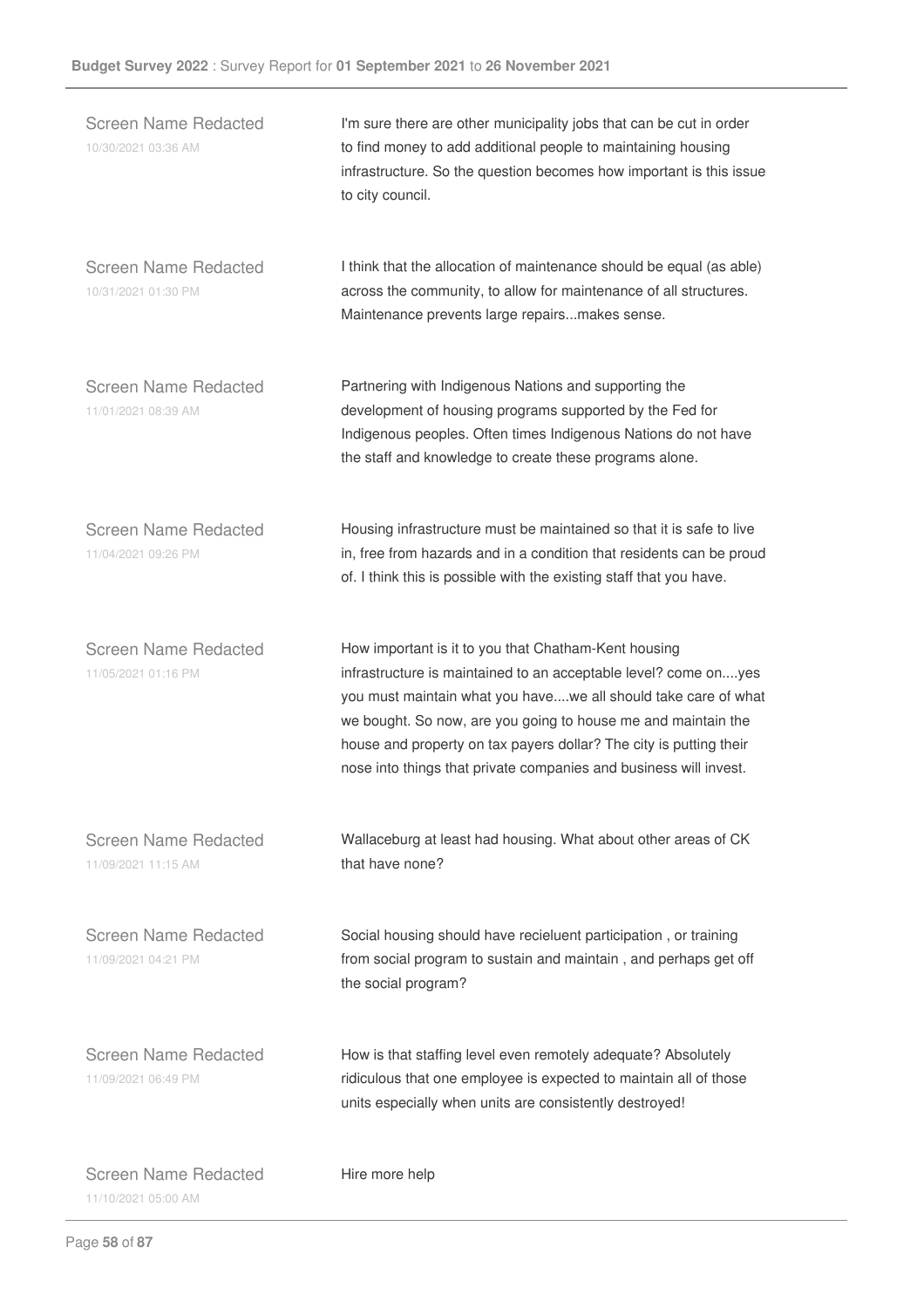| <b>Screen Name Redacted</b><br>11/10/2021 05:52 PM | Municipal employees should not be hired to perform this service.<br>Cost savings will be seen when this service is outsourced to the<br>private sector.                                                                                                                                                                                                                                                                                                                  |
|----------------------------------------------------|--------------------------------------------------------------------------------------------------------------------------------------------------------------------------------------------------------------------------------------------------------------------------------------------------------------------------------------------------------------------------------------------------------------------------------------------------------------------------|
| <b>Screen Name Redacted</b><br>11/12/2021 10:55 AM | Minimum standards should be set and maintained. People must<br>have basic services and not be treated like animals.                                                                                                                                                                                                                                                                                                                                                      |
| Screen Name Redacted<br>11/12/2021 11:20 AM        | Sell these properties, they should be run by private business, not<br>funded through municipal tax dollars.                                                                                                                                                                                                                                                                                                                                                              |
| Screen Name Redacted<br>11/12/2021 05:56 PM        | If these become slums it's a bigger more expensive problem.                                                                                                                                                                                                                                                                                                                                                                                                              |
| Screen Name Redacted<br>11/13/2021 11:17 AM        | Get help from existing staff we have lots of talent                                                                                                                                                                                                                                                                                                                                                                                                                      |
| Screen Name Redacted<br>11/23/2021 10:48 AM        | Im sure that many of the people in these homes are appreciative of<br>the affordable housing program. I'm not familiar with the details of<br>the problems in Wallaceburg but if people are damaging the<br>property or causing an increase in the number of service calls they<br>should look to replace these tenants.                                                                                                                                                 |
| <b>Screen Name Redacted</b><br>11/24/2021 12:37 AM | Residents living in social housing are people and should be treated<br>with dignity, especially when it comes to their homes. Managing<br>these units can be difficult at times, I understand; however, I think<br>there should be more efforts put towards resident engagement and<br>education in order to increase their feeling of community and<br>belonging. This will in turn foster a more collaborative dynamic<br>between the tenants and the property owners. |

 **Optional question** (37 response(s), 166 skipped)  **Question type:** Essay Question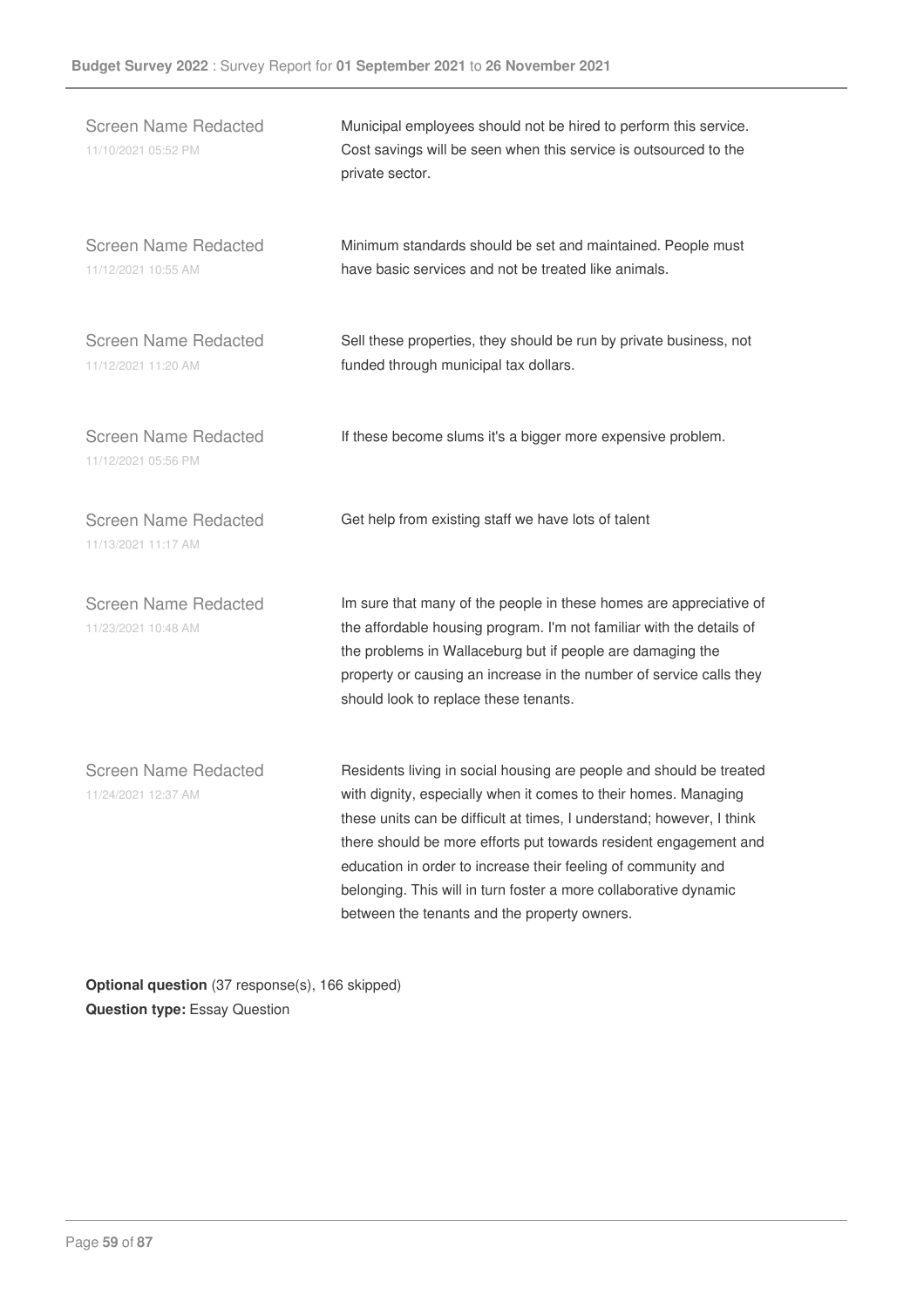# **Q18 Do you think the gardens and grounds of Municipal buildings receive an adequate level of service for maintenance?**

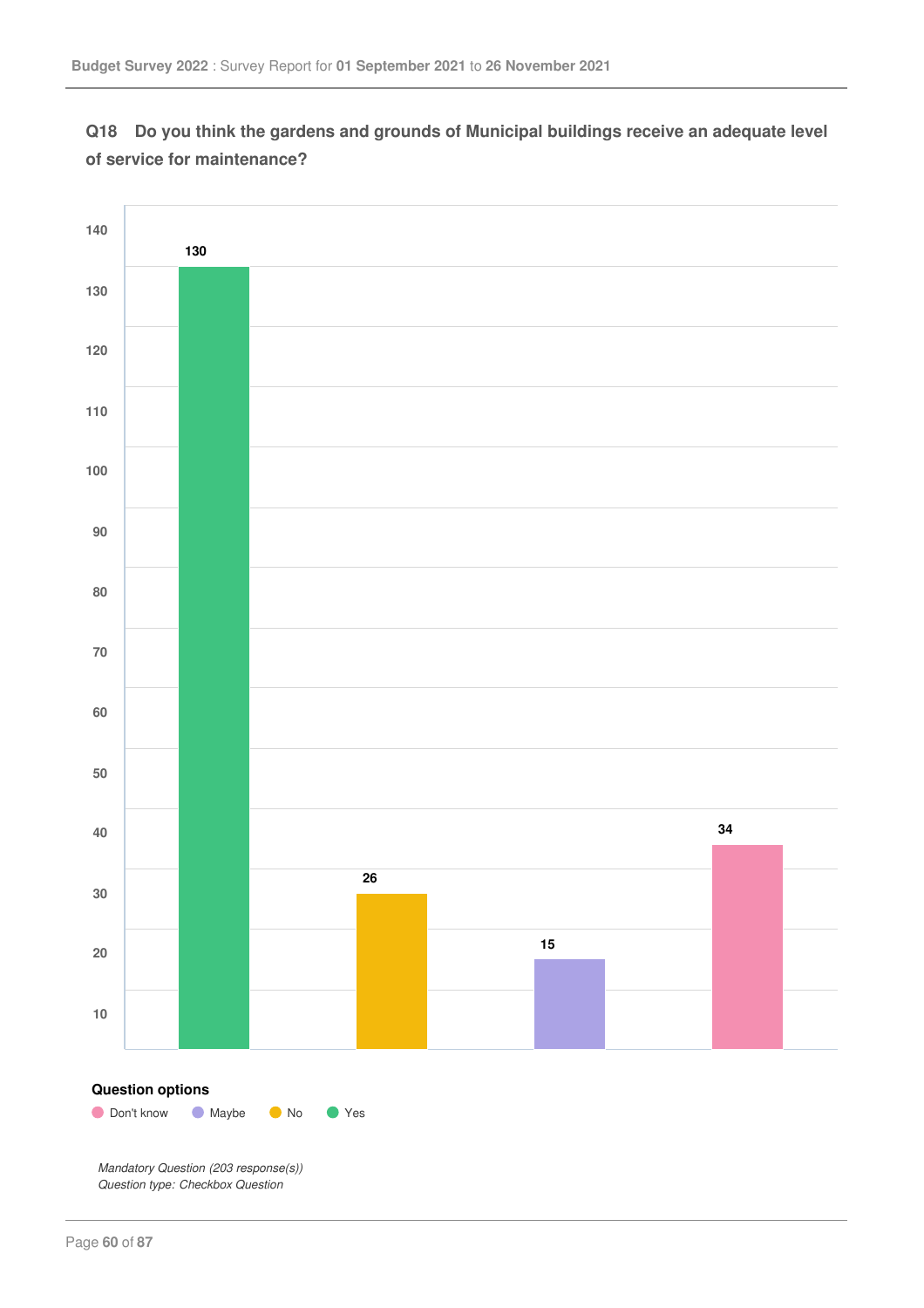# **Q19 Please leave your comment.**

| <b>Screen Name Redacted</b><br>10/27/2021 09:59 AM | Some do, some don't. Why does the municipality not maintain the<br>grounds of the WISH Centre. There are holes in the fences, the<br>bushes are not maintained, and when the weeds are cut they are<br>just left in a big pile to rot, the gardens are not weeded. Please<br>respect this part of our community. |
|----------------------------------------------------|------------------------------------------------------------------------------------------------------------------------------------------------------------------------------------------------------------------------------------------------------------------------------------------------------------------|
| Screen Name Redacted                               | Bring back Community in Blooms staffing to help support                                                                                                                                                                                                                                                          |
| 10/27/2021 11:23 AM                                | volunteers who were making these spaces attractive.                                                                                                                                                                                                                                                              |
| <b>Screen Name Redacted</b><br>10/27/2021 05:30 PM | This is a representation of our community. It should look nice.                                                                                                                                                                                                                                                  |
| <b>Screen Name Redacted</b>                        | Our spaces do not have flowers, like they used to be. More would                                                                                                                                                                                                                                                 |
| 10/27/2021 06:58 PM                                | be nice.                                                                                                                                                                                                                                                                                                         |
| <b>Screen Name Redacted</b><br>10/27/2021 09:34 PM | some areas look old and unkempt.                                                                                                                                                                                                                                                                                 |
| <b>Screen Name Redacted</b>                        | I feel like they recieve more than enough, I feel like you don't need                                                                                                                                                                                                                                            |
| 10/28/2021 03:37 AM                                | someone watering plants for hours a day!'it shouldn't take that long                                                                                                                                                                                                                                             |
| <b>Screen Name Redacted</b>                        | Hard to tell to the untrained eye. Have to maintain assets so that                                                                                                                                                                                                                                               |
| 10/28/2021 09:33 AM                                | they don't have to fall down before issues addressed!                                                                                                                                                                                                                                                            |
| <b>Screen Name Redacted</b><br>10/28/2021 04:08 PM | The building in Erieau needs work outside. The weeds in the yard<br>and garden are terrible. The building needs to be washed &<br>windows & doors cleaned.                                                                                                                                                       |
| <b>Screen Name Redacted</b>                        | It seems we always wind up focusing on Chatham when this takes                                                                                                                                                                                                                                                   |
| 10/28/2021 07:25 PM                                | place favouritism                                                                                                                                                                                                                                                                                                |
| <b>Screen Name Redacted</b><br>10/28/2021 10:34 PM | We have many other areas to spend dollars and efforts rather than<br>gardens. Plant the grass and ensure it is cut and neat and be<br>done. Rocks and flowers are a complete waste of dollars                                                                                                                    |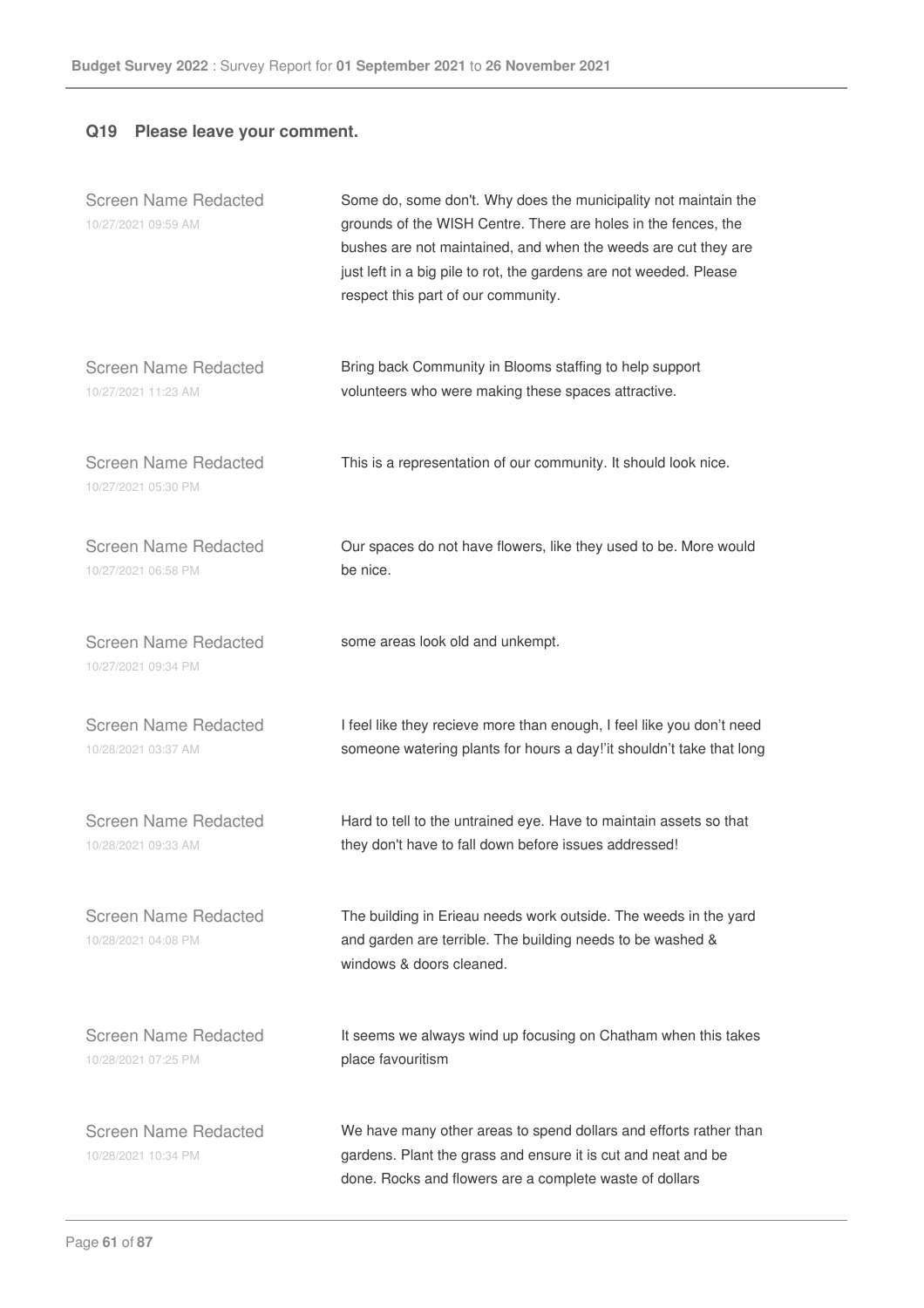| <b>Screen Name Redacted</b><br>10/30/2021 03:36 AM | Honestly, I don't think municipal buildings need anything but grass.<br>I can't imagine what amount the budget allots for to maintain all of<br>this. Taxpayers should only be paying for grass cutting services.<br>The grass shouldn't be watered either. This is a much more<br>environmentally friendly option. Further an infrastructure<br>investment I would prefer to pay for is solar panels on the roofs of<br>all municipal buildings. I wonder how much the municipality would<br>save on hydro each year. A |
|----------------------------------------------------|--------------------------------------------------------------------------------------------------------------------------------------------------------------------------------------------------------------------------------------------------------------------------------------------------------------------------------------------------------------------------------------------------------------------------------------------------------------------------------------------------------------------------|
| <b>Screen Name Redacted</b><br>10/30/2021 11:39 AM | How a community perceives it government is very important-<br>projecting a well maintained image is important in presenting the<br>perception of a well maintained local government.                                                                                                                                                                                                                                                                                                                                     |
| <b>Screen Name Redacted</b><br>10/31/2021 01:30 PM | for the most part, I think that the city is doing a good job of<br>maintaining our parks and recreational spaces.                                                                                                                                                                                                                                                                                                                                                                                                        |
| <b>Screen Name Redacted</b><br>11/01/2021 09:30 AM | Our municipal buildings, parks, gardens, etc, are a visible<br>representation of our community. They should reflect the pride,<br>creativity and personality of our community. Unkempt and unsightly<br>buildings, parks etc, sends the wrong message to visitors and<br>residents of our community.                                                                                                                                                                                                                     |
| <b>Screen Name Redacted</b><br>11/05/2021 04:31 PM | I'm not sure the importance of this question in your survey. I think<br>that the amount spent in this area would not significantly impact the<br>budget in any way.                                                                                                                                                                                                                                                                                                                                                      |
| <b>Screen Name Redacted</b><br>11/06/2021 08:43 AM | I never see the gardens at the municipal building                                                                                                                                                                                                                                                                                                                                                                                                                                                                        |
| Screen Name Redacted<br>11/09/2021 11:15 AM        | If we can't afford housing and infrastructure we should focus on<br>safety- clear snow and maintain sidewalks and not worry snout<br>whether the gardens are pretty at municipal buildings. Priorities!                                                                                                                                                                                                                                                                                                                  |
| <b>Screen Name Redacted</b><br>11/09/2021 04:21 PM | Grounds keeping is not a priority at the moment, actually people<br>would volunteer if it was allowed . they seem to get in trouble<br>cutting park grass?                                                                                                                                                                                                                                                                                                                                                               |
| <b>Screen Name Redacted</b><br>11/09/2021 06:49 PM | Again due to lack of staff to do this work and or manage<br>contractors.                                                                                                                                                                                                                                                                                                                                                                                                                                                 |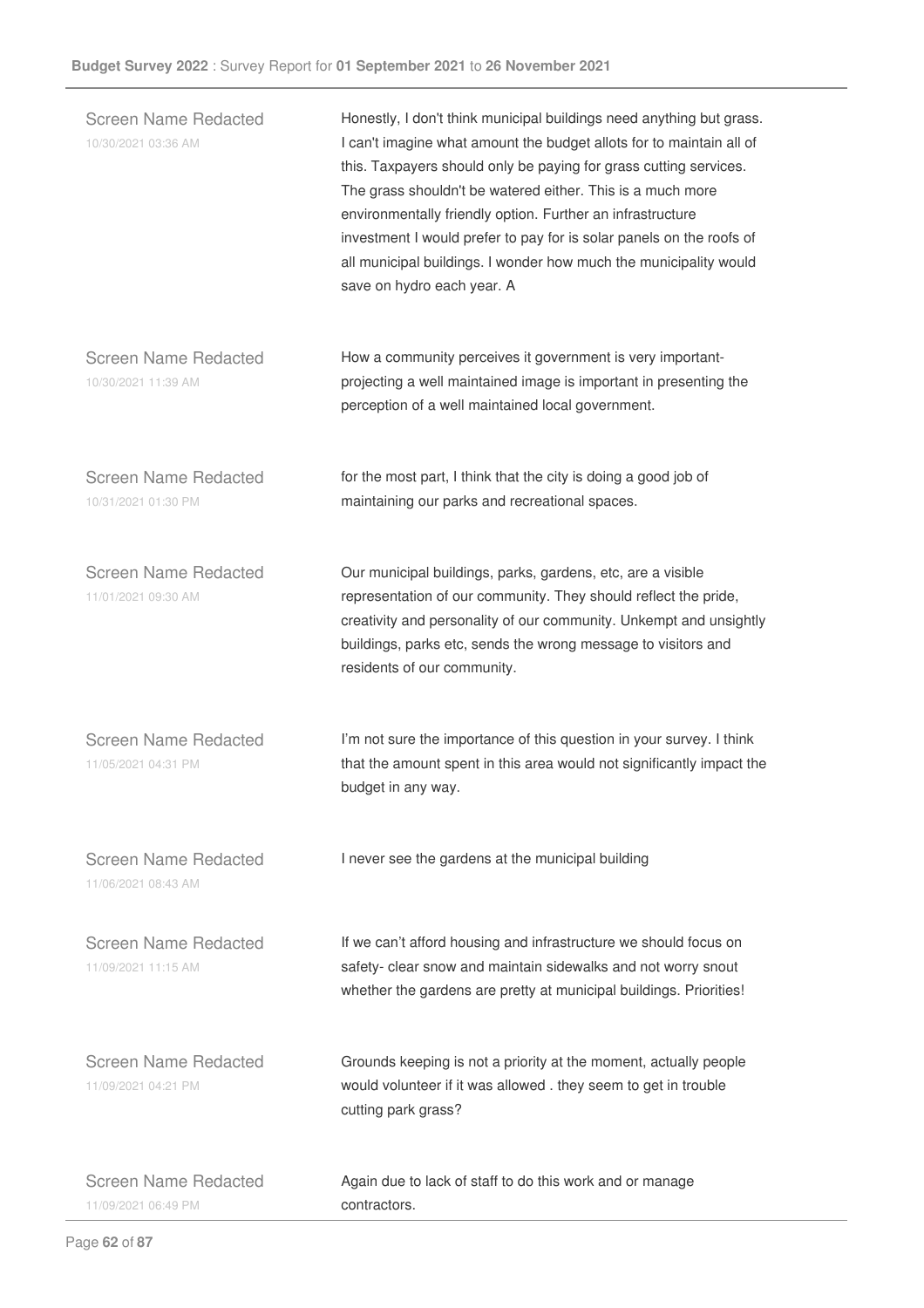| <b>Screen Name Redacted</b><br>11/10/2021 05:52 PM | Some of the properties in Chatham are overserviced while many<br>others elsewhere are underserviced.                                                                                                                                                                                                                                                                                         |
|----------------------------------------------------|----------------------------------------------------------------------------------------------------------------------------------------------------------------------------------------------------------------------------------------------------------------------------------------------------------------------------------------------------------------------------------------------|
| <b>Screen Name Redacted</b><br>11/12/2021 11:20 AM | It's enough.                                                                                                                                                                                                                                                                                                                                                                                 |
| <b>Screen Name Redacted</b><br>11/12/2021 05:56 PM | This falls under luxuries.                                                                                                                                                                                                                                                                                                                                                                   |
| <b>Screen Name Redacted</b><br>11/14/2021 11:47 PM | C-K municipal buildings have excessive gardens/grounds that<br>require a lot of maintenance. As a taxpayer I don't feel this is<br>benefitting anyone. I don't think they should be converted to a<br>"natural state" like the Lower Thames Valley Conservation building<br>as that has evolved to a natural, noxious weed garden but I would<br>be fine with gardens becoming grassed over. |
| <b>Screen Name Redacted</b><br>11/23/2021 10:48 AM | Get a local gardening group or a group of seniors involved in<br>beautification. Create a sense of community and promote<br>participation vs raising taxes for this.                                                                                                                                                                                                                         |
| <b>Screen Name Redacted</b><br>11/24/2021 12:37 AM | I have the impression that municipal buildings of commercial and<br>institutional types have adequately maintained grounds and<br>gardens. However, I have no info on social housing properties such<br>that I can formulate an opinion. Hence, my answer is reflective of<br>the former types only.                                                                                         |

 **Optional question** (25 response(s), 178 skipped)  **Question type:** Essay Question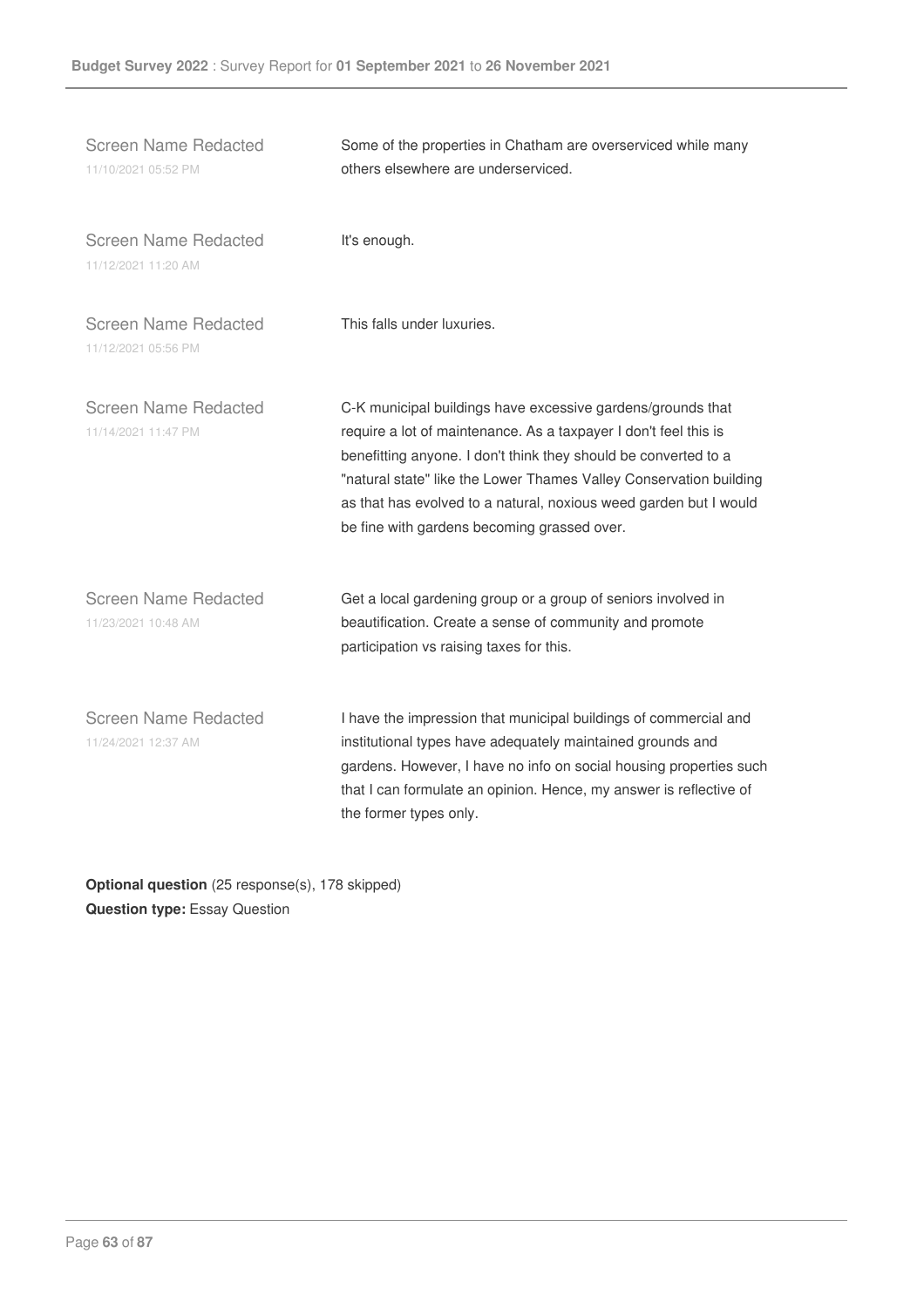



 *Mandatory Question (203 response(s)) Question type: Checkbox Question*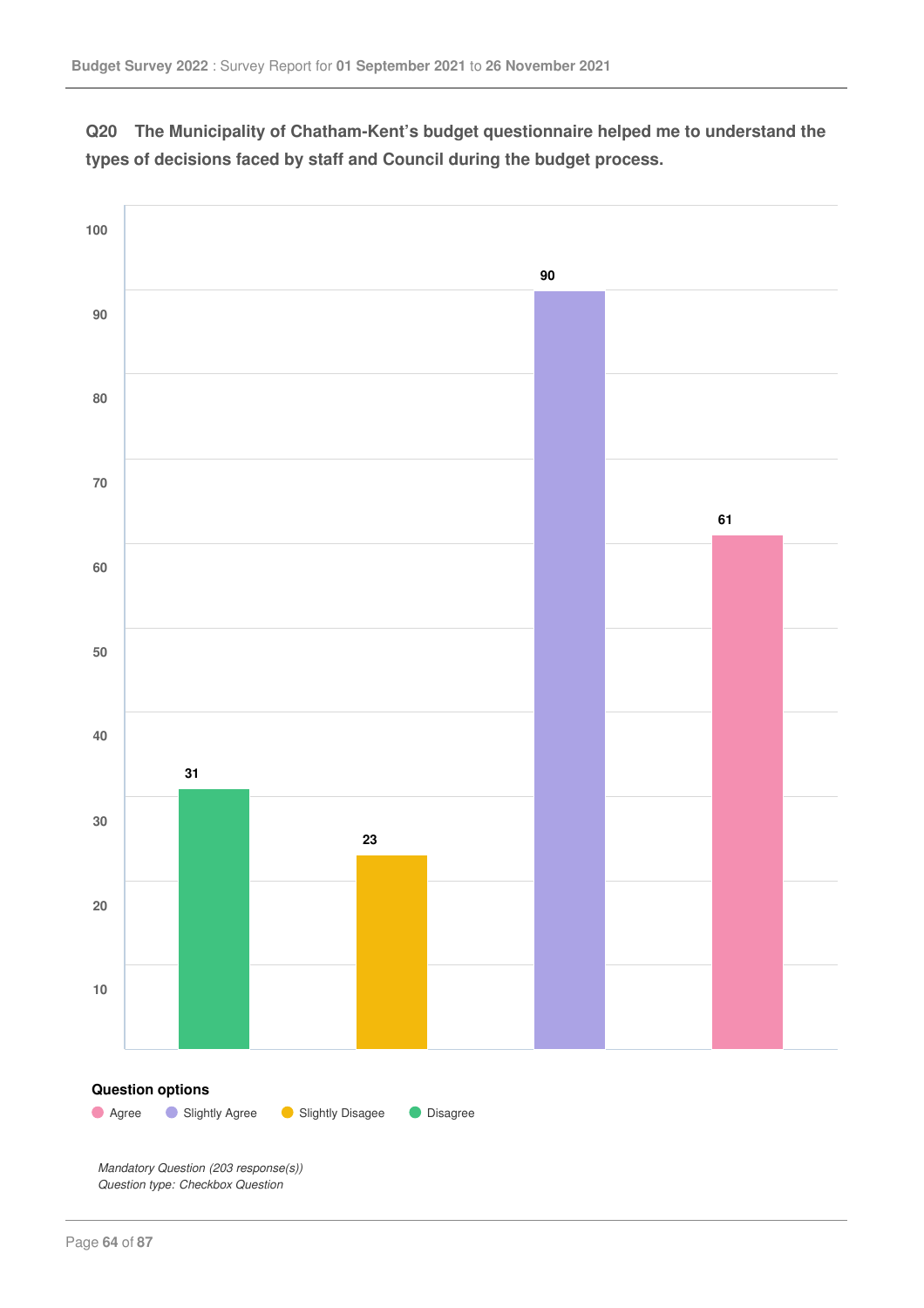# **Q21 Please leave your comment.**

| <b>Screen Name Redacted</b><br>10/27/2021 09:59 AM | All of the questions focussed on the cost of services. A budget<br>should support the plan for the community and community values.<br>You can't have a budget discussion without understanding how the<br>budget is intended to acheive the objectives in your plan.                                                                                                                                                                                                                                                                                                                                                 |
|----------------------------------------------------|----------------------------------------------------------------------------------------------------------------------------------------------------------------------------------------------------------------------------------------------------------------------------------------------------------------------------------------------------------------------------------------------------------------------------------------------------------------------------------------------------------------------------------------------------------------------------------------------------------------------|
| <b>Screen Name Redacted</b><br>10/27/2021 12:00 PM | Every question is about how to spend more money on new or<br>failing programs. Nothing about investment in fixing the basics.<br>Garbage pickup, road repair, infrastructure repair thay doesn't<br>become a complete shit show.                                                                                                                                                                                                                                                                                                                                                                                     |
| Screen Name Redacted<br>10/27/2021 02:53 PM        | Well aware of the process already                                                                                                                                                                                                                                                                                                                                                                                                                                                                                                                                                                                    |
| <b>Screen Name Redacted</b><br>10/27/2021 05:30 PM | These were just a few questions, clearly not enough to understand<br>decision types Councila HD Administration face.                                                                                                                                                                                                                                                                                                                                                                                                                                                                                                 |
| <b>Screen Name Redacted</b><br>10/27/2021 06:38 PM | No where is there comments about the costs of fire and police<br>services. I think we over spend in these areas. I'm not talking<br>about wages or benefit's or anything for their safety. I think they are<br>paid a reasonable sum for what they do. I'm talking about the<br>extra's like drones, motorcycles, bicycles a huge command center<br>for all these so called emergencies. Every other department has to<br>live with in their means, they should be the same. They need to ask<br>if what they need is a necessity or just something they would like to<br>have because their is money in the budget. |
| <b>Screen Name Redacted</b><br>10/27/2021 06:57 PM | The questions have been basically the same for years and worded<br>different. I also have attended every budget meeting for so many<br>years I have list count and it always the same outcome  our taxes<br>increase                                                                                                                                                                                                                                                                                                                                                                                                 |
| <b>Screen Name Redacted</b><br>10/27/2021 08:16 PM | There are many more aspects to municipal taxation that weren't<br>addressed.                                                                                                                                                                                                                                                                                                                                                                                                                                                                                                                                         |
| Screen Name Redacted<br>10/28/2021 07:34 AM        | You always make the questions geared to hot button issues that<br>pull at our heartstrings. The big issue is what does council do with                                                                                                                                                                                                                                                                                                                                                                                                                                                                               |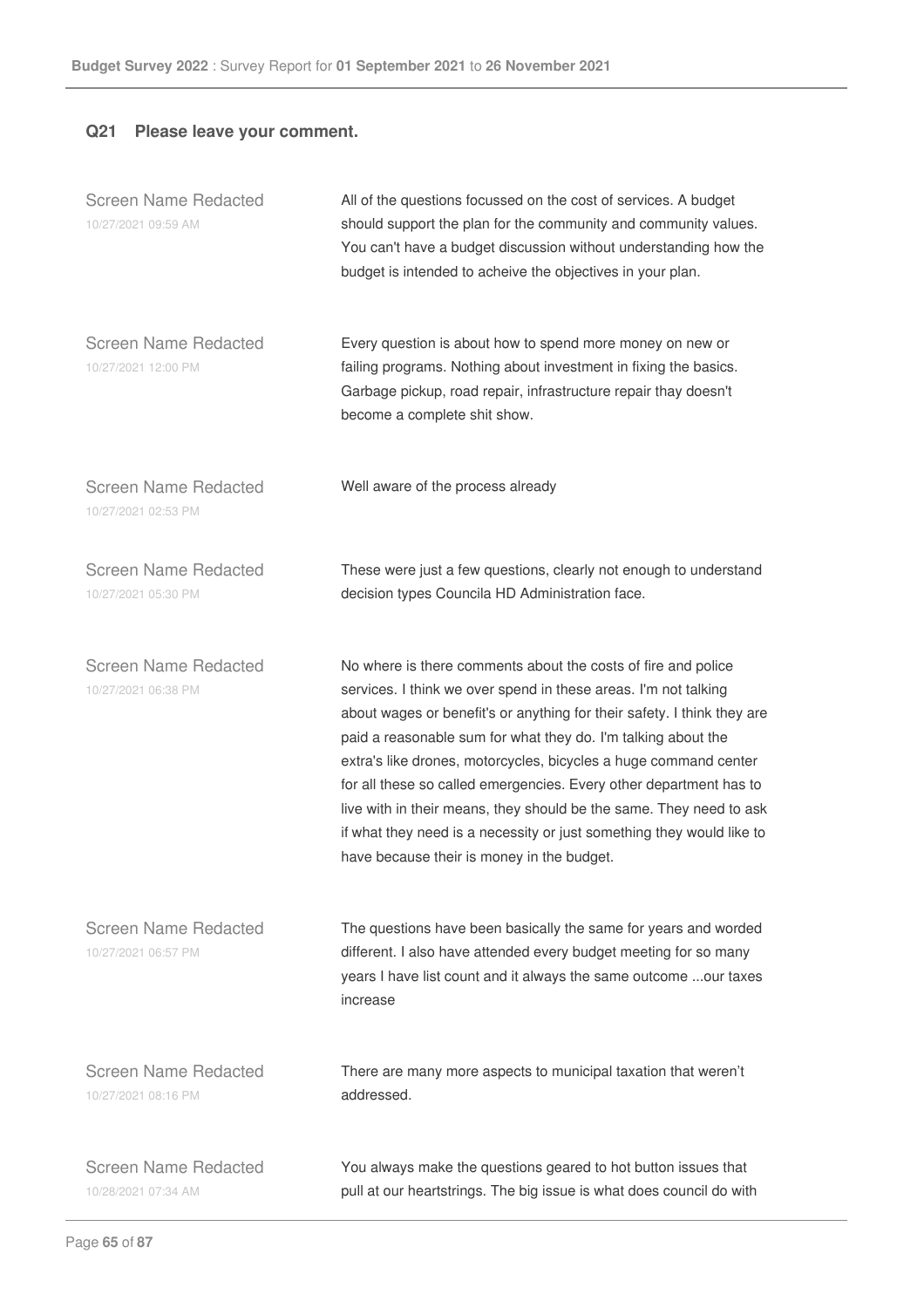|                                                    | the MILLIONS they control but just let employees tell them they<br>can't look at/cut! Do your jobs people! The boss gets to control<br>everything! You seem to forget that!                                                     |
|----------------------------------------------------|---------------------------------------------------------------------------------------------------------------------------------------------------------------------------------------------------------------------------------|
| <b>Screen Name Redacted</b><br>10/28/2021 09:33 AM | The budget always is at such a high level that it's difficult to<br>challenge. I think Council should mandate starting from \$0 for each<br>area and have each manager justify the spending.                                    |
| <b>Screen Name Redacted</b><br>10/28/2021 09:46 AM | questions were mostly vague.                                                                                                                                                                                                    |
| <b>Screen Name Redacted</b><br>10/28/2021 10:07 AM | the questions are skewed to give council the results it's looking for,<br>not for real input.                                                                                                                                   |
| <b>Screen Name Redacted</b><br>10/28/2021 10:13 AM | I was a municipal councilor prior to amalgamation, so have a<br>reasonable level of knowledge.                                                                                                                                  |
| <b>Screen Name Redacted</b><br>10/28/2021 10:17 AM | Some of these decisions are pretty cut and dry. It should be very<br>clear how many people who use something like our transit system<br>versus the arts programs. We should be investing in things more<br>practical and useful |
| <b>Screen Name Redacted</b><br>10/28/2021 11:13 AM | The decisions made by council are usually wrong - always looking<br>out for Chatham instead of the smaller towns                                                                                                                |
| Screen Name Redacted<br>10/28/2021 07:25 PM        | Vague and dishonest more like bribery for questioning                                                                                                                                                                           |
| Screen Name Redacted<br>10/28/2021 09:21 PM        | don't make this just an exercise in lip service.                                                                                                                                                                                |
| <b>Screen Name Redacted</b><br>10/30/2021 09:51 AM | Should this not include infrastructure? Seems to me this has been<br>neglected in the community for many years.                                                                                                                 |
| <b>Screen Name Redacted</b><br>10/30/2021 11:39 AM | This survey barely scratched the surface of the big over all picture,<br>needs to be more intricate and detailed- hope to see an even more<br>intimate/intricate survey in future.                                              |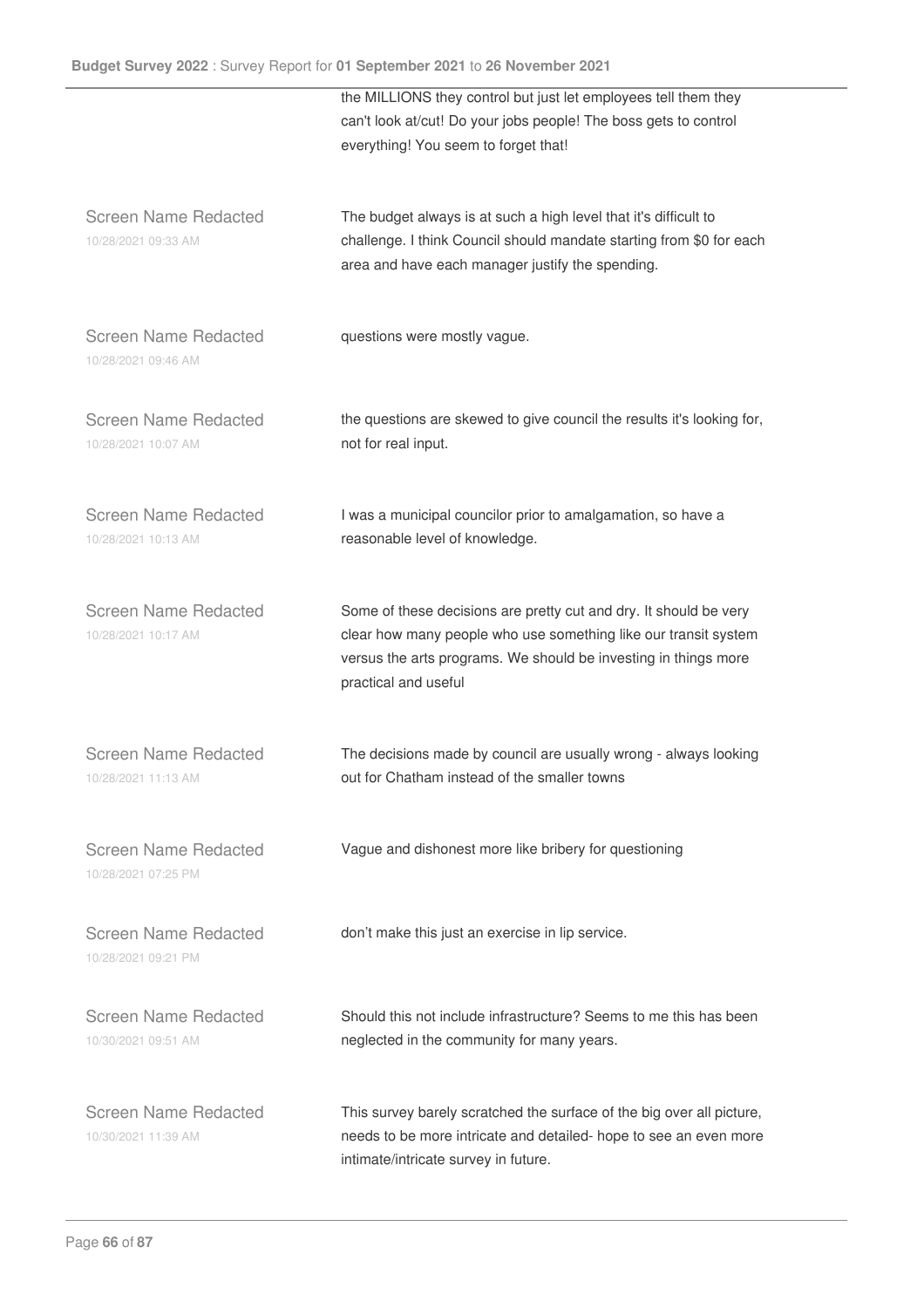| <b>Screen Name Redacted</b><br>10/30/2021 11:47 AM | Too many affordable housing questions, total lack of questions for<br>other services like roads, fire, police, and management staffing<br>levels.                                                                                                                                                                                                                                                 |
|----------------------------------------------------|---------------------------------------------------------------------------------------------------------------------------------------------------------------------------------------------------------------------------------------------------------------------------------------------------------------------------------------------------------------------------------------------------|
| <b>Screen Name Redacted</b><br>10/31/2021 01:32 PM | We always focus on service levels but there isn't much discussion<br>on base budget. One might wonder about current overall staffing<br>levels and what not.                                                                                                                                                                                                                                      |
| Screen Name Redacted<br>11/01/2021 08:39 AM        | I strongly support a COMPLETE and thorough examination of<br>expenditures from top to bottom. Too often waste exists in these<br>systems which gets ignored year after year.                                                                                                                                                                                                                      |
| Screen Name Redacted<br>11/06/2021 08:43 AM        | There wasn't many questions on roads and bridges. I think it is<br>important to maintain our roads & bridges, even if that requires a<br>tax increase. infrastructure is aging and needs improvements<br>before it's too bad.                                                                                                                                                                     |
| Screen Name Redacted<br>11/07/2021 11:27 AM        | If things were more transparent we would be better informed of<br>what goes on and help us to make more knowledgeable decisions<br>on surveys                                                                                                                                                                                                                                                     |
| <b>Screen Name Redacted</b><br>11/07/2021 06:23 PM | Budgets should be completely transparent; these are our tax<br>dollars that are being used; eg how Riverview Gardens spend the<br>provincial government COVID funding. It should not take a POIR to<br>see how that money was used.                                                                                                                                                               |
| Screen Name Redacted<br>11/09/2021 11:15 AM        | I'm disappointed Wheatley isn't mentioned                                                                                                                                                                                                                                                                                                                                                         |
| Screen Name Redacted<br>11/10/2021 05:00 AM        | It's so easy to spend spend on things that matter not in these hard<br>times cut out trivial things and help people, then there would be<br>less crime, homelessness sickness etc give people a sense of<br>community and happiness after all we are to help one another in<br>hard times, so cut some of the social programs and help our<br>people thrive . Do you want generations of poverty? |
| Screen Name Redacted<br>11/10/2021 05:52 PM        | A more comprehensive survey would be more appropriate for the<br>information you seek.                                                                                                                                                                                                                                                                                                            |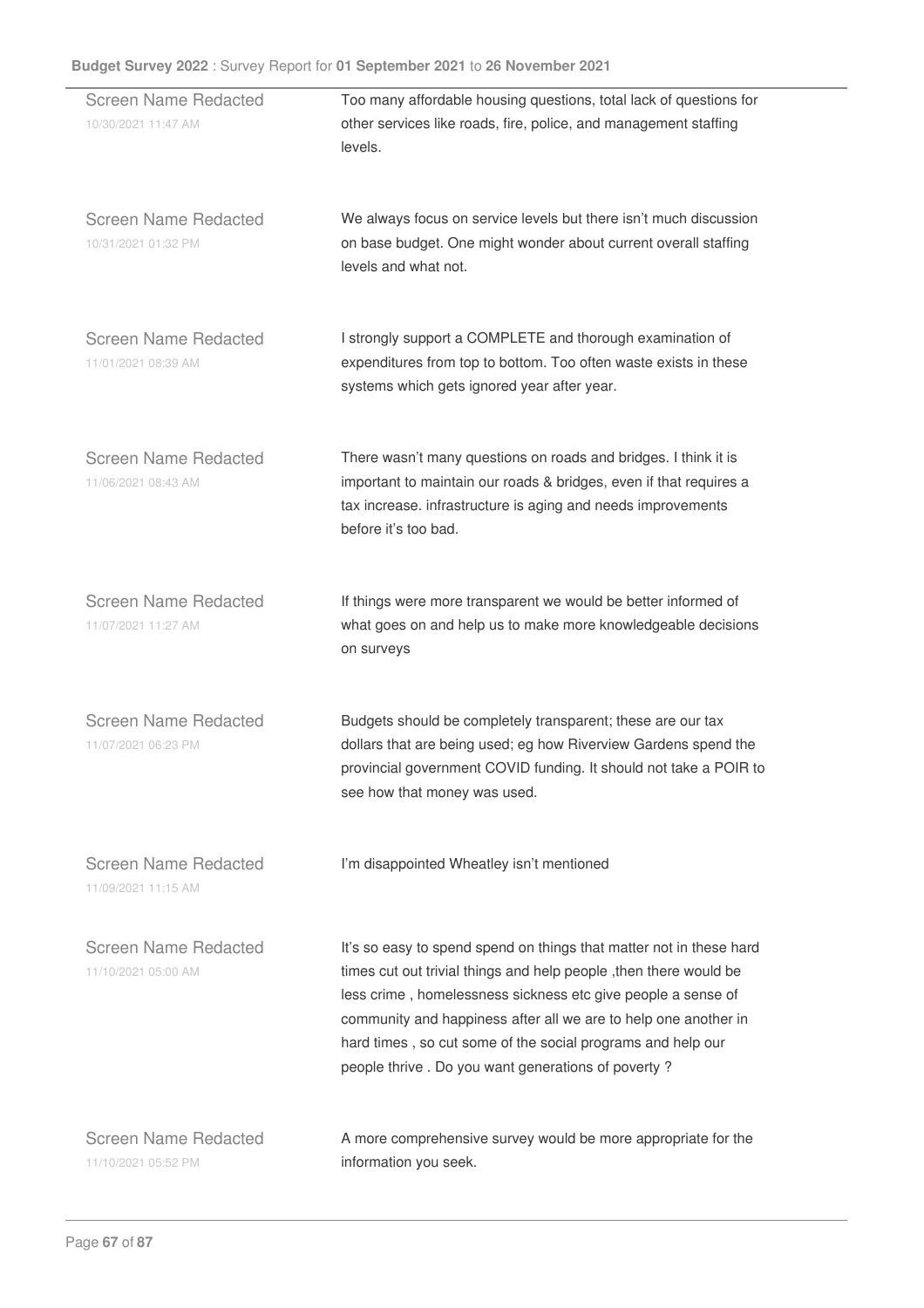| <b>Screen Name Redacted</b><br>11/11/2021 09:47 AM | The questionnaire is slightly biased toward the city and a fair<br>evaluation of the concerns for the citizens.                                                                                                                                                                                                                                                                                                                                                                                                                                                                                                                                                                                                                                                                                                                                                                                                                                                                                                                                                                                                                                                                                                                                                                                                                                                                                                                                                                                                                                                                                                                                                                                                                                                                                                                                                                                                                                                      |
|----------------------------------------------------|----------------------------------------------------------------------------------------------------------------------------------------------------------------------------------------------------------------------------------------------------------------------------------------------------------------------------------------------------------------------------------------------------------------------------------------------------------------------------------------------------------------------------------------------------------------------------------------------------------------------------------------------------------------------------------------------------------------------------------------------------------------------------------------------------------------------------------------------------------------------------------------------------------------------------------------------------------------------------------------------------------------------------------------------------------------------------------------------------------------------------------------------------------------------------------------------------------------------------------------------------------------------------------------------------------------------------------------------------------------------------------------------------------------------------------------------------------------------------------------------------------------------------------------------------------------------------------------------------------------------------------------------------------------------------------------------------------------------------------------------------------------------------------------------------------------------------------------------------------------------------------------------------------------------------------------------------------------------|
| <b>Screen Name Redacted</b><br>11/11/2021 10:44 AM | There wasn't enough info in terms of the actual figures that you are<br>working with. Increasing taxes by \$10-\$30 for affordable housing -<br>how much impact will that have? How many units/staff will that<br>cover? I also think that there are likely areas that may be over-<br>funded while others are under-funded. But I can't know all of that<br>based on the info provided.                                                                                                                                                                                                                                                                                                                                                                                                                                                                                                                                                                                                                                                                                                                                                                                                                                                                                                                                                                                                                                                                                                                                                                                                                                                                                                                                                                                                                                                                                                                                                                             |
| Screen Name Redacted<br>11/12/2021 05:56 PM        | Having covered council as a reporter elsewhere, I am familiar.                                                                                                                                                                                                                                                                                                                                                                                                                                                                                                                                                                                                                                                                                                                                                                                                                                                                                                                                                                                                                                                                                                                                                                                                                                                                                                                                                                                                                                                                                                                                                                                                                                                                                                                                                                                                                                                                                                       |
| Screen Name Redacted<br>11/14/2021 11:47 PM        | The budget process like all other years is going to start with a<br>target3-5% This will be made public and since many people feel<br>their concerns are not heard, many remain silent. Then council will<br>start chipping away at miniscule items with threats of cancelling<br>things like sidewalk snow removal (which should never be<br>eliminated). The big ticket items like Police, Fire, overall salary<br>increases, benefits (pension being huge) are untouchable.<br>Infrastructure items such as rural bridges that benefit one or two<br>farmers are never eliminated. Even though I sound negative, I am<br>not negative of the city services, I am genuinely satisfied with<br>them. I am negative on continual increases because I feel the city<br>can operate on what they currently have. Using \$100 to represent<br>the 2021 tax revenueC-K can operate in 2022 with \$100 rather<br>than asking for \$103 to \$105. With many people opting to work<br>from home there is no longer a need for a new city hall. Close the<br>existing one and move into the Chatham Downtown Centre This<br>should save hundreds of thousands in capital, maintenance and<br>utilities. Manage the overtime budget. Are you getting 35 hours of<br>work from everyone working from home? How do you know?<br>Saying the work is getting done isn't a good answer because in the<br>normal office environment there is ALWAYS additional work that<br>needs to get done. That doesn't happen from home. C-K has it's<br>work cut out for them on convincing people the higher house<br>values and mill rate are neutral. People see houses that only a few<br>years ago took months to sell for \$200K are now selling for \$500K<br>in days. They are afraid of the taxes based on the latest values.<br>And please use a realistic assessed value when you calculate an<br>example of the tax increase. Saying a $1\%$ increase = \$31 is not<br>realistic. |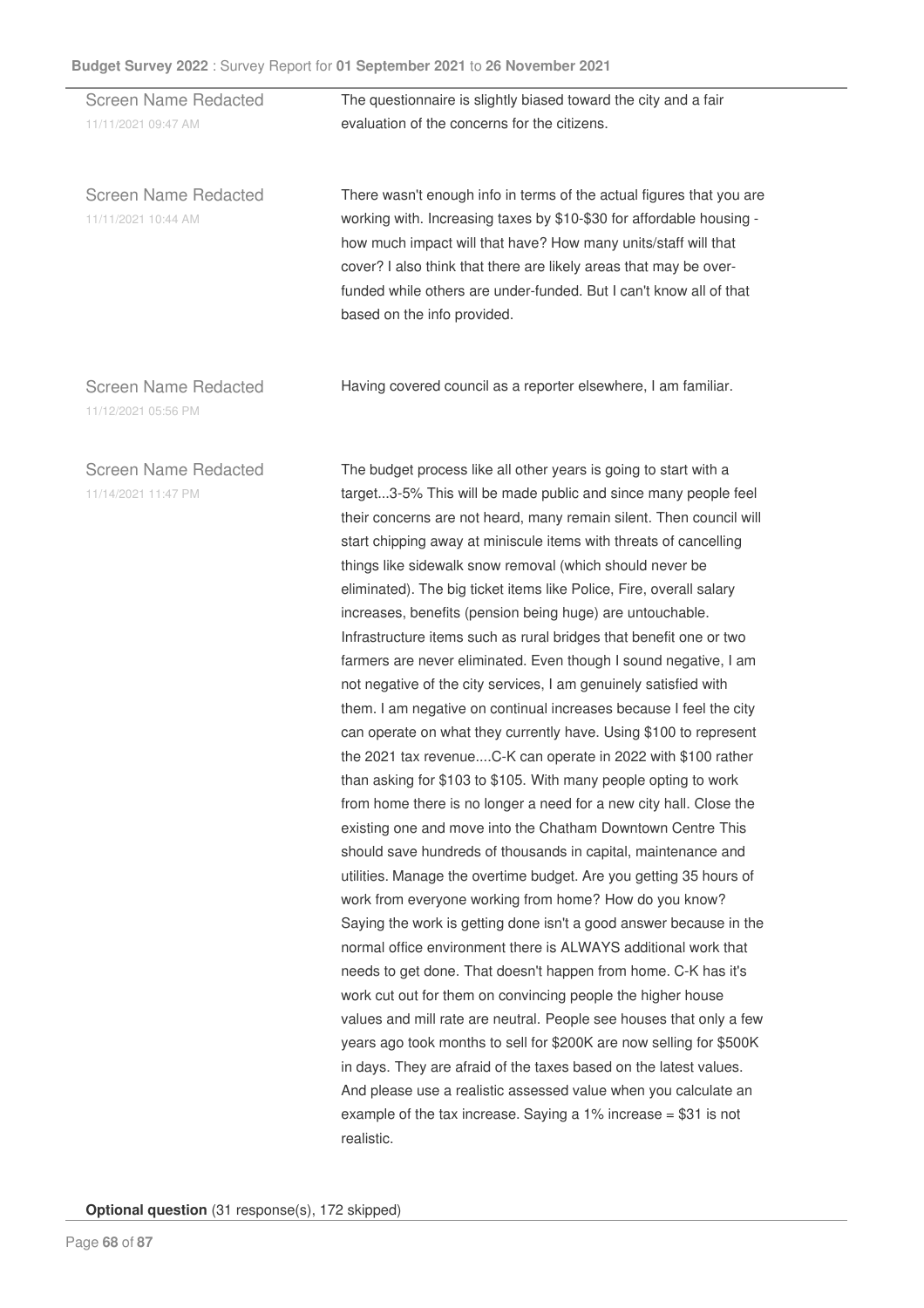**Question type:** Essay Question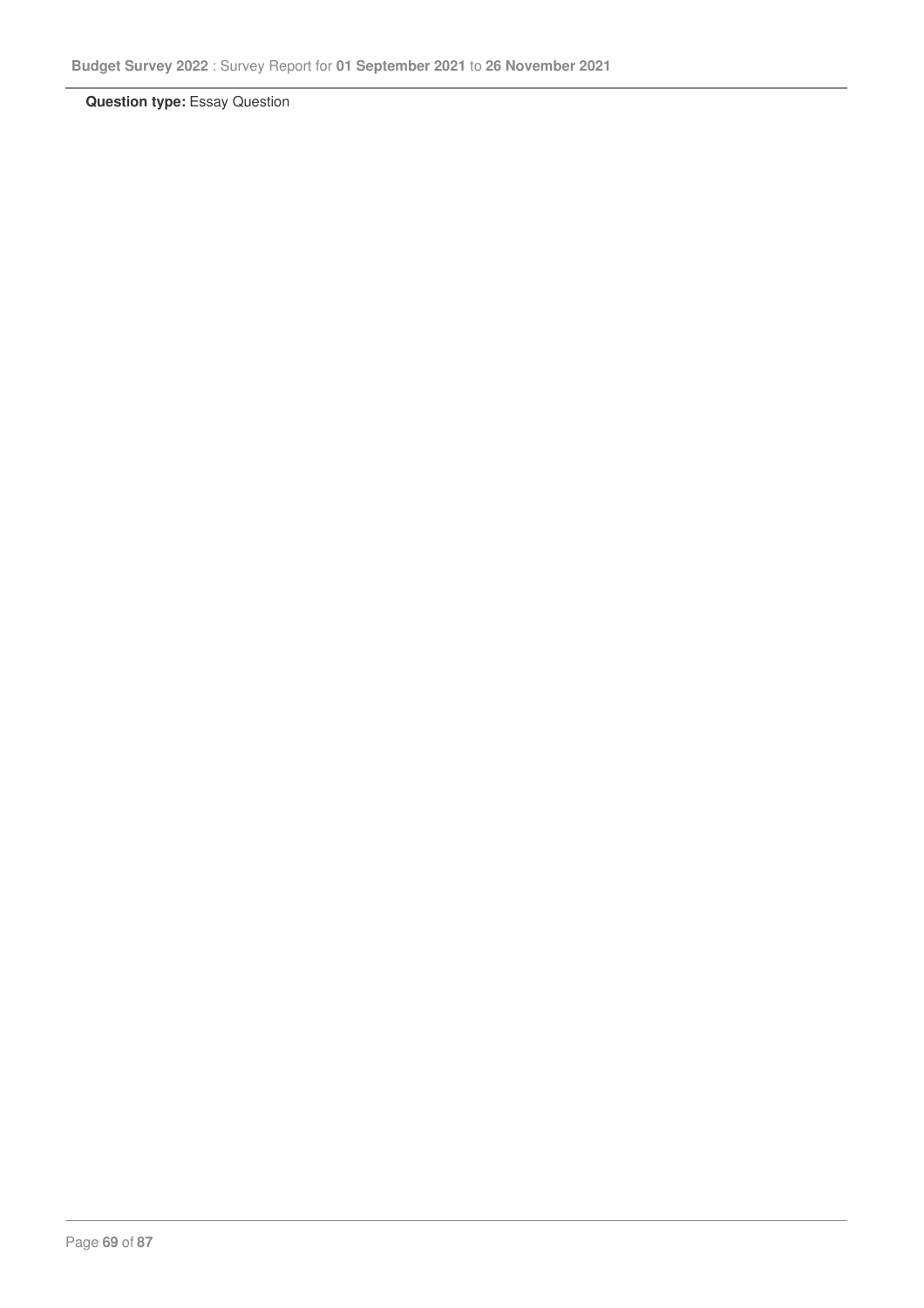



 *Mandatory Question (203 response(s)) Question type: Checkbox Question*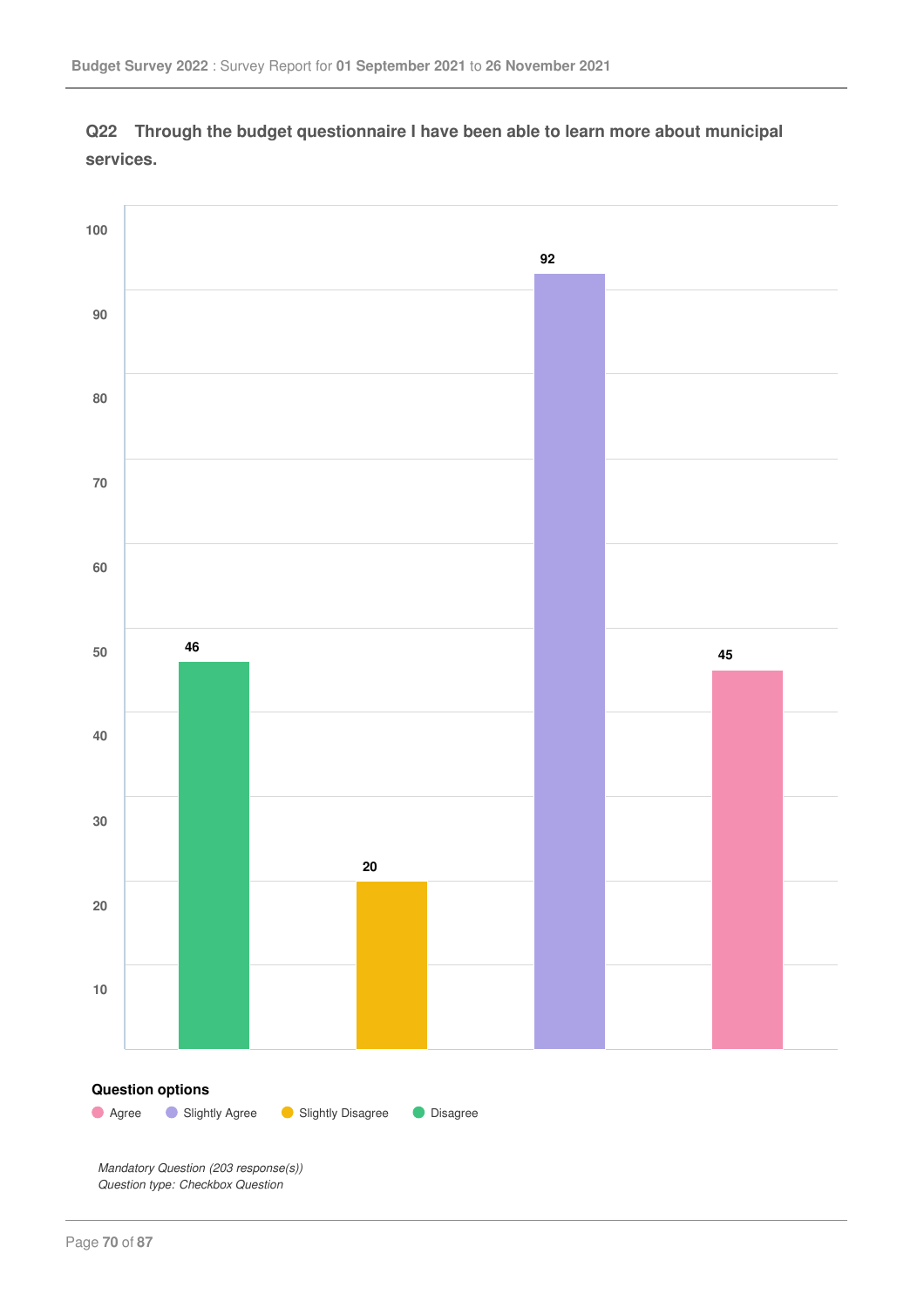# **Q23 Please leave your comment.**

| <b>Screen Name Redacted</b><br>10/27/2021 02:53 PM | Already aware                                                                                                                                                                                                                                                                                                                                                                                                                                                                                                                                                                                                                |
|----------------------------------------------------|------------------------------------------------------------------------------------------------------------------------------------------------------------------------------------------------------------------------------------------------------------------------------------------------------------------------------------------------------------------------------------------------------------------------------------------------------------------------------------------------------------------------------------------------------------------------------------------------------------------------------|
| Screen Name Redacted<br>10/27/2021 06:38 PM        | Other than housing for the homeless and social housing, nothing in<br>here for the taxpayer that has worked their whole life to buy a<br>property. What am I getting for paying my taxes. More of a break<br>down would have went along ways.                                                                                                                                                                                                                                                                                                                                                                                |
| <b>Screen Name Redacted</b><br>10/27/2021 06:57 PM | As stated above I attended the meetings  But for others that have<br>not attended may have learned some new things.                                                                                                                                                                                                                                                                                                                                                                                                                                                                                                          |
| Screen Name Redacted<br>10/27/2021 08:16 PM        | These seemed like leading questions, so that responses could be<br>gathered for a few areas that must be on Council's radar, but there<br>are many more things that our tax dollars pay for and therefore the<br>survey could be been better and more extensive.                                                                                                                                                                                                                                                                                                                                                             |
| <b>Screen Name Redacted</b><br>10/28/2021 07:34 AM | You don't go into many areas that don't give information on many<br>big budget areas!                                                                                                                                                                                                                                                                                                                                                                                                                                                                                                                                        |
| <b>Screen Name Redacted</b><br>10/28/2021 10:34 PM | Yes I have definately learned how many staff hours are wasted on<br>very trivial ideas rather than focussing on completing concrete and<br>much needed areas such as homelessness and the opioid crisis<br>we are facing.                                                                                                                                                                                                                                                                                                                                                                                                    |
| Screen Name Redacted<br>10/31/2021 01:32 PM        | It feels like themes are being cherry picked based on popular<br>topics                                                                                                                                                                                                                                                                                                                                                                                                                                                                                                                                                      |
| Screen Name Redacted<br>11/14/2021 11:47 PM        | It's not nearly specific enough. I would estimate salaries and<br>benefits $= 80\%$ of the budget but that is untouchable by council (or<br>they chose to avoid it) That fact combined with the initial target (3-<br>5%) makes the entire budget process ineffective. My very modest<br>pension from Navistar NEVER increases. Yesyou read that<br>correctly. And I am one of the lucky ones that has some pension.<br>Before Navistar I managed a very busy, dynamic cost accounting<br>department in a competitive environment (automotive) where there<br>wasn't an option to ask the customer to pay more. In fact, the |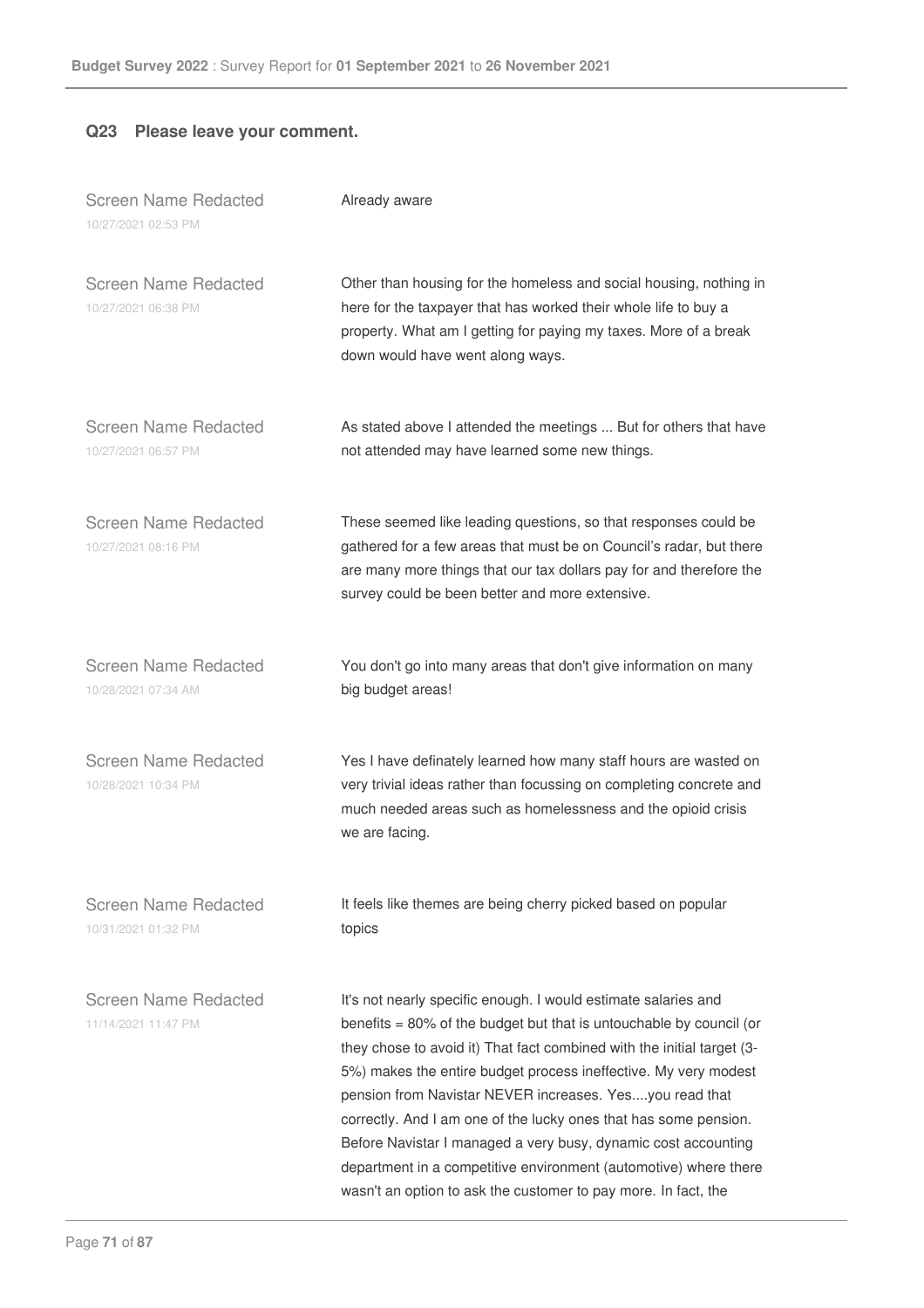opposite was true....the selling price would automatically reduce for a number of years. That meant to maintain margin, costs had to reduce. If C-K has reduced costs we need to hear that. Again, I am happy with the services I receive but I feel I pay dearly for them. If C-K goes the simple route and follows the CPI which is trending over 4% I will be very upset you didn't do your job of looking closely at ALL costs. Not just the easy pickings like sidewalk snow removal.

 **Optional question** (8 response(s), 195 skipped)  **Question type:** Essay Question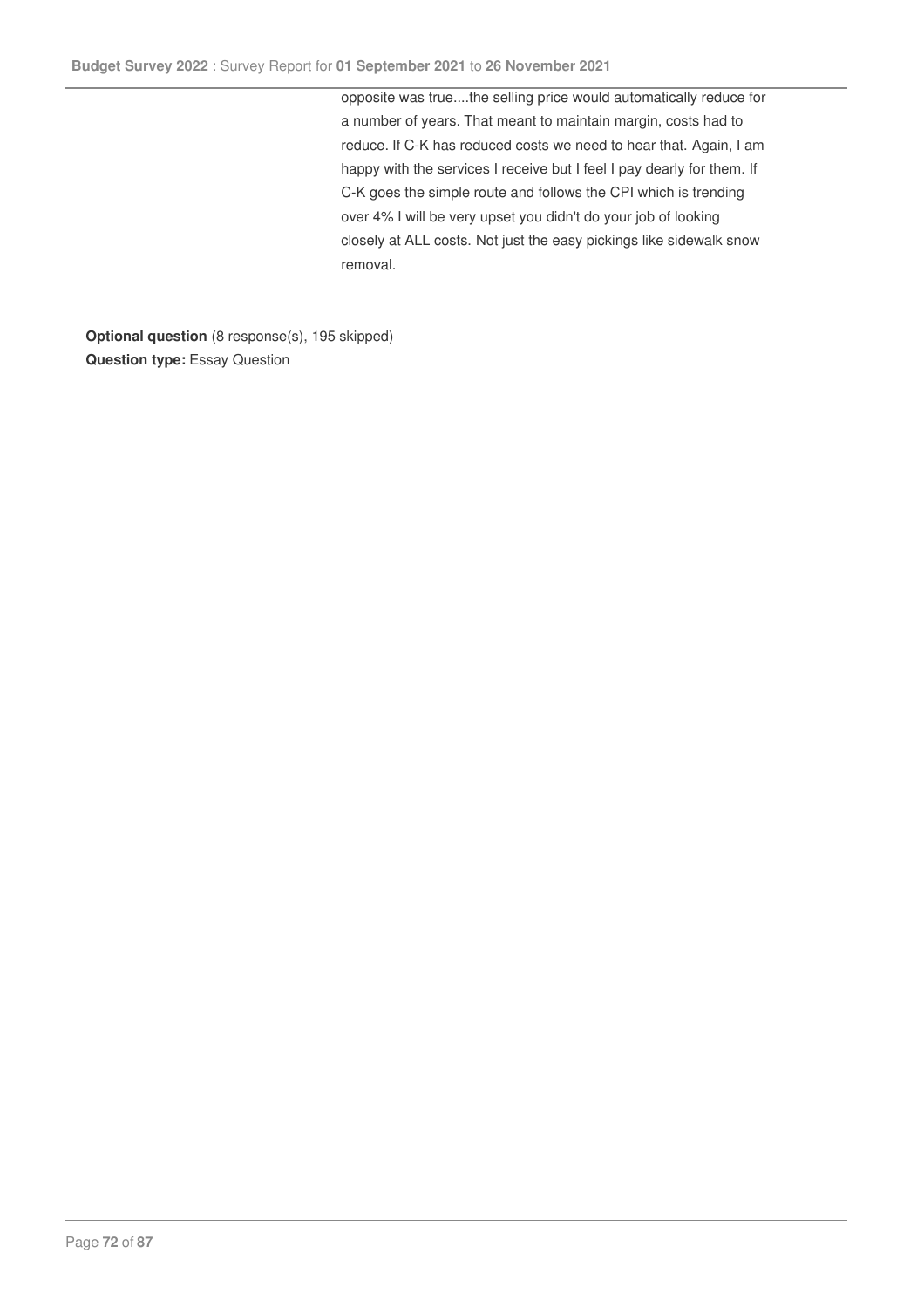### **Q24 Age**



 *Mandatory Question (203 response(s)) Question type: Checkbox Question*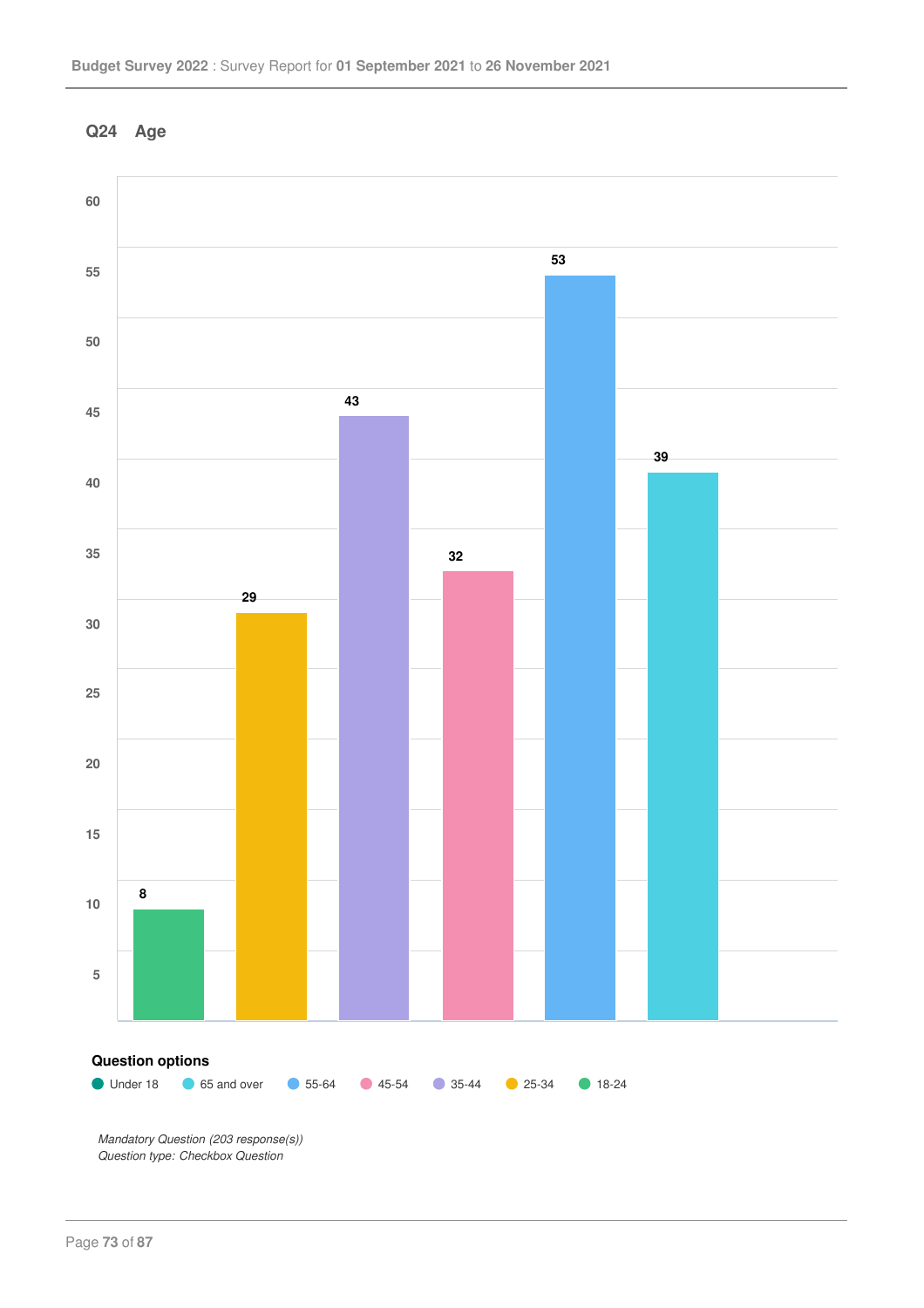



 *Mandatory Question (203 response(s)) Question type: Checkbox Question*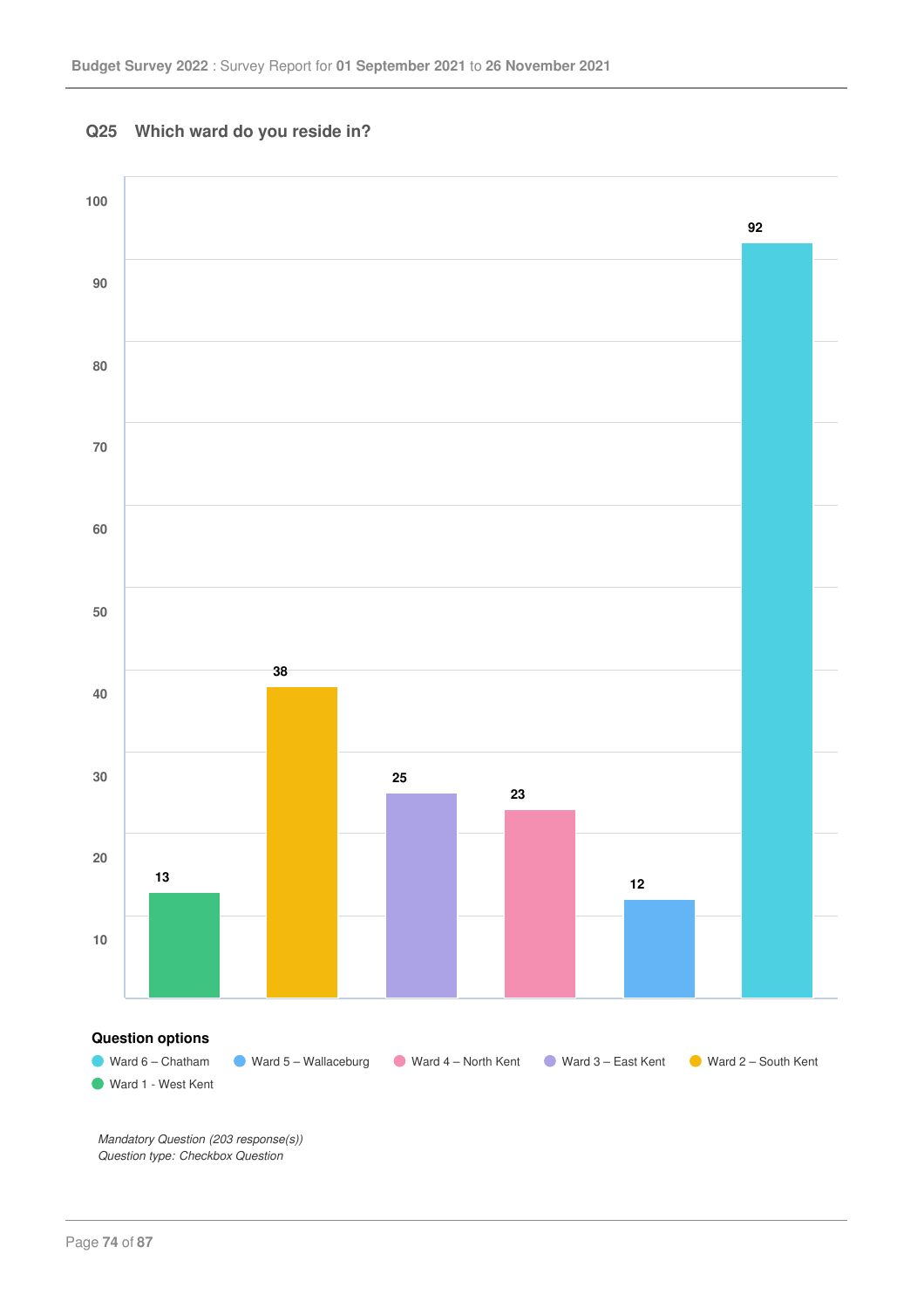



 *Mandatory Question (203 response(s)) Question type: Checkbox Question*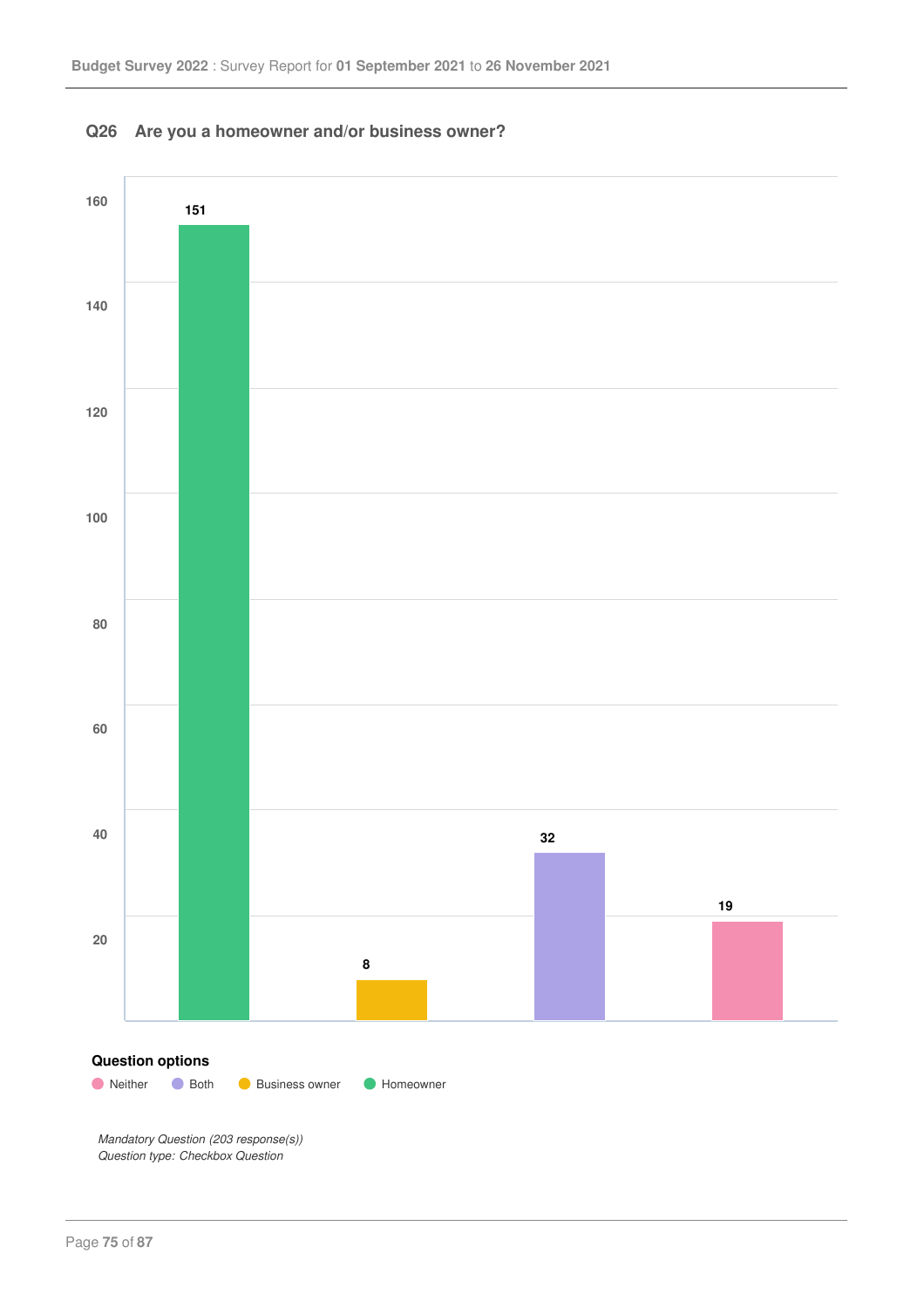# **Q27 Please use the following box to provide any comments on this survey or suggestions for Council as it completes the 2022 Budget.**

| <b>Screen Name Redacted</b><br>10/27/2021 10:25 AM | Canada's inflation rate is sitting around 4% and I would expect our<br>2022 Budget process to fall somewhere in line with the current<br>inflation rate. I am hoping good decisions are made during the<br>budget process that does not lead to reduced service levels or use<br>of one-time dollars to try to get to an unreasonable low tax<br>increase this year that creates a large problem next year before the<br>2023 budget process even begins. |
|----------------------------------------------------|-----------------------------------------------------------------------------------------------------------------------------------------------------------------------------------------------------------------------------------------------------------------------------------------------------------------------------------------------------------------------------------------------------------------------------------------------------------|
| <b>Screen Name Redacted</b><br>10/27/2021 11:23 AM | Please consider building in extra funding to help get Wheatley back<br>on its feet - let's have a booming recovery from our big boom!                                                                                                                                                                                                                                                                                                                     |
| <b>Screen Name Redacted</b><br>10/27/2021 12:00 PM | Im sure a large component of the budget is labour, yet mo<br>discussion around reducing that bucket of money. Outsource<br>where it makes sense, get rid of redunancy, stop paying gold<br>plated salaries to useless management.                                                                                                                                                                                                                         |
| <b>Screen Name Redacted</b><br>10/27/2021 12:04 PM | Taxpayers recognize the challenges of living in a large geographic<br>area and having to maintain minimum service level standards,<br>however there are opportunities to cut services, divest assets and<br>increase user fees to maintain current taxation levels.                                                                                                                                                                                       |
| <b>Screen Name Redacted</b><br>10/27/2021 12:42 PM | Please do not cut required services, infrastructure maintenance<br>and upgrades just to keep taxes lower. In the future we will pay<br>much more to catch up.                                                                                                                                                                                                                                                                                             |
| <b>Screen Name Redacted</b><br>10/27/2021 01:51 PM | Raise taxes to pay for the things we want/need. People will<br>understand.                                                                                                                                                                                                                                                                                                                                                                                |
| <b>Screen Name Redacted</b><br>10/27/2021 07:27 PM | Cut police services and fire officers making more then \$50,000 a<br>year.                                                                                                                                                                                                                                                                                                                                                                                |
| <b>Screen Name Redacted</b><br>10/27/2021 06:57 PM | Please actually read and not just go through the motions and do<br>what council does every year and say well we cannot take away<br>anything anything and we must do more                                                                                                                                                                                                                                                                                 |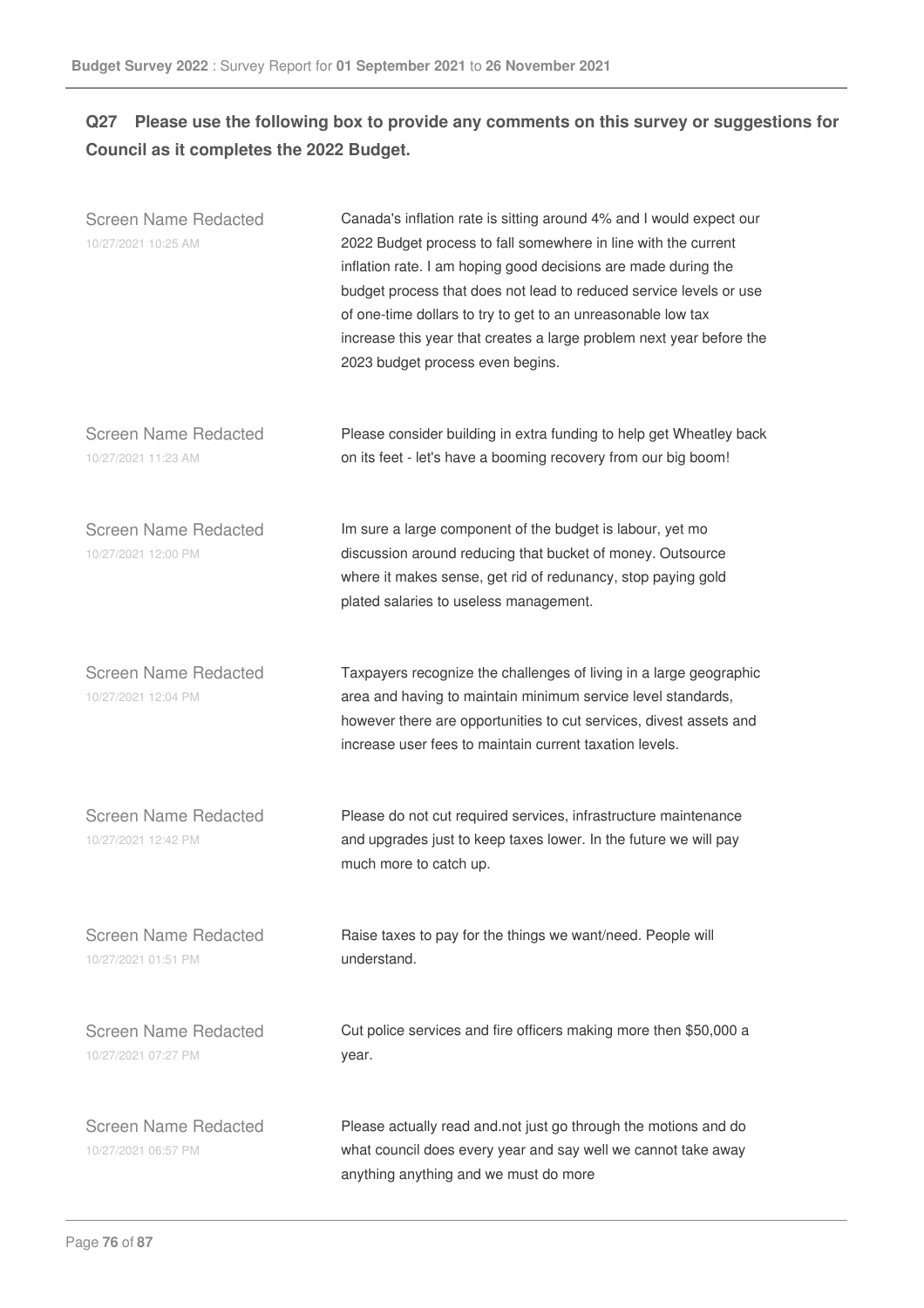| <b>Screen Name Redacted</b><br>10/27/2021 08:16 PM | Council must take a hard look at what taxpayers dollars are being<br>used for, and make some decisions about areas that could be cut<br>back. There are many things that may have been 'nice to do' at<br>one time but as prices increase and people are struggling to make<br>ends meet, they need to have more money in their pockets. This<br>means cutting some services or at least instituting user fees so that<br>tax bills can be reduced. It's not easy, but the time has come do<br>focus on what must be done versus what has been done.          |
|----------------------------------------------------|---------------------------------------------------------------------------------------------------------------------------------------------------------------------------------------------------------------------------------------------------------------------------------------------------------------------------------------------------------------------------------------------------------------------------------------------------------------------------------------------------------------------------------------------------------------|
| <b>Screen Name Redacted</b><br>10/27/2021 08:57 PM | Stop raising our taxes, especially for recreation like arenas! We<br>pay wayyy to much taxes                                                                                                                                                                                                                                                                                                                                                                                                                                                                  |
| <b>Screen Name Redacted</b><br>10/27/2021 09:10 PM | 0% Tax Increase is the most responsible decision for 2022<br>considering the increase in government spending in 2020/2021.<br>Tax increases make housing more expensive for the middle class<br>and take away one of Chatham Kent's main attractions for people<br>moving out of large urban centres. Municipal governments can lead<br>by example and show the upper levels of government fiscal<br>restraint. Would support some spending on working with<br>developers to increase the housing inventory to stabilize prices and<br>increase the tax base. |
| <b>Screen Name Redacted</b><br>10/28/2021 07:34 AM | Zero budget increase is achievable if council finally runs the show<br>instead of letting staff run the show. Many municipalities had 0<br>increases for YEARS. Not C-K! EVER! Show some leadership and<br>do it this year!                                                                                                                                                                                                                                                                                                                                   |
| Screen Name Redacted<br>10/28/2021 07:45 AM        | The municipality is too top heavy. To many managers. Too many<br>perks                                                                                                                                                                                                                                                                                                                                                                                                                                                                                        |
| Screen Name Redacted<br>10/28/2021 08:20 AM        | Put more funding into arenas and parks                                                                                                                                                                                                                                                                                                                                                                                                                                                                                                                        |
| Screen Name Redacted<br>10/28/2021 09:33 AM        | Each new initiative must be cost justified and savings sought in<br>other areas to help pay for it.                                                                                                                                                                                                                                                                                                                                                                                                                                                           |
| <b>Screen Name Redacted</b><br>10/28/2021 09:52 AM | I appreciated the extra comments to provide more context to the<br>budget. I still found some of the questions extremely hard to<br>answer, especially in the midst of a pandemic. I think that we need<br>more services for those who need it, without increasing taxes so                                                                                                                                                                                                                                                                                   |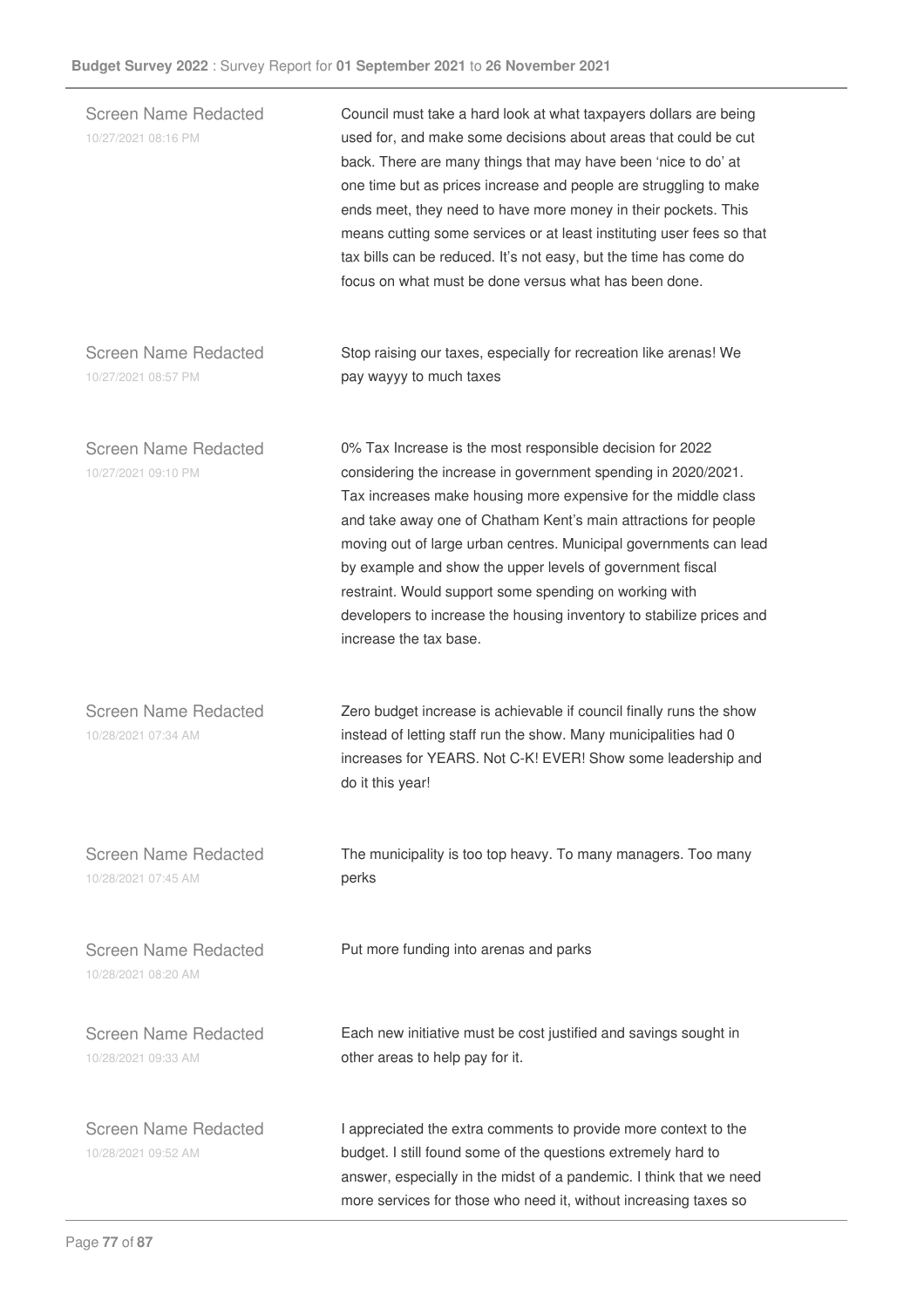|                                                    | much that those who are scraping by end up needing the services<br>as well.                                                                                                                                                               |
|----------------------------------------------------|-------------------------------------------------------------------------------------------------------------------------------------------------------------------------------------------------------------------------------------------|
|                                                    |                                                                                                                                                                                                                                           |
| <b>Screen Name Redacted</b><br>10/28/2021 10:07 AM | cut staff, not services. We have too many people earning far too<br>much at the top of the administration. Chatham hires outside<br>experts for everything, yet we employ all these people who are<br>SUPPOSED to be able to do the work. |
| Screen Name Redacted<br>10/28/2021 10:11 AM        | Stop trying to do everything. Network and outsource to the private<br>sector and Non-Profit. Provide support not solutions                                                                                                                |
| Screen Name Redacted<br>10/28/2021 11:03 AM        | Learn to say no to departments requesting increases. Everyone<br>needs to take a hit this time, not just the taxpayers.                                                                                                                   |
| <b>Screen Name Redacted</b><br>10/28/2021 11:13 AM | Rather than increasing taxes, find a way to decrease them                                                                                                                                                                                 |
| <b>Screen Name Redacted</b><br>10/28/2021 11:14 AM | Let's consider on quitting the spending spree we are on and get<br>down to reality we are way over staffed in our public works                                                                                                            |
| <b>Screen Name Redacted</b><br>10/28/2021 12:45 PM | Council should put their own agendas aside and do what is best for<br>Chatham-Kent as a whole.                                                                                                                                            |
| <b>Screen Name Redacted</b><br>10/28/2021 02:35 PM | This barely touched the surface of services that should be<br>reviewed or considered during budget.                                                                                                                                       |
| <b>Screen Name Redacted</b><br>10/28/2021 02:49 PM | Services and infrastructure needs to focus on what the general<br>public can not do for themselves.                                                                                                                                       |
| <b>Screen Name Redacted</b><br>10/28/2021 04:12 PM | Stop increasing staff hires! Too many people sitting in municipal<br>vehicles around time with the motor and ac running. What do all<br>these workers do?                                                                                 |
| <b>Screen Name Redacted</b><br>10/28/2021 06:53 PM | are we doing what is right for the rate payer or for empire building?                                                                                                                                                                     |
| <b>Screen Name Redacted</b>                        | Trim the sunshine club down and let's get real about over staffing                                                                                                                                                                        |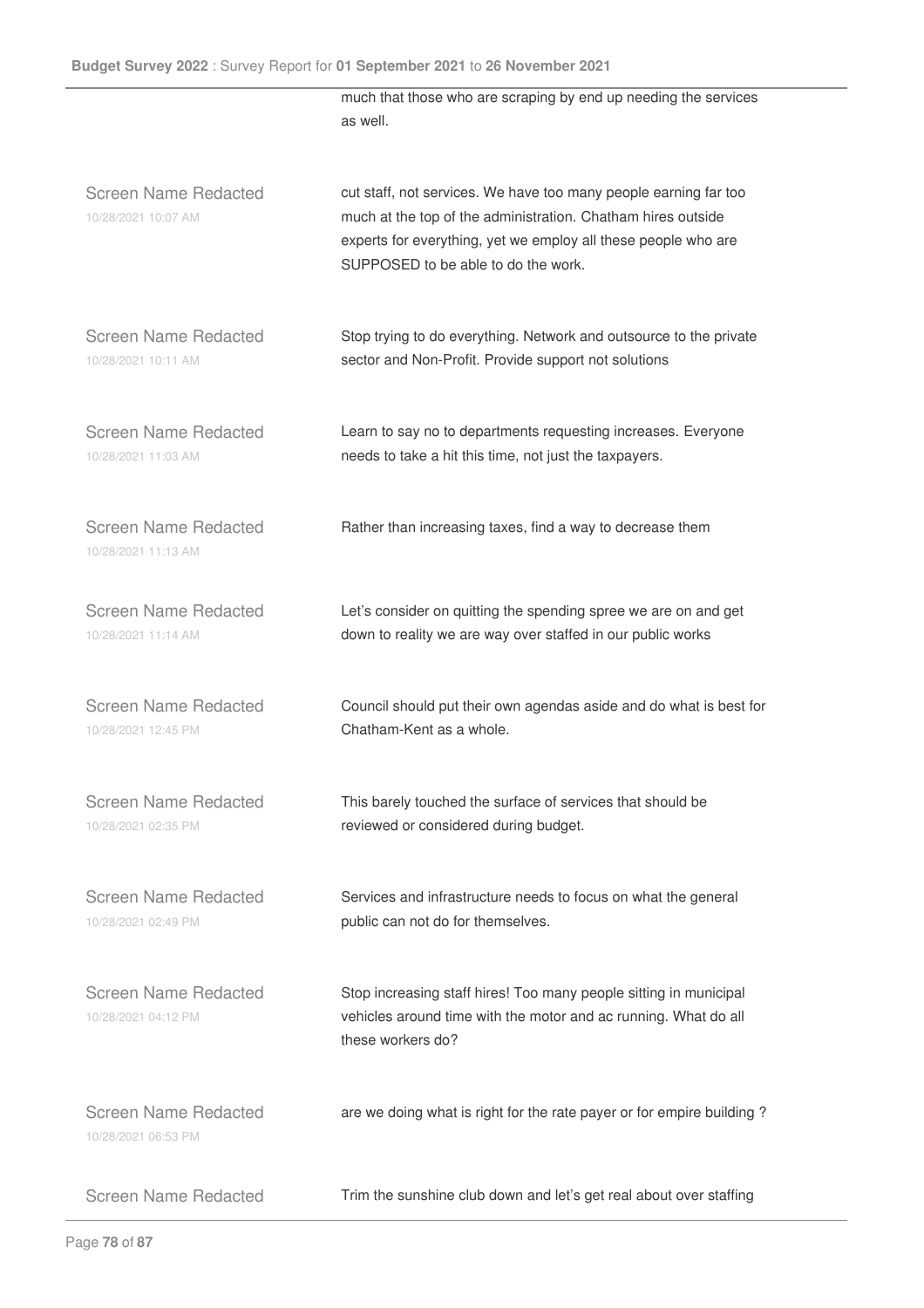#### **Budget Survey 2022** : Survey Report for **01 September 2021** to **26 November 2021**

| 10/28/2021 07:25 PM                                | problems in this municipality                                                                                                                                                                                                                                                                                                                                                                                                                                                                                                                                                                                                                                                                                                                                                                                                                                                                                                                                                               |
|----------------------------------------------------|---------------------------------------------------------------------------------------------------------------------------------------------------------------------------------------------------------------------------------------------------------------------------------------------------------------------------------------------------------------------------------------------------------------------------------------------------------------------------------------------------------------------------------------------------------------------------------------------------------------------------------------------------------------------------------------------------------------------------------------------------------------------------------------------------------------------------------------------------------------------------------------------------------------------------------------------------------------------------------------------|
|                                                    |                                                                                                                                                                                                                                                                                                                                                                                                                                                                                                                                                                                                                                                                                                                                                                                                                                                                                                                                                                                             |
| <b>Screen Name Redacted</b>                        | Reduce the police budget and you can avoid a tax increase. don't                                                                                                                                                                                                                                                                                                                                                                                                                                                                                                                                                                                                                                                                                                                                                                                                                                                                                                                            |
| 10/28/2021 09:21 PM                                | say you can't.                                                                                                                                                                                                                                                                                                                                                                                                                                                                                                                                                                                                                                                                                                                                                                                                                                                                                                                                                                              |
| <b>Screen Name Redacted</b><br>10/28/2021 10:34 PM | Budget needs to be a zero percent increase. Find the necessary<br>efficiencies to maintain the current service levels by cutting staff or<br>cutting and or maintaining wage levels. Hard actions that are<br>required in difficult times                                                                                                                                                                                                                                                                                                                                                                                                                                                                                                                                                                                                                                                                                                                                                   |
| <b>Screen Name Redacted</b><br>10/29/2021 12:55 AM | Taxes are too high already for the average homeowner. People are<br>losing their jobs. I don't agree with any increase in taxes.                                                                                                                                                                                                                                                                                                                                                                                                                                                                                                                                                                                                                                                                                                                                                                                                                                                            |
| <b>Screen Name Redacted</b><br>10/29/2021 08:12 AM | Current bike lanes are very sketchy in many areas, get the current<br>oil and gas bashing Liberal government to give some grant money<br>to increase the safety of biking. That would reduce emissions and<br>increase the health of our residents.                                                                                                                                                                                                                                                                                                                                                                                                                                                                                                                                                                                                                                                                                                                                         |
| <b>Screen Name Redacted</b><br>10/29/2021 07:53 PM | Good luck in keeping this year's coming budget at inflation values                                                                                                                                                                                                                                                                                                                                                                                                                                                                                                                                                                                                                                                                                                                                                                                                                                                                                                                          |
| <b>Screen Name Redacted</b><br>10/29/2021 11:40 PM | Need more biking and walking trails for citizens to use and keep<br>healthy. Need more trees and nature areas for everyone to use.<br>Need to somehow teach/help those that are homeless or need<br>shelter or on social services - some activities which will help them<br>live a better life or help others in need (where possible).                                                                                                                                                                                                                                                                                                                                                                                                                                                                                                                                                                                                                                                     |
| <b>Screen Name Redacted</b><br>10/30/2021 09:14 AM | Please continue to improve cycling friendliness throughout<br>Chatham. I am disappointed when I see new subdivisions being<br>built that don't have even basic walking paths (let alone cycling)<br>leading to other streets and neighborhoods (e.g. "shortcuts" to<br>accessing other areas). This discourages and prevents access to<br>shared amenities such as parks and any path network, discourages<br>walking/biking between areas, and isolates each neighborhood into<br>its own bubble. I would support increased taxes and for additional<br>municipal planning and more walking/biking paths, and especially<br>having them connected to a larger network that preferably<br>minimizes the use of vehicle roads for additional safety. It would be<br>wonderful to be able to bike just about anywhere in the city through<br>a network of paths that feel safe, and the size of our city is great to<br>support many people biking in place of driving while still being able |

i.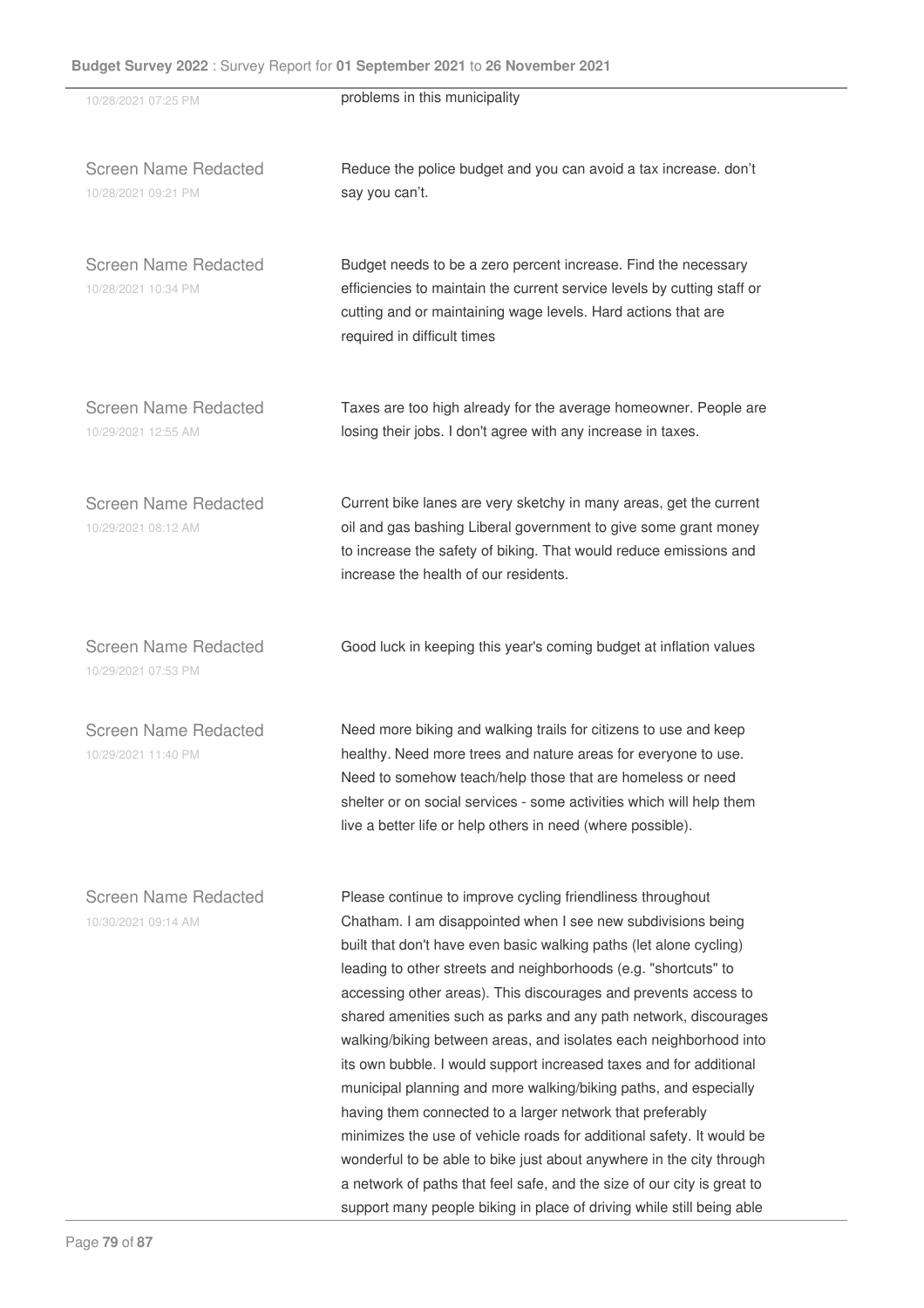|                                                    | "get things done" around the city (commuting to work, shopping,<br>visiting family/friends, etc.). While the biking path around the river is<br>okay, that is really geared towards recreational cyclists. That being<br>said, I cycle a lot for recreation, but I don't plan on ever using the<br>round the river path because I'm not comfortable sharing the road<br>with drivers going 80km/h+ with less than a metre of space<br>between us. I support additional cycling paths, but I'm skeptical that<br>the money put towards that path will provide a commensurate<br>value to our citizens in return. In the future, please allocate that<br>funding to more cycling paths within city limits, as I feel that would<br>create better value for our investment. Thank you. |
|----------------------------------------------------|-------------------------------------------------------------------------------------------------------------------------------------------------------------------------------------------------------------------------------------------------------------------------------------------------------------------------------------------------------------------------------------------------------------------------------------------------------------------------------------------------------------------------------------------------------------------------------------------------------------------------------------------------------------------------------------------------------------------------------------------------------------------------------------|
| <b>Screen Name Redacted</b><br>10/30/2021 11:39 AM | lumping every one over 65 into one big group is insulting and<br>dismissive, lacks diversity. why wouldn't this last group be broken<br>into units like the younger groups- a lot of assumptions about older<br>chatham kent residents appears to have been made- once over 65<br>"all your needs are the same"                                                                                                                                                                                                                                                                                                                                                                                                                                                                     |
| <b>Screen Name Redacted</b><br>10/30/2021 05:12 PM | Re visit the possible option of O.P.P. Policing for C/K. Cut<br>administration and wages,                                                                                                                                                                                                                                                                                                                                                                                                                                                                                                                                                                                                                                                                                           |
| <b>Screen Name Redacted</b><br>10/30/2021 05:33 PM | where is reliable internet services for rural areas  your<br>questionnaire is again just about Chatham take taxes from outer<br>areas to improve profit Chatham                                                                                                                                                                                                                                                                                                                                                                                                                                                                                                                                                                                                                     |
| <b>Screen Name Redacted</b><br>10/31/2021 01:30 PM | If you read any literature on what sustains communities, the<br>recreational and outdoor access components are significant. Good<br>job on prioritizing these projects we need to keep everyone<br>active.                                                                                                                                                                                                                                                                                                                                                                                                                                                                                                                                                                          |
| Screen Name Redacted<br>11/03/2021 07:49 PM        | Efficiencies in the process should always be improved upon as<br>technology allows. Throwing money at a problem does not resolve<br>it                                                                                                                                                                                                                                                                                                                                                                                                                                                                                                                                                                                                                                              |
| <b>Screen Name Redacted</b><br>11/04/2021 09:34 AM | We need safe injection sites, decriminalization of drug use and<br>possession, an LGBT+ homelessness shelter for adults and<br>youths, services and much more supportive housing and staff for<br>people with mental illness AND developmental disabilities (right<br>now services are exclusive and siloed).                                                                                                                                                                                                                                                                                                                                                                                                                                                                       |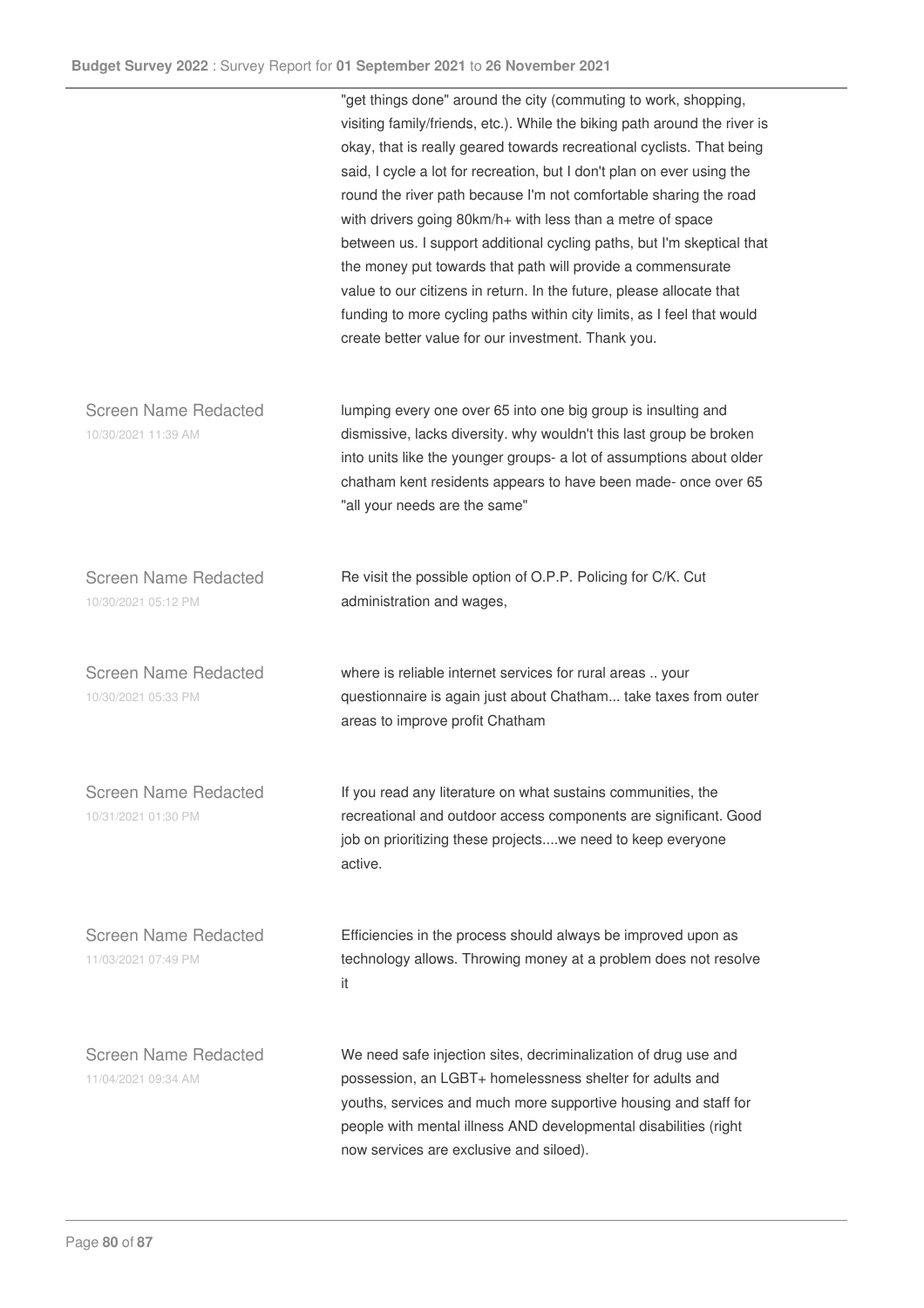### **Budget Survey 2022** : Survey Report for **01 September 2021** to **26 November 2021**

| <b>Screen Name Redacted</b><br>11/04/2021 09:50 AM | I find this survey to be simplistic. It offers no questions concerning<br>most of the areas the budget will cover. Despite the questions<br>concerning Wallaceburg, once again I am getting the usual idea<br>that the city of Chatham is the only important space in this area.<br>Despite the fact that our local paper often includes local stories I<br>feel disconnected from council's ideas for the future. Possibly the<br>letstalkchatham-kent site will offer more detail. |
|----------------------------------------------------|--------------------------------------------------------------------------------------------------------------------------------------------------------------------------------------------------------------------------------------------------------------------------------------------------------------------------------------------------------------------------------------------------------------------------------------------------------------------------------------|
| <b>Screen Name Redacted</b><br>11/04/2021 11:14 AM | Wasn't much of a survey as it covered very little of where the<br>money is being spent.                                                                                                                                                                                                                                                                                                                                                                                              |
| <b>Screen Name Redacted</b><br>11/04/2021 09:26 PM | Sincerely appreciate the opportunity to contribute.                                                                                                                                                                                                                                                                                                                                                                                                                                  |
| <b>Screen Name Redacted</b><br>11/05/2021 04:31 PM | Survey is covering such a small portion of what is in the budget<br>that it is almost insulting to complete.                                                                                                                                                                                                                                                                                                                                                                         |
| <b>Screen Name Redacted</b><br>11/06/2021 08:43 AM | I think the focus should be on road repair. People who use the<br>arenas can pay more for using the arenas, why does everyone<br>have to pay for arenas? Everyone uses the roads!                                                                                                                                                                                                                                                                                                    |
| <b>Screen Name Redacted</b><br>11/06/2021 10:17 AM | I think farms should pay higher taxes in line with legislation, to<br>offset commercial taxes, I think our council is too large. We are<br>kind of famous for it. While it doesn't cost a lot of money to keep<br>them all, there is a ridiculous amount of discussion and self serving<br>per project promotion discussions at council.                                                                                                                                             |
| Screen Name Redacted<br>11/06/2021 12:17 PM        | There are many things in the community that require tax dollars,<br>including services/recreation/art etc. It should all continue to be<br>important. The amount of spreading the wealth through 3rd party<br>consultants and analysts is where I strongly believe much of the<br>waste could be trimmed to be more responsible with tax money.                                                                                                                                      |
| Screen Name Redacted<br>11/07/2021 08:49 AM        | Increasing taxes won't make living more affordable                                                                                                                                                                                                                                                                                                                                                                                                                                   |
| Screen Name Redacted<br>11/07/2021 09:22 AM        | I am very concerned about the lack of staffing at municipally run<br>nursing homes. On my father's unit, they have 2 staff looking after<br>64 residents at night. Many of them are wheelchair bound or have<br>dementia and wander at night. It's a very unsafe ratio. The staff are                                                                                                                                                                                                |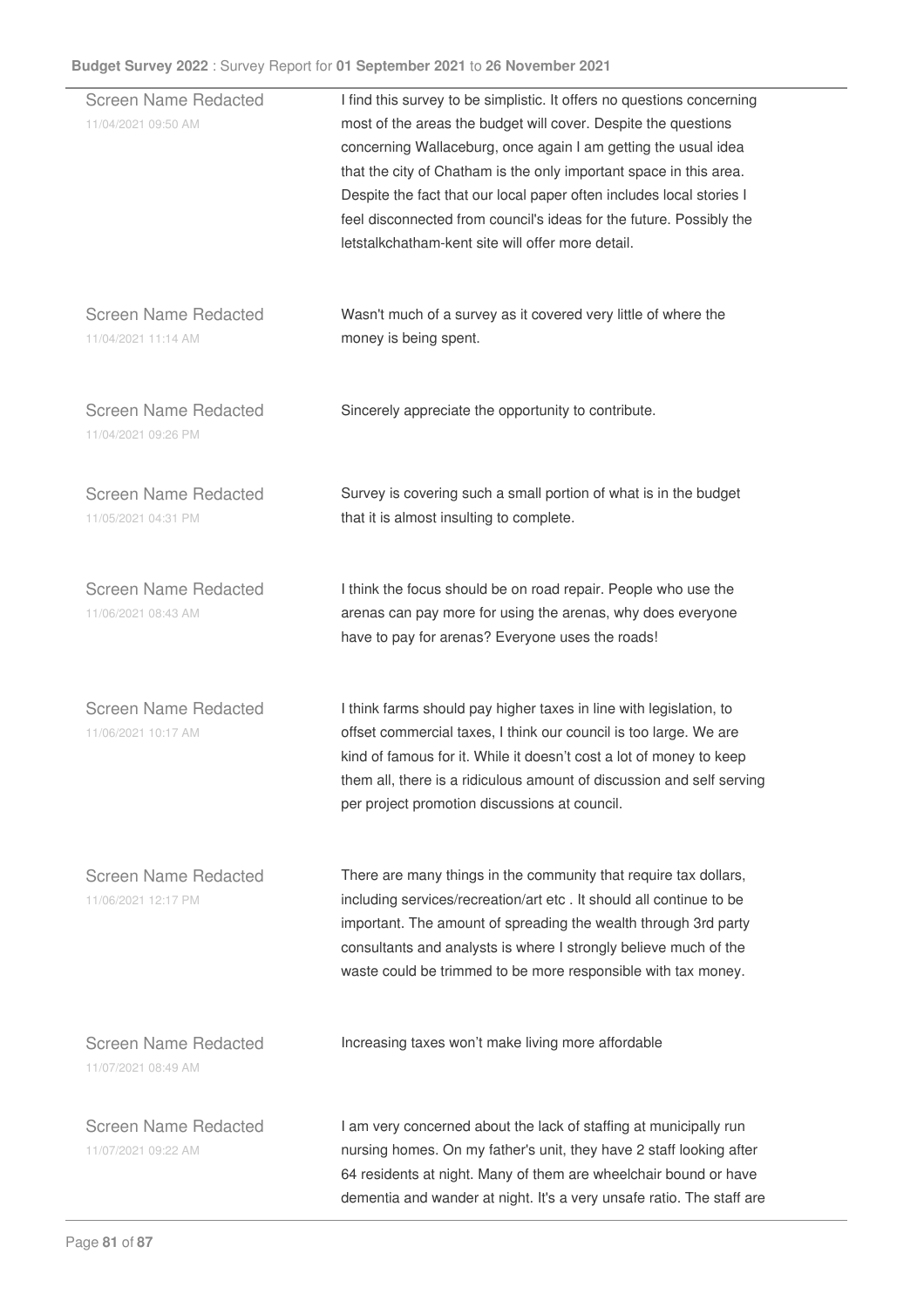wonderful but they are burning out

| Screen Name Redacted<br>11/08/2021 09:12 AM        | Lower taxes and pressure the Ontario Government to finance the<br>roads and bridges they downloaded on this Municipality.                                                                                                                                                                                                                                                                                                                                                                                                                                                                                                                                                                                              |
|----------------------------------------------------|------------------------------------------------------------------------------------------------------------------------------------------------------------------------------------------------------------------------------------------------------------------------------------------------------------------------------------------------------------------------------------------------------------------------------------------------------------------------------------------------------------------------------------------------------------------------------------------------------------------------------------------------------------------------------------------------------------------------|
| Screen Name Redacted<br>11/08/2021 10:42 PM        | Increase library funding. It is a great place and helps to give all<br>access to information and services.                                                                                                                                                                                                                                                                                                                                                                                                                                                                                                                                                                                                             |
| Screen Name Redacted<br>11/09/2021 12:02 PM        | Doesn't really matter what I think because I won't have my home<br>for long since the municipality FIRED me for not being injected with<br>something I don't need. Will be on OW soon. Thanks CK!                                                                                                                                                                                                                                                                                                                                                                                                                                                                                                                      |
| <b>Screen Name Redacted</b><br>11/09/2021 04:21 PM | People are scared, broke, and need all unessential spending and<br>increases stopped Until some normalcy with covid, inflation and<br>jobs are settled in this area.                                                                                                                                                                                                                                                                                                                                                                                                                                                                                                                                                   |
| <b>Screen Name Redacted</b><br>11/09/2021 10:08 PM | The municipality is staffed to heavily in management. If you want to<br>save money, so do you don't have to raise taxes start at the top.<br>There is a great deal of people employed by the municipality in a<br>management role that make too much money. Also fix the damn<br>roads. They are crumbling in front of our eyes                                                                                                                                                                                                                                                                                                                                                                                        |
| <b>Screen Name Redacted</b><br>11/10/2021 05:00 AM | I would hope you will listen to the answers on this survey but I<br>highly doubt it governments tend to do as they like, with no regard<br>of the taxpayers voices, I hope you will consider and address our<br>current homeless problems and affordable housing. Last yr you<br>closed most things but continued to pay the workers why didn't you<br>lay them off could of saved millions there is no common sense,<br>municipal workers at the trough !                                                                                                                                                                                                                                                             |
| <b>Screen Name Redacted</b><br>11/10/2021 09:33 AM | Something has to be done about our Municipal police ! They don't<br>come to all calls including robbery of homes . If they do show up<br>they tell you to move as if not all of ck is treated equally. The front<br>desk officers question your reasons for calling and even denied<br>service calls for things like wallets being stolen, robbery break and<br>enters and so much more. Enough is enough, it shouldn't matter<br>which area of ck you live in, we all deserve the same level of<br>treatment and service. My wallet was stolen and I called to make a<br>report I was told to report it online by the front desk officer. But the<br>online reporting wasn't working so I called back and was told an |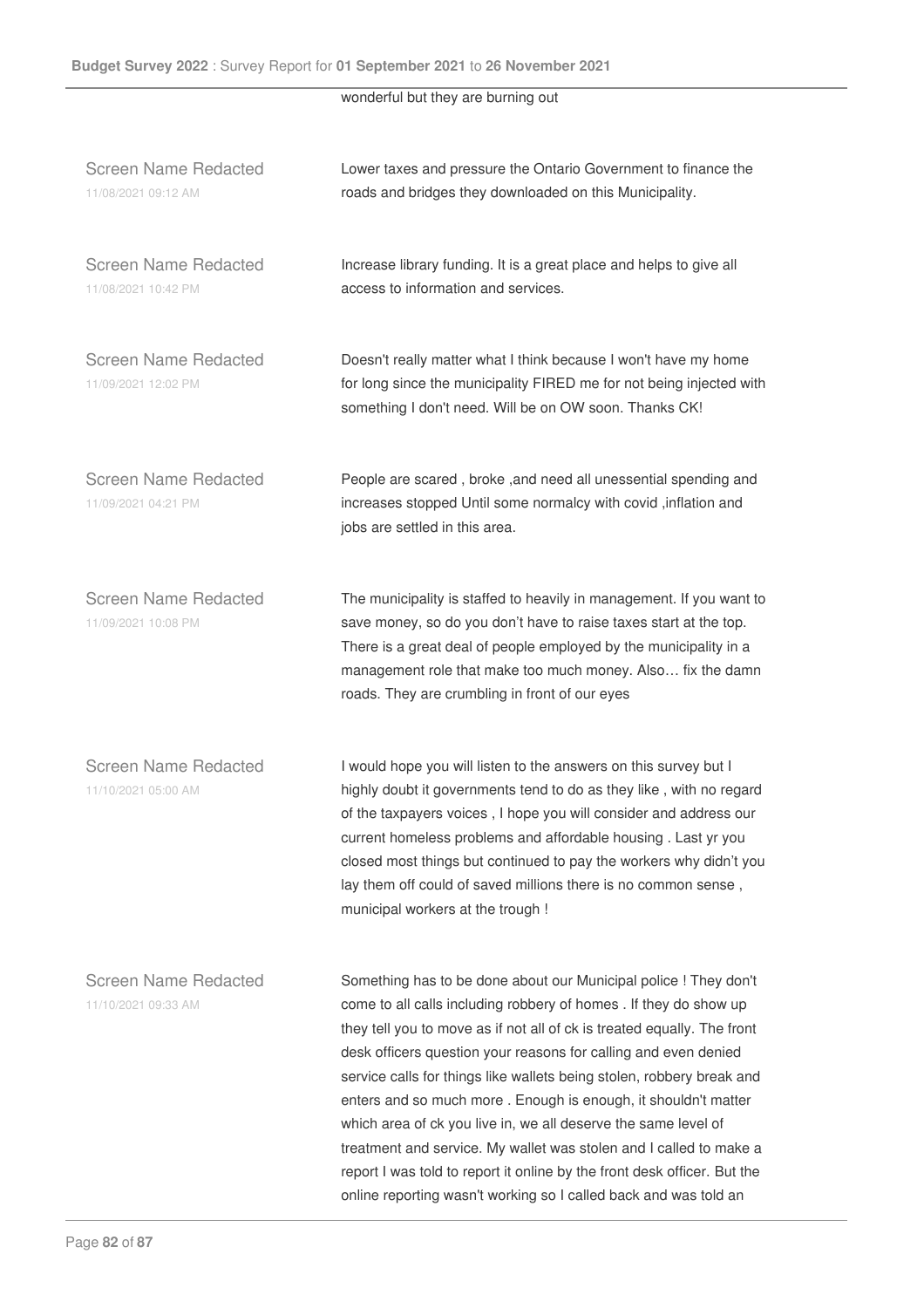officer would be coming to take my report. No one came within 24 hrs so I called back and was told due to covid they were behind and someone would call or come. No one called, no one came for a week so I called back and was told the same thing as before No one came again so I kept calling and was told I would be charged for harassment. That I should wait someone will come. A year passed and no one took my report. My id was used for fraud and identity theft in Windsor at uhaul. The criminals rented a locker and truck with my id. They abandond both. I received a collections notice and immediately called the uhaul that sent the collections letter. They said they had them on video surveillance multiple times. The Windsor police closed my case without posting a single image of the criminals . I had to notify equafax and transunion which they needed a police report number for both the wallet being stolen and the identity theft. I wasn't given a report number for the wallets because they never took my report! So .I called ck police and was told I had to contact Windsor and it went back and forth for days until finally ck police took my report a year after the crime . My ID was never recovered along with all my children's id . My neighbors house which was empty due to eviction was in the process of a b and e (breaker and enter) I called ck police to report a crime in progress. The dispatch gave me additude and asked in a condenseding tone "how do you know it's being robbed ?" I told them the two men discussed it out front of my house and said one was going around back and the other would stand out front to keep watch and they didn't want the cops to catch them . No police ever came not even to take my statement! I've heard several ck residents tell similar stories. This is unacceptable! I've been threated by my known criminal neighbor who has pulled a knife on people and is well known to the police. He threated to stab me and my husband and burn down his house so the whole neighborhood burned with it and the police told me it was "not a typical threat" they refused to see my video evidence on several occasions and I had to go to a supervisor when he was harassing us by driving his untaged, uninsured motorcycle in the sidewalk towards my house in a community safety zone. He nearly hit my 3 year old son ! And they police said there wasn't anything they could do until I threated to call his supervisor then 24 hours later I finally got a notice to appear in court as a witness I had video evidence and the ck police wouldn't even acknowledge it until I threated to go to the supervisor. They aren't taking reports for all calls and they seem to think that's OK depending on where you live . Ck police need to help all ck residents not just business owners.

Screen Name Redacted 11/10/2021 11:38 AM

Screen Name Redacted Fund the tree planting initiative to increase tree coverage in CK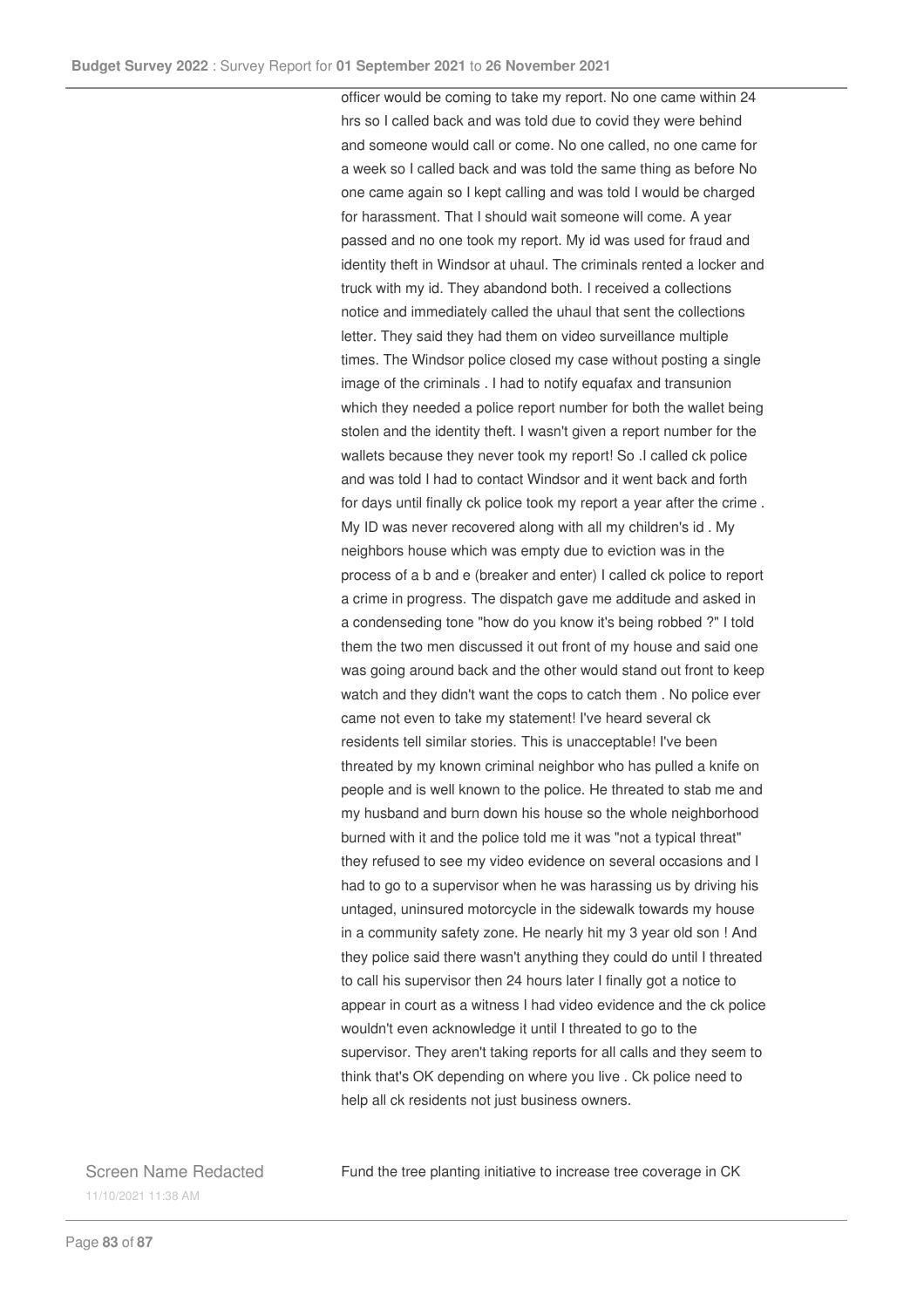| <b>Screen Name Redacted</b><br>11/10/2021 11:50 AM | In reality the minds of the council is and will be made up without<br>giving a care about the surveys. Chatham Kent residents is not<br>responsible for other area's problems and therefore should not be<br>taxed and penalized for that. The average wage here is already<br>low enough with more taxes and inflation will kill the area more<br>instead of being ahead. You need to look at what's in the area. It's<br>farming blue collar community that's not into Toronto style thinking.<br>You need to keep taxes low to prevent our own for homelessness<br>before you make it continue to go up in numbers The smaller town<br>arenas money should not be going towards Chatham. They've<br>already paid off and yet things like ice rates are high for no reason.<br>You can travel 30-40 minutes outside our area for cheaper ice and<br>still save money with the drive. And summers no programs run<br>through is a issue. Create opportunities to be a healthy green<br>community. More jobs are created once you realize your<br>backwards thinking mentality is wrong. |
|----------------------------------------------------|------------------------------------------------------------------------------------------------------------------------------------------------------------------------------------------------------------------------------------------------------------------------------------------------------------------------------------------------------------------------------------------------------------------------------------------------------------------------------------------------------------------------------------------------------------------------------------------------------------------------------------------------------------------------------------------------------------------------------------------------------------------------------------------------------------------------------------------------------------------------------------------------------------------------------------------------------------------------------------------------------------------------------------------------------------------------------------------|
| <b>Screen Name Redacted</b><br>11/10/2021 05:07 PM | Thank you                                                                                                                                                                                                                                                                                                                                                                                                                                                                                                                                                                                                                                                                                                                                                                                                                                                                                                                                                                                                                                                                                |
| <b>Screen Name Redacted</b><br>11/10/2021 05:52 PM | There needs to be a discussion about the significant lack of<br>efficiency within a vast majority of departments in CK. There is a<br>large lack of holding people accountable for the quality and<br>efficiency of their work. Wasted tax dollars are seen every day.<br>Rather than talking about increasing services and taxed, perhaps a<br>discussion about efficiency if the existing services should take<br>place                                                                                                                                                                                                                                                                                                                                                                                                                                                                                                                                                                                                                                                                |
| <b>Screen Name Redacted</b><br>11/11/2021 09:47 AM | Before any major spending on services or projects we as citizens<br>should be notified a given a chance to accept or reject.                                                                                                                                                                                                                                                                                                                                                                                                                                                                                                                                                                                                                                                                                                                                                                                                                                                                                                                                                             |
| Screen Name Redacted<br>11/11/2021 10:34 AM        | I believe the first place you can cut funding is what our police<br>officers make an hour. They do not deserve what they make an<br>hour. Yes, they help our community but so do many other jobs in<br>Chatham kent who get paid way less an hour then they do. I love<br>how we pay them good money an hour to enforce rules, yet the<br>cops are the first ones you see breaking rules like driving and<br>texting on their phone and speeding just because they are cops<br>and they think they have the right to. Chatham Kent is a very sad<br>municipality to be apart of.                                                                                                                                                                                                                                                                                                                                                                                                                                                                                                         |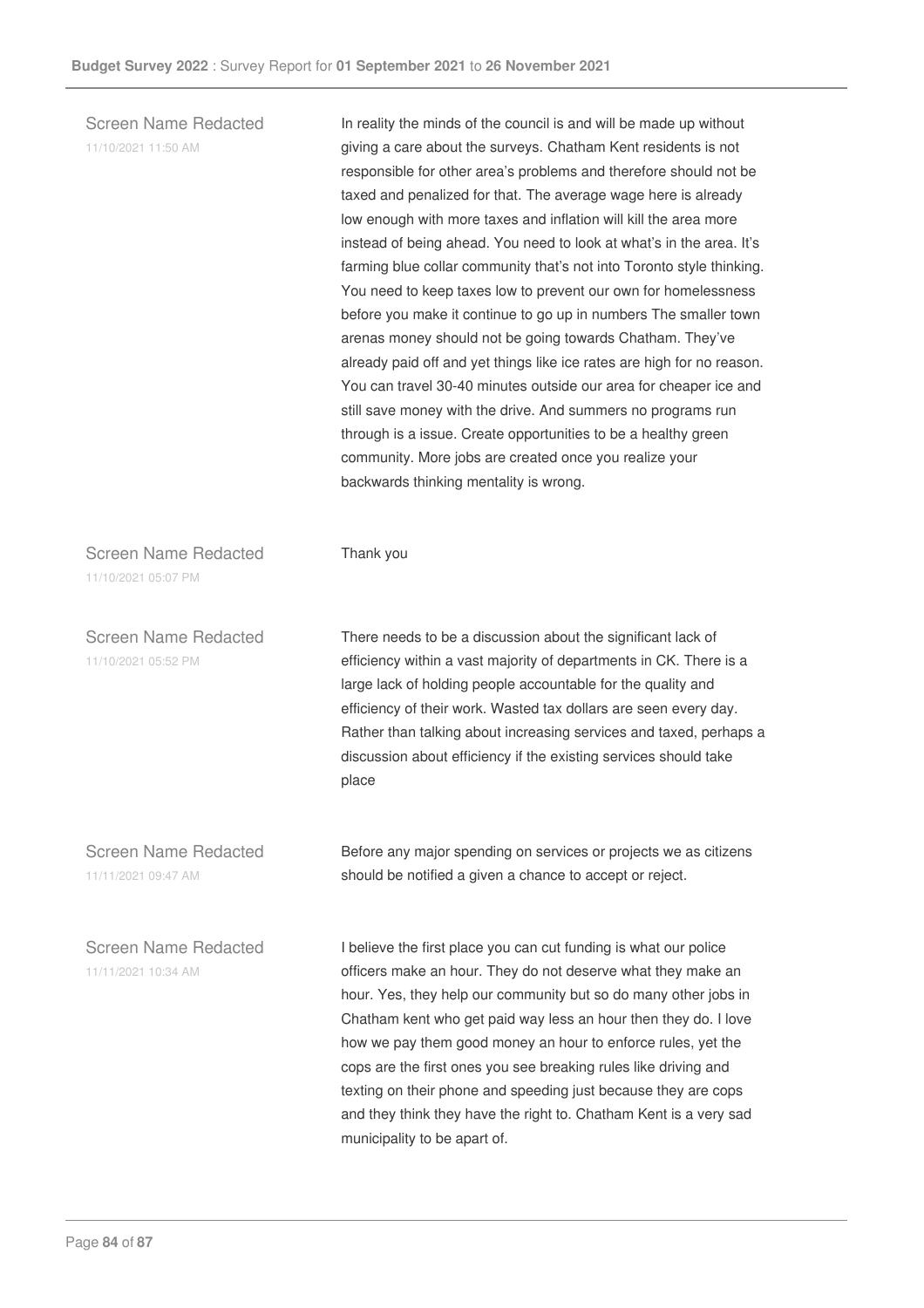| <b>Screen Name Redacted</b>                        | Provide more info next time. Show us the numbers you're working                                                              |
|----------------------------------------------------|------------------------------------------------------------------------------------------------------------------------------|
| 11/11/2021 10:44 AM                                | with. How many people need to be homes vs how many spots.                                                                    |
|                                                    | Budgets vs shortfalls. The real-world numbers are important. You                                                             |
|                                                    | asked us if we'd be willing to increase fees for things. But how                                                             |
|                                                    | much, for what? And how big is the budget gap that you're looking                                                            |
|                                                    | at? What services are under utilized and perhaps would be able to                                                            |
|                                                    | replace something else? Or what is not cost effective and should                                                             |
|                                                    | possibly not run again if it isn't essential for anyone? The                                                                 |
|                                                    | questions are way too vague to receive an accurate polling of the                                                            |
|                                                    | residents. Especially if you're trying to get us to understand what                                                          |
|                                                    | you need more money from, asking people plainly if they want their                                                           |
|                                                    | taxes to go up will not give you their real feelings.                                                                        |
| <b>Screen Name Redacted</b><br>11/11/2021 05:11 PM | Id like more done for nursing homes and long term care facilities!!!!                                                        |
|                                                    |                                                                                                                              |
| <b>Screen Name Redacted</b>                        | It is important we expand our services to provide opportunities for                                                          |
| 11/12/2021 06:19 AM                                | our youth. This will also help retain your families and professionals                                                        |
|                                                    | that will add to the tax paying base.                                                                                        |
| <b>Screen Name Redacted</b>                        | I understand that there are always going to be pressures to                                                                  |
| 11/12/2021 10:55 AM                                | increase taxes for one reason or another. Please do what you can                                                             |
|                                                    | to minimize increases. Many are living on fixed or quasi fixed<br>incomes.                                                   |
| <b>Screen Name Redacted</b>                        | The municipality needs to invest more on the front-end of their                                                              |
| 11/12/2021 11:20 AM                                | website. This is 2021/2022, we need a municipality that looks                                                                |
|                                                    | modern online and has modern tools/features on their website. It                                                             |
|                                                    | has improved over the last 2 years, granted, but it needs to be                                                              |
|                                                    | maintained and modernized regularly to keep up with the times.                                                               |
|                                                    | There is too much stock imagery on the website. We have lots of                                                              |
|                                                    | great things in CK that they could be taking pictures of. My                                                                 |
|                                                    | business is listed on the tourism site (visitCK.ca) and I want my                                                            |
|                                                    | business to be presented in a modern way. I appreciate the tourism                                                           |
|                                                    | department who came out to my business and took a great picture                                                              |
|                                                    | to feature on the site. They seem to understand the importance of                                                            |
|                                                    | marketing local businesses and use good imagery on the website<br>(not using stock, instead featuring real CK businesses and |
|                                                    | locations).                                                                                                                  |
|                                                    |                                                                                                                              |
|                                                    |                                                                                                                              |

Screen Name Redacted

11/12/2021 05:56 PM

Screen Name Redacted **Please try to be frugal, while providing what is needed.**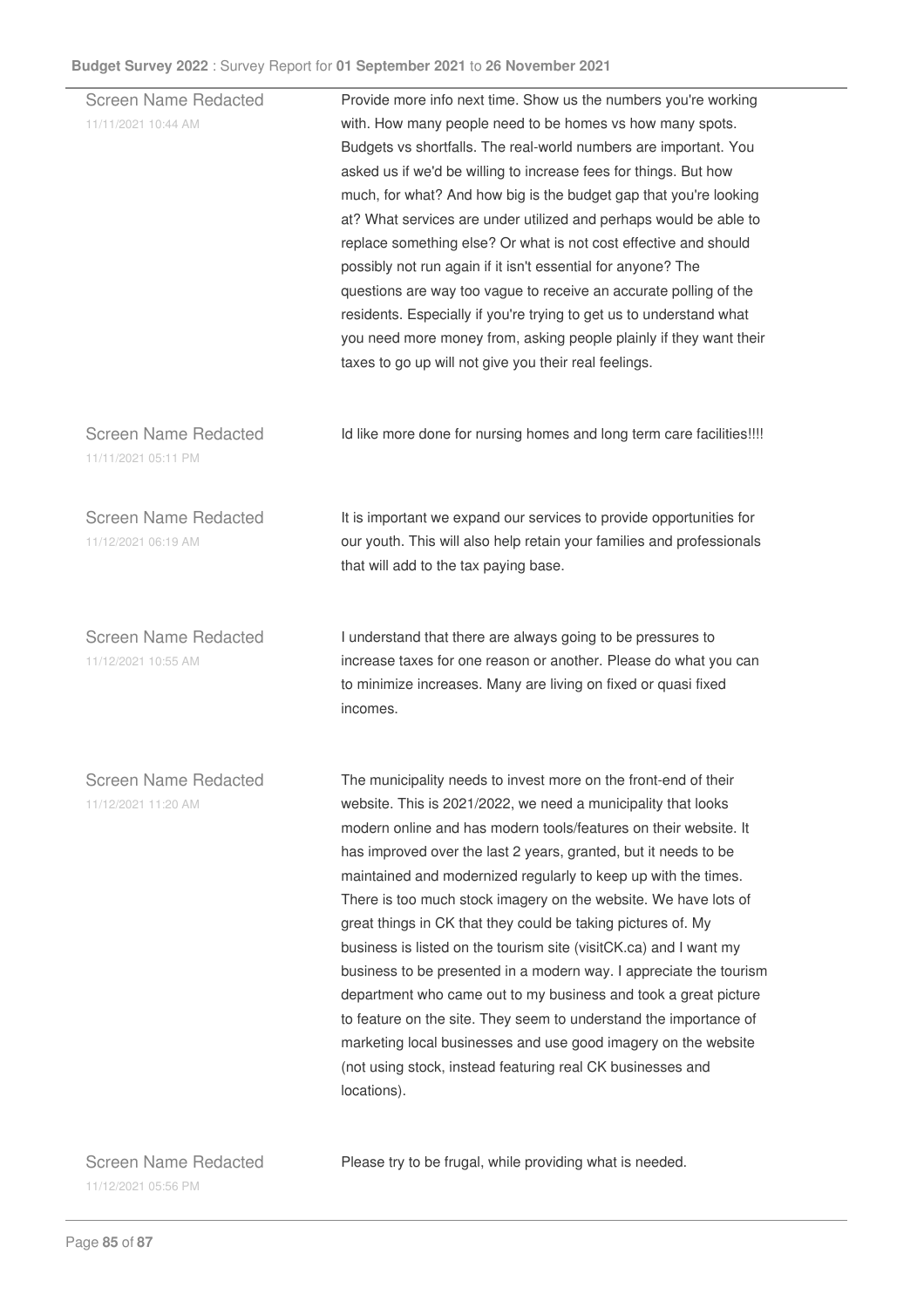| <b>Screen Name Redacted</b><br>11/13/2021 11:17 AM | No tax increase, we have growth which will increase revenue.                                                                                                                                                                                                                                                                                                                                                                                                                                                         |
|----------------------------------------------------|----------------------------------------------------------------------------------------------------------------------------------------------------------------------------------------------------------------------------------------------------------------------------------------------------------------------------------------------------------------------------------------------------------------------------------------------------------------------------------------------------------------------|
| <b>Screen Name Redacted</b><br>11/13/2021 03:14 PM | STOP LETTING YOUR EMPLOYEES USE PUBLICLY FUNDED<br>VEHICLES FOR THEIR OWN USE SO FUEL EXPENSES GO<br>DOWN NOT UP & THAT WOULD HELP CONTROL COSTS,<br>TIRED OF SEEING VEHICLES THAT WE PAY FOR BEING<br>USED FOR GROCERY SHOPPING OR TAKING THEIR KIDS TO<br>HOCKEY GAMES. WE PAY THESE EMPLOYEES BETTER<br>THAN 80 % OF THE TAXPAYERS WAGES, SO THEY CAN USE<br>THEIR OWN MONEY AND VEHICLES FOR PERSONAL USE! I<br>DONT THINK THAT THAT IS TO MUCH TOO ASK FOR, IS IT (IE<br>STOP TAKING ADVANTAGE OF THE TAXPAYER) |
| <b>Screen Name Redacted</b><br>11/14/2021 11:47 PM | Start at 0%. You would be surprised how departmental managers<br>could run their departments knowing that is the target. Analyze the<br>departmental spending several months before year-endwe all<br>know how favorable spending variances fade awayspend it or<br>lose it City Taxpayers are tapped out. Look at the urban /rural<br>split.                                                                                                                                                                        |
| <b>Screen Name Redacted</b><br>11/17/2021 07:43 AM | We need new council members and a new mayor. Stop giving<br>yourself raises.                                                                                                                                                                                                                                                                                                                                                                                                                                         |
| <b>Screen Name Redacted</b><br>11/23/2021 09:06 AM | With inflation running over 4%, I would be fine with a 4% tax<br>increase with services maintained rather than 2% with services cut.<br>Don't cut just because an election is coming up. Voters are smarter<br>than that.                                                                                                                                                                                                                                                                                            |
| <b>Screen Name Redacted</b><br>11/23/2021 10:48 AM | Thank you for the opportunity to share my opinion.                                                                                                                                                                                                                                                                                                                                                                                                                                                                   |
| Screen Name Redacted<br>11/23/2021 01:22 PM        | Roads and bridges need to be kept. Reducing access is not helpful<br>to residents of Chatham Kent. If roads and bridges are reduced I<br>hope that the effects and emergency access time frames are<br>communicated with reasoning.                                                                                                                                                                                                                                                                                  |
| Screen Name Redacted<br>11/24/2021 12:37 AM        | Please lead, and don't be afraid to make tough decisions. Don't<br>compromise the quality of life for current and future CK residents,<br>including caring for our environment, to save a few bucks in the                                                                                                                                                                                                                                                                                                           |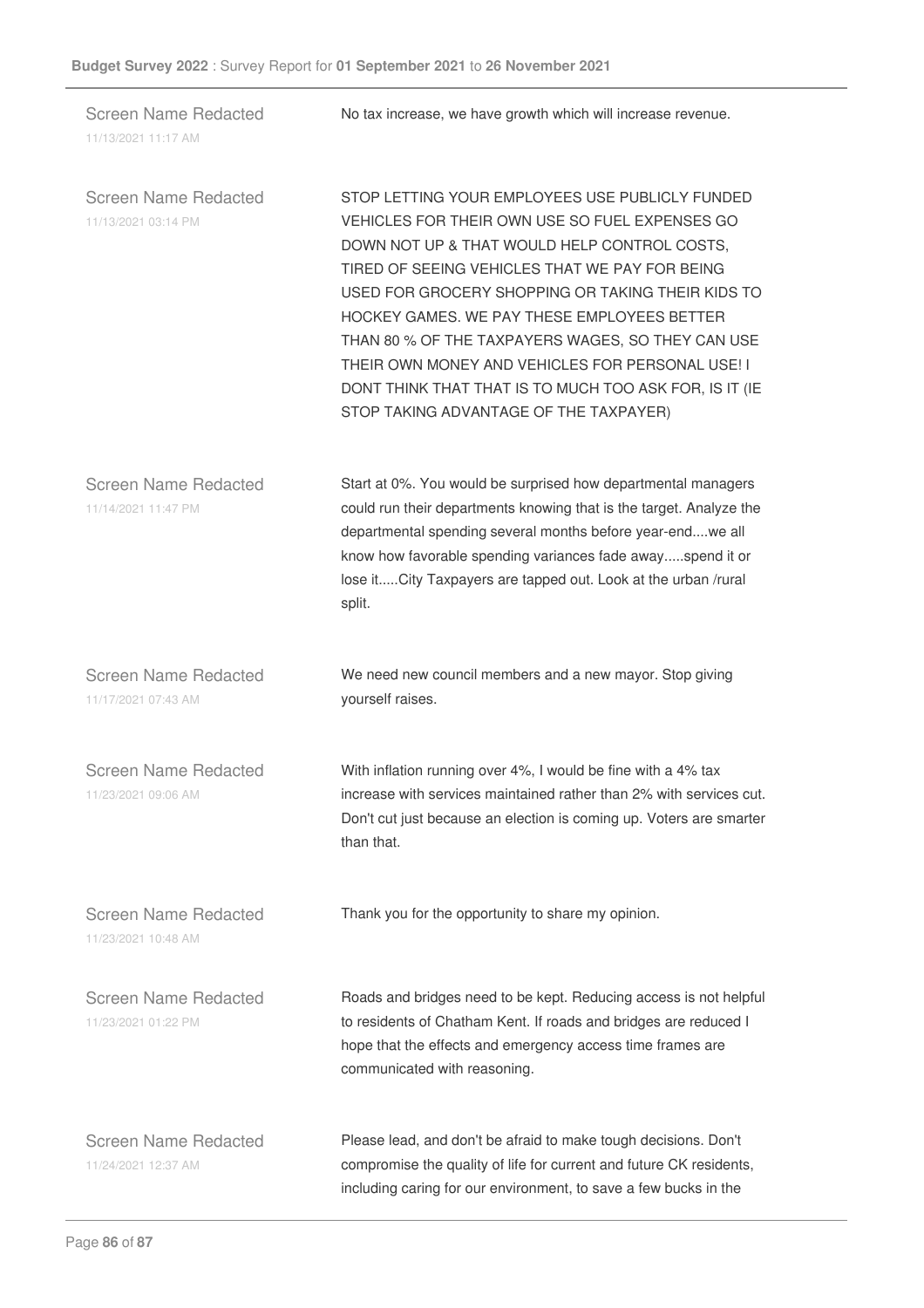short term.

 **Optional question** (76 response(s), 127 skipped)  **Question type:** Essay Question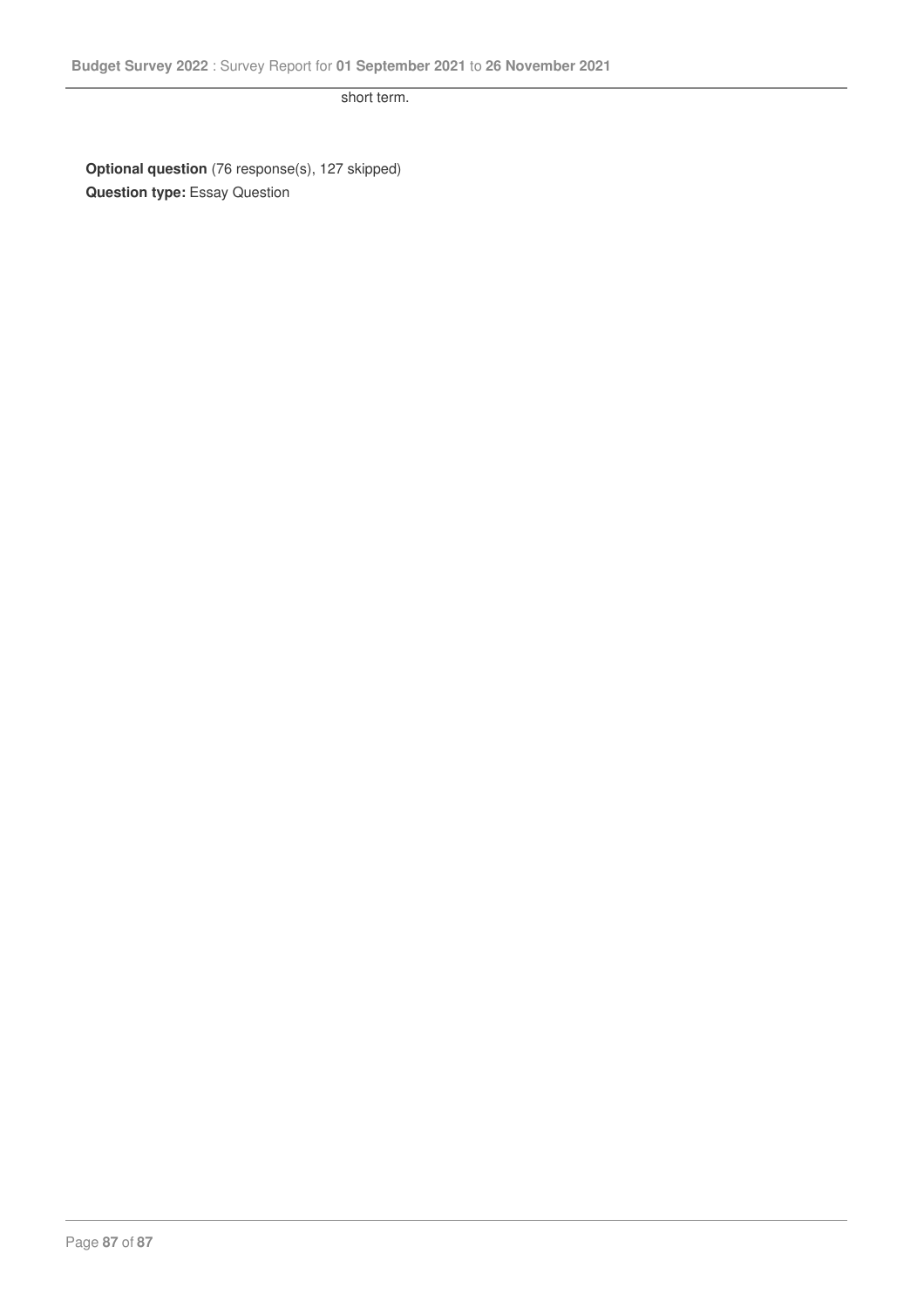Received November 14, 2021 via [ckfps@chatham-kent.ca](mailto:ckfps@chatham-kent.ca)

I would like to know why our taxes increase every year by 2-4%. From previous years revenue council knows approximately how much money will be collected and how much you can spend on projects. Why is it you go over this amount every year when you could have a 0% tax increase for a few years before you would have to increase taxes. With low inflation over the last several years it would have been a prime time to have no tax increase.

You know of any big projects coming along such as bridge repairs and the Leamington explosion expenditures. With rising water levels dam repairs will be needed. With big projects on the horizon you would think council could cut down on other projects.

To truly balance revenue with expenditures there should be no tax increase. Also why are Chatham residents paying more taxes than residents in other communities in Chatham-Kent if their houses have the same value?

Sincerely,

Doug Perrin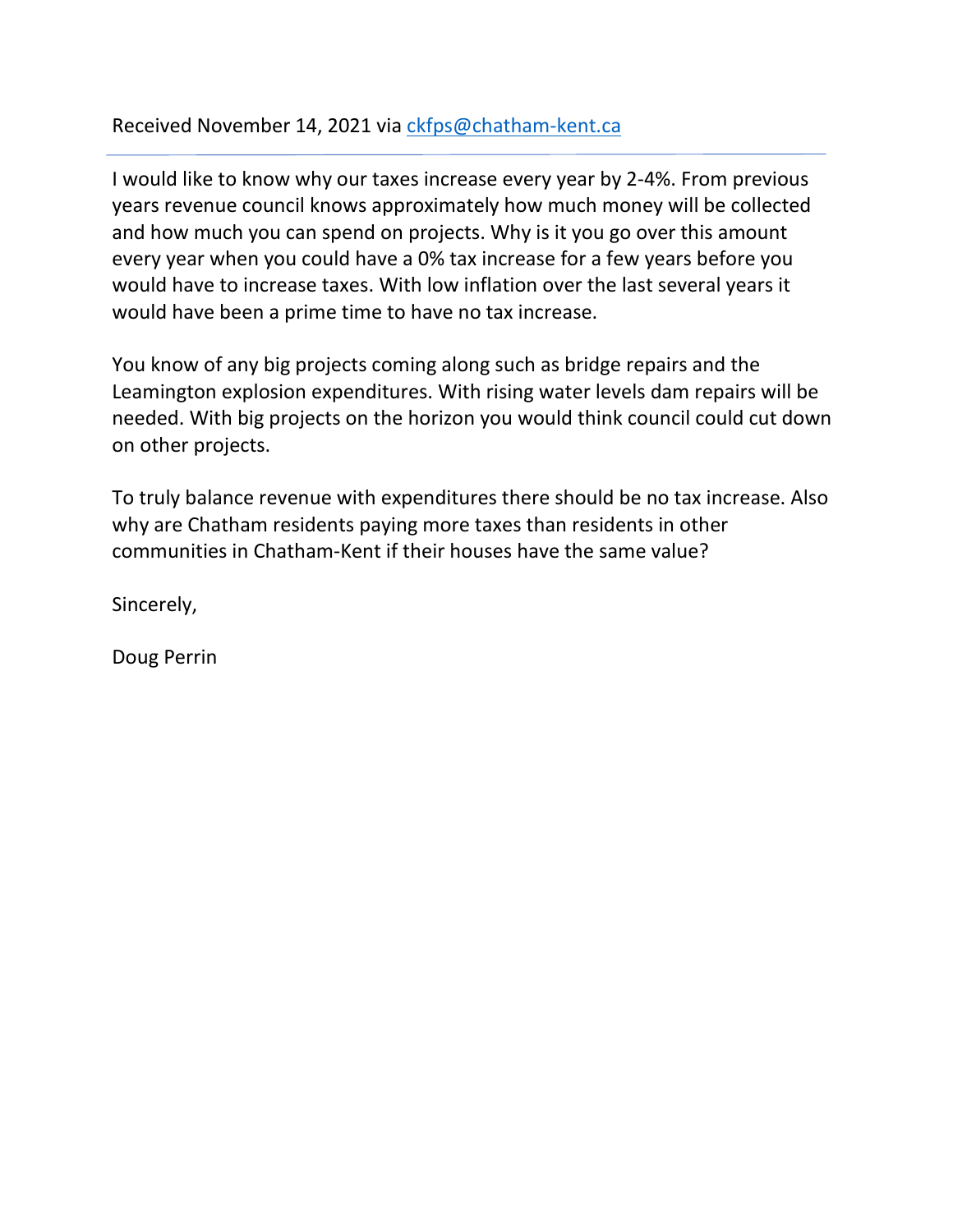Received November 24, 2021 via Let's Talk project page for Budget 2022

Divest of under-utilized infrastructure, or at least reduce levels of service in underutilized areas